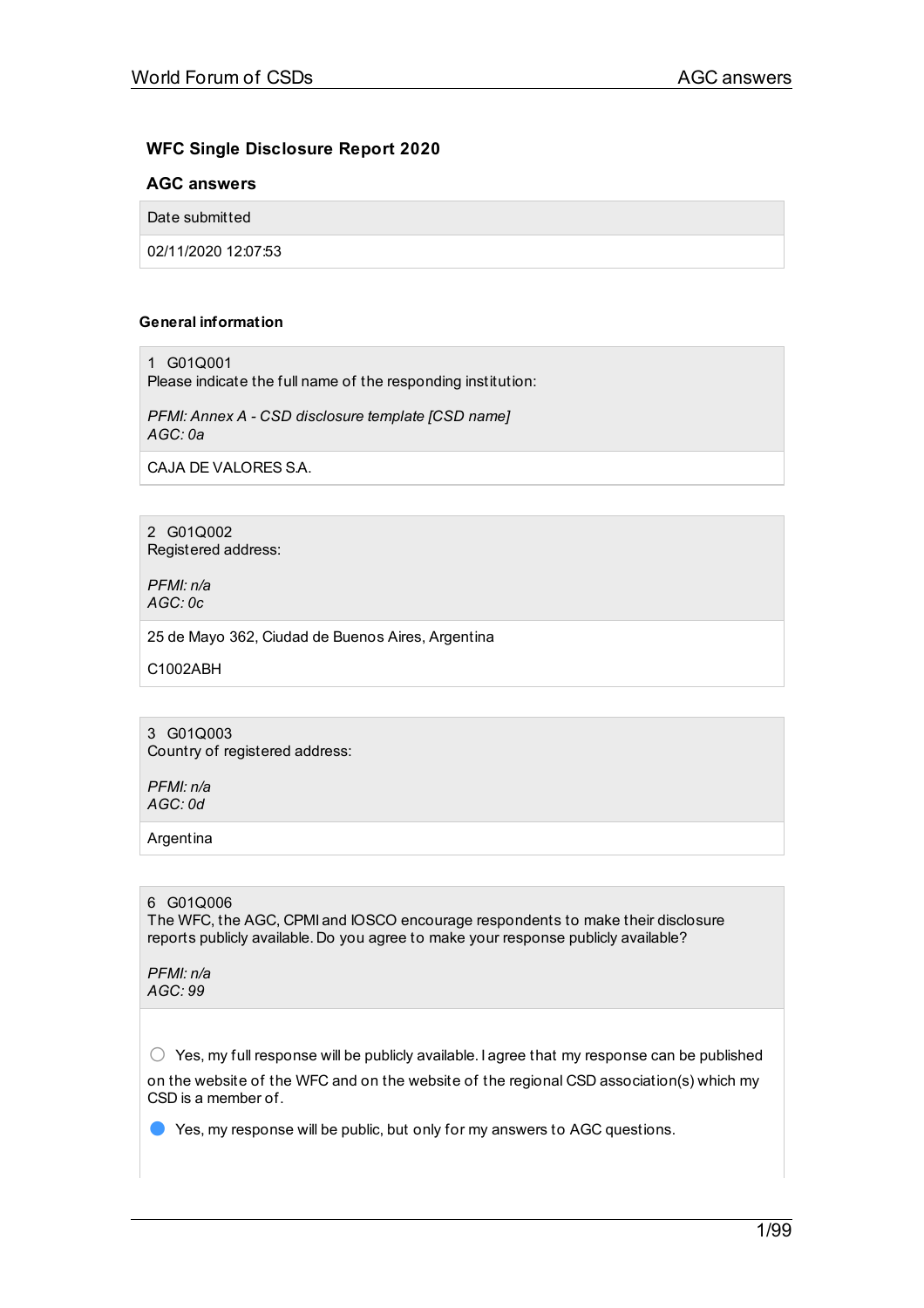$\bigcirc$  Yes, my response will be public, but only for my answers to PFMI questions.

 $\bigcirc$  No, I do not wish my response to be publicly available.

7 G01Q007 How will you be making your answers publicly available?

*PFMI: n/a AGC: 99a*

✓ Website

Upon request

 $\vert$  OTHER:

#### 8 G01Q008

This disclosure can also be found at the following web address(es):

*PFMI: Annex A - CSD disclosure template [website URL] AGC: 99b*

https://www.cajadevalores.com.ar/Caja/MarcoInternacional

9 G01Q009 First and Last Name of the contact person:

*PFMI: Annex A - CSD disclosure template [contact details] AGC: 99c*

MARTIN PALADINO

10 G01Q009A Disclosure submission authorisation

 $\vee$  I hereby certify that I am authorised to submit this disclosure report on behalf of my institution.

11 G01Q010 Email address of the contact person:

*PFMI: Annex A - CSD disclosure template [contact details] AGC: 99h*

MARTIN.PALADINO@CAJADEVALORES.COM.AR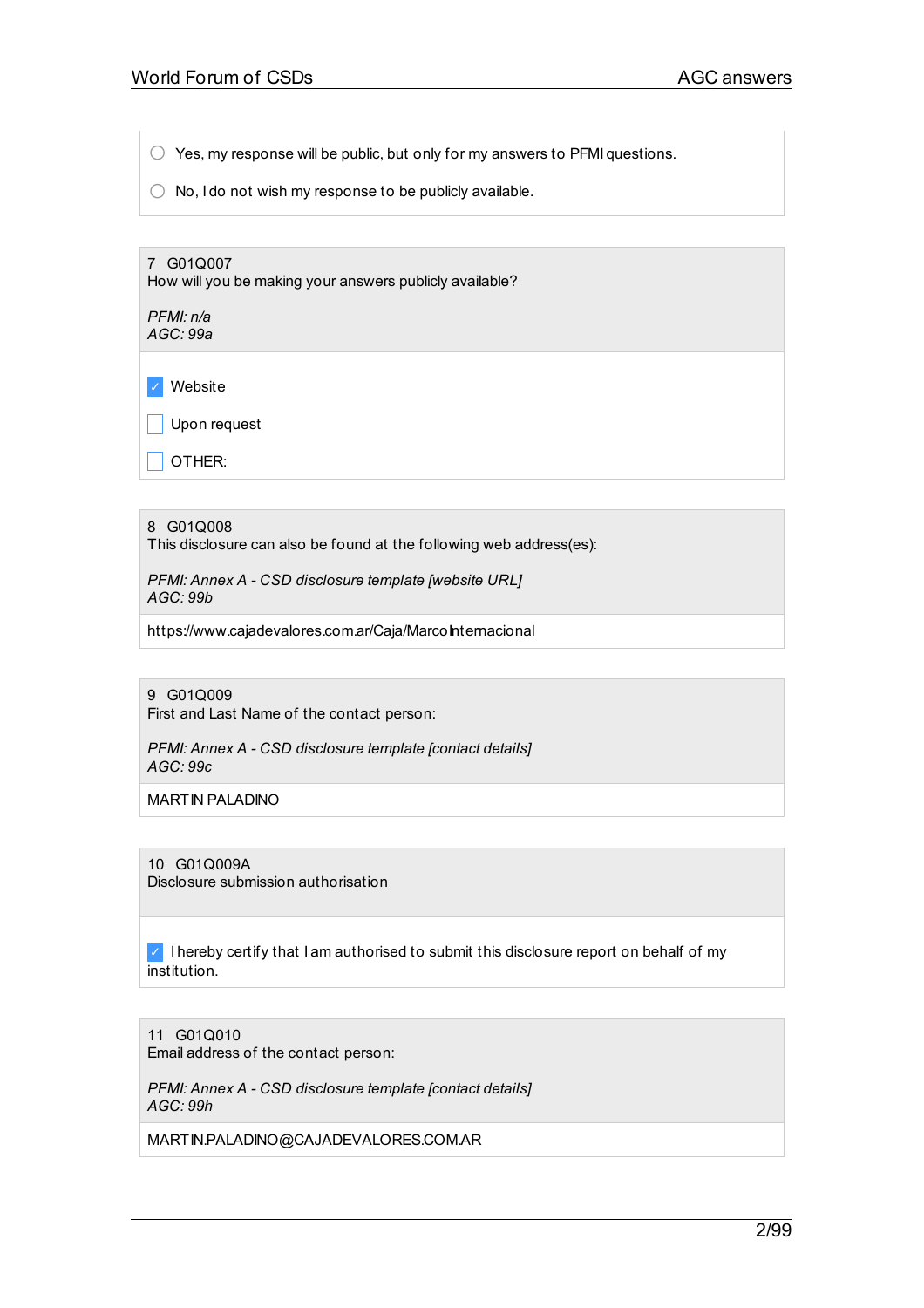12 G01Q011 Telephone number (please include the international country code):

*PFMI: n/a AGC: 99e*

+54 11 4317 8952

13 G01Q012 How do you prefer to be contacted?

*PFMI: n/a AGC: 99d*

 $\Box$  Telephone

 $\Box$  Fax

 $\Box$  mail/air courier

✓ e-mail

14 G01Q013 Fax number

*PFMI: n/a AGC: 99f*

N/A

15 G01Q014 What is the preferred street address for mailing requests?

*PFMI: n/a AGC: 99g*

25 de Mayo 362 C1002ABH Buenos Aires

| 25 G01Q024<br>I am submitting up-to-date information in response to:                    |
|-----------------------------------------------------------------------------------------|
|                                                                                         |
|                                                                                         |
| The AGC questions and a report with only AGC answers will be generated<br>$\mathcal{J}$ |
|                                                                                         |
| The PFMI questions and a report with only PFMI answers will be generated                |
|                                                                                         |
| Both the AGC and PFMI questions and a report with answers to both questionnaires will   |
|                                                                                         |
| be generated                                                                            |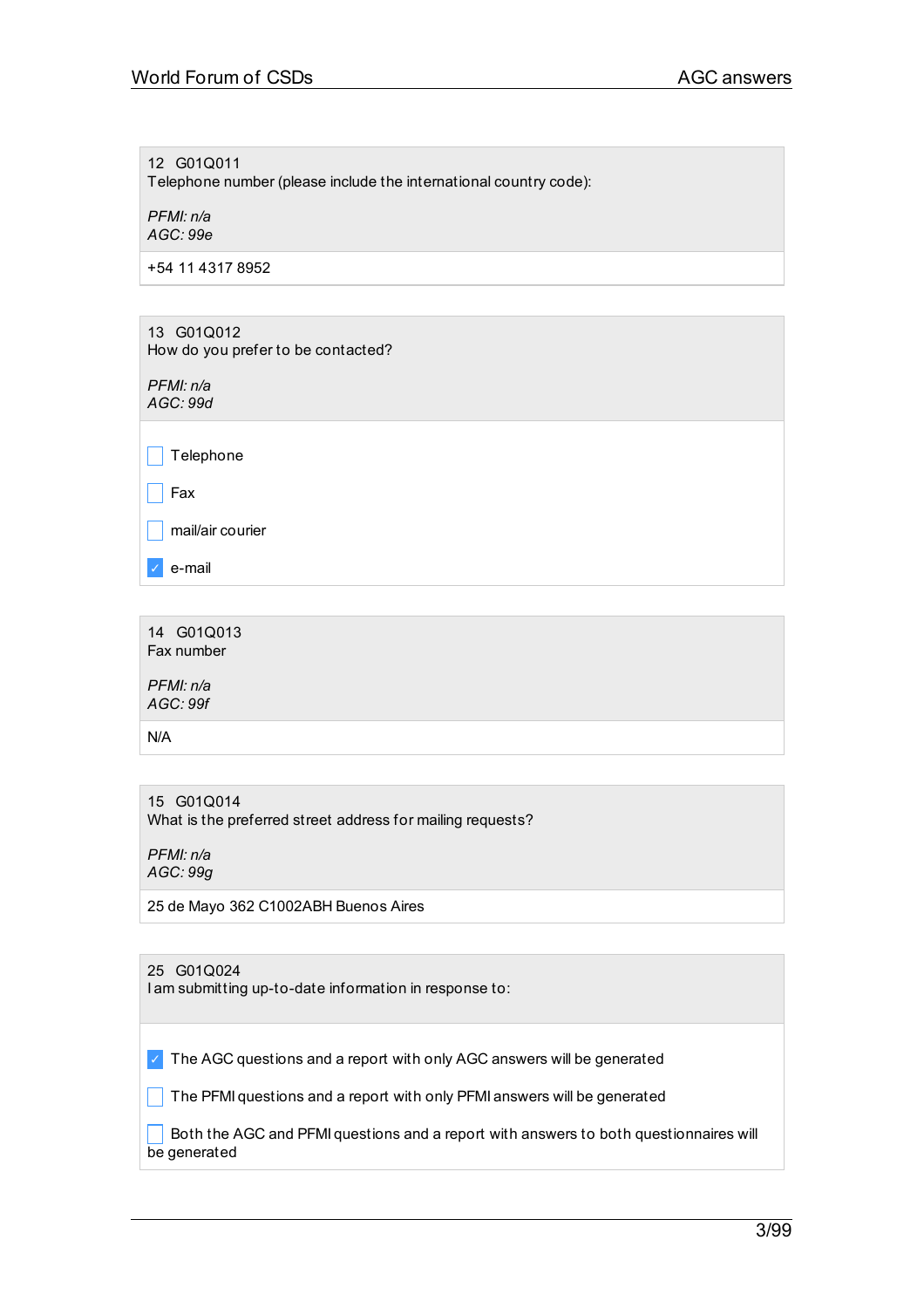## **Legal Basis (PFMI Principle 1)**

27 G02Q002

Under what regulation or statute is the CSD established and governed?

*PFMI: n/a AGC: 7*

As a Central Securities Depository Act 20,643 As a Corporation Act 19,550 Capital Markets Act 26831

28 G02Q003 Is the regulation or statute electronically available?

*PFMI: n/a AGC: 7a*

Yes

○ No

29 G02Q004

If regulation or statute is electronically available, please supply web address(es) here or upload document(s).

*PFMI: n/a AGC: 7b*

https://www.cnv.gov.ar/SitioWeb/MarcoRegulatorio

30 G02Q005 filecount - Please supply document(s) here:

*PFMI: n/a AGC: 7c*

0

## **Governance and ownership (PFMI Principle 2)**

45 G03Q002 What type of legal entity is the institution?

*PFMI: n/a AGC: 3*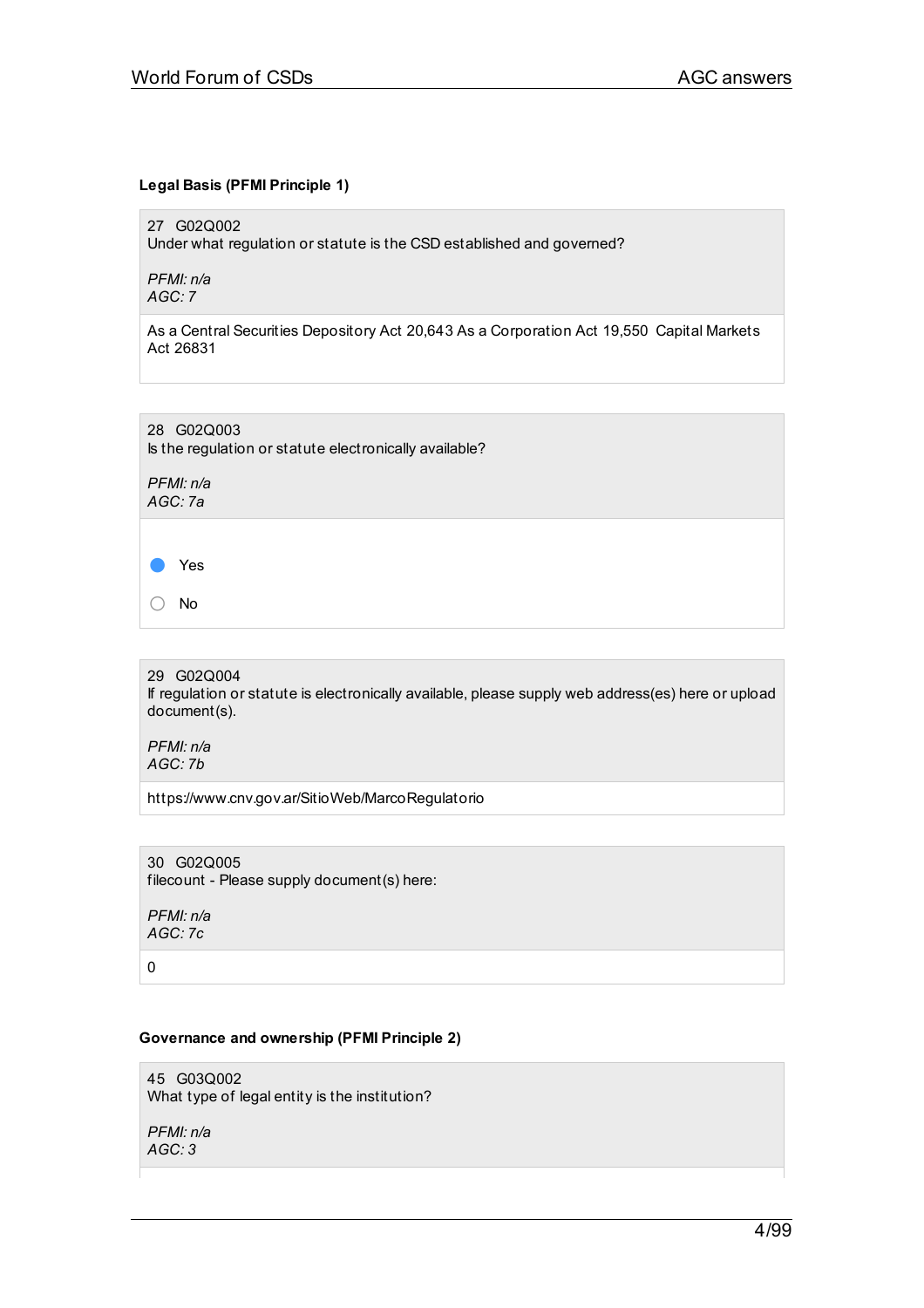Public Company ✓ Private Company  $\Box$  Central Bank (or part thereof)  $\Box$  Stock Exchange (or part thereof)  $\overline{\phantom{a}}$  OTHER:

46 G03Q003 Is the institution operated as a "for profit" or a "not for profit" organization?"

*PFMI: n/a AGC: 4*

○ Not for profit

● For profit

47 G03Q004

Please provide the names of the owners and their ownership interest percentages.

*PFMI: n/a AGC: 5*

\* Bolsas y Mercados Argentinos S.A. 99.96 \* Bolsa de Comercio de Rosario, Bolsa de Comercio de Mendoza, Bolsa de Comercio de Cordoba, Bolsa de Comercio de Bahia Blanca, Mercado de Argentino de Valores S.A, BCBA, and Bolsa de Comercio de La Plata, 0.04% all together.

48 G03Q005

What is the date of establishment of the CSD?

*PFMI: n/a AGC: 6a*

11/05/1974

49 G03Q006 What is the date that the CSD's operations began?

*PFMI: n/a AGC: 6b*

11/05/1974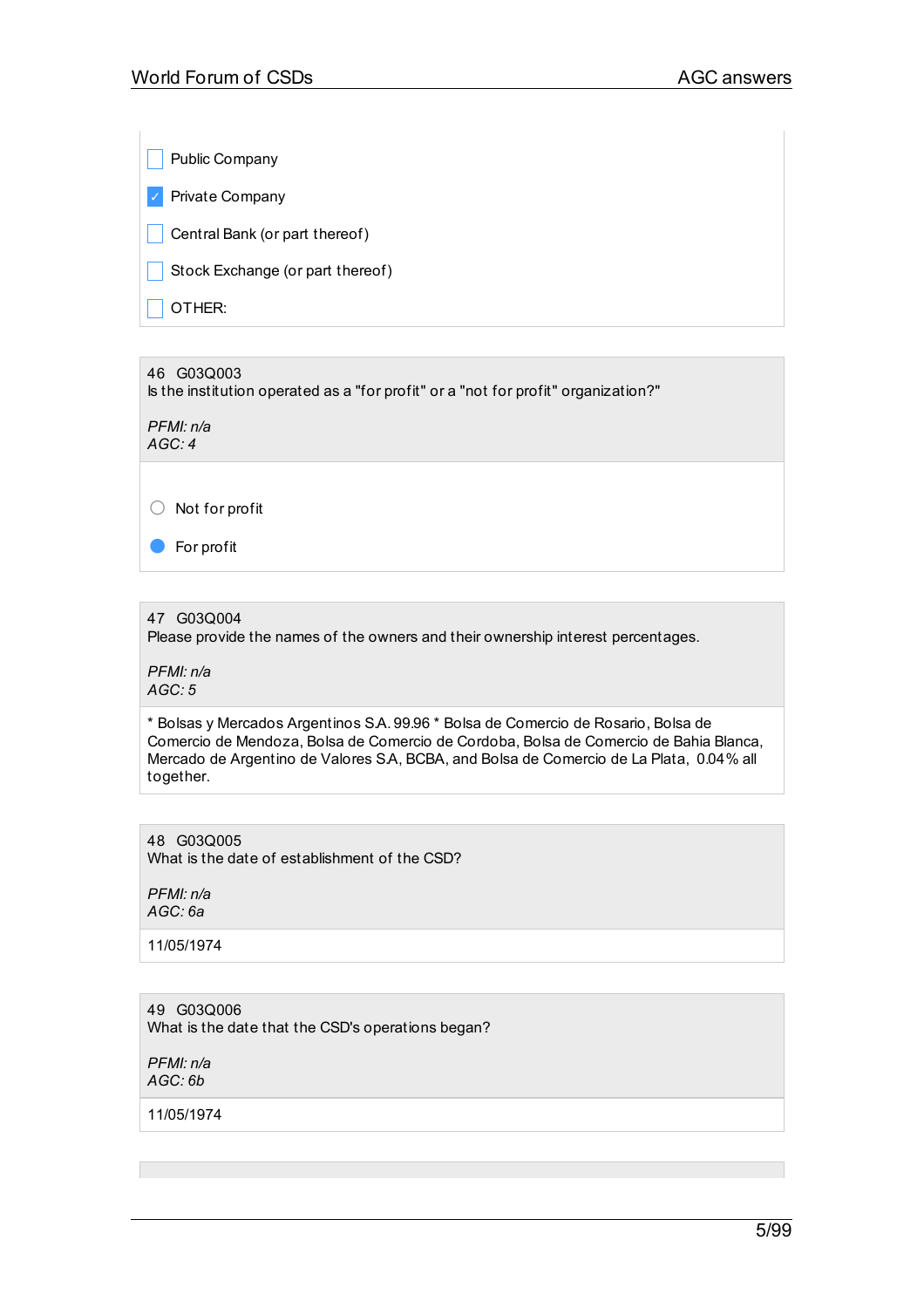50 G03Q007

Are participants required to contribute capital to the CSD that would result in ownership of the CSD?

*PFMI: n/a AGC: 18*

○ Not applicable

● No

○ Yes

## 51 G03Q008

If yes, what fixed amount is required or what formula is used to determine the appropriate contribution level?

*PFMI: n/a AGC: 18a.*

## 59 G03Q016

What are the roles and responsibilities of the CSD's board of directors (or equivalent), and are they clearly specified? Please provide details of the structure and composition of your Board together with their industry experience and responsibilities in governing the CSD. What are the qualifications to become a board member?

*PFMI: Q.2.3.1 AGC: 7d*

CVSA's Board of directors is currently composed of 6 members. The Board has ample powers. The Chief Internal Audit Officer reports any findings and observations to the Board . There is only limited and statistical information published through CVSA's website.

The Board's size is determined by the CSD's Charter and recognised by law. The Board shall be integrated by at least three (3) and at most six (6) regular members who shall be mainly indust ry participants . Members are appointed by shareholders in the general meeting, for a term of one (1) year, and they may be re-elected indefinitely. The Shareholders' Meeting may also elect one of the Board members to fill the position of Chief Executive Officer (CEO), for a term of one (1) year.

The Board's Chairman represents legally the company and it will be liable for chairman's decisions. There are 5 committees dedicated to specific areas: Technology and Infromatio Security, Investments, Application of the Code of Conduct and Ethic, Crisis and Risk Management Committee. According to the Charter, an executive committee could be created which would be in charge of the company's business but it has not been created yet. One of the Directors is designated as the Company's compliance officer, in accordance with the antimoney laundering rules.

For the election of Directors, whether they are regular or alternates, the Assembly assess the experience, capacity and professional suitability that they possess for the development of its functions, taking as a parameter the good corporate governance practices. The appointed Directors must enjoy the due integrity and reputation, ensure sound and prudent management, in accordance with that established in the laws or in the regulations that issue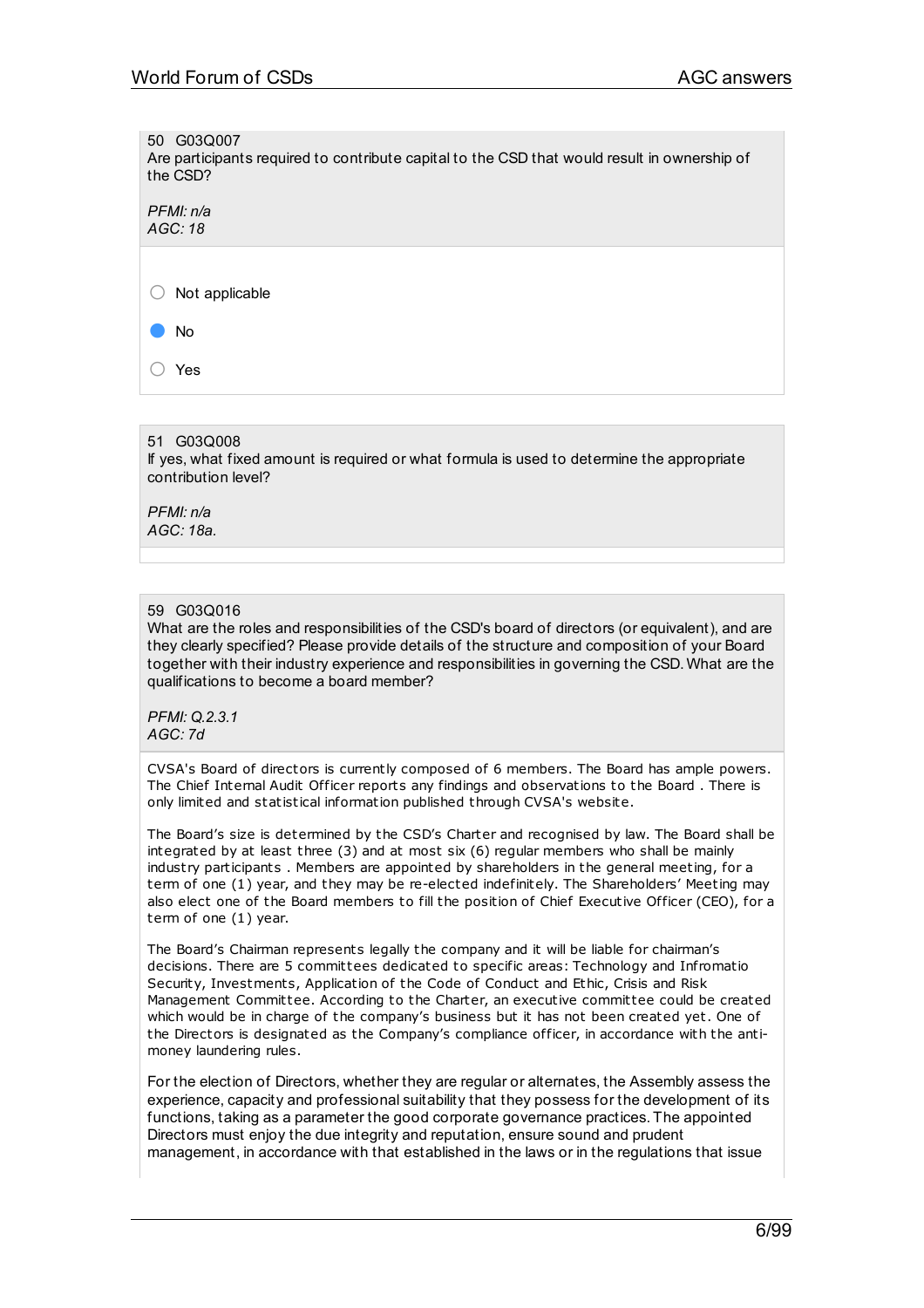control authority. The current members have a vast experience in the capital markets and represent important firms of the local market.

61 G03Q018 What are the election procedures?

*PFMI: Q.2.3.2 AGC: 7e*

The Directors and Alternates are elected by the Ordinary Shareholders' Meeting according to the procedure established in the Statute.

62 G03Q019 What is the maximum length of time a board member can serve?

*PFMI: Q.2.3.2 AGC: 7f*

Their term of office is one (1) year and may be re-elected indefinitely.

63 G03Q020

How are the voting powers distributed amongst the board members (i.e. does each board member have one vote or do certain members have additional voting power)?

*PFMI: Q.2.3.2 AGC: 7g*

The Directory will work with the presence of half plus one of its members and adopt its resolutions by majority.In case of a tie, the President will break the tie voting again. No member has additional voting power.

#### 65 G03Q022

What are the procedures established to review the performance of the board as a whole and the performance of the individual board members? Who is responsible for regulating the board members?

*PFMI: Q.2.3.4 AGC: 7h*

The General Meeting of Shareholders is responsible for regulating the board members, according to the provisions of the Bylaws.

On the other hand,this year CVSA has issued a new policy called "Board Evaluation".

The Board Evaluation policy is to assess and enhance the effectiveness of the Board as a whole. Individual Board members are assessed on their effective contribution and commitment to their role and responsibilities as Directors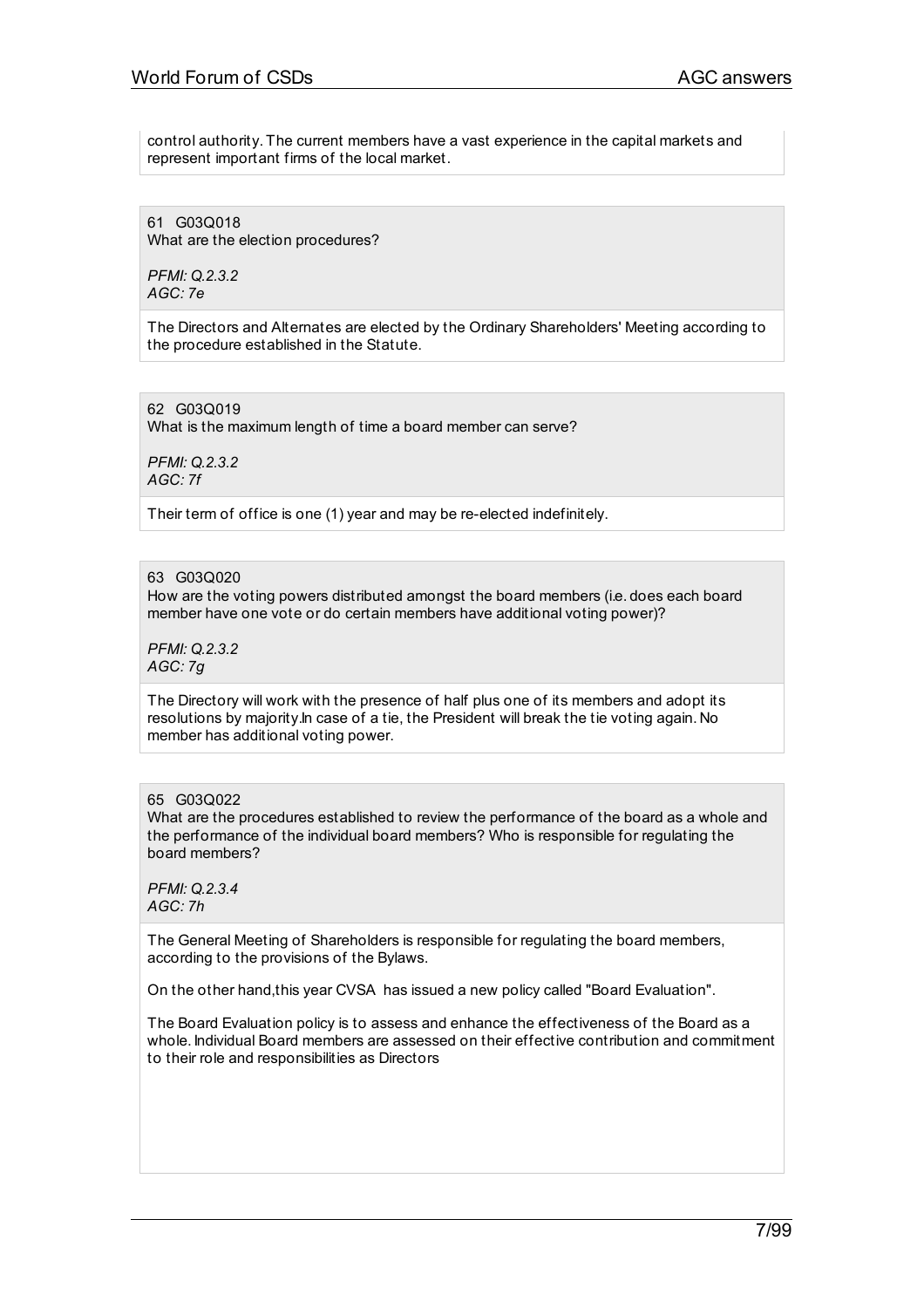#### **Comprehensive risk management (PFMI Principle 3)**

88 G04Q003

Any direct damages or losses to participants caused by the CSD as a result of force majeure events, acts of God, or political events, etc.?

*PFMI: Q.3.1.1 AGC: 66x.*

○ Not applicable

● No

○ Yes

| G04Q004<br>89<br>If yes, please check all of the following that apply:     |
|----------------------------------------------------------------------------|
| PFMI: Q.3.1.1<br>AGC:66v.                                                  |
| Financial limits are imposed on the amount of liability assumed by the CSD |
| The CSD assumes liability for direct losses                                |
| The CSD assumes liability for indirect or consequential losses             |
| OTHER <sup>.</sup>                                                         |

#### 90 G04Q005

In all cases where the CSD assumes responsibility for direct or indirect or consequential losses, is the CSD's liability limited by a standard of care determination?

*PFMI: Q.3.1.1 AGC: 66+*

○ Not applicable

● No

○ Yes

## 91 G04Q006

Please define the standard of care applied: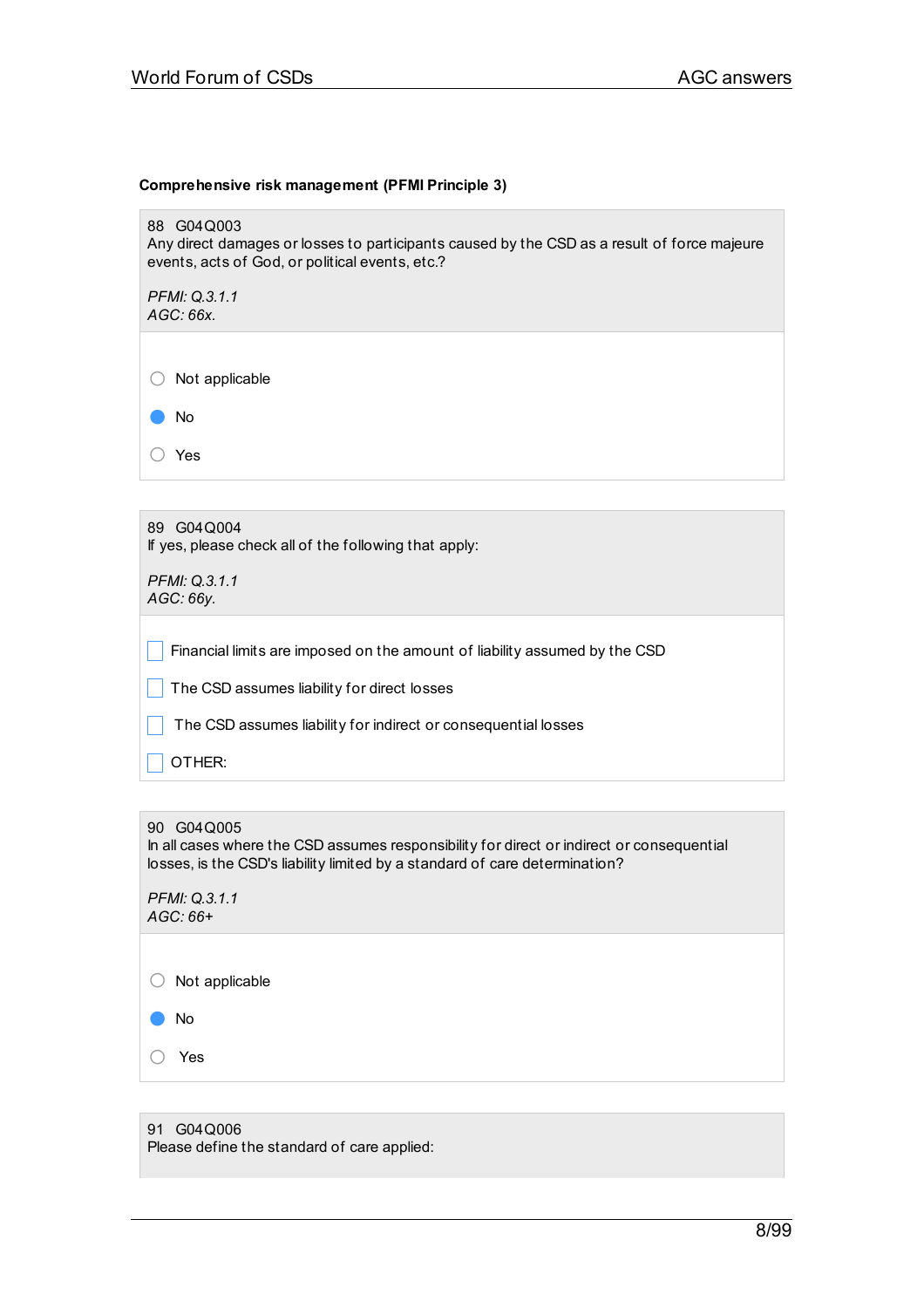*PFMI: Q.3.1.1 AGC: 66\**

#### **Credit risk (PFMI Principle 4)**

121 G05Q011 Does the CSD have a guaranty fund independent of stock exchange or other market guarantees?

*PFMI: Q.4.3.1 AGC: 78*

○ Not applicable

● No

○ Yes

122 G05Q012 If yes, please respond to the following questions: What is the size of the fund?

*PFMI: Q.4.3.1 AGC: 78a.*

123 G05Q013 How is the size of the fund determined?

*PFMI: Q.4.3.1 AGC: 78b.*

○ A fixed amount

○ By asset value

 $\bigcirc$  By participant volume

124 G05Q014 How is the fund financed?

*PFMI: Q.4.3.1 AGC: 78d.*

**•** Funding from retained earnings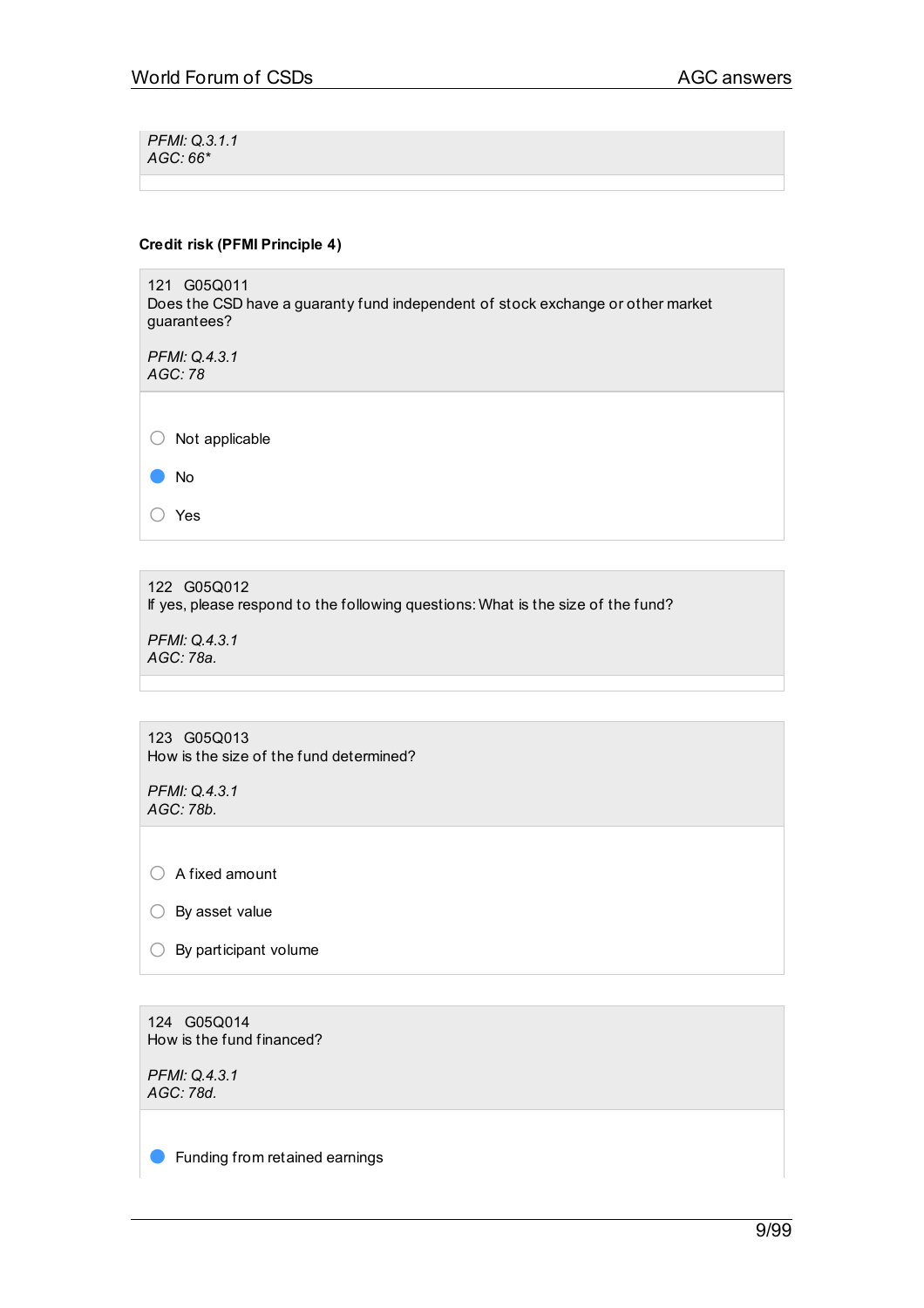$\bigcirc$  Contributions from participants

○ Contributions from owner

125 G05Q015 If so, what is the amount or percentage per owner?

*PFMI: Q.4.3.1 AGC: 78e.*

126 G05Q016 If so, what is the amount or percentage per participant?

*PFMI: Q.4.3.1 AGC: 78f.*

127 G05Q017 Who is covered by the fund?

*PFMI: Q.4.3.1 AGC: 78h.*

✓ Direct CSD participants only

| The beneficial owner also |
|---------------------------|
|                           |

 $\Box$  OTHER:

128 G05Q018 When is the guaranty fund used?

*PFMI: Q.4.3.1 AGC: 78j.*

 $\Box$  When a broker defaults

 $\Box$  When a direct participant defaults

 $\Box$  OTHER:

131 G05Q021

Does the CSD have insurance to cover losses in the event of Default on settlement commitments by the CSD or a participant?

*PFMI: Q.4.3.3*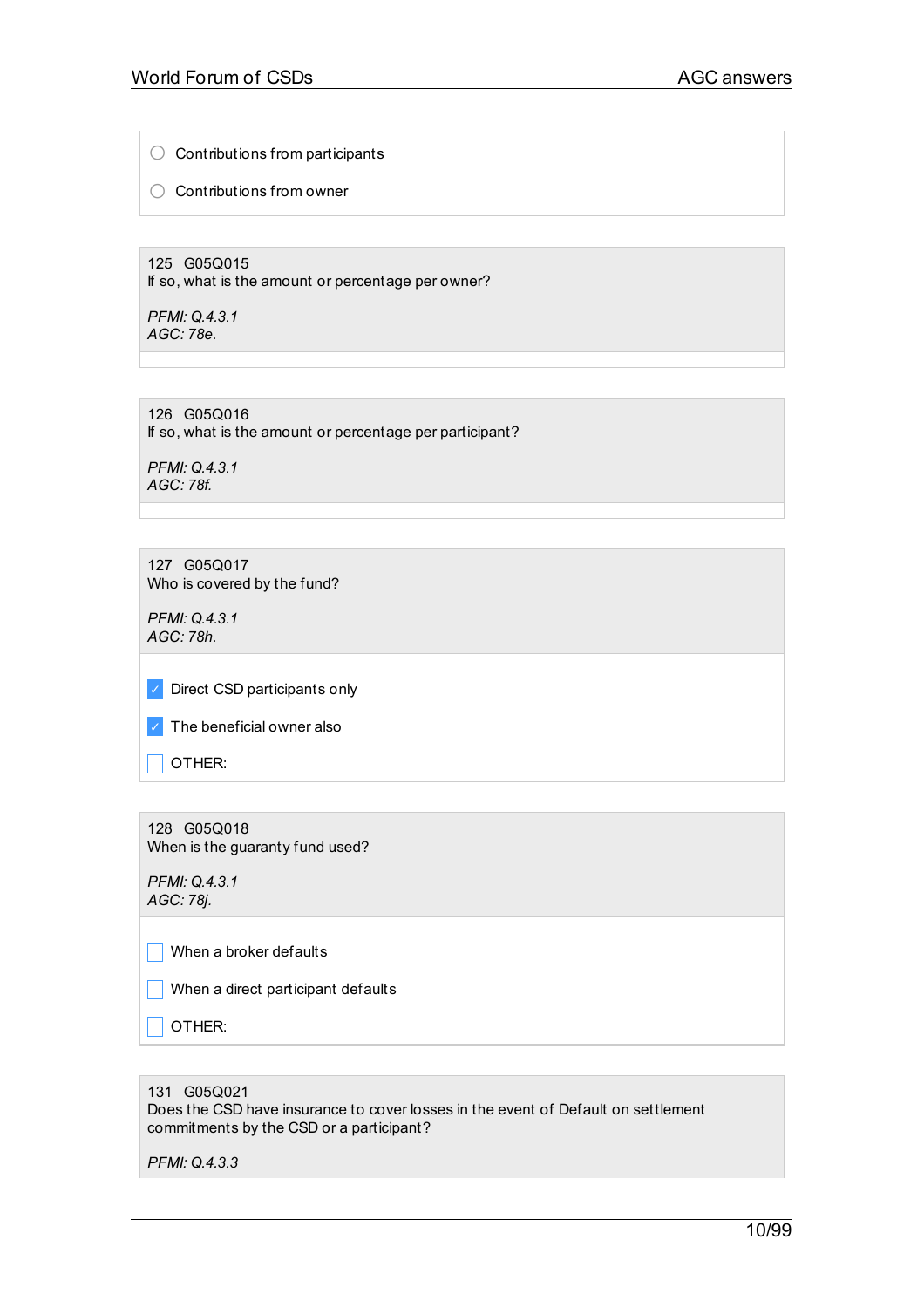| AGC: 91        |  |  |  |
|----------------|--|--|--|
|                |  |  |  |
| Not applicable |  |  |  |
| No             |  |  |  |
| Yes            |  |  |  |

132 G05Q022 What is the amount of the coverage?

*PFMI: Q.4.3.3 AGC: 91a*

133 G05Q023 What is the amount of the deductible?

*PFMI: Q.4.3.3 AGC: 91b*

134 G05Q024 Please explain other loss or default protections:

*PFMI: Q.4.3.3 AGC: 79a*

135 G05Q025 Does the CSD accept liability (independent of any insurance coverage) for the following:Any direct damages or losses to participants caused by the CSD in its capacity as a central counterparty?

*PFMI: Q.4.3.3 AGC: 66q.*

● Not applicable

○ No

○ Yes

136 G05Q026 If yes, please check all of the following that apply: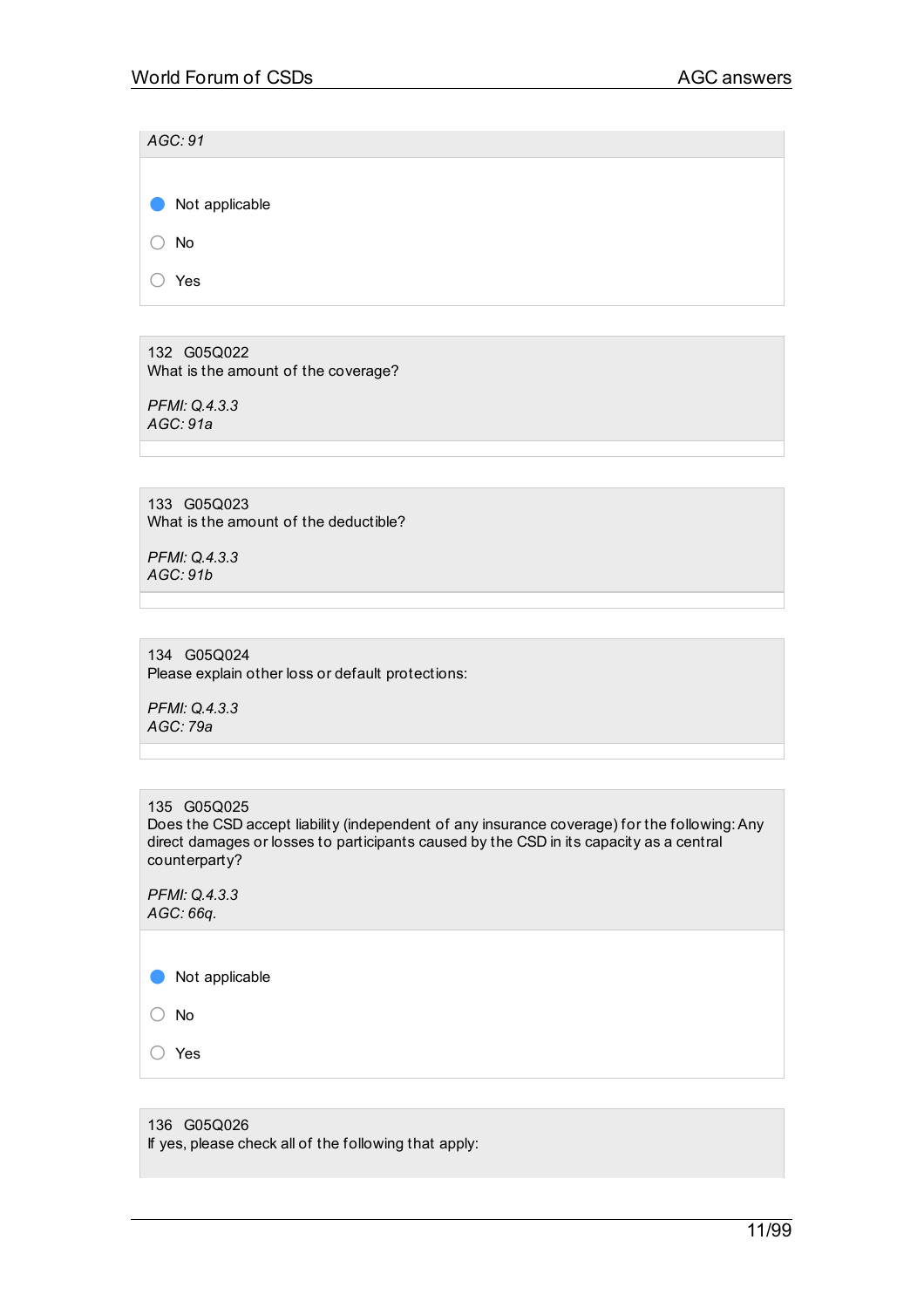*PFMI: Q.4.3.3 AGC: 66r.*  $\vert \vert$  Financial limits are imposed on the amount of liability assumed by the CSD  $\Box$  The CSD assumes liability for direct losses The CSD assumes liability for indirect or consequential losses \_ OTHER:

## **Collateral (PFMI Principle 5)**

```
141 G06Q001
```
Summary narrative for PFMI Principle 5. Please provide a summary narrative disclosure with sufficient detail and context, as well as any other appropriate supplementary information, to enable readers to understand the CSD's approach to or method for observing the principle. Please use the following questions as guidance for the points of focus and level of detail it is expected to convey in the disclosure. Cross references to publicly available documents should be included, where relevant, to supplement the discussion.)

*PFMI: Annex A - CSD disclosure template - IV.P5 AGC: 35c*

## **Liquidity risk (PFMI Principle 7)**

**Settlement finality (PFMI Principle 8)**

**Money settlements (PFMI Principle 9)**

| G09Q003<br>217<br>Who accepts cash deposits (or makes payment credit accommodations) for CSD<br>transactions? |
|---------------------------------------------------------------------------------------------------------------|
| PFMI: Q.9.1.1<br>AGC:31                                                                                       |
| CSD                                                                                                           |
| Central Bank                                                                                                  |
| Banks appointed by CSD                                                                                        |
| Neither or others (e.g. credit lines used)                                                                    |
| Not applicable                                                                                                |
| OTHER:                                                                                                        |
|                                                                                                               |
|                                                                                                               |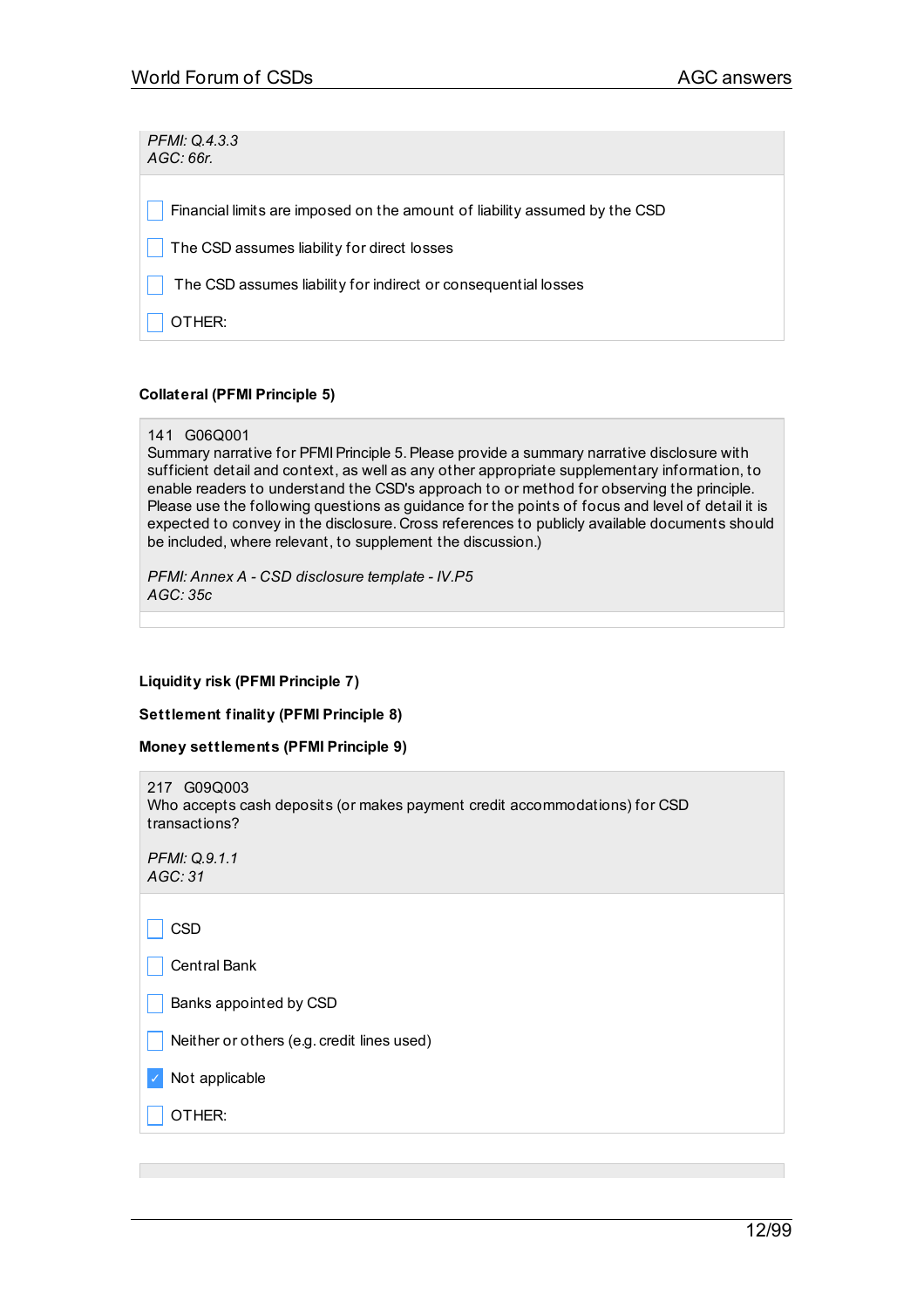218 G09Q004 Please indicate the name of the banks appointed by the CSD

*PFMI: Q.9.1.1 AGC: 31a*

219 G09Q005 Who processes cash clearing (or draws on credit lines, if applicable) for CSD transactions?

*PFMI: Q.9.1.1 AGC: 32*

 $\vert$  CSD

 $\vert \vert$  Central Bank

 $\Box$  Banks appointed by the CSD

 $\Box$  Neither or others (e.g. credit lines used)

✓ Not applicable

 $\Box$  OTHER:

220 G09Q006 Please name banks appointed by the CSD

*PFMI: Q.9.1.1 AGC: 32a*

221 G09Q007 Who controls the movement of cash for cash deposits (or draws on credit lines, if applicable)?

*PFMI: Q.9.1.1 AGC: 33, 33b*

 $\Box$  CSD

| Central Bank |
|--------------|
|--------------|

 $\Box$  Banks appointed by CSD

Neither or others (e.g. credit lines used)

✓ Not applicable

 $\vert$  OTHER: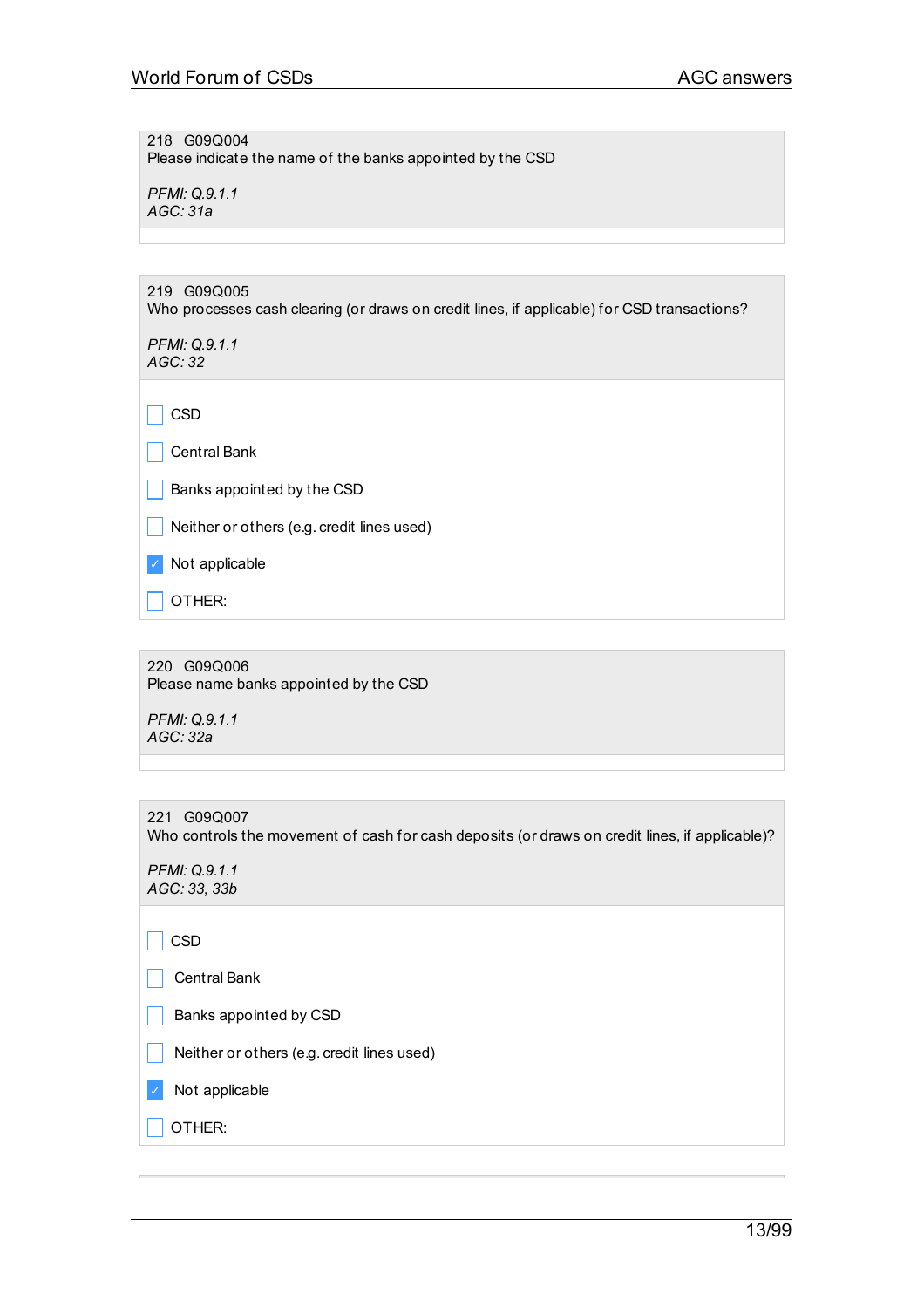222 G09Q008 Please name banks appointed by the CSD

*PFMI: Q.9.1.1 AGC: 33a*

| 223 G09Q009                                                                                           |
|-------------------------------------------------------------------------------------------------------|
| Who controls the movement of cash for cash clearing (or for draws on credit lines, if<br>applicable)? |
|                                                                                                       |

*PFMI: Q.9.1.1 AGC: 34*

 $\Box$  CSD

\_ Central Bank

 $\Box$  Banks appointed by CSD

 $\Box$  Neither or others (e.g. credit lines used)

✓ Not applicable

 $\overline{\phantom{a}}$  OTHER:

224 G09Q010 Please name banks appointed by CSD

*PFMI: Q.9.1.1 AGC: 34a*

#### **Physical deliveries (PFMI Principle 10)**

239 G10Q005 How are eligible securities lodged in the CSD system?

*PFMI: Q.10.1.3 AGC: 57, 57a*

✓ A registered certificate in the name of the CSD is delivered to the CSD.

 $\vee$  A participant delivers the security with a valid transfer deed or stock power or other transfer document to the CSD which then effects registration.

 $\blacktriangleright$  A registrar re-registers the security in the name of the CSD.

 $\Box$  Not applicable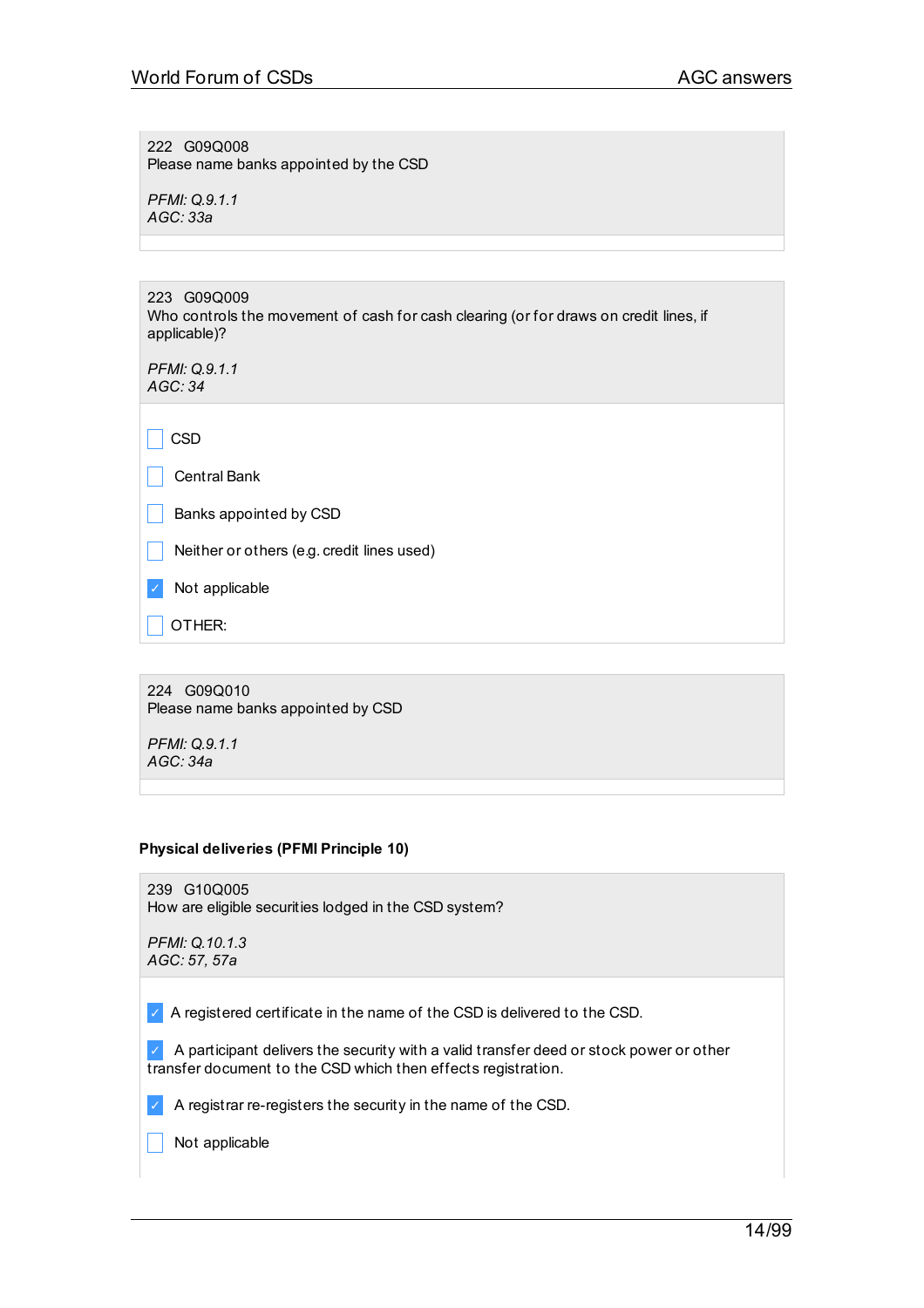OTHER:

240 G10Q006

When are securities lodged into the CSD reflected in a participant's CSD account?

*PFMI: Q.10.1.3 AGC: 58, 58a*

✓ Securities are reflected in the participant's CSD account immediately upon delivery to the CSD.

 $\Box$  Securities are re-registered prior to being reflected in the participant CSD account.

 $\Box$  Not applicable

 $\overline{\phantom{a}}$  OTHER:

241 G10Q007 How long does it usually take to lodge securities with the CSD?

*PFMI: Q.10.1.3 AGC: 59, 59b*

○ Not applicable

- More than <sup>4</sup> weeks
- $\bigcirc$  2 to 4 weeks

 $\bigcirc$  3 days to 1 week

● 1 to 2 days

242 G10Q008 Please specify

*PFMI: Q.10.1.3 AGC: 59a*

243 G10Q009 During the process of lodging securities into the CSD, can the securities be traded?

*PFMI: Q.10.1.3 AGC: 60*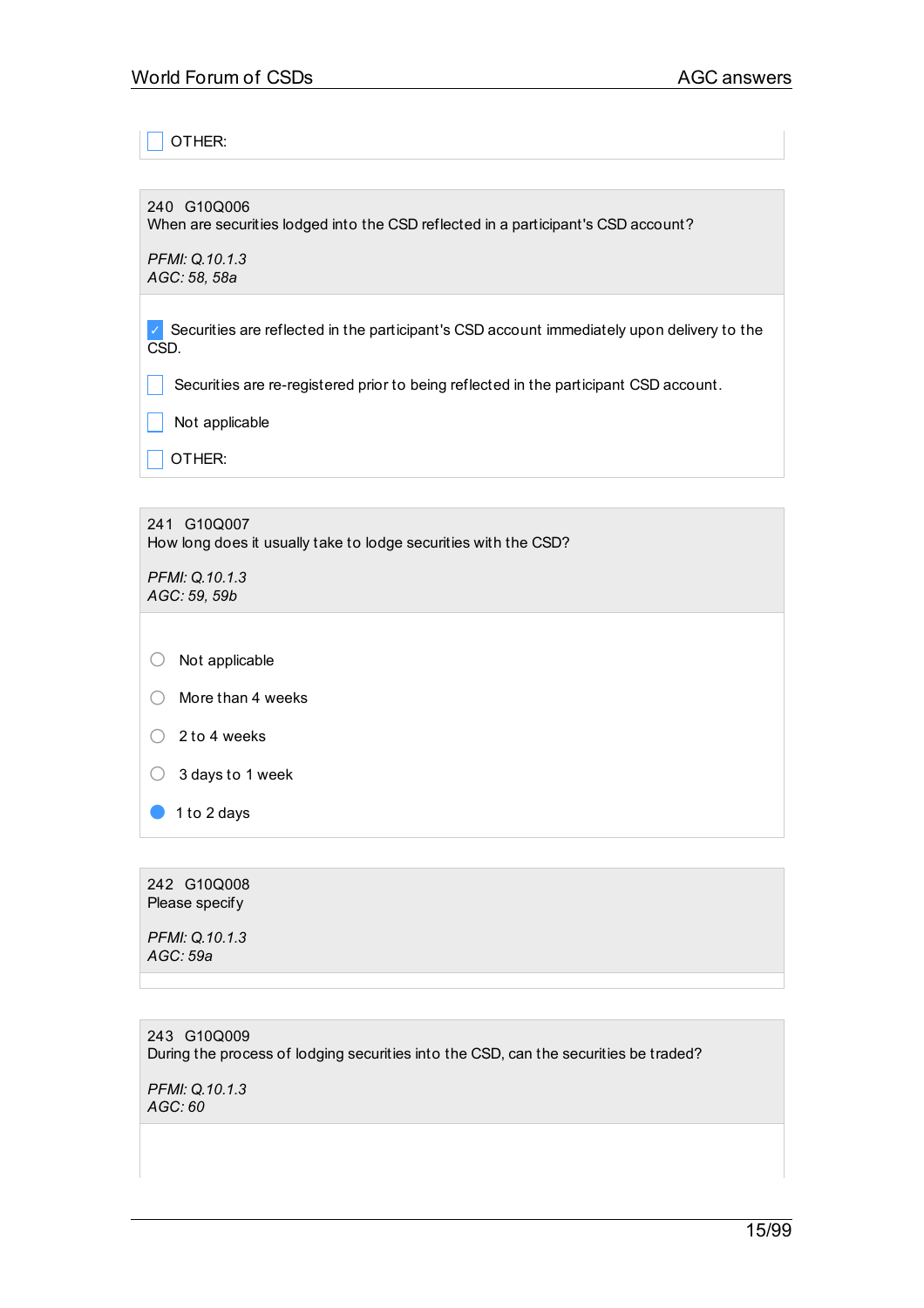$\overline{\phantom{a}}$ 

|                   | $\circ$ Not applicable |
|-------------------|------------------------|
| <b>CONTRACTOR</b> | No                     |
|                   | $\circ$ Yes            |
|                   |                        |

| 244 G10Q010<br>During the process of lodging securities into the CSD, can the securities be settled? |  |  |
|------------------------------------------------------------------------------------------------------|--|--|
| PFMI: Q.10.1.3<br>AGC:60a                                                                            |  |  |
|                                                                                                      |  |  |
| Not applicable                                                                                       |  |  |
| No.                                                                                                  |  |  |
| Yes                                                                                                  |  |  |

| 245 G10Q011<br>During the process of lodging securities into the CSD, can the securities have ownership<br>transferred? |  |  |
|-------------------------------------------------------------------------------------------------------------------------|--|--|
| PFMI: Q.10.1.3<br>AGC:60b                                                                                               |  |  |
| Not applicable<br>No.                                                                                                   |  |  |
| Yes                                                                                                                     |  |  |

246 G10Q012 If they cannot be traded, or if you answered other, please explain

*PFMI: Q.10.1.3 AGC: 60c*

247 G10Q013 If they cannot be settled, or if you answered other, please explain

*PFMI: Q.10.1.3 AGC: 60d*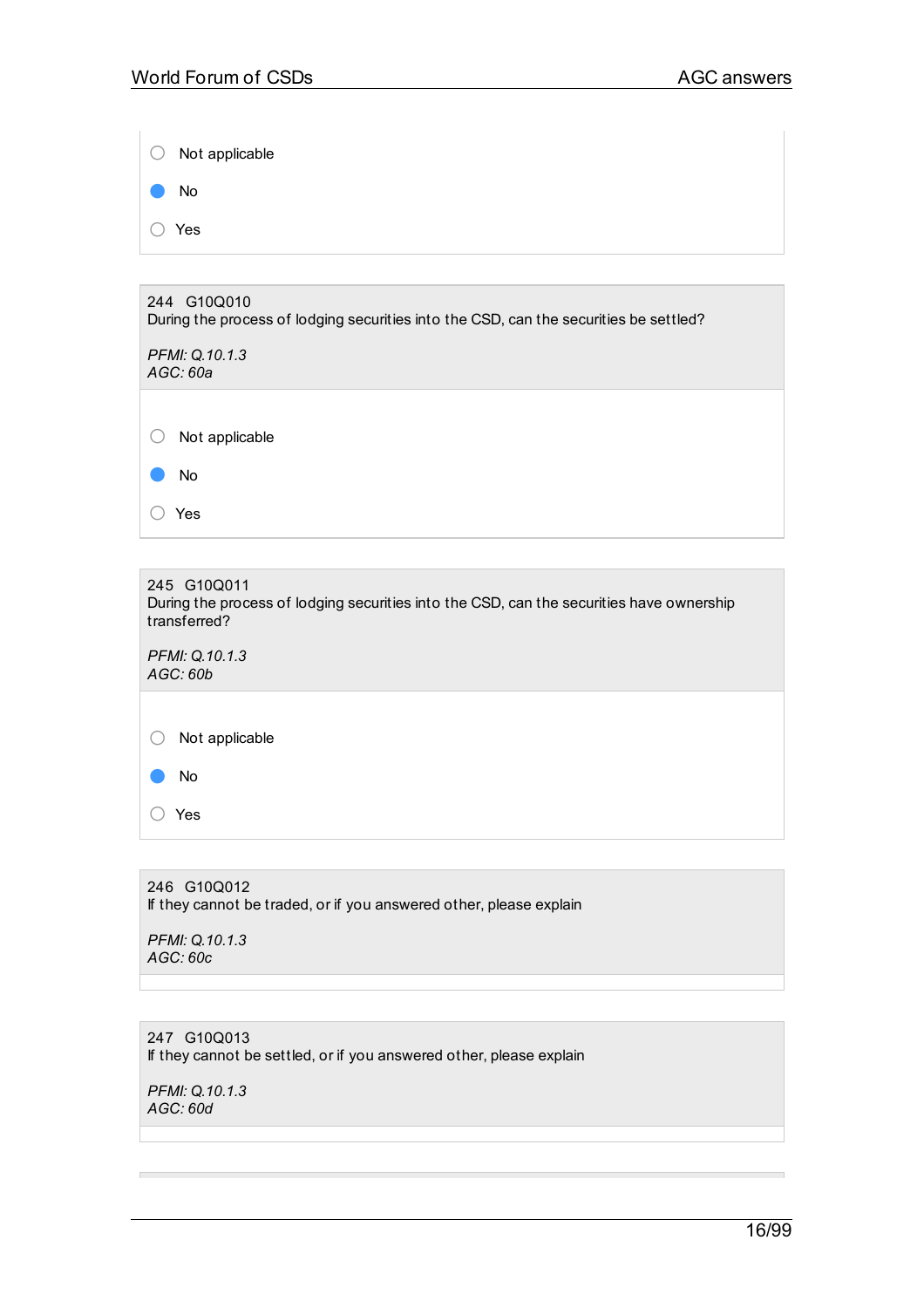248 G10Q014 If ownership cannot be transferred, or if you answered other, please explain

*PFMI: Q.10.1.3 AGC: 60e*

249 G10Q015 Are securities immediately available for delivery upon transfer to the CSD?

*PFMI: Q.10.1.3 AGC: 61, 61d*

○ Not applicable ○ No

250 G10Q016 If no:Securities are unavailable for

*PFMI: Q.10.1.3 AGC: 61a*

● Yes

○ Not applicable

- $\bigcirc$  2 to 4 weeks
- <sup>3</sup> days to <sup>1</sup> week
- $\bigcirc$  1 to 2 days

251 G10Q017 If more than 4 weeks, please specify

*PFMI: Q.10.1.3 AGC: 61b*

252 G10Q018 If not applicable, please explain

*PFMI: Q.10.1.3 AGC: 61c*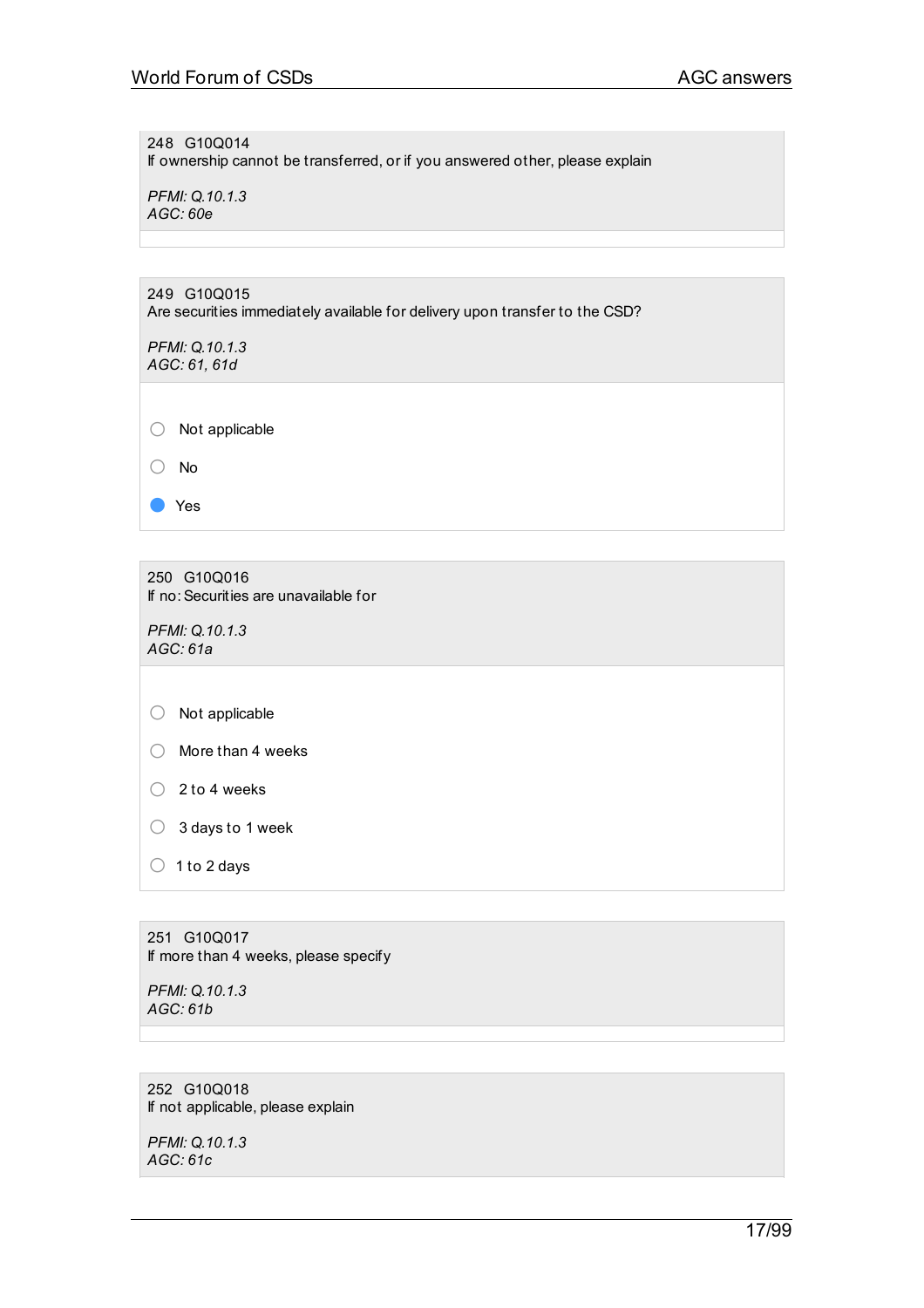253 G10Q019 What transfer process steps are involved when eligible securities are withdrawn from the CSD for safekeeping?

*PFMI: Q.10.1.3 AGC: 63, 63a*

○ Not applicable

- $\bigcirc$  Securities are transferred as is any physical delivery in the market.
- Securities are re-certificated and delivered as bearer instruments.
- $\bigcirc$  Securities are re-certificated and re-registered into the name of the beneficia
- Securities are re-registered into the name of the beneficial owner or a nominee.

254 G10Q020

How long does it usually take to remove securities from the CSD?

*PFMI: Q.10.1.3 AGC: 64, 64b*

|  | Not applicable |
|--|----------------|
|  |                |

- More than 4 weeks
- $\bigcirc$  2 to 4 weeks
- <sup>3</sup> days to <sup>1</sup> week

 $\bigcirc$  1 to 2 days

● Other: The removal of the securities is made in the batch process or real time, so it takes less than 1 day. For physical securities it takes 24 hours.

255 G10Q021 If more than 4 weeks, please specify

*PFMI: Q.10.1.3 AGC: 64a*

256 G10Q022 While the securities are being removed from the CSD, can they be traded? (Choose one)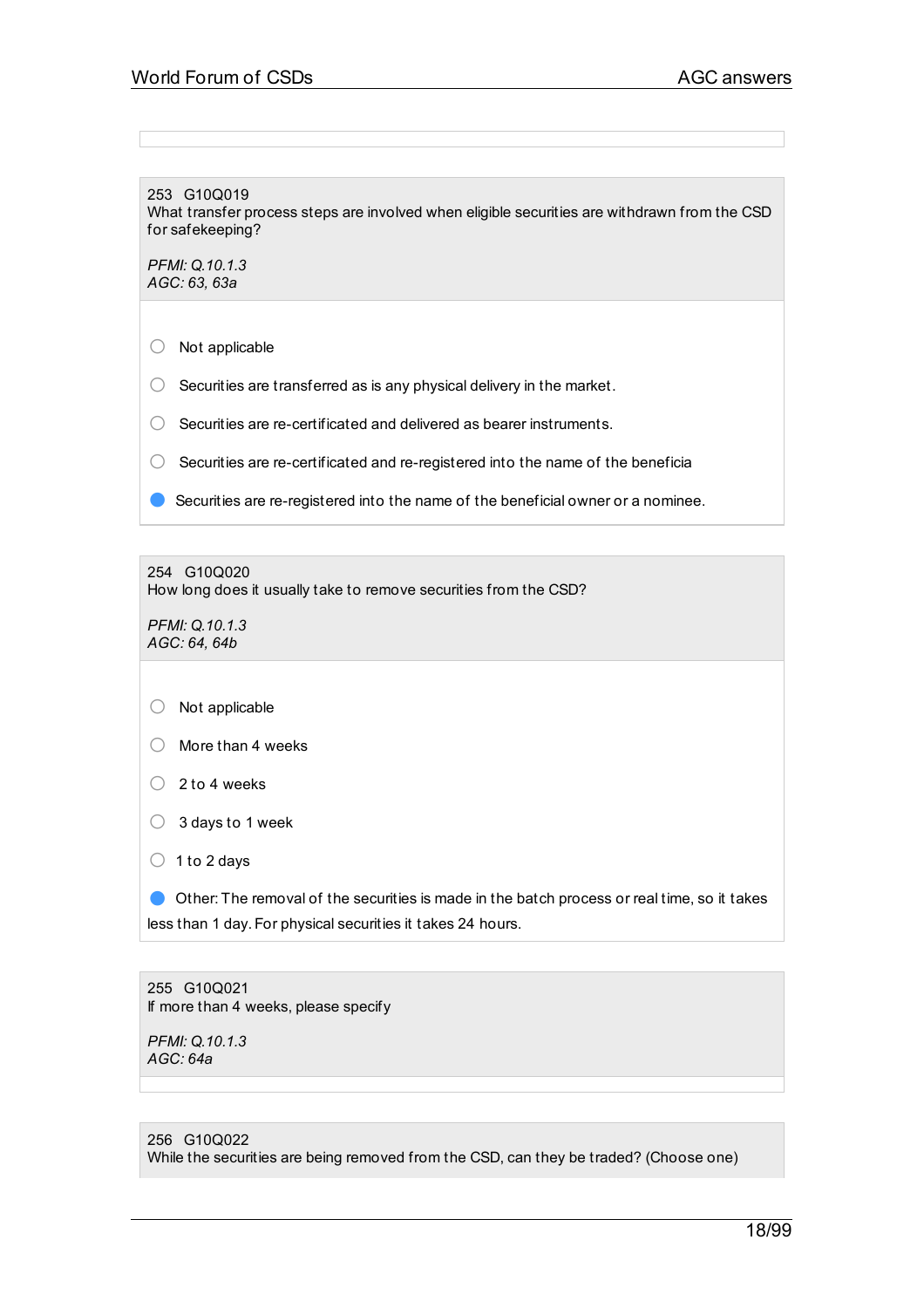*PFMI: Q.10.1.3 AGC: 65a* ○ Yes ● Not applicable ○ No

257 G10Q023 If they cannot be traded please explain

*PFMI: Q.10.1.3 AGC: 65b*

| 258 G10Q024<br>While the securities are being removed from the CSD, can they be settled? (Choose one) |
|-------------------------------------------------------------------------------------------------------|
| <b>PFMI: Q.10.1.3</b><br>AGC:65c                                                                      |
|                                                                                                       |
| Yes                                                                                                   |
| Not applicable                                                                                        |

259 G10Q025 If they cannot be settled, please explain

*PFMI: Q.10.1.3 AGC: 65d*

○ No

260 G10Q026 While the securities are being removed from the CSD, can they have ownership transferred? (Choose one)

*PFMI: Q.10.1.3 AGC: 65e*

○ Yes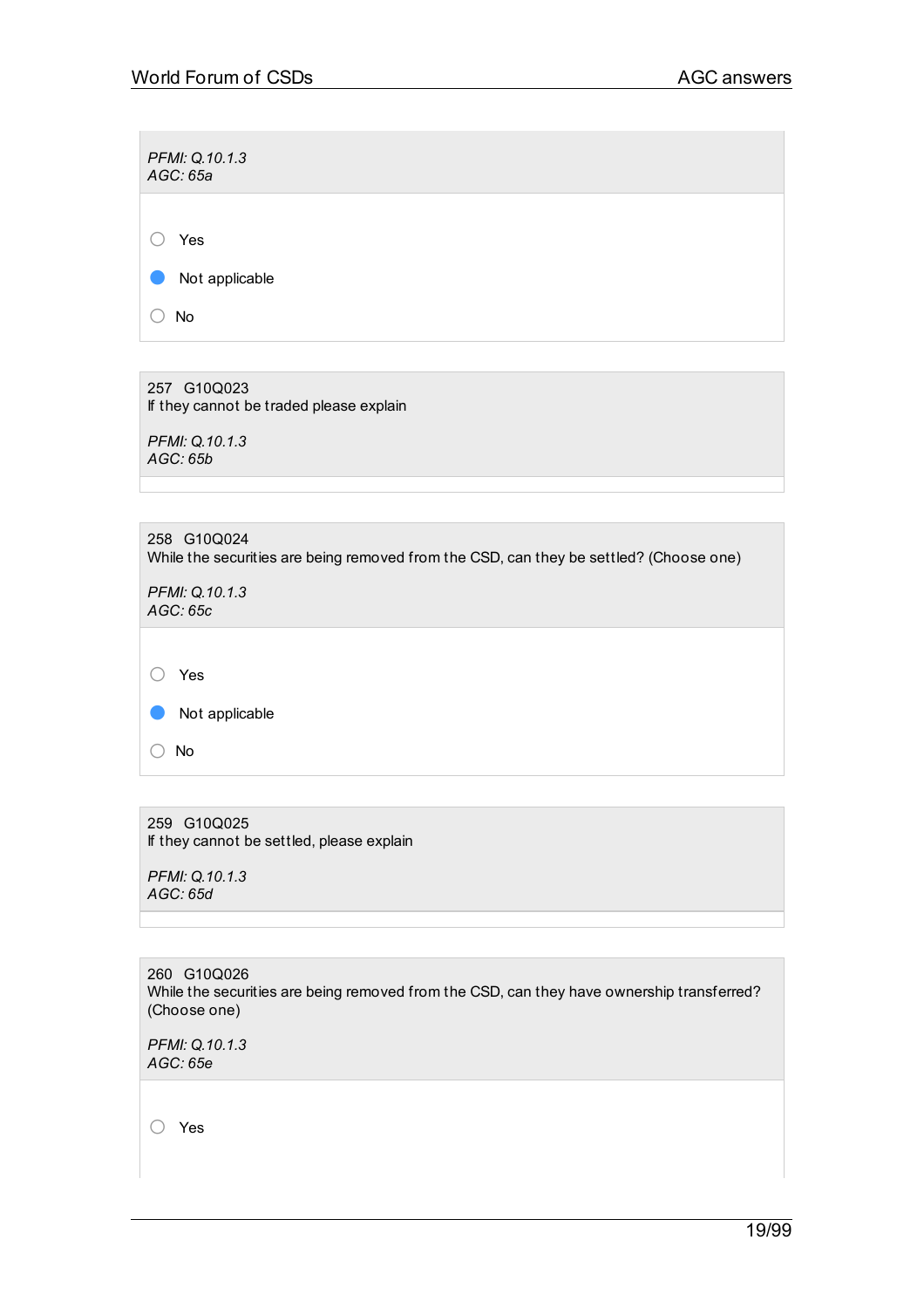Not applicable

○ No

261 G10Q027 If ownership cannot be transferred, please explain

*PFMI: Q.10.1.3 AGC: 65f*

263 G10Q029 What are the vault security procedures for the safekeeping of physical paper?

*PFMI: Q.10.2.1 AGC: 75*

 $\Box$  Not applicable, no vault is maintained

- ✓ Electronic keys or combinations
- ✓ Dual access control
- ✓ Visitor logs
- ✓ Vault counts
- ✓ Intrusion alarms
- ✓ Fire alarms
- ✓ Guards
- ✓ OTHER:Videocameras

264 G10Q030 Please indicate frequency of vault counts:

*PFMI: Q.10.2.1 AGC: 75a.*

At least once a month.

265 G10Q031 Please explain:

*PFMI: Q.10.2.1 AGC: 75b*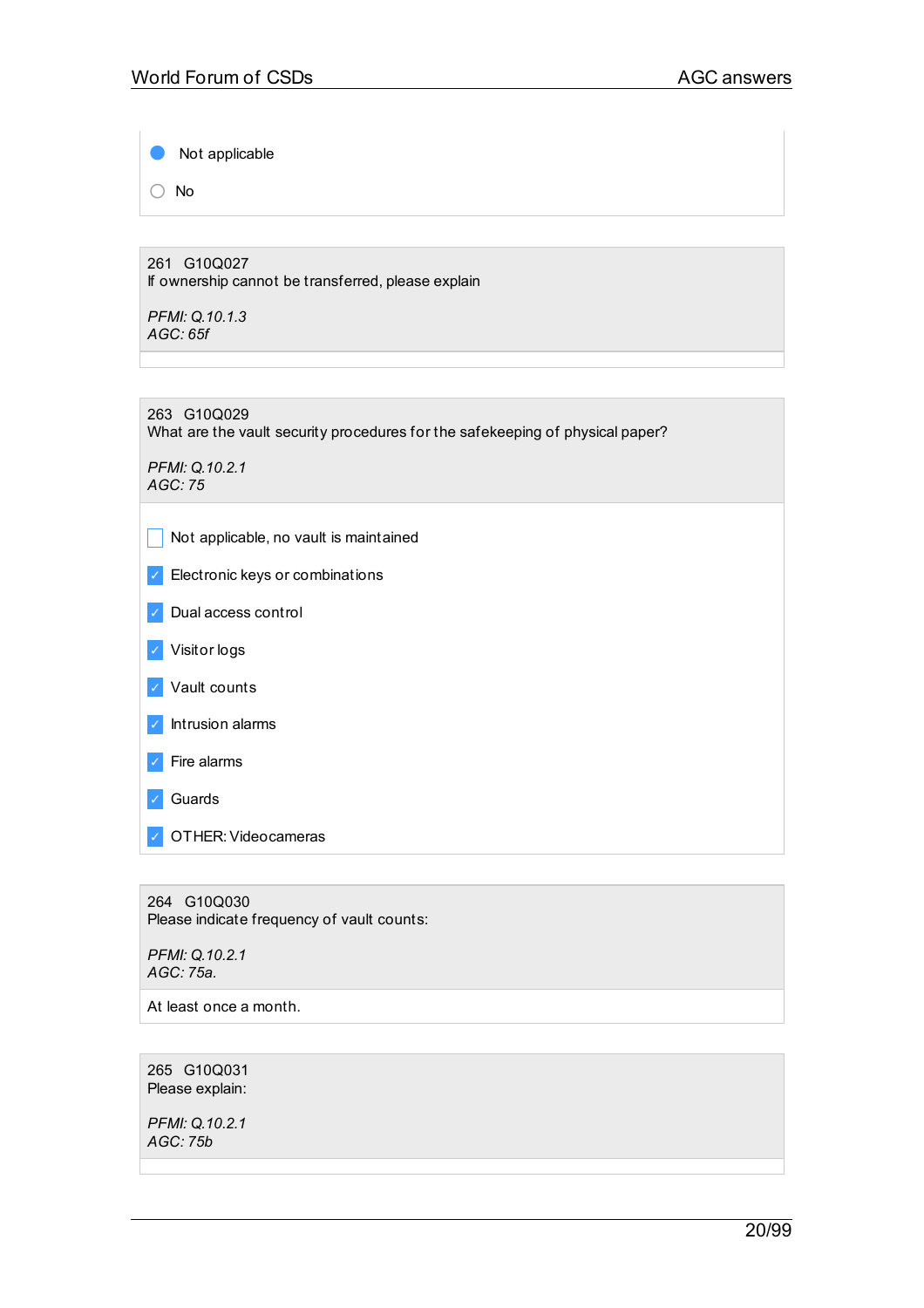## **Central Securities Depositories (PFMI Principle 11)**

| 271 G11Q002<br>CSD FUNCTIONALITY AND SERVICES, USE OF AGENTS. Certain functionalities and services<br>reduce risk to an investor if provided in an efficient manner. The purpose of this section is to<br>identify those functionalities that may potentially be offered by depositories and clearing<br>systems around the world, and ascertain whether they are offered by your institution. For<br>which of the following security types do you serve as a CSD or clearing system?<br>PFMI: n/a |
|----------------------------------------------------------------------------------------------------------------------------------------------------------------------------------------------------------------------------------------------------------------------------------------------------------------------------------------------------------------------------------------------------------------------------------------------------------------------------------------------------|
| AGC:26                                                                                                                                                                                                                                                                                                                                                                                                                                                                                             |
| Government securities                                                                                                                                                                                                                                                                                                                                                                                                                                                                              |
| Equities                                                                                                                                                                                                                                                                                                                                                                                                                                                                                           |
| Corporate bonds                                                                                                                                                                                                                                                                                                                                                                                                                                                                                    |
| Corporate money market                                                                                                                                                                                                                                                                                                                                                                                                                                                                             |
| Not applicable                                                                                                                                                                                                                                                                                                                                                                                                                                                                                     |
| OTHER:                                                                                                                                                                                                                                                                                                                                                                                                                                                                                             |
|                                                                                                                                                                                                                                                                                                                                                                                                                                                                                                    |
| 272 G11Q003<br>Please name the other security types:                                                                                                                                                                                                                                                                                                                                                                                                                                               |
| PFMI: n/a<br>AGC: 26a.                                                                                                                                                                                                                                                                                                                                                                                                                                                                             |
| ADRs, GDRs, CEDEARs, Trust Securities, Mutual Funds, Deferred Payment Checks, Fixed<br>Term Bank Deposits owned by Insurance Companies, Stock Exchange, Tradable Promissory<br>Notes, E-cheq, Electronic Bill                                                                                                                                                                                                                                                                                      |
|                                                                                                                                                                                                                                                                                                                                                                                                                                                                                                    |
| 273 G11Q004<br>Is the use of the CSD in your market compulsory by law or compulsory by market practice for<br>the settlement or safekeeping of all instrument types in your market (e.g. equities,<br>government securities, corporate bonds, money market instruments, warrants, derivatives<br>etc).                                                                                                                                                                                             |

*PFMI: n/a AGC: 27, 27c*

 $\Box$  Yes by law for settlement of all instrument types

 $\Box$  Yes by law for safekeeping of all instrument types

 $\vee$  Yes by market practice for settlement of all instrument types

✓ Yes by market practice for safekeeping of all instrument types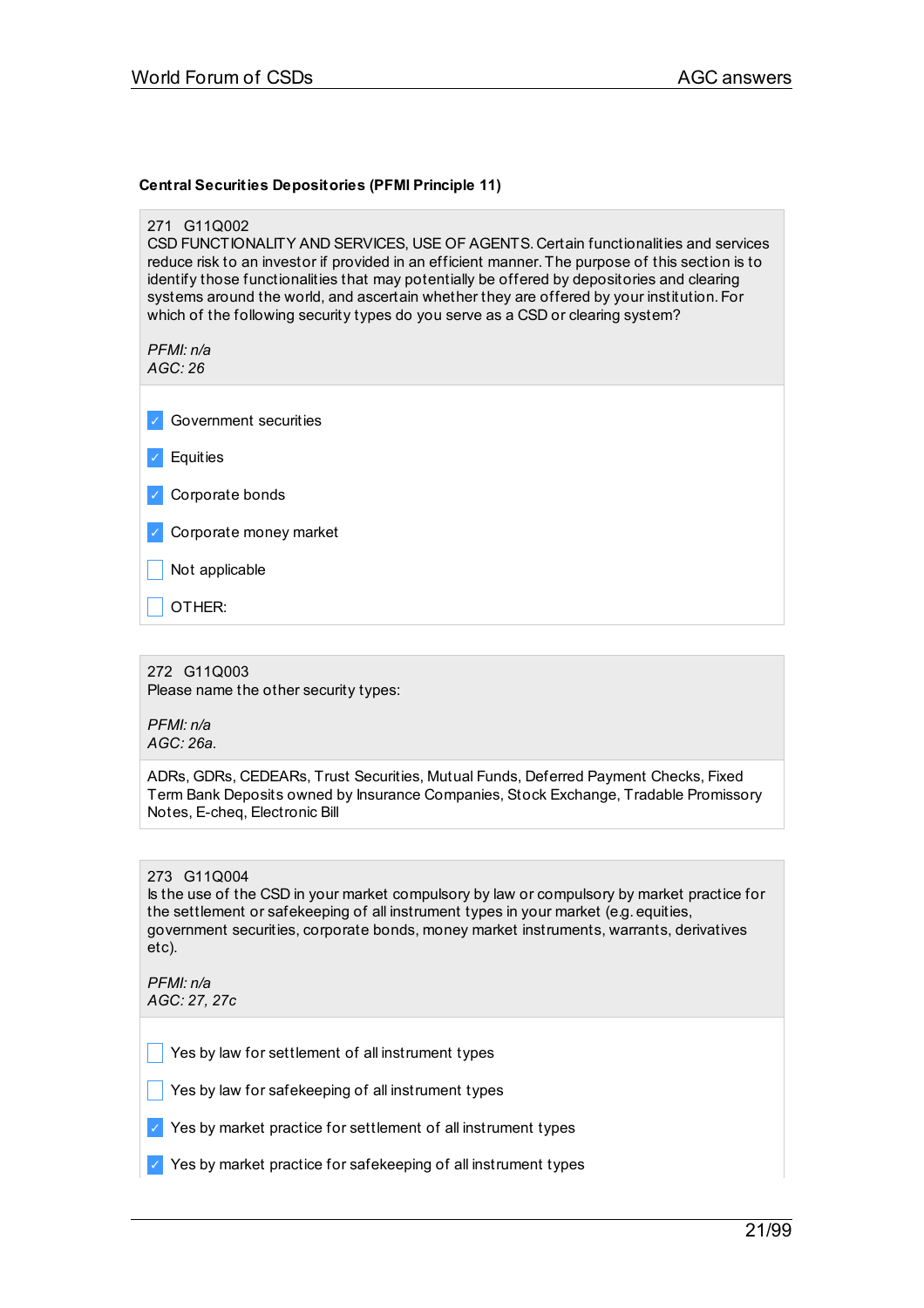Yes by law for settlement, but not for all instrument types

 $\Box$  Yes by law for safekeeping, but not for all instrument type

 $\vert \vert$  Yes by market practice for settlement, but not for all instrument types

 $\Box$  Yes by market practice for safekeeping, but not for all instrument types

 $\overline{\phantom{a}}$  Neither

OTHER:

#### 274 G11Q005

Please list the instrument types for which it is not compulsory by law to:(i)settle in your CSD

*PFMI: n/a AGC: 27a. (i)*

275 G11Q006 (ii) safekeep in your CSD:

*PFMI: n/a AGC: 27a. (ii)*

N/A

276 G11Q007 Please list the instrument types for which it is not compulsory by market practice to: (i)settle in your CSD

*PFMI: n/a AGC: 27b. (i)*

N/A

277 G11Q008 (ii) safekeep in your CSD:

*PFMI: n/a AGC: 27b. (ii)*

N/A

#### 278 G11Q009

Settlement and Safekeeping Percentages 28a Please list by instrument type the percentage of the total market in your jurisdiction (either volume or value) settled within your institution, exclusive of your links with third parties.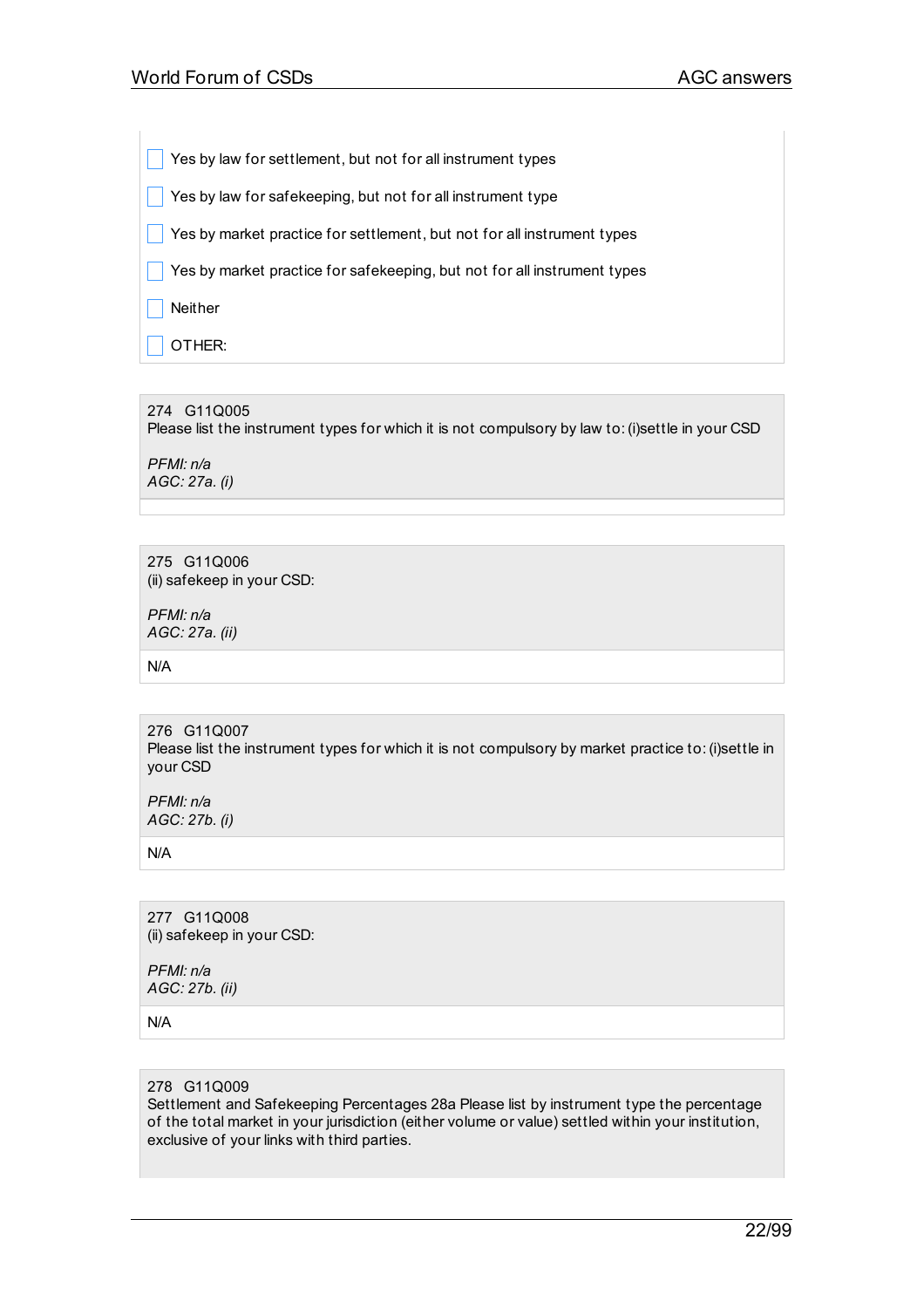*PFMI: n/a AGC: 28 28a*

N/A

# 279 G11Q010

Please list by instrument type the percentage of the total market in your jurisdiction (either volume or value) held in safekeeping within your institution.

*PFMI: n/a AGC: 28b.*

N/A

## 281 G11Q012

In the event a participant's single or main account is blocked for any reason (e.g., insolvency, penalties, violations, liens), would securities held in any account or accounts on behalf of the participant's clients be accessible: By the participant's clients?

|   | PFMI: Q.11.1.1<br>AGC: 44a |
|---|----------------------------|
|   |                            |
| ◡ | Not applicable             |
|   | No                         |
|   | Yes                        |

## 282 G11Q013

If yes, please describe briefly how clients of participants would access their securities and whether there would be any delay in their ability to do so:

*PFMI: Q.11.1.1 AGC: 44b*

Participant regulatory bodies may, depending on their nature, appoint another Participant to manage accounts and sub accounts. In some exceptional cases, customers could directly resort to the Depository. Caja de Valores S.A. would grant prompt access there to, upon due verification of decisions made by regulatory bodies or competent courts

283 G11Q014 By the intervening authorities controlling insolvency or other proceedings?

*PFMI: Q.11.1.1 AGC: 44d.*

 $\bigcirc$  Not applicable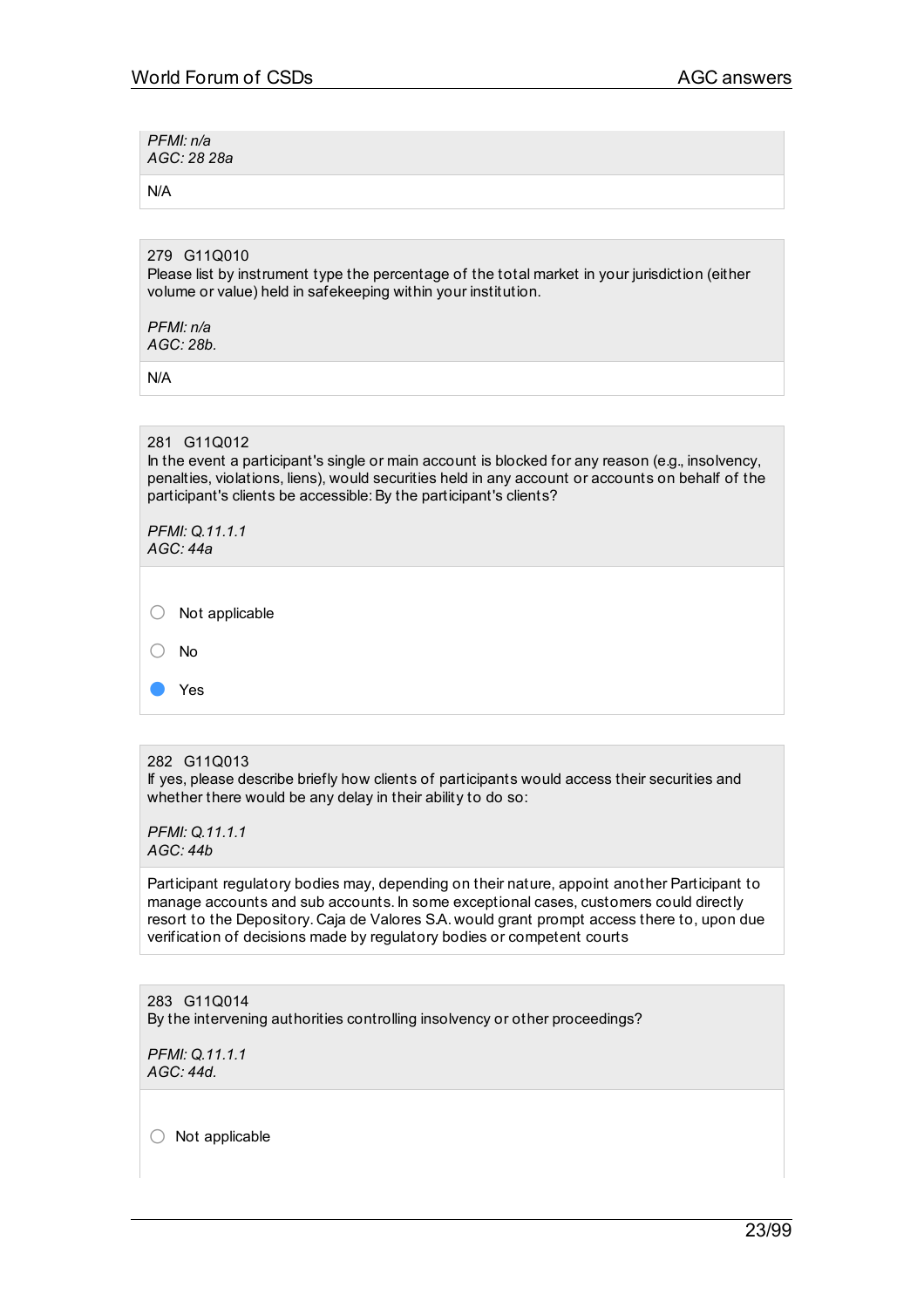○ No

● Yes

284 G11Q015 If yes, please describe briefly under what conditions access would be granted to the intervening authorities:

*PFMI: Q.11.1.1 AGC: 44e.*

It would be granted when, in accordande with their control powers, they administer participants accounts.

285 G11Q016 By the participant's creditors?

*PFMI: Q.11.1.1 AGC: 44g, 44i*

○ Not applicable

| No |
|----|
|    |

○ Yes

286 G11Q017 If yes, please describe briefly under what conditions access would be granted to the participant's creditors:

*PFMI: Q.11.1.1 AGC: 44h*

287 G11Q018 By the CSD's creditors? *PFMI: Q.11.1.1 AGC: 44j.*  $\bigcirc$  Not applicable ● No ○ Yes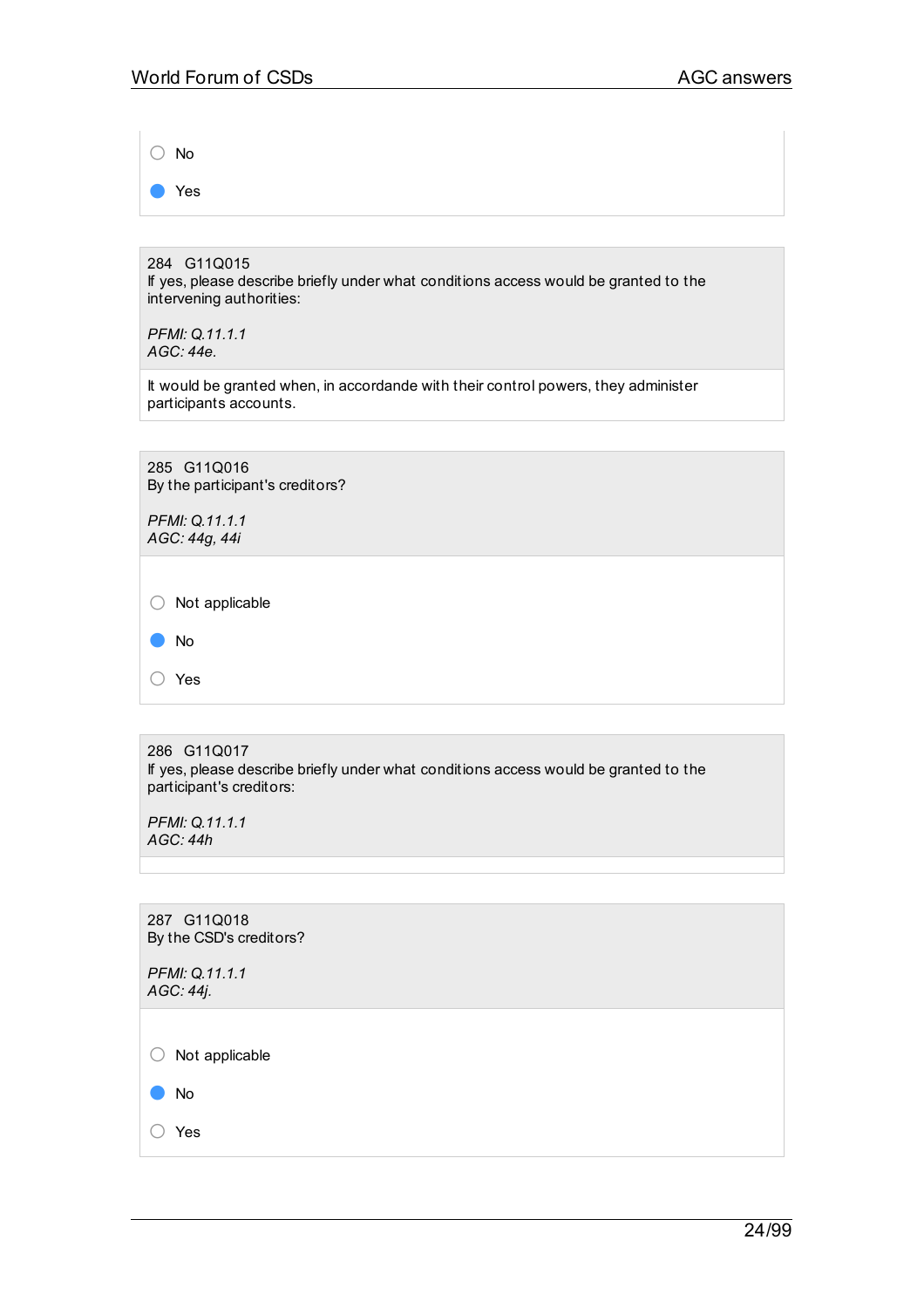288 G11Q019 If yes, please describe briefly under what conditions access would be granted to the CSD's creditors:

*PFMI: Q.11.1.1 AGC: 44k.*

289 G11Q020 What is your document and record retention policy for documents and records described above in this section?

*PFMI: Q.11.1.1 AGC: 47, 47a*

| 7 years |
|---------|
|         |

 $\circ$  5 years

○ 3 years

- <sup>1</sup> year
- $\circ$  6 months or less
- Other: 10 YEARS

| 290 G11Q021<br>Does the law protect participant assets from claims and liabilities of the CSD? |  |  |
|------------------------------------------------------------------------------------------------|--|--|
| PFMI: Q.11.1.1<br>AGC: 54                                                                      |  |  |
| Not applicable                                                                                 |  |  |
| No.                                                                                            |  |  |
| Yes                                                                                            |  |  |

291 G11Q022 Can the CSD assess a lien on participant accounts? (A lien would entitle the CSD to take and hold or sell the securities of the participant in payment of a debt.)

*PFMI: Q.11.1.1 AGC: 55*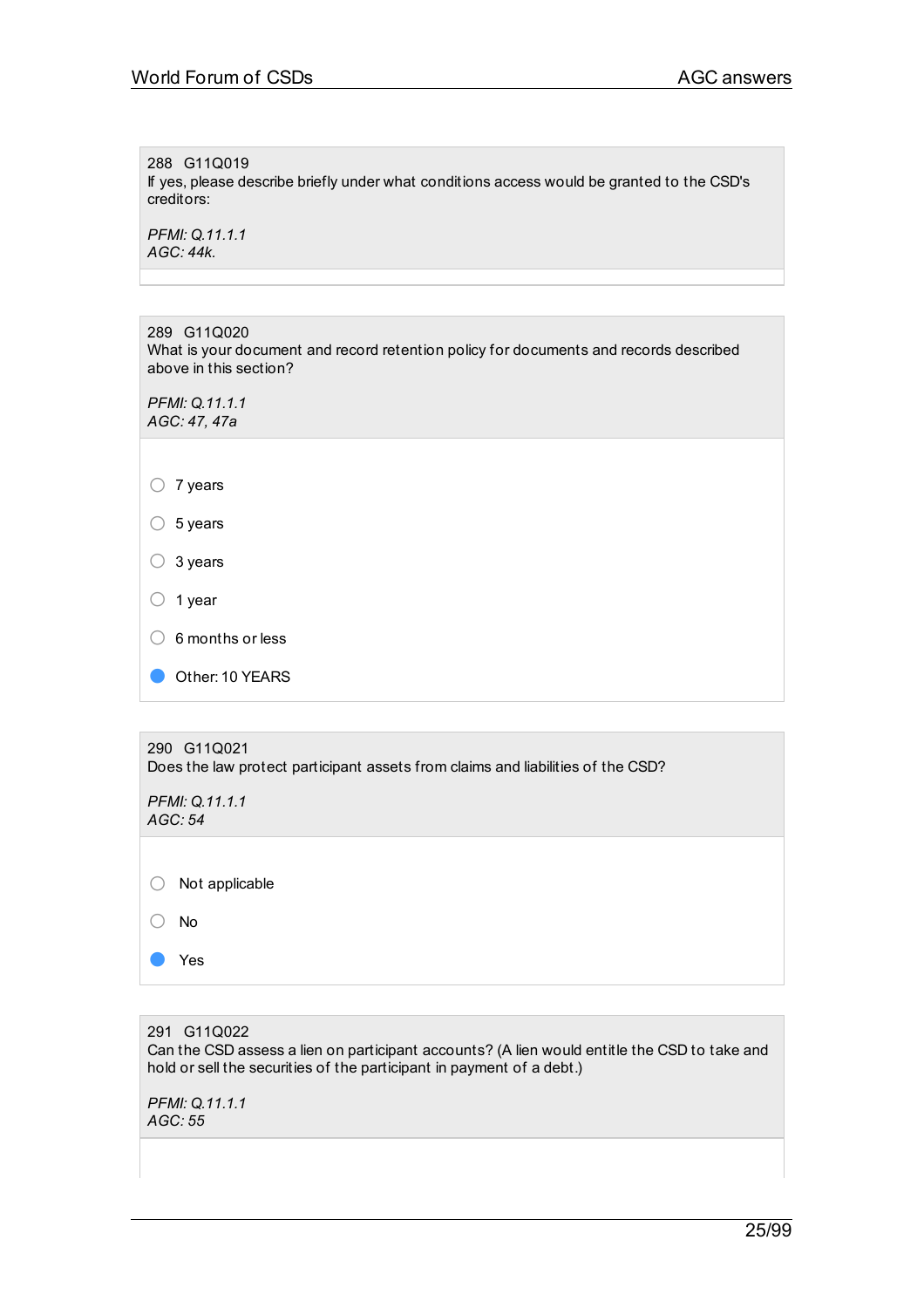○ Yes ● No

○ Not applicable

292 G11Q023 If yes, for what reasons are liens or similar claims imposed?

*PFMI: Q.11.1.1 AGC: 55a*

 $\Box$  Fees and expenses

 $\Box$  Collateralization of overdrafts

 $\Box$  To secure payment for purchased securities

 $\Box$  OTHER:

293 G11Q024 Please describe:

*PFMI: Q.11.1.1 AGC: 55b*

| 294 G11Q025                                                 |
|-------------------------------------------------------------|
| Please indicate the limits of this lien as indicated below: |

*PFMI: Q.11.1.1 AGC: 55c*

 $\bigcirc$  The lien may extend to settled client positions

○ The lien is limited to securities in the course of purchase and sale transactio

 $\bigcirc$  The lien is limited to securities in the participant's proprietary account

295 G11Q026 Please explain:

*PFMI: Q.11.1.1 AGC: 55d*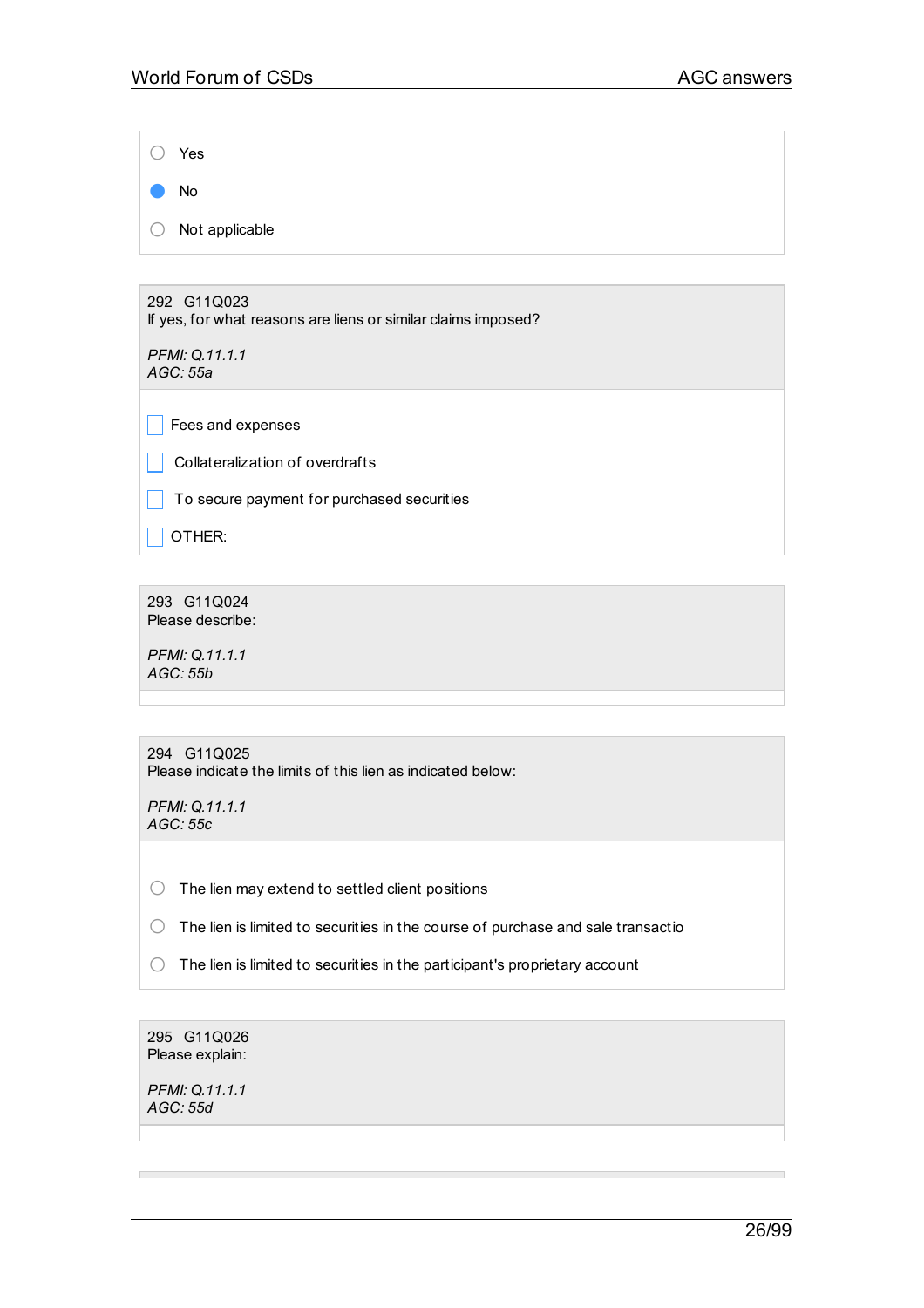296 G11Q027

If a lien is placed on a participant's account which has been designated for its clients, will the CSD select certain securities to be subject to the lien?

*PFMI: Q.11.1.1 AGC: 55e*

○ No

○ Yes

297 G11Q028 If yes, please indicate whether:

*PFMI: Q.11.1.1 AGC: 55f*

 $\bigcirc$  The lien is placed on the securities with the greatest value in the account

 $\bigcirc$  The lien is placed on the most liquid securities in the account

298 G11Q029 Please explain:

*PFMI: Q.11.1.1 AGC: 55g*

| 299 G11Q030<br>If no, please indicate whether the entire account will be subject to the lien. |  |
|-----------------------------------------------------------------------------------------------|--|
| PFMI: Q.11.1.1<br>$\Lambda$ $\Lambda$ $\Lambda$ . $\Gamma$ $\Gamma$ $\Gamma$                  |  |

*AGC: 55h*

○ No

○ Yes

300 G11Q031 For accounts designated as client accounts, do procedures exist to restrict the placement of liens only to obligations arising from safe custody and administration of those accounts?

*PFMI: Q.11.1.1 AGC: 55j*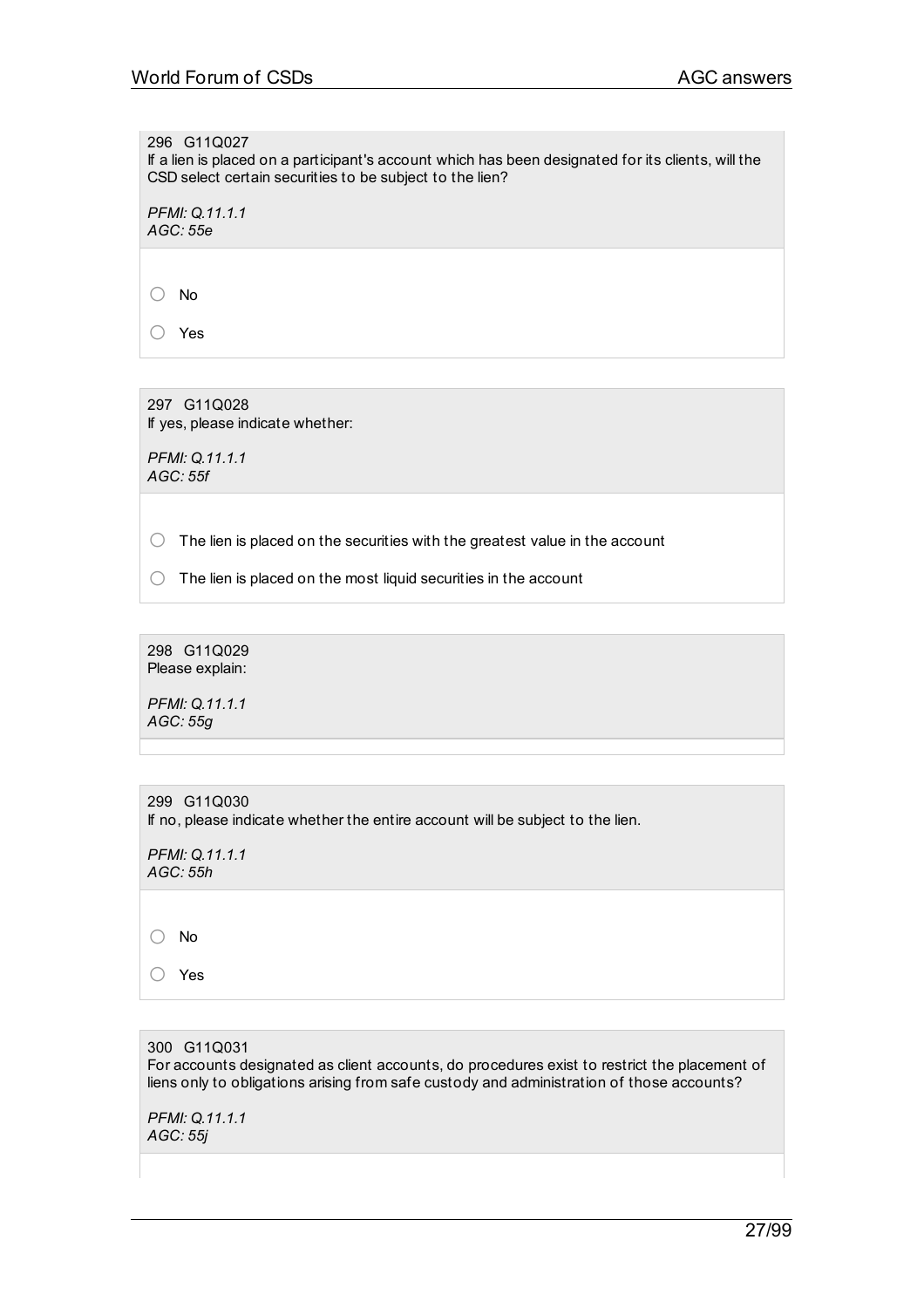○ No

○ Yes

301 G11Q032 If yes, are the restrictions accomplished by:

*PFMI: Q.11.1.1 AGC: 55k*

○ Contract between the CSD and the participant

302 G11Q033 Please explain:

*PFMI: Q.11.1.1 AGC: 55l*

303 G11Q034 Transfer of Legal Ownership. Does the CSD have legal authority to transfer title to securities?

*PFMI: Q.11.1.1 AGC: 56, 56e*

○ Not applicable

○ No

○ Yes

● Other: CVSA have legal authority to transfer title to securities upon request from its

participants HANDLING OF SECURITIES OUTSIDE THE DEPOSITORY ENVIRONMENT The purpose of this section is to consider the process (and any risk inherent within such a process) that involves the safekeeping of client assets while they are being removed from a depository and being lodged into a depository

304 G11Q035 When does title or entitlement to CSD securities pass between participants?

*PFMI: Q.11.1.1 AGC: 56a*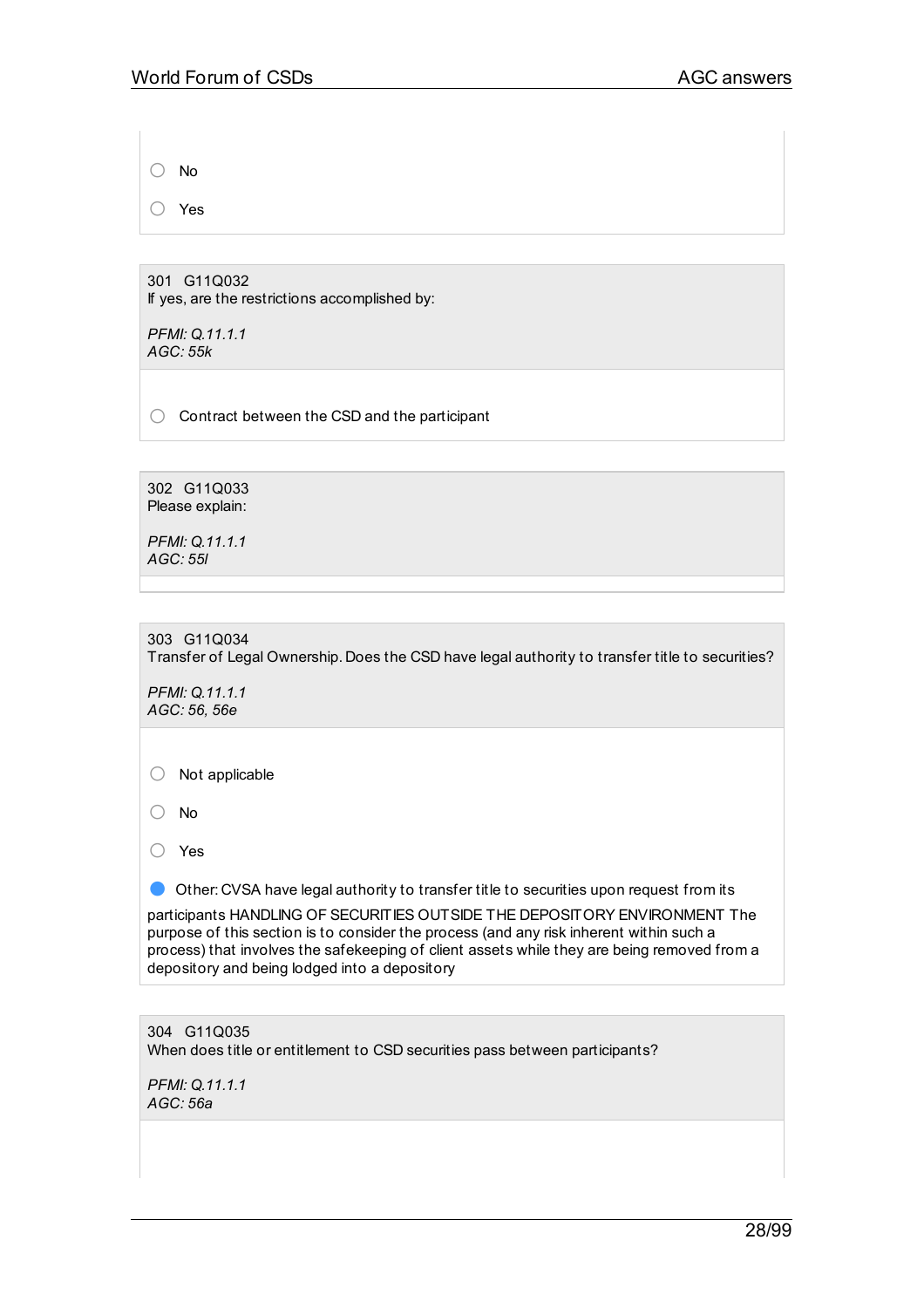- $\bigcirc$  When the transaction is processed on an intra-day basis
- When corresponding money or other consideration is transferred
- $\bigcirc$  At the end of the business day on which the transfer occurs

305 G11Q036 Please describe:

*PFMI: Q.11.1.1 AGC: 56b*

306 G11Q037 Where does title or entitlement to CSD securities pass between participants?

*PFMI: Q.11.1.1 AGC: 56c*

 $\bigcirc$  On the registrars books

○ On the CSD books

307 G11Q038 Please describe:

*PFMI: Q.11.1.1 AGC: 56d*

309 G11Q040 In what form does the CSD maintain records identifying the assets of each participant?

*PFMI: Q.11.1.2 AGC: 45*

✓ Computer file

 $\Box$  Microfiche

 $\Box$  Hard copy

 $\Box$  Computer tape

✓ OTHER: Magnetic Cartridges, SAN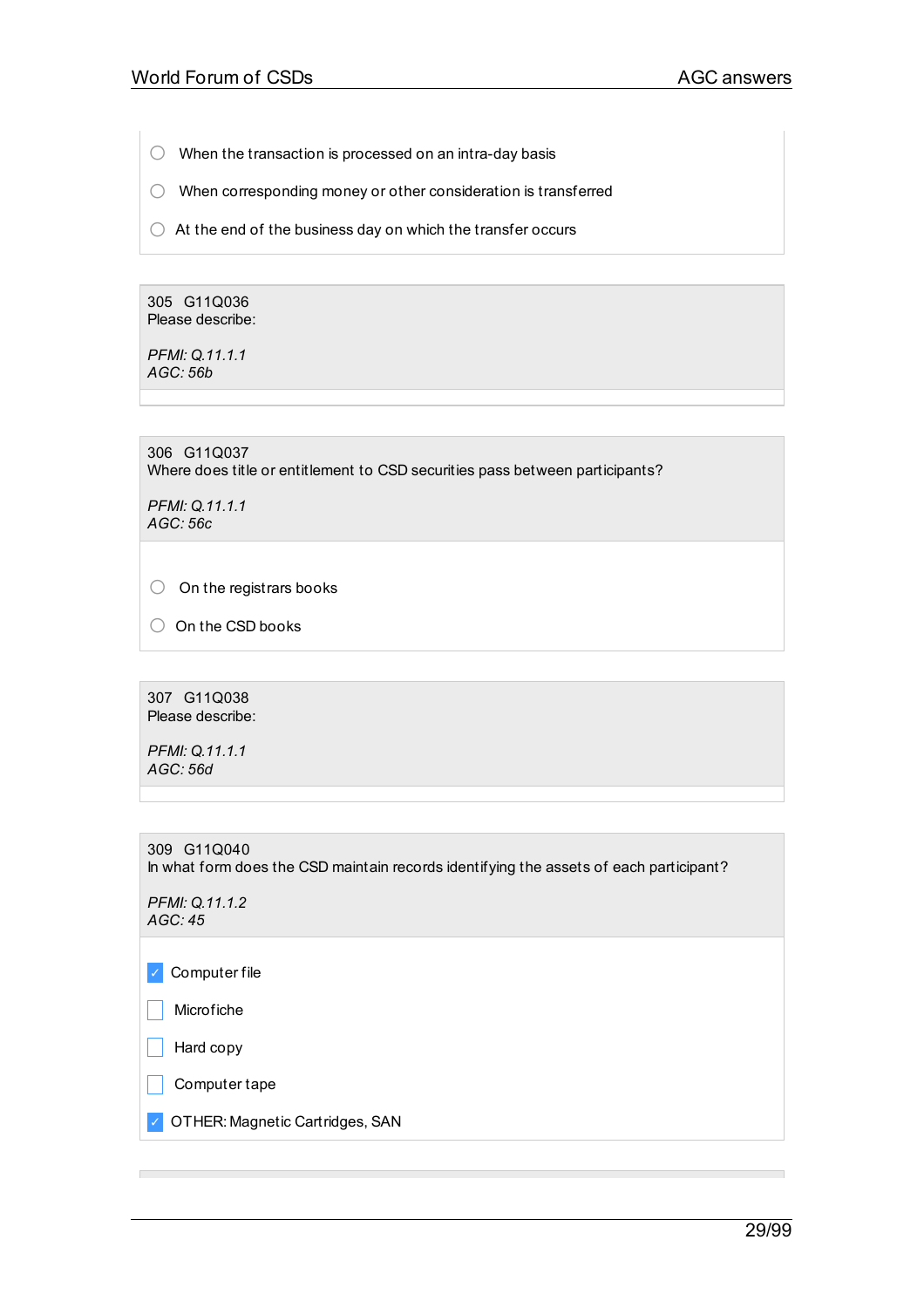310 G11Q041 In which format is the source data maintained?

*PFMI: Q.11.1.2 AGC: 45b*

Back ups and historic files are held within a SAN and on magnetic cartridges.Participants account statements database is mantained in a Data Protector Library

315 G11Q046 If the securities held with the CSD are recorded by book-entry at the registrar, what are the control features at the registrar for transfer of registrar positions to and from the CSD (e.g., authentication procedures, reconciliation, confirmation of position at registrar)? Please describe:

*PFMI: Q.11.1.6 AGC: 52i*

Through book-entry at the depository, Through book-entry at a registrar or issuer

318 G11Q049 How are CSD eligible securities held by the CSD?

*PFMI: Q.11.3.1 AGC: 50, 50a*

✓ In dematerialized form

In certificated form

 $\vert$  OTHER:

```
320 G11Q051
If CSD eligible securities are certificated, can CSD eligible securities be held outside of the
CSD?
```
*PFMI: Q.11.3.2 AGC: 51*

 $\bigcirc$  Not applicable

 $\bigcirc$  Certain designated securities may be held outside the CSD

○ Once entered into the CSD, eligible securities must remain in the CSD

Securities may move freely into and out of the CSD

 $\bigcirc$  All eligible securities must be held in the CSD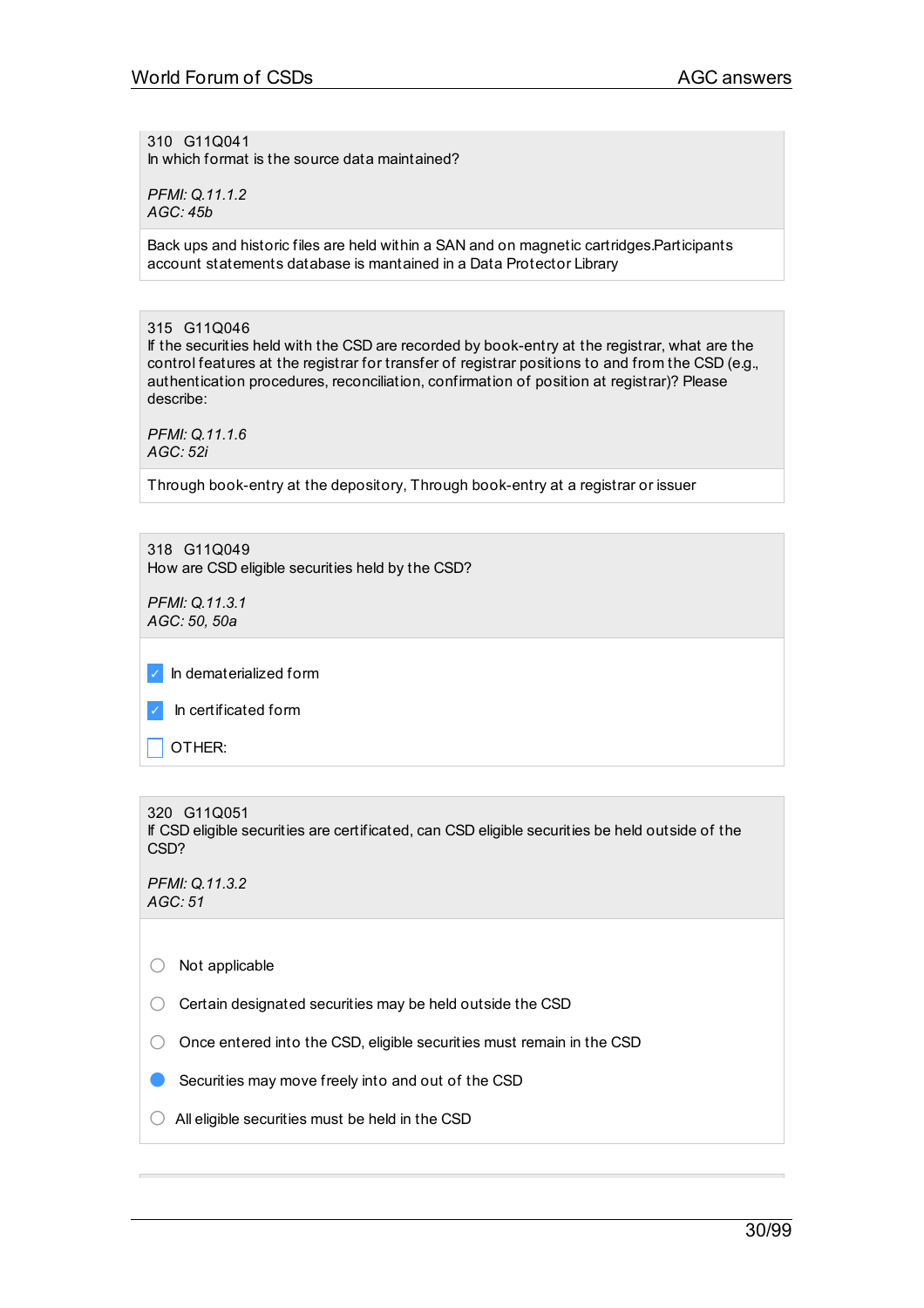321 G11Q052

If certain designated securities are held outside the CSD, please indicate under which conditions these securities would be held outside the CSD:

*PFMI: Q.11.3.2 AGC: 51a*

322 G11Q053

If CSD eligible securities are required to be centrally immobilized at the CSD, where and with whom are the certificates safekept? (then please answer 51c)

*PFMI: Q.11.3.2 AGC: 51b*

323 G11Q054 Are these certificates:

*PFMI: Q.11.3.2 AGC: 51c*

 $\Box$  Bearer

✓ Registered

 $\Box$  OTHER:

324 G11Q055 If registered, how are the CSD eligible securities registered?

*PFMI: Q.11.3.2 AGC: 51d*

 $\Box$  In the name of the CSD

 $\triangleright$  In the name of the depositing participant or its nominee

 $\Box$  In the name of a separate nominee of the CSD

OTHER:

# 325 G11Q056 If in the name of a separate nominee, please identify by name the nominee used:

*PFMI: Q.11.3.2 AGC: 51f*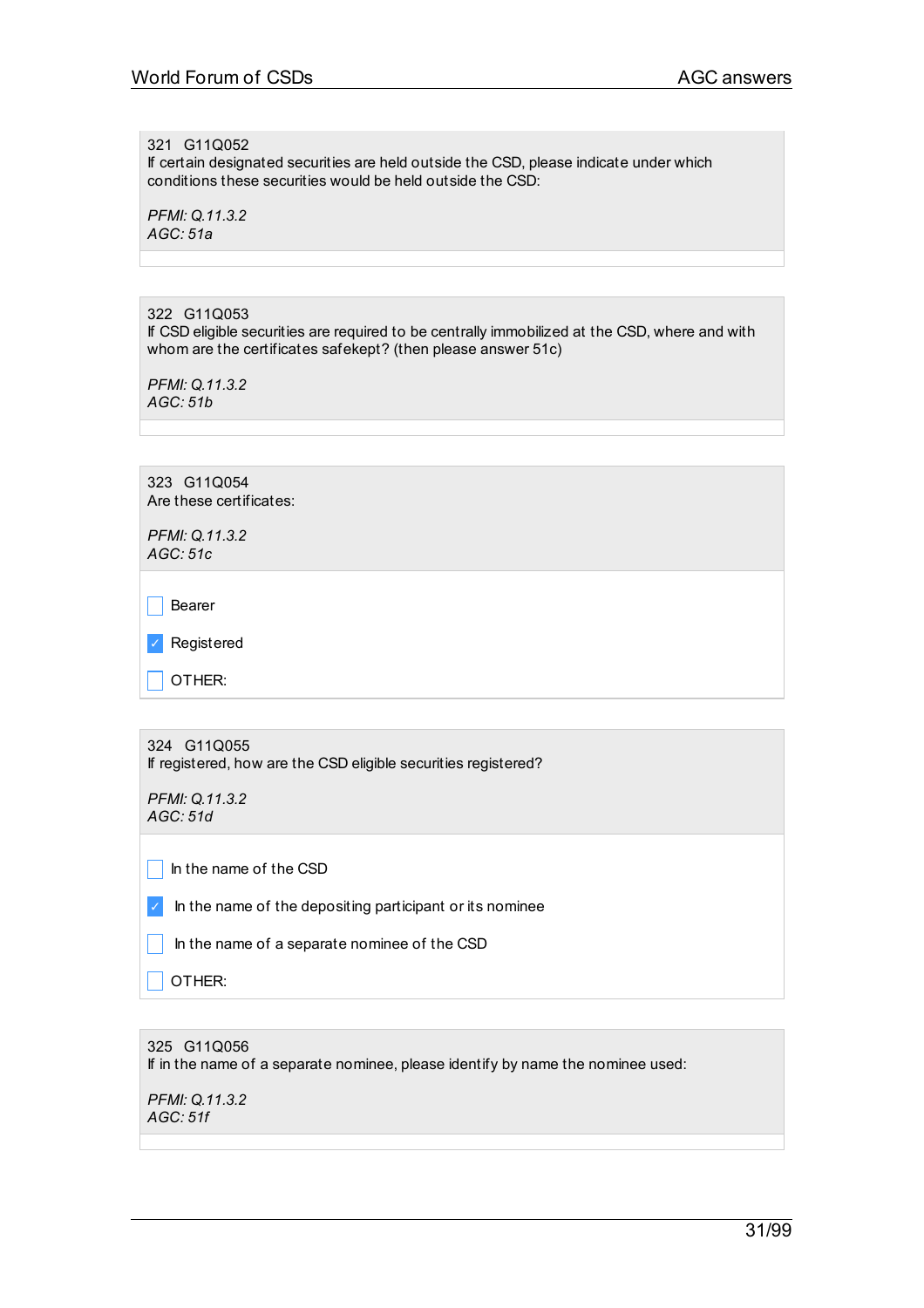326 G11Q057 If CSD eligible securities may be held either in or out of the CSD, are these certificates: *PFMI: Q.11.3.2 AGC: 51h* ● Registered ○ Bearer 327 G11Q058 What are the control features for receipt of certificates to the CSD (e.g., authentication procedures, re-registration)? Please describe: *PFMI: Q.11.3.2 AGC: 51i* Validity checking; registrar is consulted regarding the number of holdings, status of securities owners, and notice of changes in sharedownership 328 G11Q059 If securities are dematerialized: May dematerialized security positions be re-certificated and held outside the CSD? *PFMI: Q.11.3.2 AGC: 52* ○ Not applicable ● No ○ Yes 329 G11Q060 Are the securities held: *PFMI: Q.11.3.2 AGC: 52a, 52k* ✓ Through book-entry at the CSD ✓ Through book-entry at a registrar or issuer  $\overline{\phantom{a}}$  OTHER: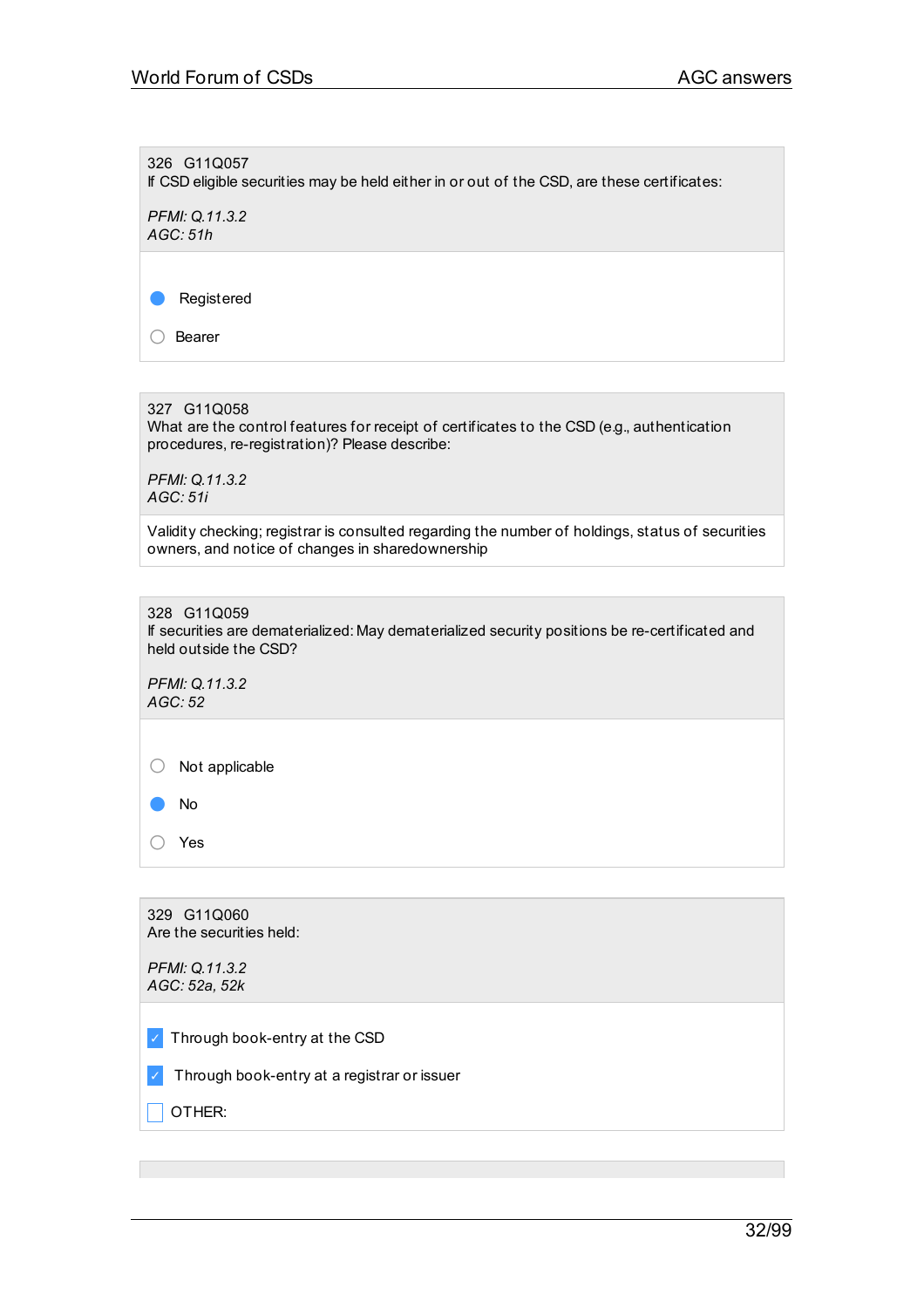330 G11Q061 Please identify which types of entities may act as registrars: *PFMI: Q.11.3.2 AGC: 52b* ✓ Issuers Separate companies that perform registrar functions \_ CSD  $\overline{\phantom{a}}$  OTHER: 331 G11Q062

If the securities held by the CSD are recorded by book entry at the registrar, are the securities registered only to the CSD, with the CSD providing the function of recording ownership on a centralized basis for the market?

| PFMI: Q.11.3.2<br>AGC: 52d |  |  |  |
|----------------------------|--|--|--|
|                            |  |  |  |
| No                         |  |  |  |
| Yes                        |  |  |  |
|                            |  |  |  |

332 G11Q063 If yes, how are securities held at the registrar for the account of the CSD?

*PFMI: Q.11.3.2 AGC: 52e*

 $\bigcirc$  In the name of a separate nominee of the CSD

**C** In the name of the CSD

333 G11Q064 Please describe:

*PFMI: Q.11.3.2 AGC: 52f*

#### 334 G11Q065

If the securities held with the CSD are recorded by book-entry at the registrar but are not registered exclusively to the CSD, may they be registered to: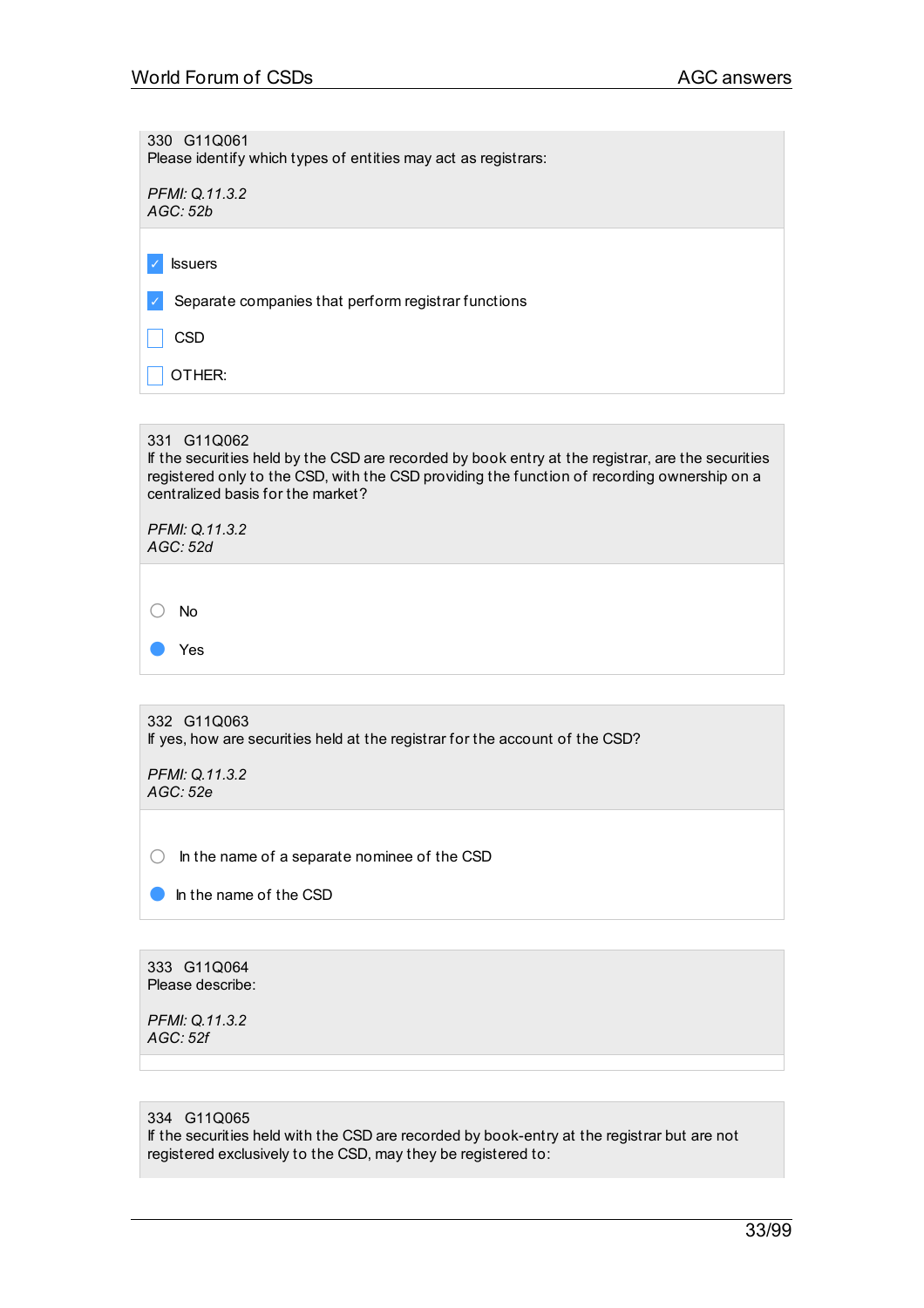*PFMI: Q.11.3.2 AGC: 52g*

○ <sup>A</sup> nominee

 $\bigcirc$  The beneficial owner

335 G11Q066 Please describe:

*PFMI: Q.11.3.2 AGC: 52h*

*PFMI: Q.11.4.1 AGC: 66, 66a, 66d*

● Yes

 $\bigcirc$  Not applicable

○ No

339 G11Q070 If yes, please check all of the following that apply:

*PFMI: Q.11.4.1 AGC: 66b 66c*

 $\Box$  Financial limits are imposed on the amount of liability assumed by the CSD

 $\sqrt{ }$  The CSD assumes liability for direct losses

 $\Box$  The CSD assumes liability for indirect or consequential losses

 $\Box$  Other:

| 340 G11Q071 |  |
|-------------|--|
|             |  |

Theft of securities (either physical certificate or electronically from accounts at the CSD) from the CSD that results in direct damages or losses to participants?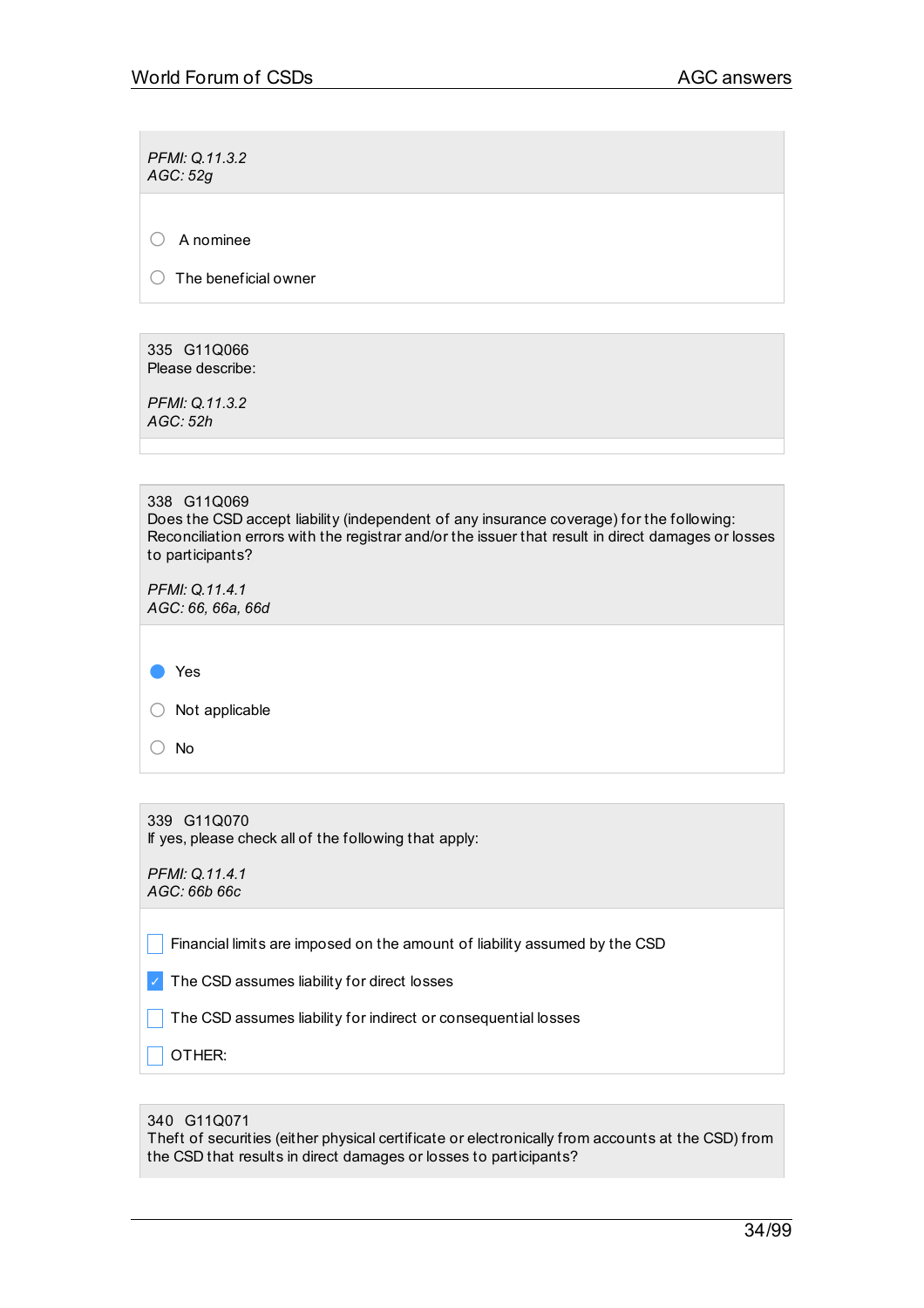| PFMI: Q.11.4.1<br>AGC: 66e, 66g, 66h                                       |
|----------------------------------------------------------------------------|
|                                                                            |
| Not applicable                                                             |
| Yes                                                                        |
| No                                                                         |
|                                                                            |
| 341 G11Q072<br>If yes, please check all of the following that apply:       |
| PFMI: Q.11.4.1<br>AGC: 66f                                                 |
| Financial limits are imposed on the amount of liability assumed by the CSD |
| The CSD assumes liability for direct losses                                |
| The CSD assumes liability for indirect or consequential losses             |

OTHER:

342 G11Q073 Failure of the CSD's systems that result in direct damages or losses to participants because they cannot use either securities or funds?

*PFMI: Q.11.4.1 AGC: 66i, 66l.*

| Not applicable |
|----------------|
| $\bullet$ Yes  |
| No             |

343 G11Q074 If yes, please check all of the following that apply:

*PFMI: Q.11.4.1 AGC: 66j, 66k*

**Financial limits are imposed on the amount of liability assumed by the CSD** 

✓ The CSD assumes liability for direct losses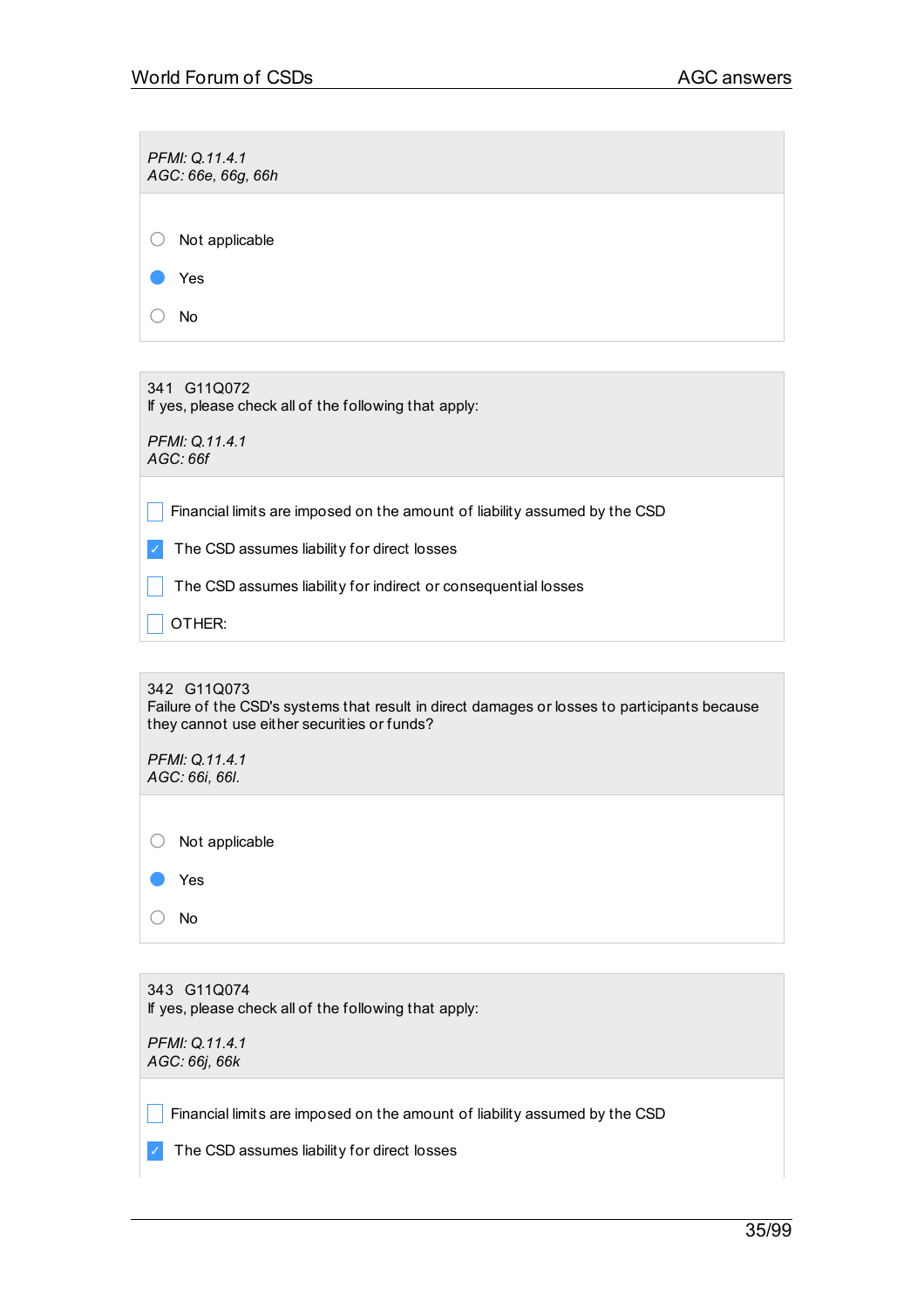The CSD assumes liability for indirect or consequential losses

OTHER:

344 G11Q075 Any direct damages or losses to participants caused by the CSD due to its errors, omissions or fraud?

*PFMI: Q.11.4.1 AGC: 66m, 66p.*

✓ Yes

 $\overline{\phantom{a}}$  No

 $\sqrt{\phantom{a}}$  Not applicable

 $\Box$  OTHER:

345 G11Q076 If yes, please check all of the following that apply:

*PFMI: Q.11.4.1 AGC: 66n.*

 $\Box$  Financial limits are imposed on the amount of liability assumed by the CSD

✓ The CSD assumes liability for direct losses

 $\Box$  The CSD assumes liability for indirect or consequential losses

 $\Box$  OTHER:

347 G11Q078 Is the CSD immune from legal action in its own jurisdiction?

*PFMI: Q.11.4.2 AGC: 68*

○ No

○ Yes

|  |  | 349 G11Q080 |
|--|--|-------------|
|--|--|-------------|

Does the CSD have Fidelity insurance (that is, insurance to cover loss of securities or money resulting, for example, from acts such as forgery, theft, fraud and/or employee dishonesty)?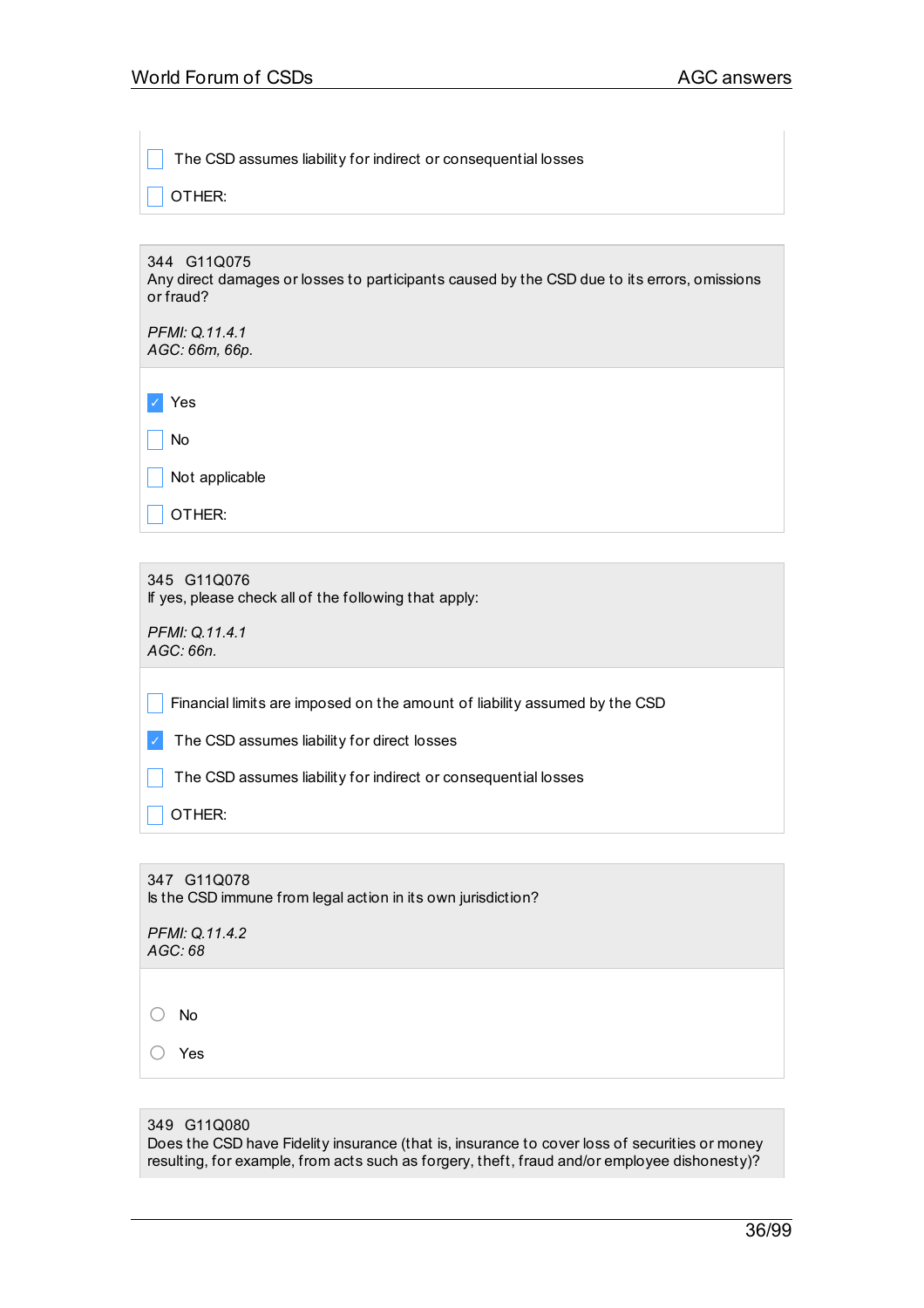*PFMI: Q.11.4.3 AGC: 92* ○ Not applicable ○ No ● Yes

350 G11Q081 What is the amount of the coverage?

*PFMI: Q.11.4.3 AGC: 92a.*

USD 30MM

351 G11Q082 What is the amount of the deductible?

*PFMI: Q.11.4.3 AGC: 92b.*

USD 1MM

| 352 G11Q083<br>Does the CSD have insurance for Operational Errors? |
|--------------------------------------------------------------------|
| PFMI: Q.11.4.3<br>AGC:93                                           |

○ Not applicable

○ No

● Yes

353 G11Q084 What is the amount of the coverage?

*PFMI: Q.11.4.3 AGC: 93a.*

USD 2 MM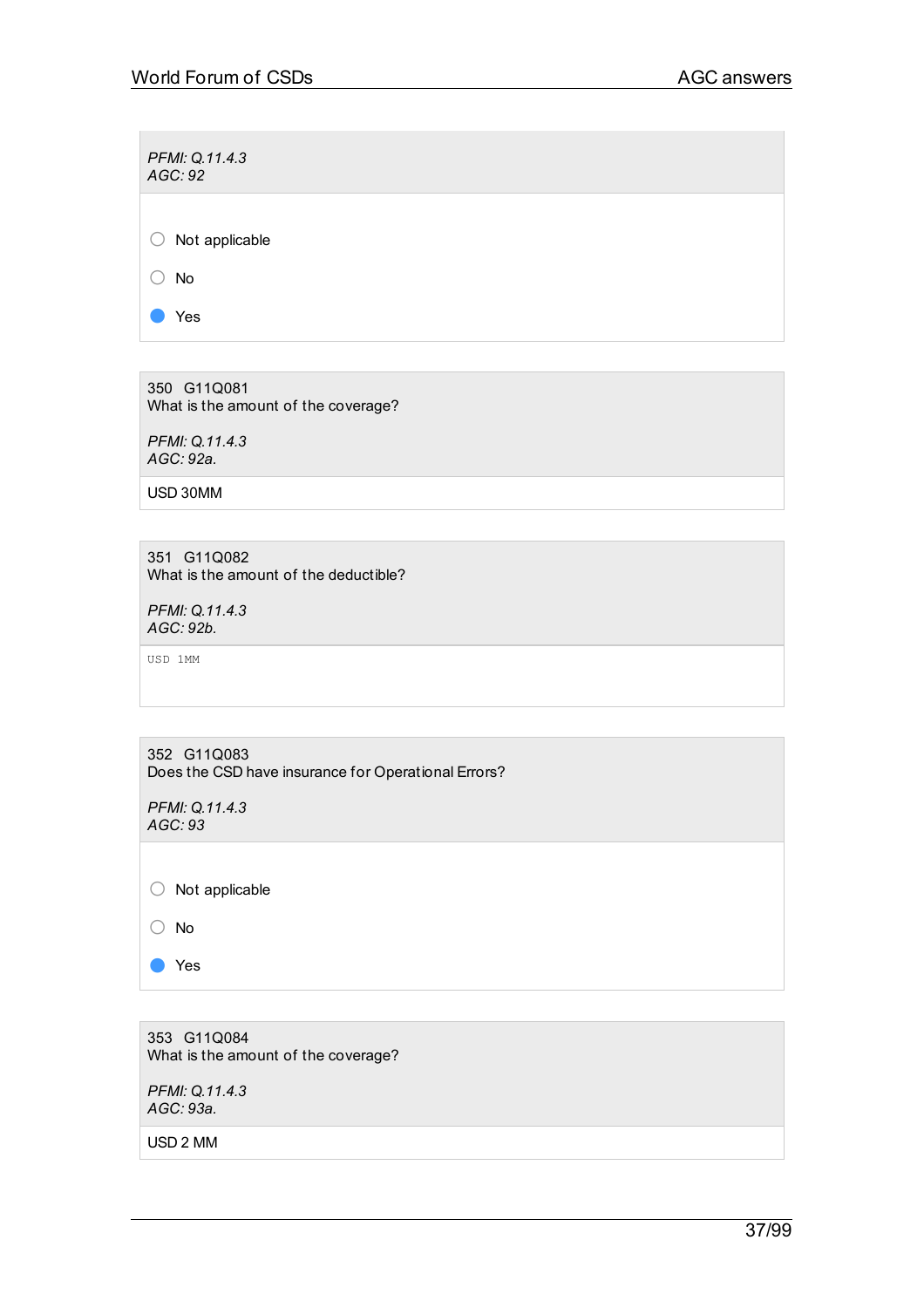354 G11Q085 What is the amount of the deductible?

*PFMI: Q.11.4.3 AGC: 93b.*

USD 1.250

355 G11Q086 Does the CSD have Errors and Omissions insurance?

*PFMI: Q.11.4.3 AGC: 94*

○ Not applicable

○ No

● Yes

356 G11Q087 What is the amount of the coverage?

*PFMI: Q.11.4.3 AGC: 94a.*

USD 20MM

357 G11Q088 What is the amount of the deductible?

*PFMI: Q.11.4.3 AGC: 94b.*

USD 25000

358 G11Q089 Does the CSD have insurance for the Premises?

*PFMI: Q.11.4.3 AGC: 95*

 $\bigcirc$  Not applicable

○ No

● Yes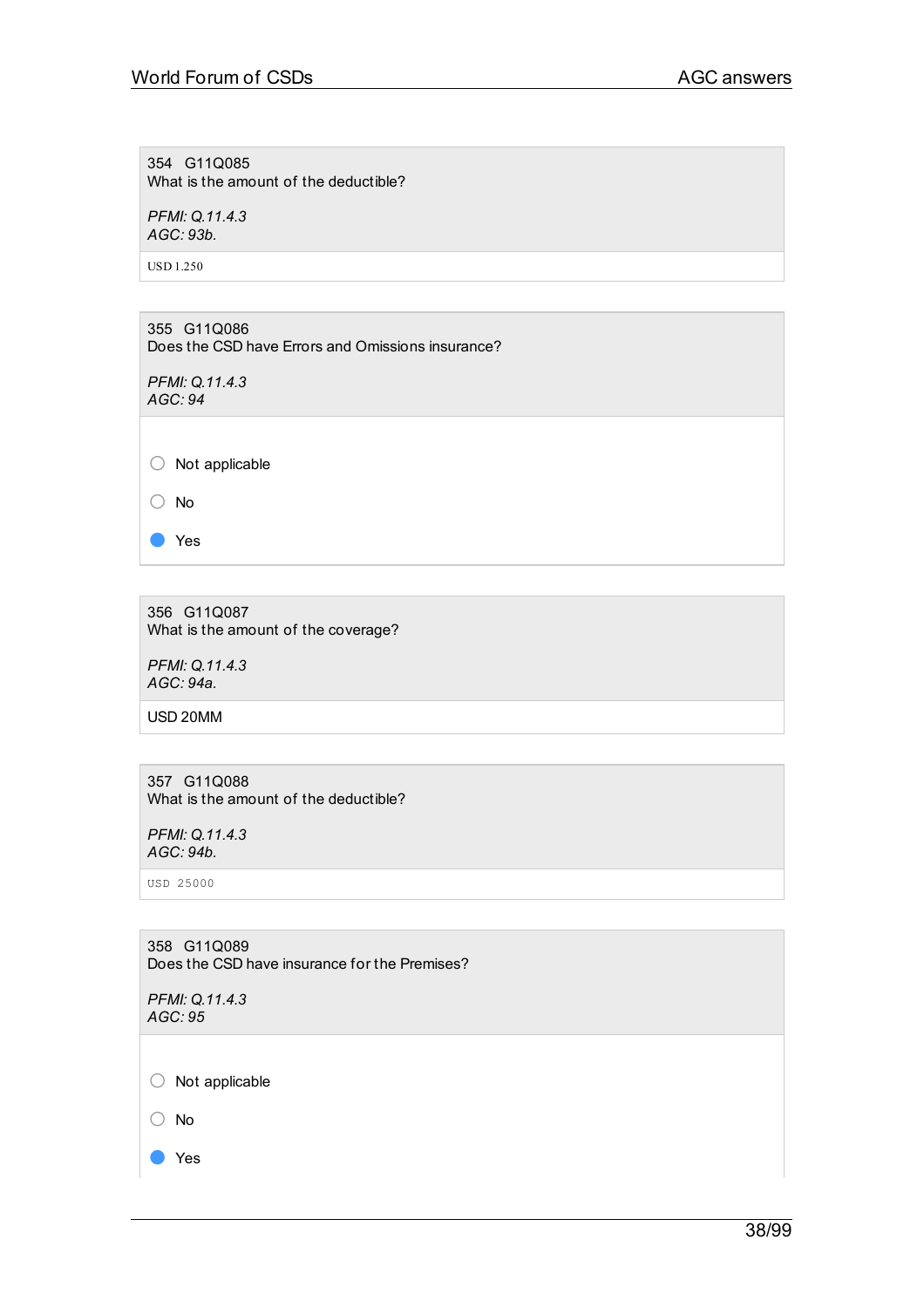359 G11Q090 What is the amount of the coverage?

*PFMI: Q.11.4.3 AGC: 95a.*

USD 38.45 MM

360 G11Q091 What is the amount of the deductible?

*PFMI: Q.11.4.3 AGC: 95b.*

**SUBLIMITS** 

361 G11Q092 Does the CSD have any other insurance?

*PFMI: Q.11.4.3 AGC: 96, 96d*

○ Not applicable

○ No

● Yes

362 G11Q093 If so, what is it for?

*PFMI: Q.11.4.3 AGC: 96a.*

D&O, CIVIL LIABILITY

363 G11Q094 What is the amount of the coverage?

*PFMI: Q.11.4.3 AGC: 96b.*

USD 25MM - USD 2.000.000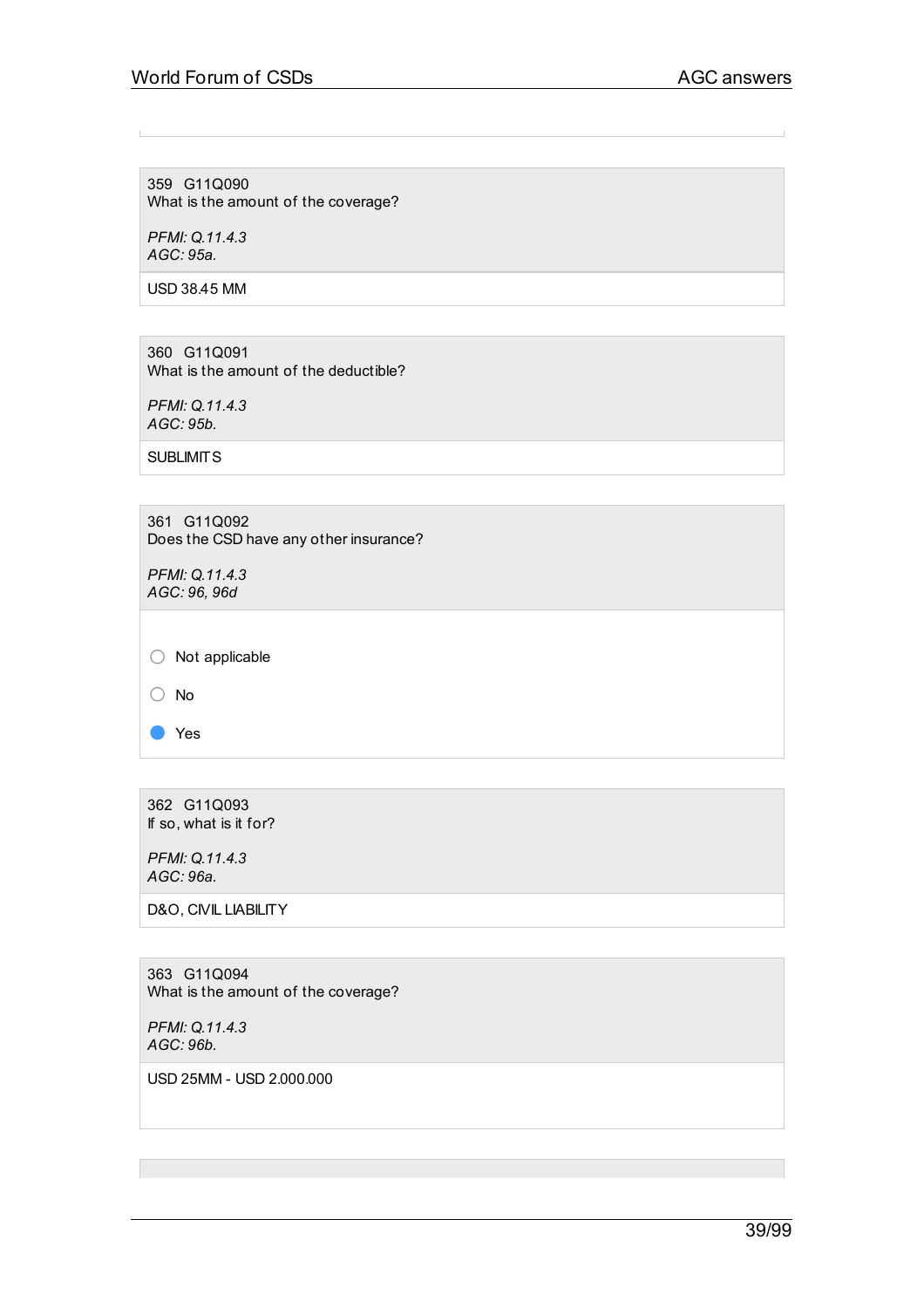364 G11Q095 What is the amount of the deductible?

*PFMI: Q.11.4.3 AGC: 96c.*

Deductible: USD 30.000 - USD 1250

365 G11Q096 Who is the insurance carrier? If more than one insurance carrier, please list each carrier here and provide your responses to questions 97a and 97b in corresponding order.

*PFMI: Q.11.4.3 AGC: 97*

Zurich Argentina Compañia de Seguros/La Meridional/Chubb / Berkley /

366 G11Q097 Who is the insurance carrier's parent company, if applicable? (If inapplicable, simply type n/a.)

*PFMI: Q.11.4.3 AGC: 97a.*

La Meridional –

367 G11Q098 What is the term of the policy?

*PFMI: Q.11.4.3 AGC: 97b.*

1 year.

368 G11Q099 Who does the insurance cover?

*PFMI: Q.11.4.3 AGC: 97c, 97d*

✓ CSD

Direct CSD participants

 $\Box$  Final investors

 $\Box$  Not applicable

✓ OTHER: :Subsidiary: ZURICH, CHUBB, BERKLEY

369 G11Q100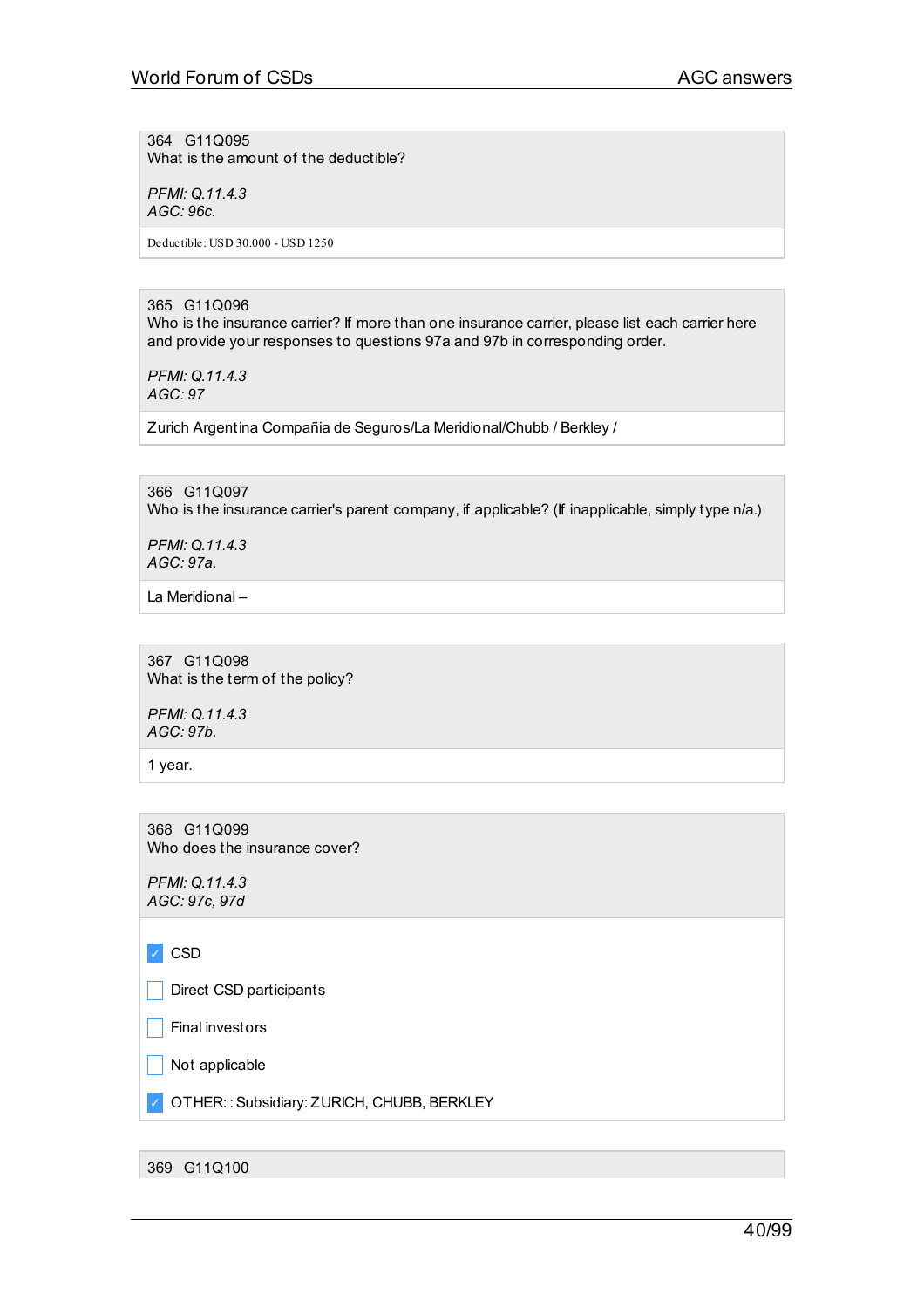If you feel that you would like to provide additional details on any of the given answers, feel free to provide any additional comments here (maximum of 5,000 characters) or prepare an additional document identifying the question(s) you are commenting on and upload the document under 98a:

*PFMI: Q.11.4.3 AGC: 98*

370 G11Q101 filecount - Upload document here:

*PFMI: Q.11.4.3 AGC: 98a.*

0

371 G11Q102 Do the CSD's written contracts, rules, or established practices and procedures provide protection against risk of loss of participant assets by the CSD in the form of indemnification?

*PFMI: Q.11.4.3 AGC: 67a, 67b.*

✓ Yes

 $\Box$  No

Not applicable

 $\Box$  OTHER:

372 G11Q103 Please explain (then please answer 67c):

*PFMI: Q.11.4.3 AGC: 67b.*

If applicable, Caja de Valores delivers to the participants the same quality and type of lost securities.

373 G11Q104 Please provide details of the relevant sections of the contracts, rules or practices where this information is found

*PFMI: Q.11.4.3 AGC: 67c.*

Act 20,643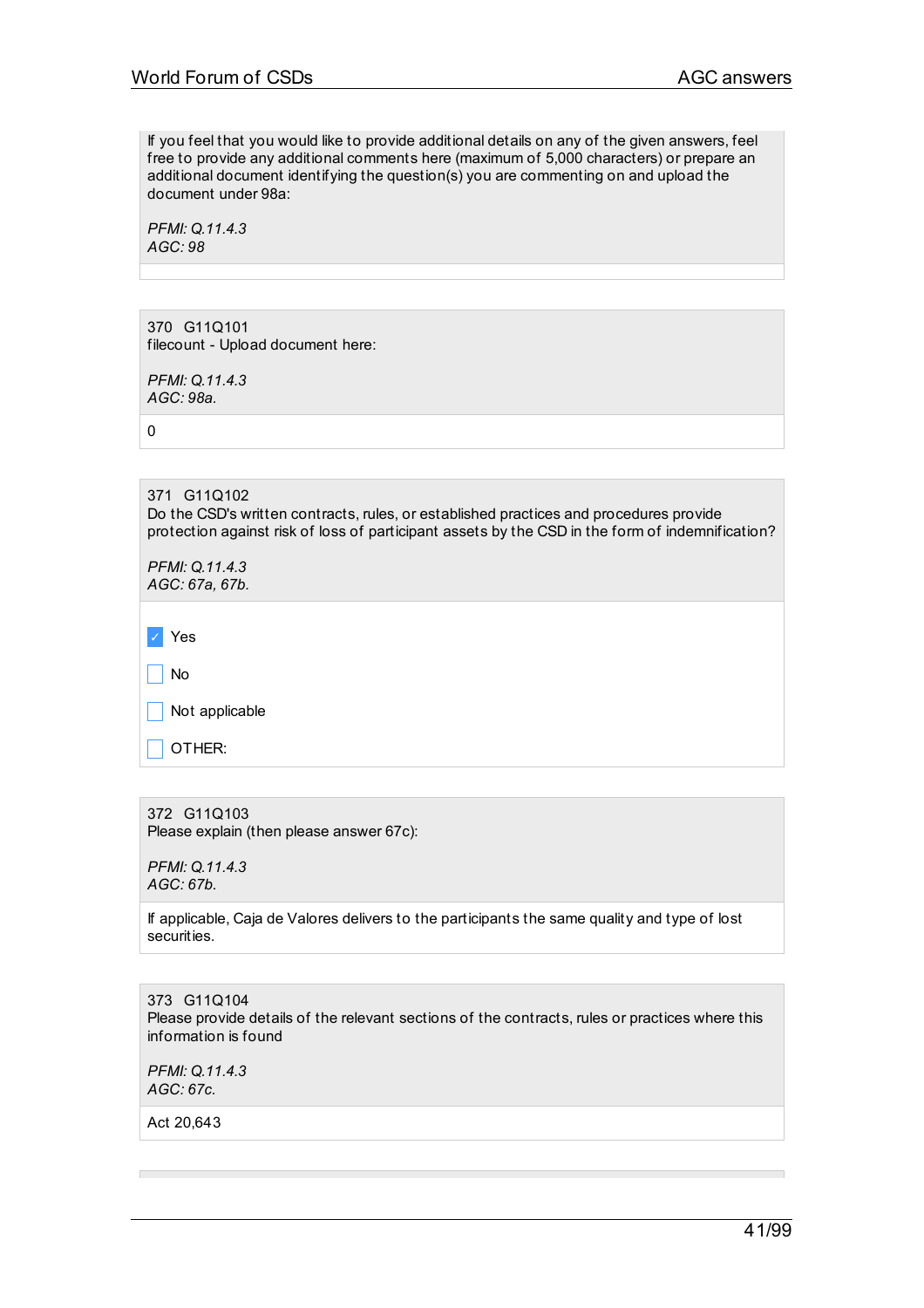| 374 G11Q105<br><b>Insurance</b> |  |
|---------------------------------|--|
| PFMI: Q.11.4.3<br>AGC: 67d.     |  |
|                                 |  |
| Yes                             |  |
| No                              |  |
| Not applicable                  |  |
| OTHER:                          |  |
|                                 |  |

375 G11Q106 Please explain (then please answer 67f):

*PFMI: Q.11.4.3 AGC: 67e.*

376 G11Q107 Please provide details of the relevant sections of the contracts, rules or practices where this information is found

*PFMI: Q.11.4.3 AGC: 67f.*

| 377 G11Q108                                                          |
|----------------------------------------------------------------------|
| Acknowledgement of liability for losses caused by CSD's own actions. |

*PFMI: Q.11.4.3 AGC: 67g.*

○ Not applicable

- No
- Yes

378 G11Q109 Please explain (then please answer 67i):

*PFMI: Q.11.4.3 AGC: 67h.*

If applicable, Caja de Valores delivers to the participants the same quality and type of lost securities.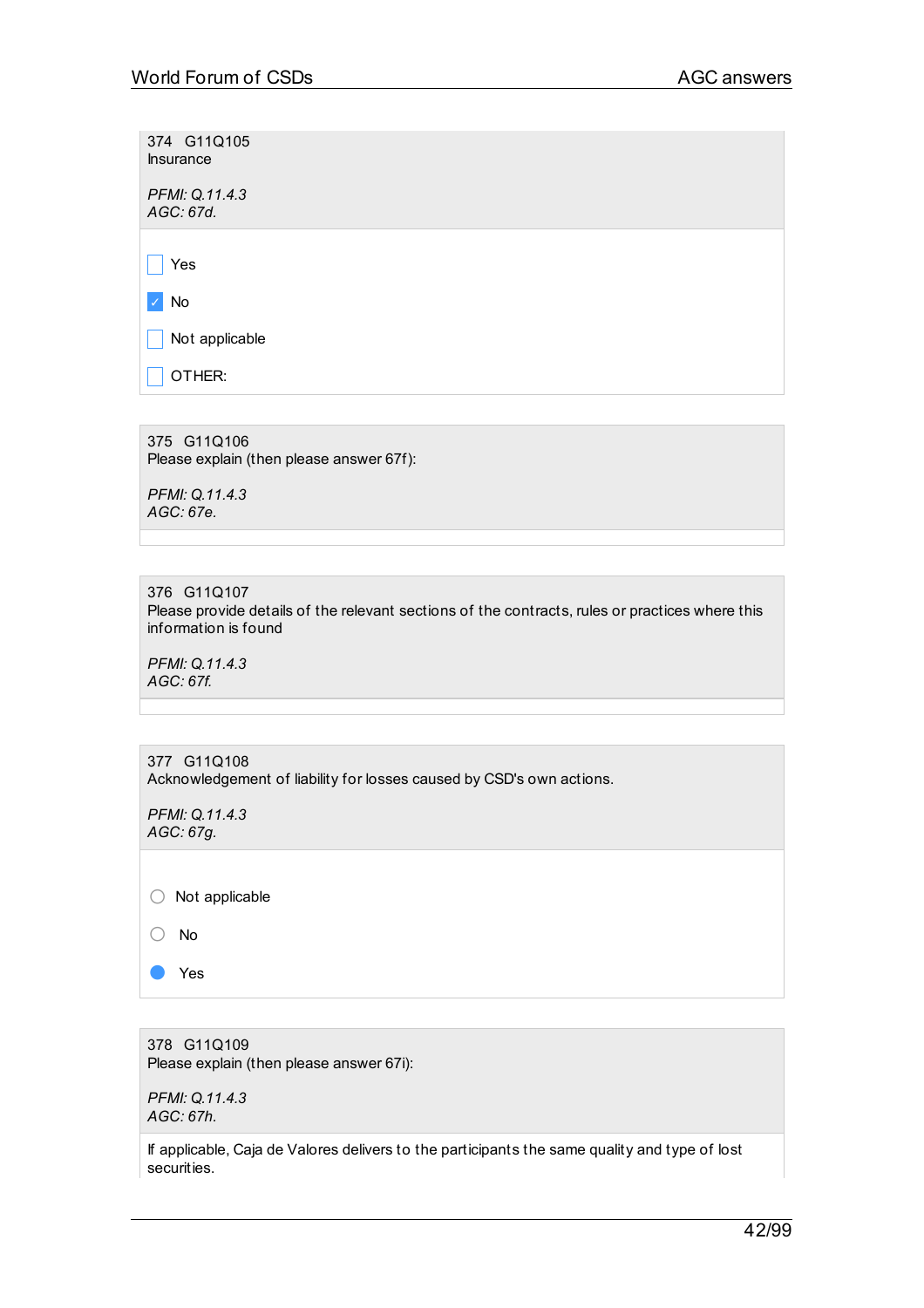379 G11Q110 Please provide details of the relevant sections of the contracts, rules or practices where this information is found.

*PFMI: Q.11.4.3 AGC: 67i.*

380 G11Q111 **Other** 

*PFMI: Q.11.4.3 AGC: 67j.*

○ Yes

○ No

381 G11Q112 Please explain (then please answer 67l:

*PFMI: Q.11.4.3 AGC: 67k.*

382 G11Q113 Please provide details of the relevant sections of the contracts, rules or practices where this information is found.

*PFMI: Q.11.4.3 AGC: 67l.*

384 G11Q115 Are participants permitted to maintain more than one account at the CSD?

*PFMI: Q.11.5.1 AGC: 41* ○ Not applicable

○ No

● Yes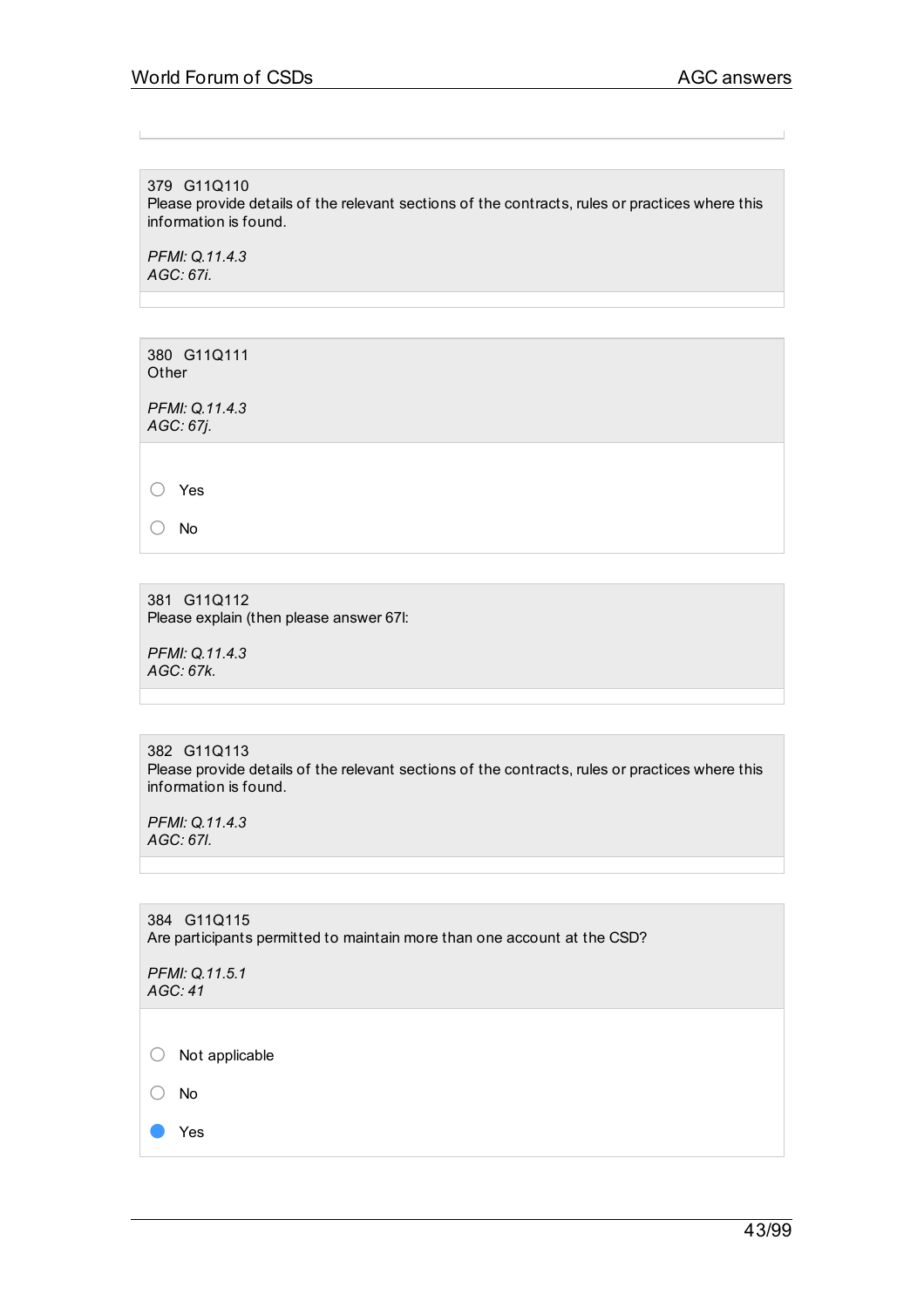385 G11Q116 If yes, please indicate number:

*PFMI: Q.11.5.1 AGC: 41a, 41c*

✓ An unlimited number of accounts

 $\Box$  More than one account

 $\Box$  OTHER:

386 G11Q117 If more than one account what is the maximum?

*PFMI: Q.11.5.1 AGC: 41b*

388 G11Q119 Are participants required/permitted to segregate assets held for their own benefit from those they hold for their clients?

*PFMI: Q.11.5.2 AGC: 42*

✓ Yes

 $\Box$  No

 $\Box$  Not applicable

 $\Box$  OTHER:

389 G11Q120 If yes, is segregation required or simply permitted?

*PFMI: Q.11.5.2 AGC: 42a*

○ Permitted

● Required

390 G11Q121 How does segregation occur?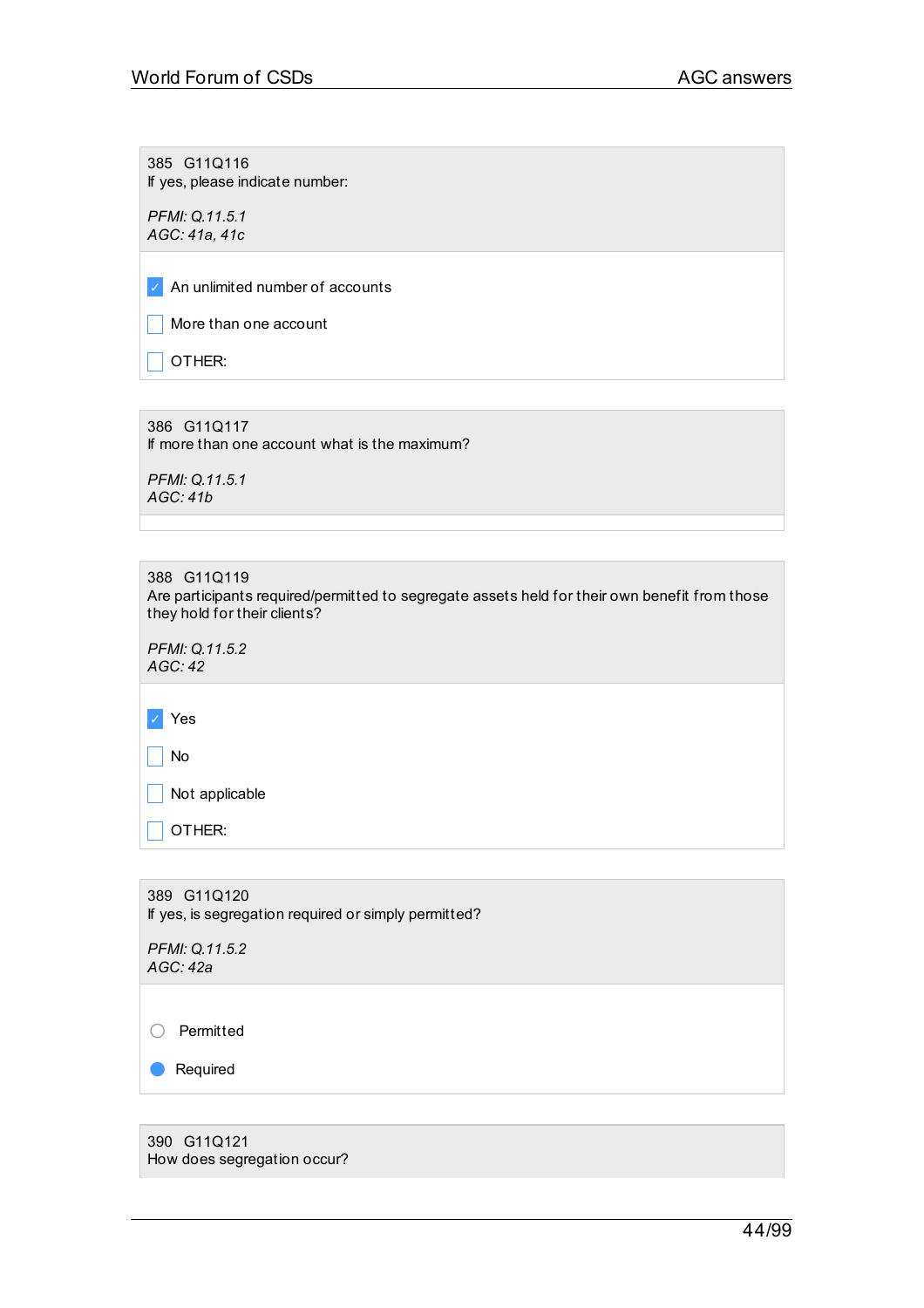*PFMI: Q.11.5.2 AGC: 42b, 42c*  $\Box$  By separately designated participant accounts.  $\triangledown$  By sub-accounts within a single participant account.  $\Box$  By separately designated beneficial owner accounts.  $\Box$  OTHER:

391 G11Q122 Does the CSD permit its participants to open accounts in the participant's own nominee name(s)?

*PFMI: Q.11.5.2 AGC: 43, 43b*

○ Not applicable

○ No

● Yes

392 G11Q123 If yes, do laws exist, which define as well as protect the rights of beneficial owners with respect to securities registered in nominee name?

*PFMI: Q.11.5.2 AGC: 43a*

Yes ○ No

394 G11Q126 Please indicate services you provide.

*PFMI: Q.11.6.1 AGC: 35*

✓ Own list or:AGC: Information in advance on corporate (annual or special) meetings in order that owners can vote.

 $\Box$  Tax assistance where foreign holders may be entitled to tax relief at source or through a claim.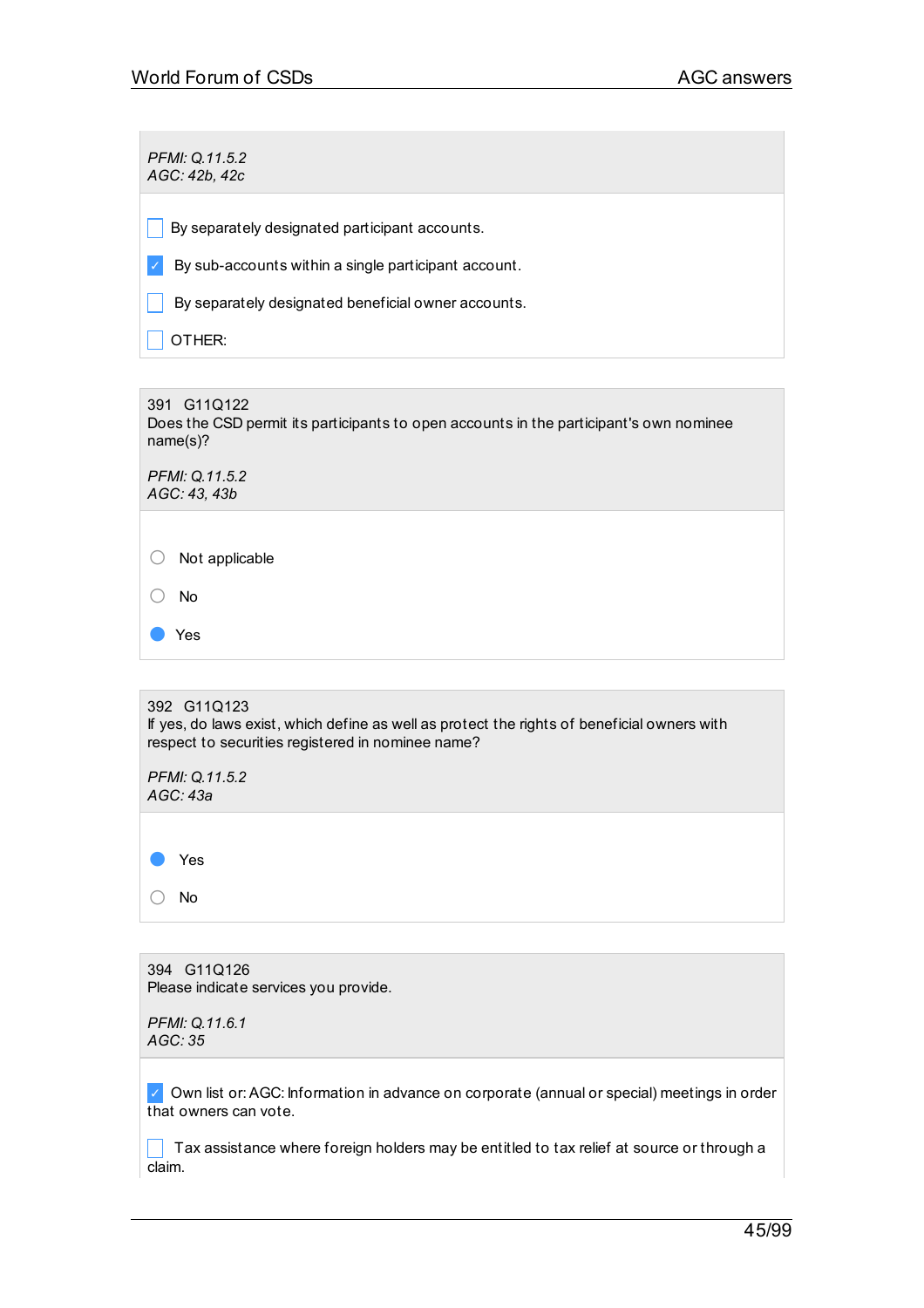\_ In order to avoid fails, an automatic securities lending facility - if requested - is provided for.

collateral handling in support of activities including securities lending, overdraft coverage, cash management, repurchase agreements, etc.

✓ Same day turnaround settlements.

✓ Information on distribution of new issues (IPO, Privatization).

 $\vert$  Not applicable

 $\overline{\phantom{a}}$  OTHER:

395 G11Q127 Automatic securities lending facility is provided for:

*PFMI: Q.11.6.1 AGC: 35a*

 $\Box$  Brokers

 $\Box$  Banks

 $\vert$   $\vert$  Other financial institutions

 $\Box$  OTHER:

396 G11Q128 If collateral handling, please provide details

*PFMI: Q.11.6.1 AGC: 35c*

397 G11Q129 Other, please explain:

*PFMI: Q.11.6.1 AGC: 35d*

Information on corporate actions events in order that beneficial owners can participate.

398 G11Q130 What procedures are in place for the processing of corporate action entitlements?

*PFMI: Q.11.6.1 AGC: 36*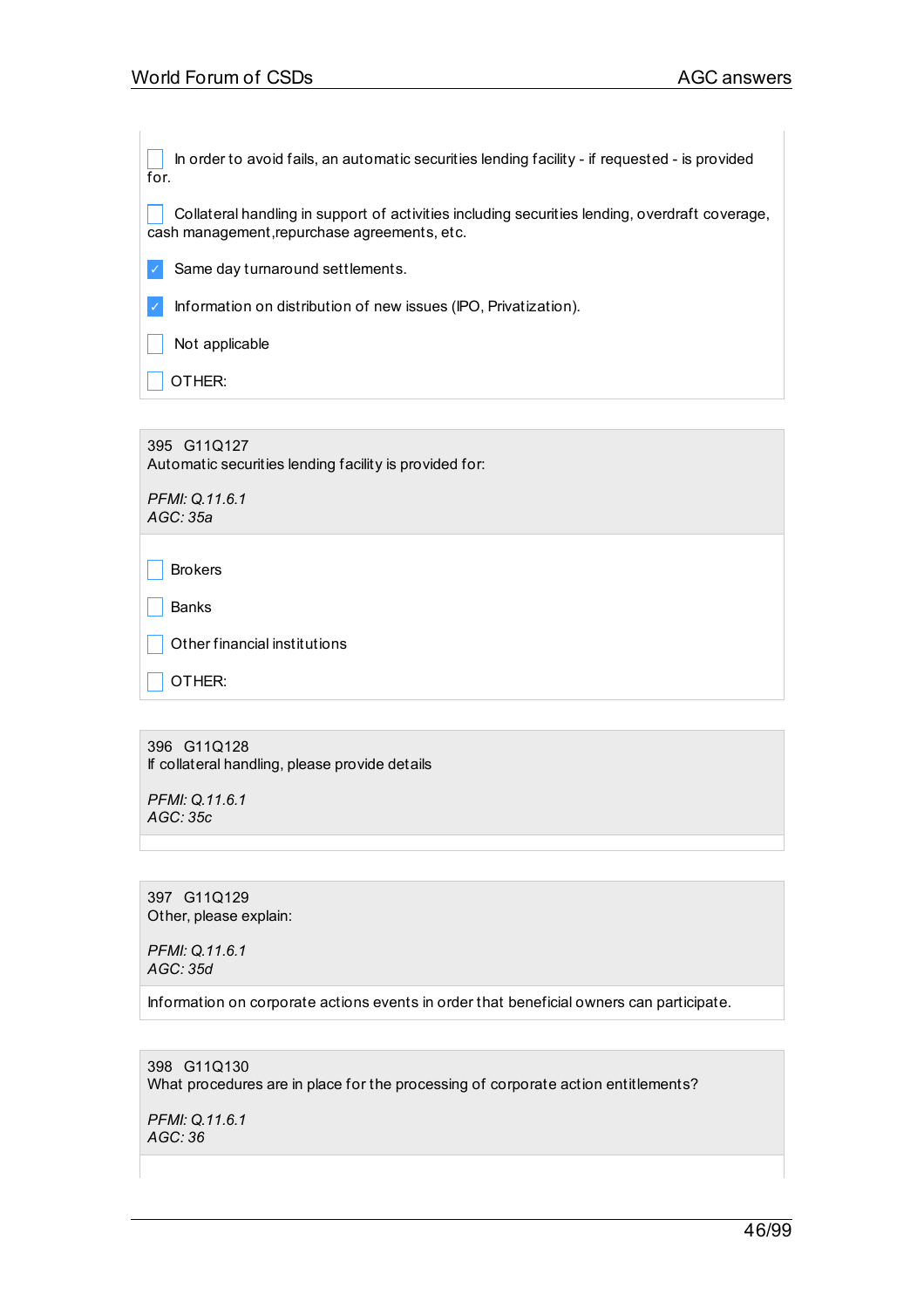Credited to the securities account on the day indicated below regardless of whether actually collected by the CSD on the scheduled date.

 $\vee$  Credited to the securities account upon actual receipt by the CSD.

 $\Box$  Corporate action entitlements are handled by an entity separate from the CSD.

 $\Box$  Not applicable

 $\Box$  OTHER:

399 G11Q131 Credited to the securities account:

*PFMI: Q.11.6.1 AGC: 36a*

 $\Box$  On pay date +1.

 $\Box$  On pay date +2.

 $\overline{\phantom{a}}$  OTHER:

400 G11Q132 Name of entity:

*PFMI: Q.11.6.1 AGC: 36c*

| 401 G11Q133                                                                |
|----------------------------------------------------------------------------|
| What procedures are in place for the processing of interest and dividends? |

*PFMI: Q.11.6.1 AGC: 37, 37d.*

 $\Box$  Credited to the cash account on the day indicated below regardless of whether actually collected by the CSD on the scheduled date.

 $\triangledown$  Credited to the cash account upon actual receipt by the CSD.

 $\blacksquare$  Income and dividend collection is handled by an entity separate from the CSD.

 $\Box$  Not applicable

 $\sqsupset$  OTHER: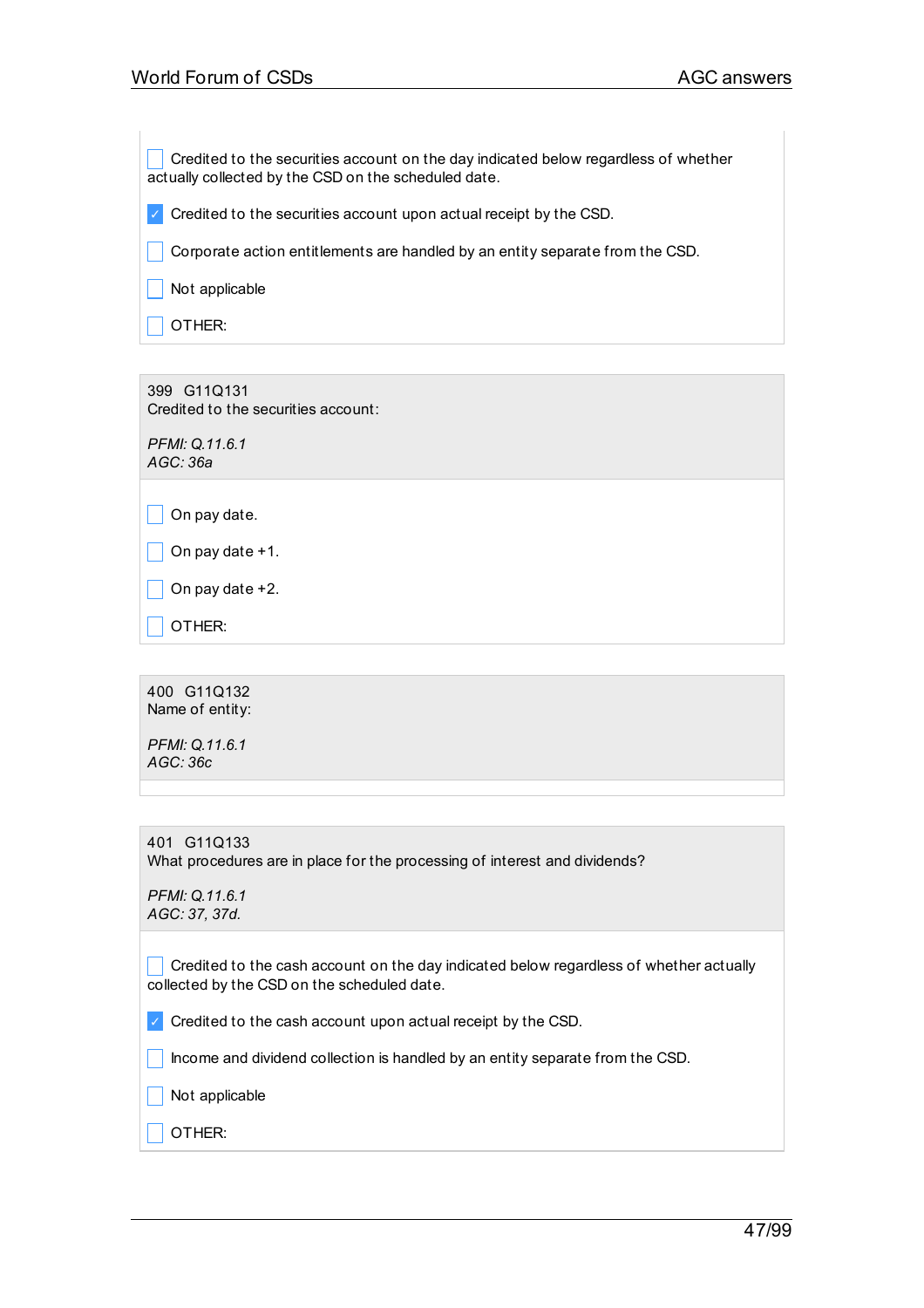402 G11Q134 Credited to the cash account:

*PFMI: Q.11.6.1 AGC: 37a*

 $\Box$  On pay date.

 $\Box$  On pay date +1.

 $\Box$  On pay date +2.

 $\Box$  OTHER:

403 G11Q135 Name of entity: *PFMI: Q.11.6.1 AGC: 37c*

## **Exchange-of-value settlement systems (PFMI Principle 12)**

408 G12Q003 Does the CSD guaranty settlement?

*PFMI: Q.12.1.1 AGC: 66u.*

○ Not applicable

○ Yes

● No

409 G12Q004 Please explain how this is accomplished. What are the procedures and safeguards that permit the CSD to guaranty settlement?

*PFMI: Q.12.1.1 AGC: 66v.*

#### 411 G12Q006

The Committee on Payment and Settlement Systems of the Bank for International Settlements (BIS) has identified three common structural approaches or models for linking delivery and payment in a securities settlement system. Please indicate which model your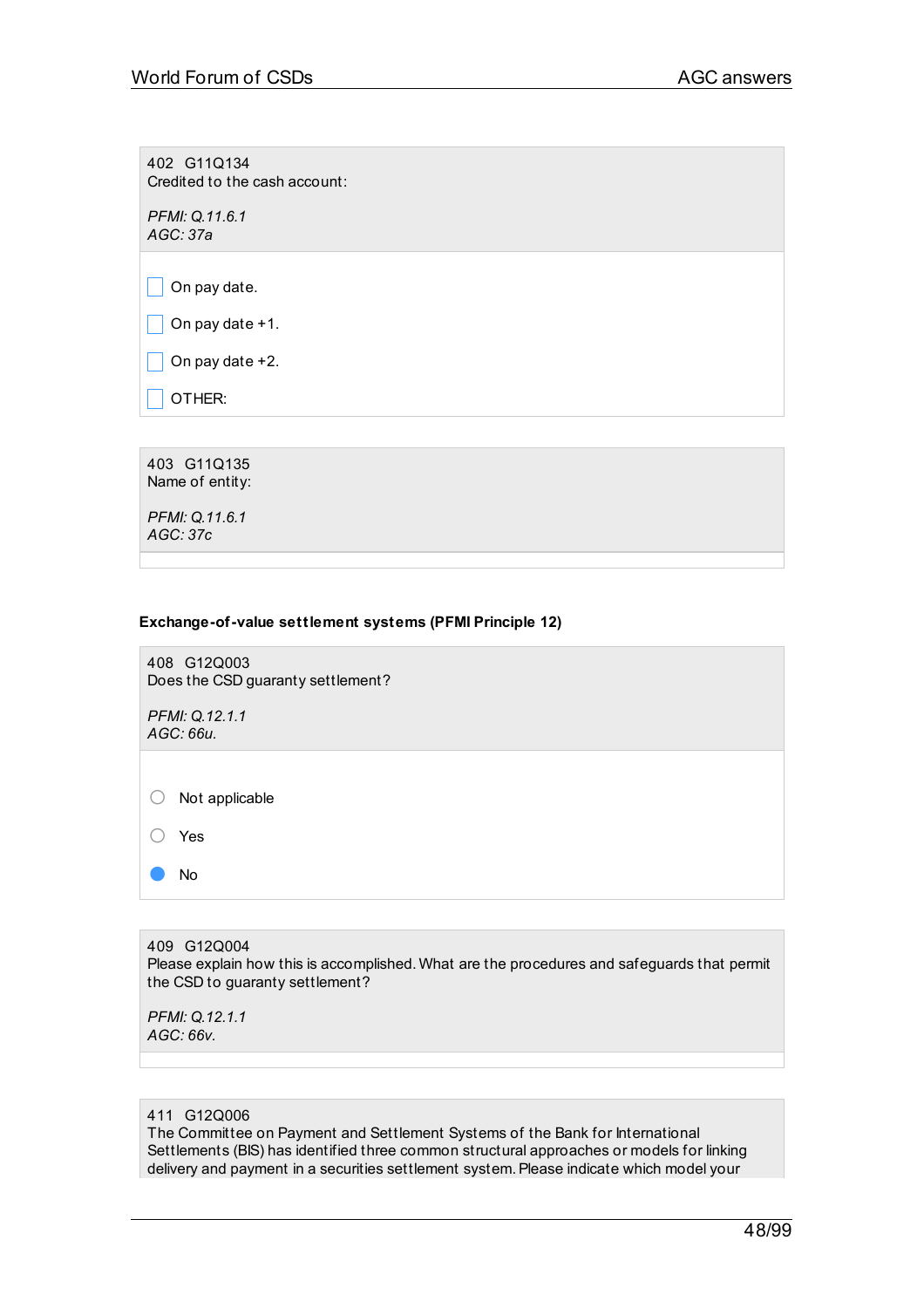procedures most closely resemble.

*PFMI: Q.12.1.2 AGC: 48*

✓ Model1

✓ Model2

✓ Model3

 $\Box$  Not applicable

 $\Box$  OTHER:

412 G12Q007

Please briefly describe your settlement process, including how do your settlement procedures vary from the model chosen above?

*PFMI: Q.12.1.3 AGC: 48a*

Model 2 or 3 depending on whether securities transactions are considered to be gross intraday, or net, to be settled at the end of the day. Cash is net at the end of day in both cases.

Model 1 when settlement of cash and securities is made through CSD links at ICSDs.

415 G12Q010 Are the cash and security movements simultaneous? *PFMI: Q.12.1.3 AGC: 49* ○ Not applicable ○ No ○ Yes ● Other: Yes, when settlement of cash and securities is made through CSD links at ICSDs.

416 G12Q011 If cash and security movements are not simultaneous, please indicate the duration of the timing gap

*PFMI: Q.12.1.3 AGC: 49a*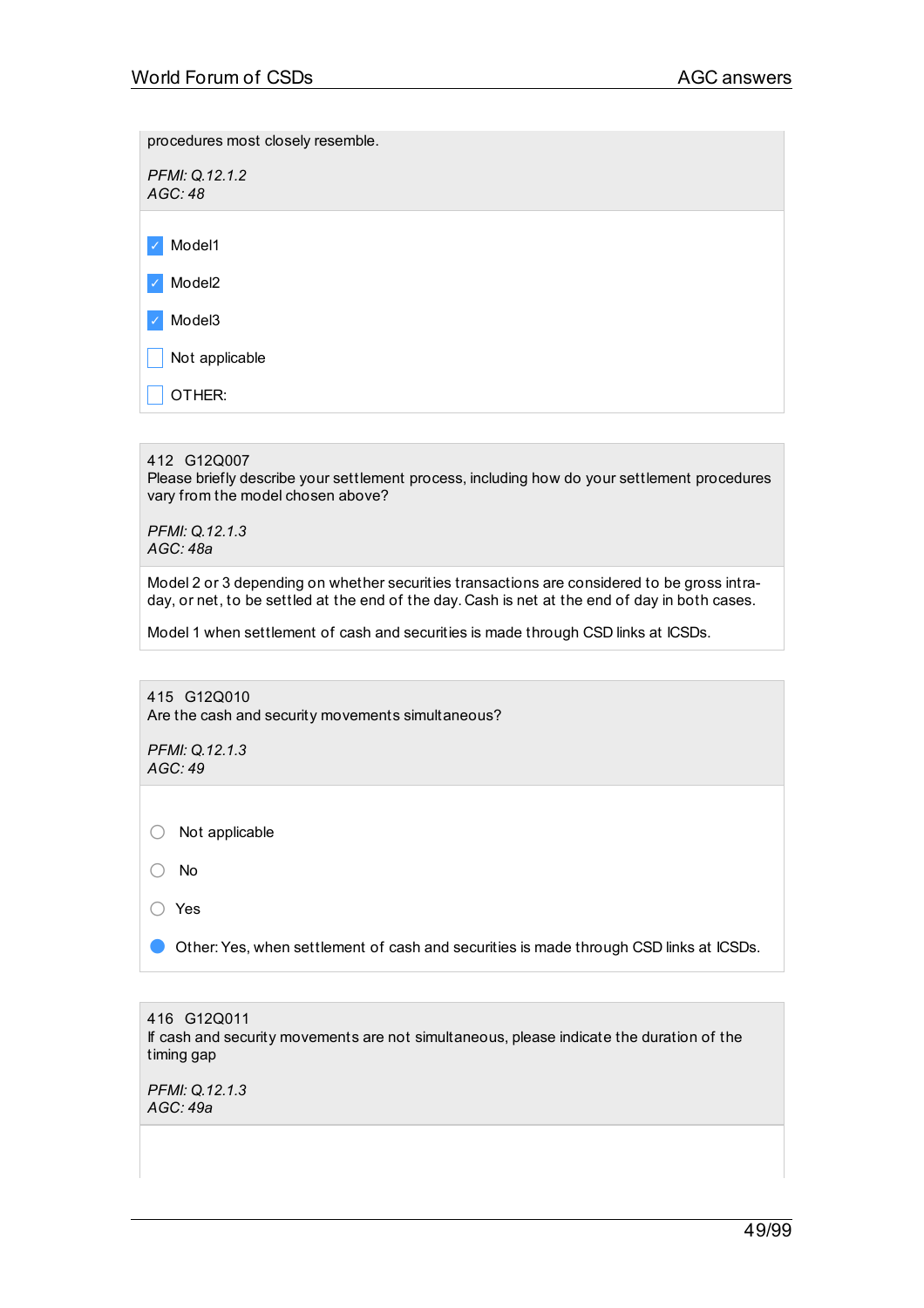| C | 2 days    |
|---|-----------|
|   | Overnight |
|   | 5 hours   |
|   | 4 hours   |
|   | 3 hours   |
|   | 2 hours   |
|   | 1 hour    |

## **Participant default rules and procedures (PFMI Principle 13)**

| 421 G13Q004<br>During the past three years, has there been a situation where a participant defaulted which<br>resulted in a significant loss? |  |
|-----------------------------------------------------------------------------------------------------------------------------------------------|--|
| PFMI: Q.13.1.2<br>AGC:77                                                                                                                      |  |
|                                                                                                                                               |  |
| Not applicable                                                                                                                                |  |
| <b>No</b>                                                                                                                                     |  |
| Yes                                                                                                                                           |  |

| 422 G13Q005                                                                      |
|----------------------------------------------------------------------------------|
| How was the situation resolved? Or if you answered "Other," then please explain: |

*PFMI: Q.13.1.2 AGC: 77a*

|            | 423 G13Q006                                                                          |
|------------|--------------------------------------------------------------------------------------|
|            | Does the stock exchange have default protections that extend to the CSD, such as the |
| following? |                                                                                      |

*PFMI: Q.13.1.2 AGC: 80*

✓ Margin requirements for stock exchange members

✓ Guaranty fund for stock exchange members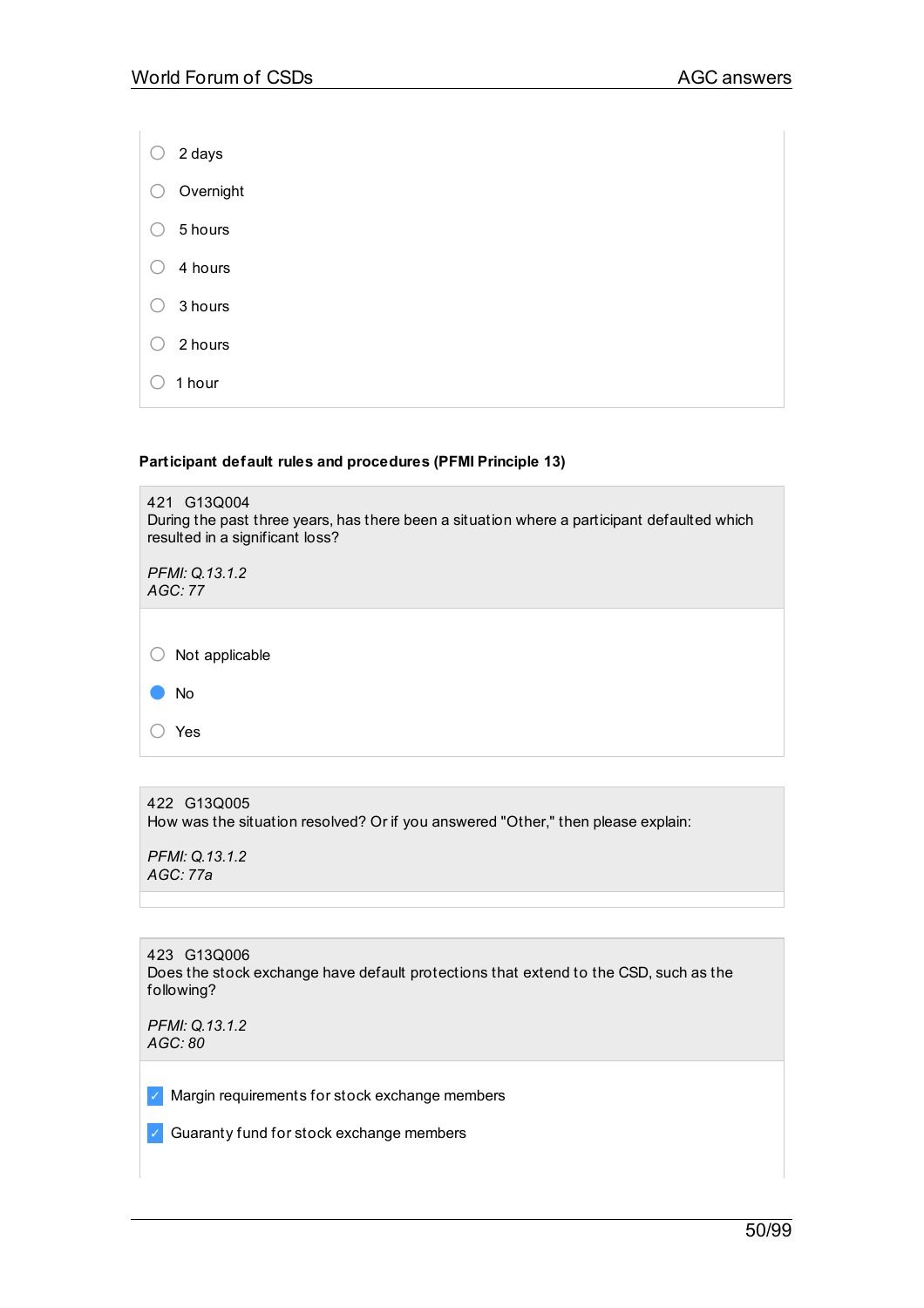✓ Financial requirements for stock exchange membership

 $\Box$  No

 $\Box$  Not applicable

 $\Box$  Other:

424 G13Q007 Please explain:

*PFMI: Q.13.1.2 AGC: 80a*

| 427 G13Q010                                                                                      |
|--------------------------------------------------------------------------------------------------|
| Participant Default Protections Resulting from a Participant Failure. If a participant defaults, |
| how is the loss covered? (Choose all that apply?)                                                |

*PFMI: Q.13.1.4 AGC: 76, 76d*

| CSD insurance covers the loss |
|-------------------------------|
|-------------------------------|

 $\vert \vert$  The CSD guaranty fund covers the loss

 $\Box$  Loss is shared among participants

✓ Not applicable

 $\Box$  Other:

428 G13Q011 Please explain the process:

*PFMI: Q.13.1.4 AGC: 76a*

429 G13Q012 Please explain the process of how the loss is shared:

*PFMI: Q.13.1.4 AGC: 76b*

 $\bigcirc$  Limited to participants with transactions with failing counterparty

 $\bigcirc$  Pro-rata based on participant's volume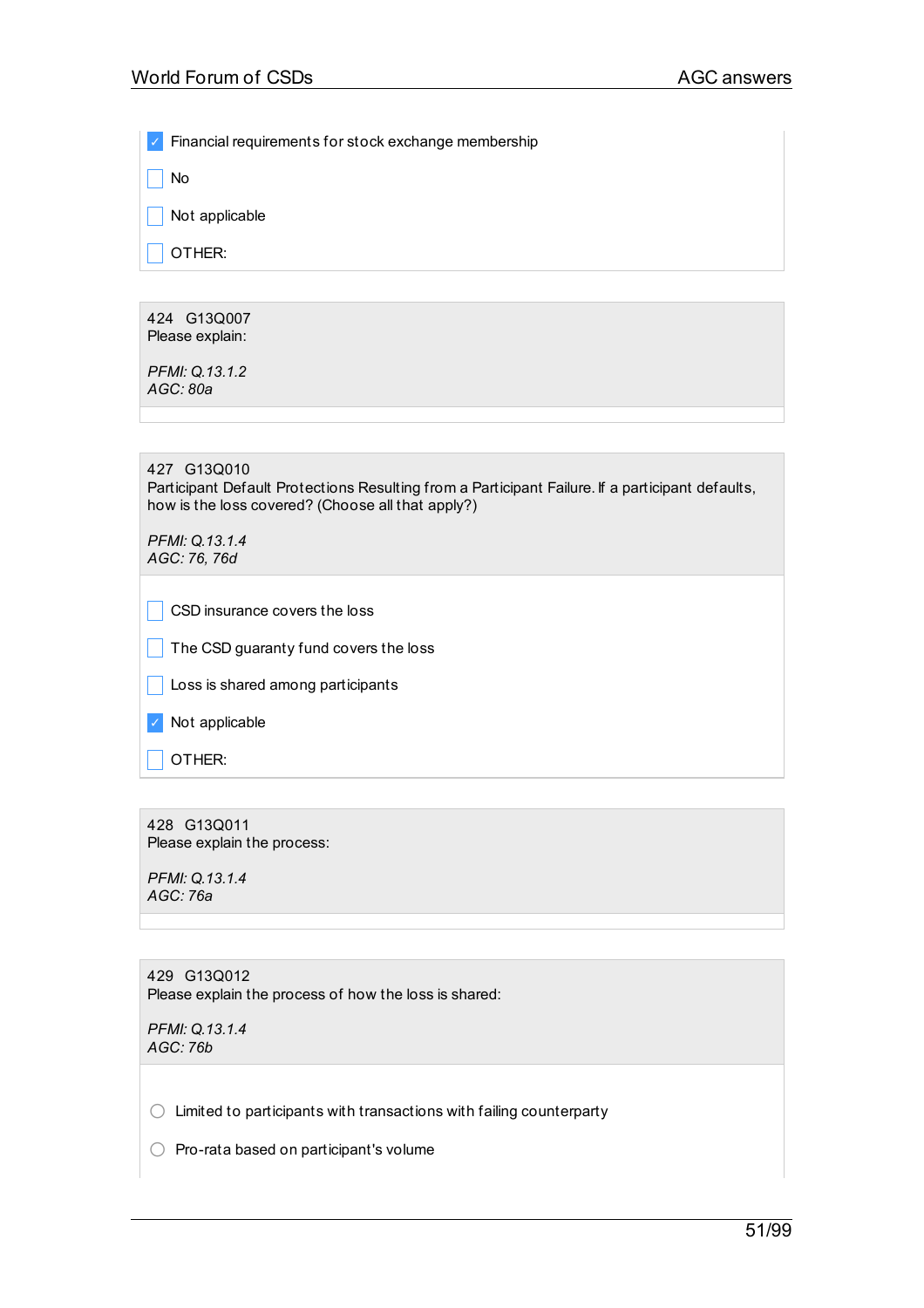$\bigcirc$  Equally, among participants

430 G13Q013 Please explain:

*PFMI: Q.13.1.4 AGC: 76d*

## **General business risk (PFMI Principle 15)**

440 G14Q002 Is a financial audit performed by an Audit Firm, Regulatory Authority, or other external party?

*PFMI: Q.17.2.3 AGC: 15*

● Yes

○ No

441 G14Q003 If yes, please state the name(s) of the entity(ies) who perform the financial audit.

*PFMI: n/a AGC: 15a.*

Price Waterhouse & Co.S.R.L.

442 G14Q004 Please list the date of your last financial audit performed by an Audit Firm, Regulatory Authority, or other external party:

*PFMI: n/a AGC: 15b.*

18/08/2020

443 G14Q005 Please list the period that the audit covered:

*PFMI: n/a AGC: 15c.*

Start date: 01/01/2020 End date: 30/06/2020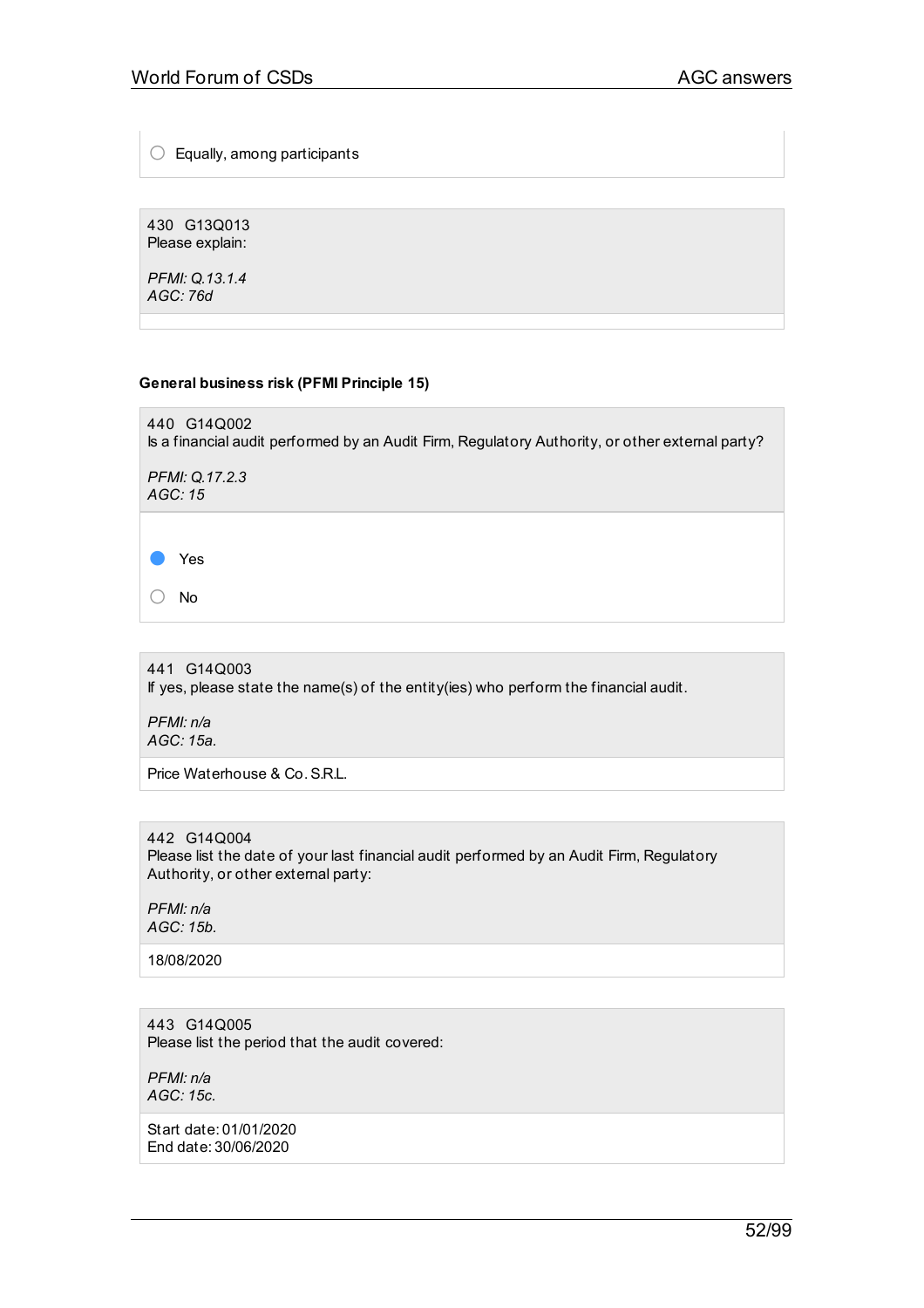444 G14Q006 How frequently does the financial audit occur?

*PFMI: n/a AGC: 15d.*

 $\bigcirc$  Less than annually

○ Annually

**O** Two or more times a year

445 G14Q007 If less than annually, please explain:

*PFMI: n/a AGC: 15e.*

446 G14Q008 Please select the statement that most accurately characterizes the results of the last financial audit:

*PFMI: n/a AGC: 15g.*

○ Material exceptions found.

○ Minor exceptions found.

● No material exceptions found.

447 G14Q009

If minor or material exceptions were found, what actions were taken? Please describe:

*PFMI: n/a AGC: 15h.*

## 448 G14Q010

Has there been any material loss by the CSD during the past three years?

*PFMI: n/a AGC: 86*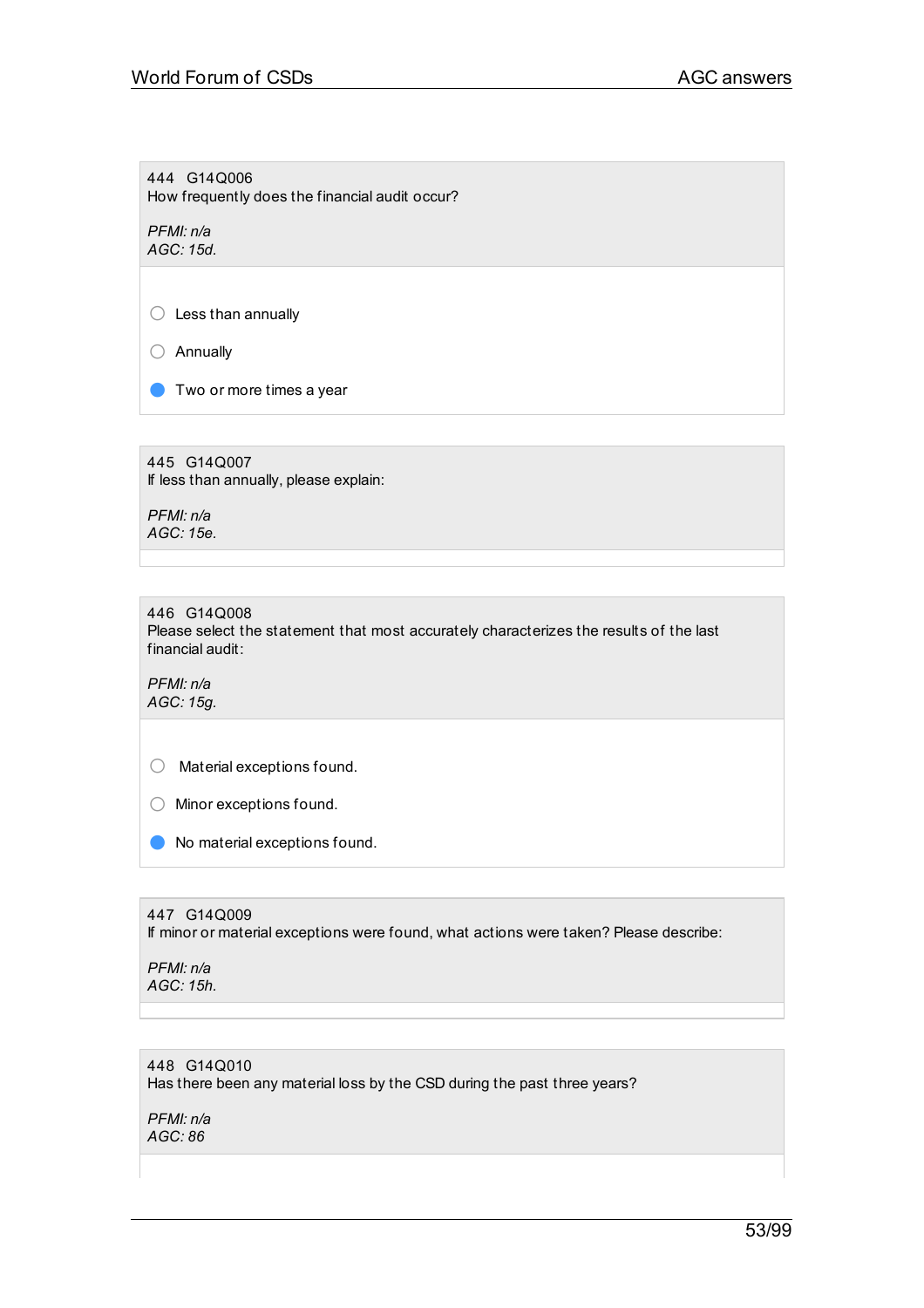|     | $\circ$ Not applicable |  |
|-----|------------------------|--|
| r i | No                     |  |
| └   | Yes                    |  |

## 449 G14Q011

If there has been a loss, please describe the cause, the final impact and the action taken to prevent a recurrence:

*PFMI: n/a AGC: 86a.*

| 450 G14Q012<br>Has the CSD been subject to any litigation involving a participant during the past three years? |
|----------------------------------------------------------------------------------------------------------------|
| PFMI: n/a<br>AGC: 87                                                                                           |
|                                                                                                                |
| Not applicable                                                                                                 |
| <b>No</b>                                                                                                      |
| Yes                                                                                                            |

| 451 G14Q013 |                                                  |  |  |
|-------------|--------------------------------------------------|--|--|
|             | Please explain the circumstances and resolution: |  |  |

*PFMI: n/a AGC: 87a.*

452 G14Q014 Has the CSD realized revenues sufficient to cover expenses during the past three years?

*PFMI: n/a AGC: 88, 88a*

○ Not applicable

- None of the last three years
- Yes for one of the last three years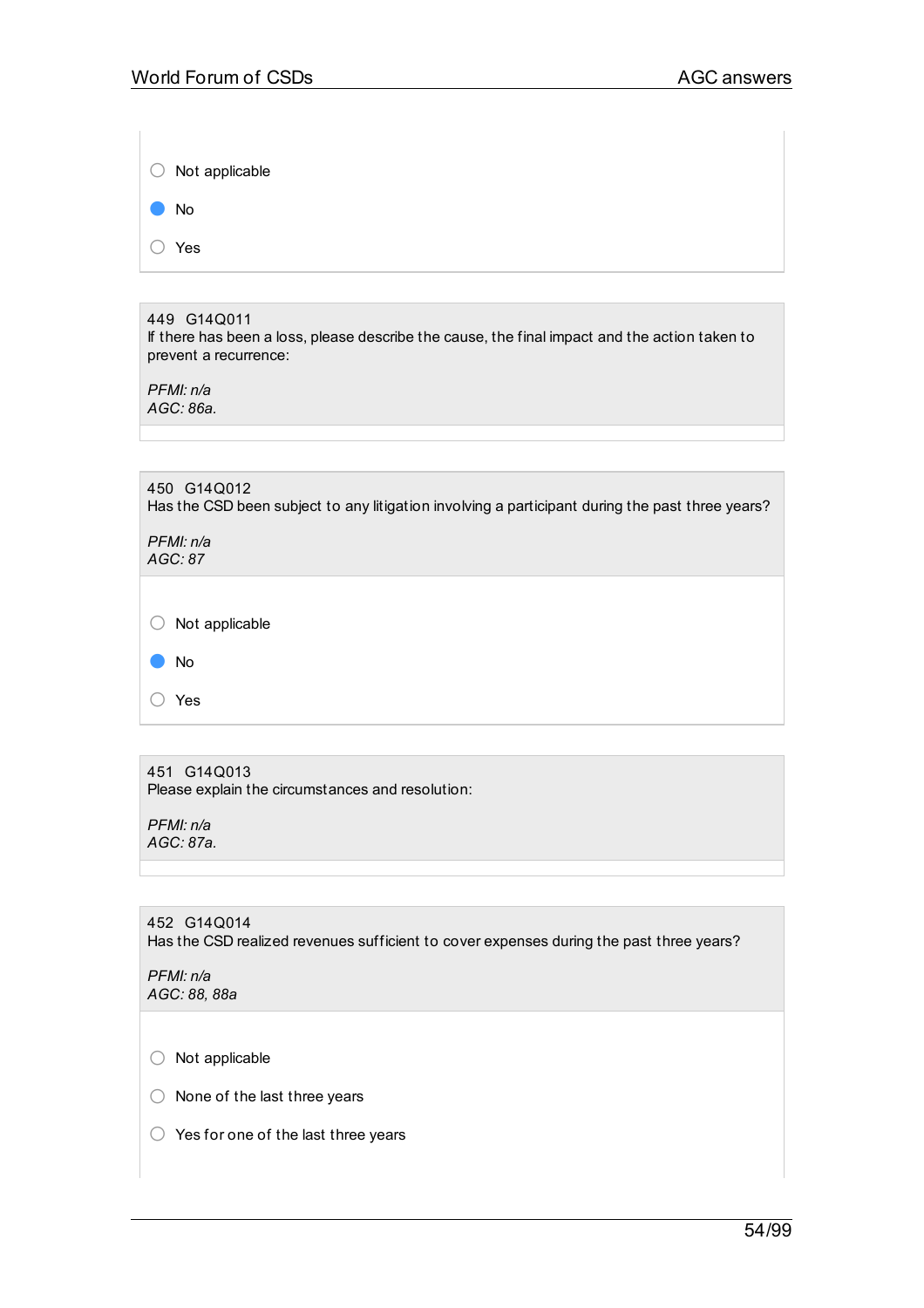| $\bigcirc$ Yes for two of the last three years                                                                                                                                   |
|----------------------------------------------------------------------------------------------------------------------------------------------------------------------------------|
| Yes for all three years                                                                                                                                                          |
|                                                                                                                                                                                  |
| 453 G14Q015<br>Has any participant suffered any losses in the past three years due to the CSD's<br>performance?                                                                  |
| PFMI: n/a<br>AGC: 30, 30m                                                                                                                                                        |
|                                                                                                                                                                                  |
| Not applicable                                                                                                                                                                   |
| No                                                                                                                                                                               |
| Yes                                                                                                                                                                              |
|                                                                                                                                                                                  |
| 454 G14Q016<br>If yes, please select all of the following in which loss has occurred. You will be prompted to<br>enter the number of instances and total loss in USD thereafter. |
| PFMI: n/a<br>AGC: 30a, 30j                                                                                                                                                       |
| Corporate Action                                                                                                                                                                 |
| Settlement Process - Securities                                                                                                                                                  |
| Settlement Process - Cash                                                                                                                                                        |
| System Outage                                                                                                                                                                    |
| OTHER:                                                                                                                                                                           |
|                                                                                                                                                                                  |

455 G14Q017 Corporate Action. Please specify number of instances:

*PFMI: n/a AGC: 30b.*

## 456 G14Q018 Corporate Action. Please specify total loss in USD:

*PFMI: n/a AGC: 30c.*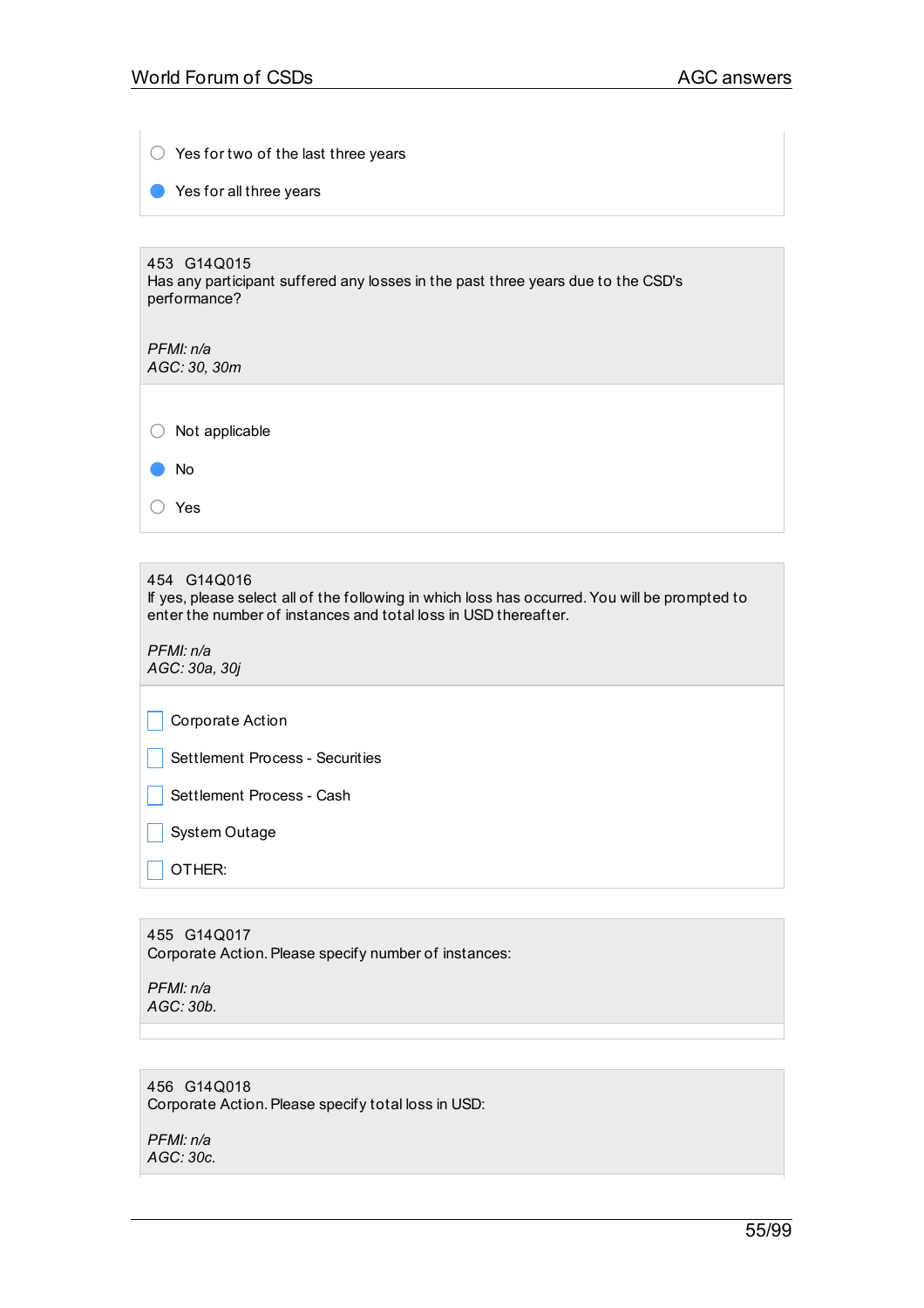n/a

457 G14Q019 Settlement Process - Securities. Please specify number of instances:

*PFMI: n/a AGC: 30d.*

458 G14Q020 Settlement Process - Securities. Please specify total loss in USD:

*PFMI: n/a AGC: 30e.*

n/a

459 G14Q021 Settlement Process - Cash. Please specify number of instances:

*PFMI: n/a AGC: 30f.*

460 G14Q022 Settlement Process - Cash. Please specify total loss in USD:

*PFMI: n/a AGC: 30g.*

n/a

461 G14Q023 System Outage. Please specify number of instances:

*PFMI: n/a AGC: 30h.*

462 G14Q024 System Outage. Please specify total loss in USD:

*PFMI: n/a AGC: 30i.*

n/a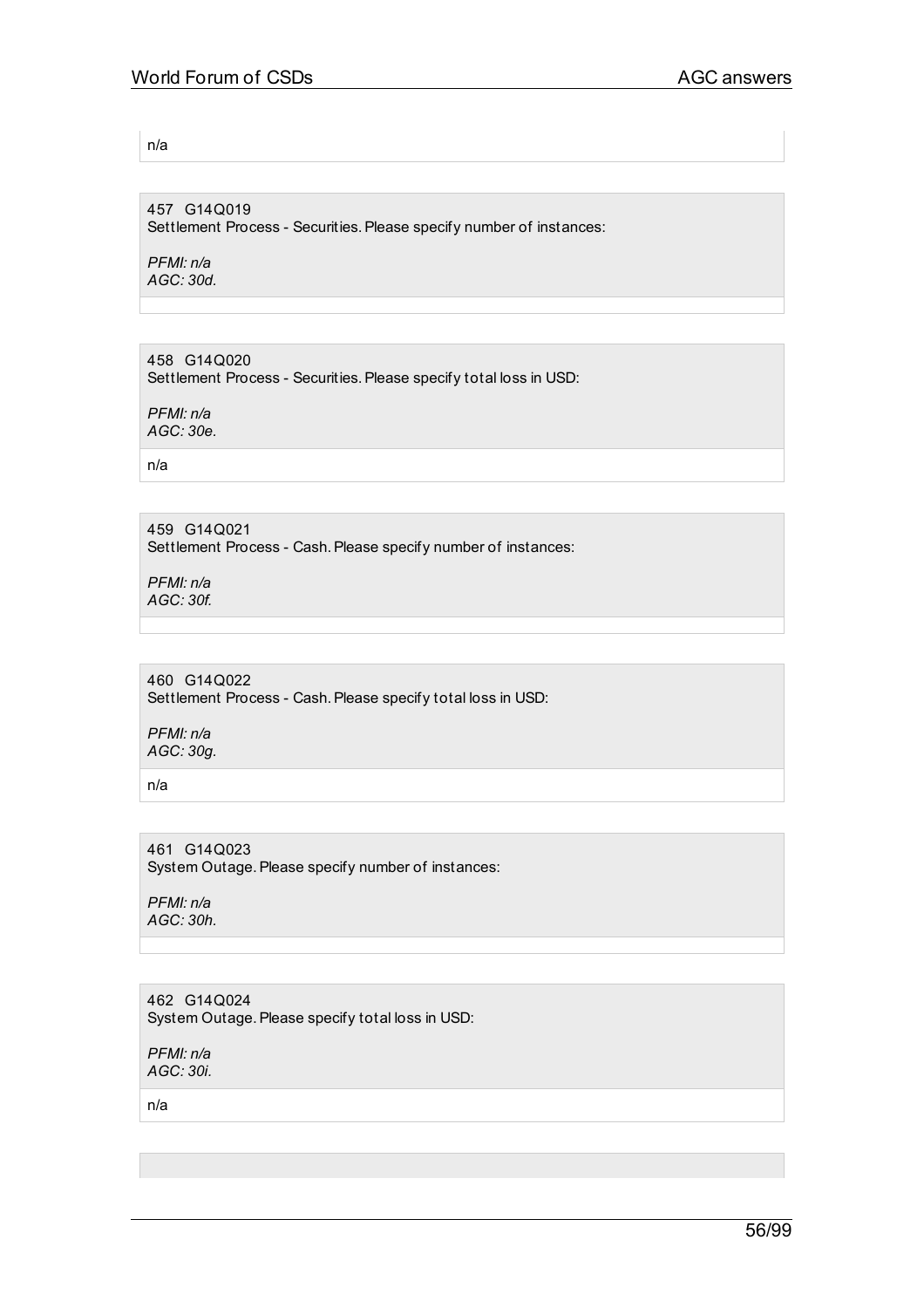463 G14Q025 For Other, please specify number of instances:

*PFMI: n/a AGC: 30k.*

n/a

464 G14Q026 For Other, please specify total loss in USD:

*PFMI: n/a AGC: 30l.*

n/a

468 G14Q030 Does the CSD maintain a reserve for operating losses?

*PFMI: Q.15.2.1 AGC: 89, 89b*

○ Not applicable

○ No

● Yes

471 G14Q033 Please describe and indicate reserve (for operating losses) amount:

*PFMI: Q.15.2.2 AGC: 89a.*

Legal reserve: ARS 359.141.979

, Reserve for possible risks: ARS 396.651.927

, Specialreserve: ARS 7.140.082.743

## **Custody risk (PFMI Principle 16)**

485 G15Q003 Are there any activities performed by a third party on behalf of the CSD for the CSD participants (e.g., vaulting of physical securities, registration, entitlement processing, etc.)?

*PFMI: Q.16.1.1 AGC: 29, 29i*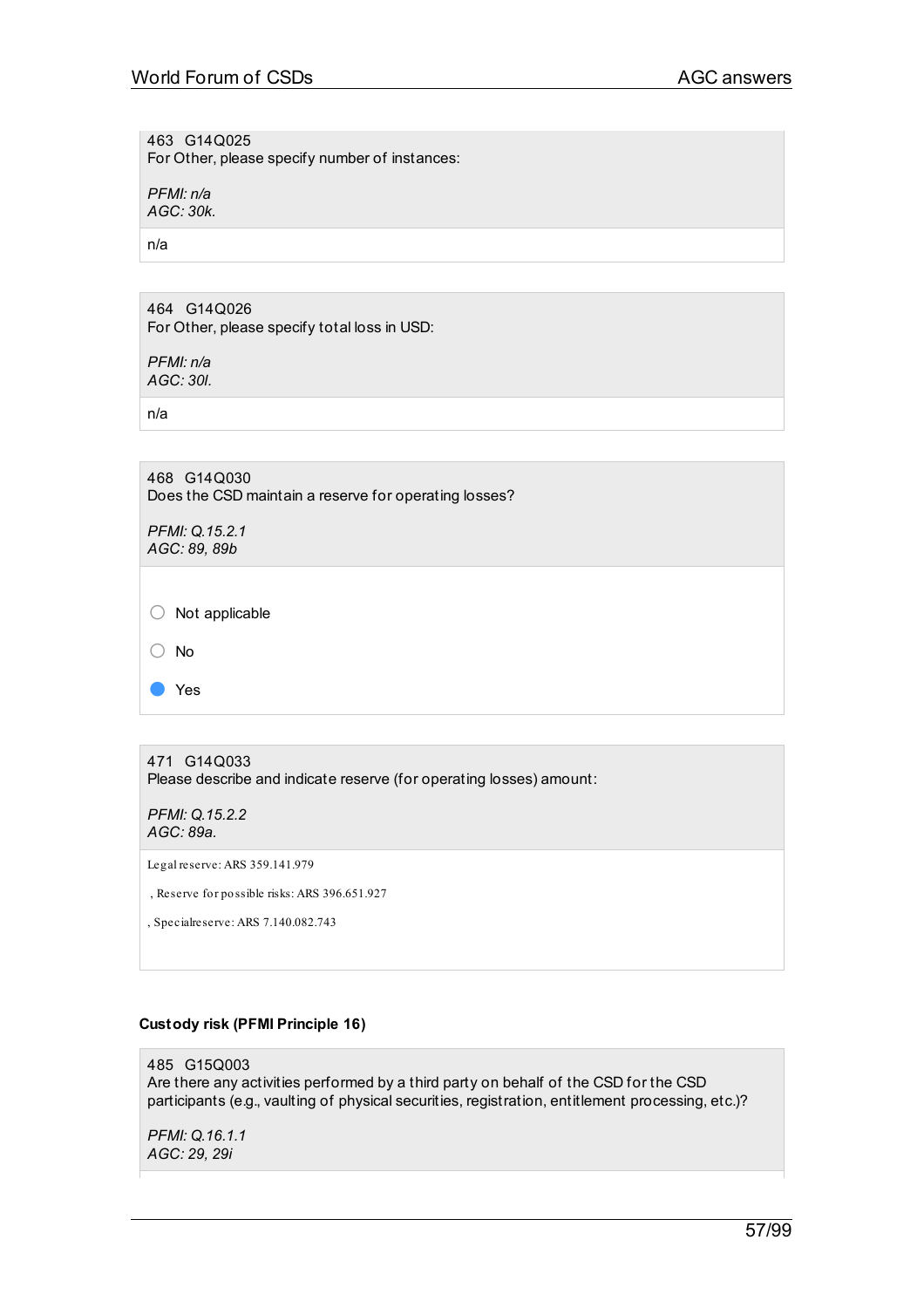\_ Yes ✓ No  $\Box$  Not applicable

 $\Box$  Other:

## 486 G15Q004

If third parties are employed, please indicate which services they supply:

*PFMI: Q.16.1.1 AGC: 29a.*

## 487 G15Q005

If third parties are employed, does the CSD assume liability for losses incurred by participants as a result of the actions/inactions of the third parties?

*PFMI: Q.16.1.1 AGC: 29b.*

○ Yes

○ No

| 488 G15Q006<br>If you acknowledge responsibility, please indicate whether your responsibility is assumed                                            |
|-----------------------------------------------------------------------------------------------------------------------------------------------------|
| PFMI: Q.16.1.1<br>AGC: 29c, 29e.                                                                                                                    |
|                                                                                                                                                     |
| regardless of whether such loss was caused by any action or inaction of the agent                                                                   |
| if such loss was caused by the agent's action or inaction and such action or inaction was<br>deemed to be negligence on the part of the agent       |
| if such loss was caused by the agent's action or inaction and such action or inaction was<br>deemed to be gross negligence on the part of the agent |
| if the loss was caused by the willful default or other willful conduct on the part of the<br>agent                                                  |

 $\Box$  Other:

#### 489 G15Q007

If you acknowledge responsibility for agents, your responsibility is assumed for losses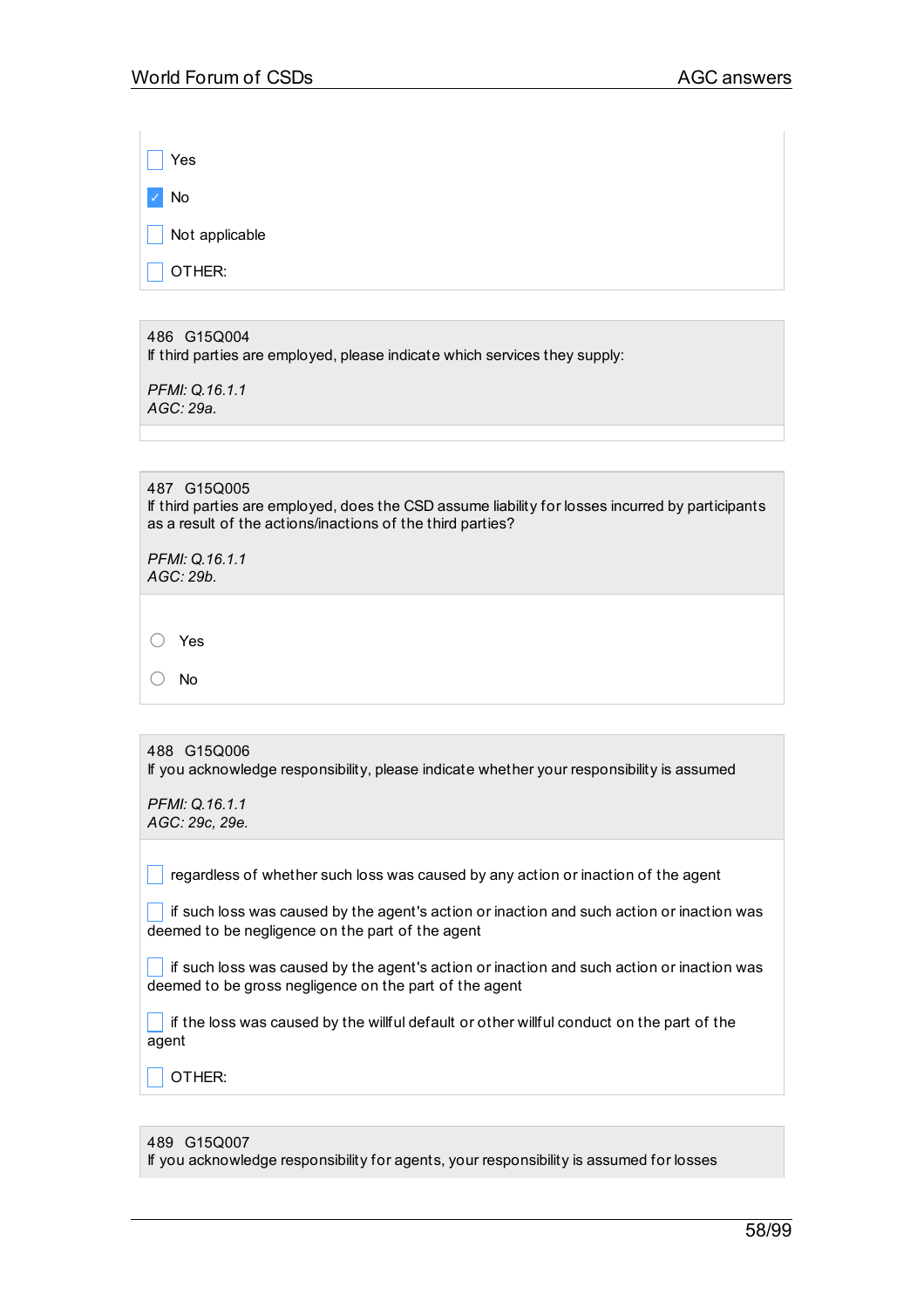*PFMI: Q.16.1.1 AGC: 29d, 29h.*

 $\Box$  without limit

 $\Box$  which are not consequential losses

 $\Box$  subject to a monetary limit not based on insurance limits

 $\Box$  subject to a monetary limit based on insurance limits

 $\vert$  OTHER:

490 G15Q008 Please specify limit:

*PFMI: Q.16.1.1 AGC: 29f.*

491 G15Q009 Please specify limit:

*PFMI: Q.16.1.1 AGC: 29g.*

#### 496 G15Q014

Please describe briefly the arrangements / procedures / facilities you maintain to ensure that eligible securities held at the CSD are handled at least as efficiently as compared to securities held outside the CSD, particularly in relation to income, corporate actions and proxy services.

*PFMI: Q.16.3.1 AGC: 62*

#### **Operational risk (PFMI Principle 17)**

514 G16Q011 Internal Audit. Is an internal audit undertaken in your CSD? *PFMI: Q.17.2.3 AGC: 14* ● Yes ○ No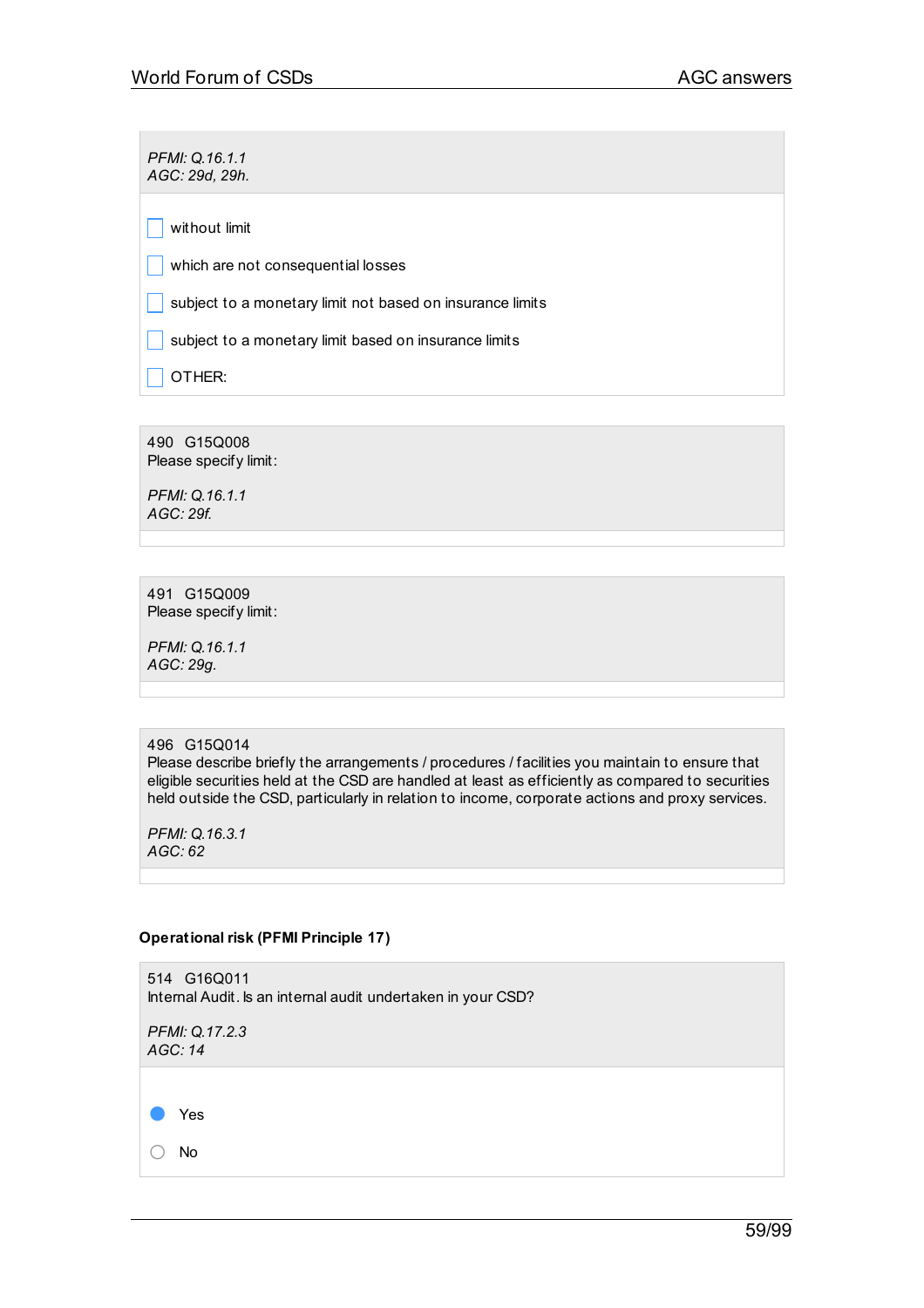## 515 G16Q012

If yes, what areas does the audit cover (financials, operations, etc.) and which department in your CSD handles it?

*PFMI: Q.17.2.3 AGC: 14a.*

The Internal Audit Department handles operational, financial and IT process

516 G16Q013 Please list the date of your last internal audit and the period that the audit covered:

*PFMI: Q.17.2.3 AGC: 14b.*

Start date: 01/01/2020 End date: 31/08/2020 Audit date: 15/09/2020

517 G16Q014 How frequently does the internal audit occur?

*PFMI: Q.17.2.3 AGC: 14c.*

 $\bigcirc$  Less than annually

○ Annually

**O** Two or more times a year

518 G16Q015 If less than annually, please explain:

*PFMI: Q.17.2.3 AGC: 14d.*

519 G16Q016 Are the results of the internal audit publicly available?

*PFMI: Q.17.2.3 AGC: 14e.*

○ Yes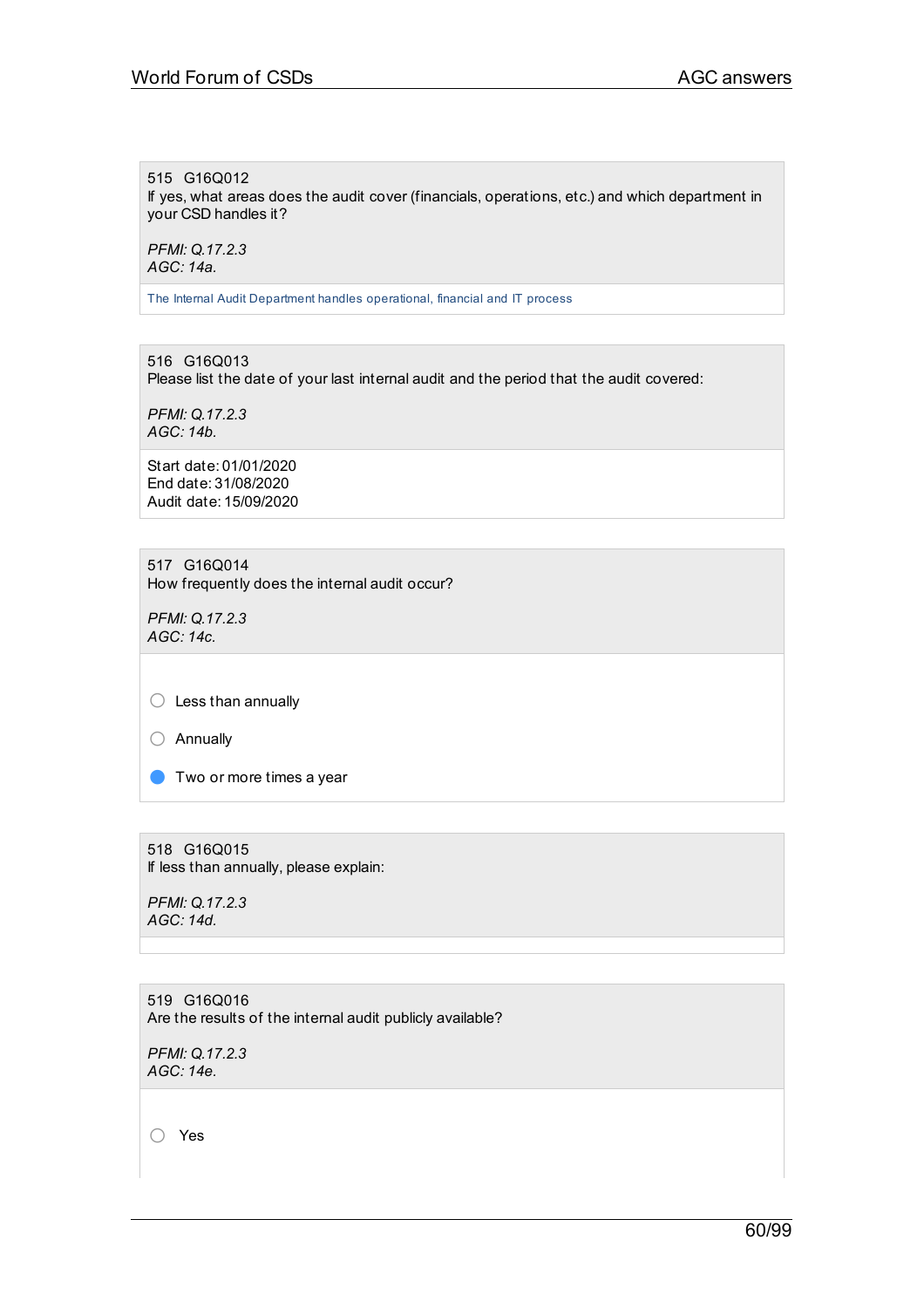● No

520 G16Q017 Please select the statement that most accurately characterizes the results of the last internal audit:

*PFMI: Q.17.2.3 AGC: 14f.*

○ Material exceptions found.

○ Minor exceptions found.

● No material exceptions found.

521 G16Q018 If minor or material exceptions were found, what actions were taken? Please describe:

*PFMI: Q.17.2.3 AGC: 14g.*

523 G16Q020 Is an operational audit performed by an Audit Firm, Regulatory Authority, or other external party?

*PFMI: Q.17.2.4 AGC: 16*

● Yes

○ No

524 G16Q021 If yes, please state the name(s) of the entity(ies) who perform the operational audit.

*PFMI: Q.17.2.4 AGC: 16a.*

Price Waterhouse & Co. S.R.L.

## 525 G16Q022

Please list the date of your last operational audit performed by an Audit Firm, Regulatory Authority, or other external party: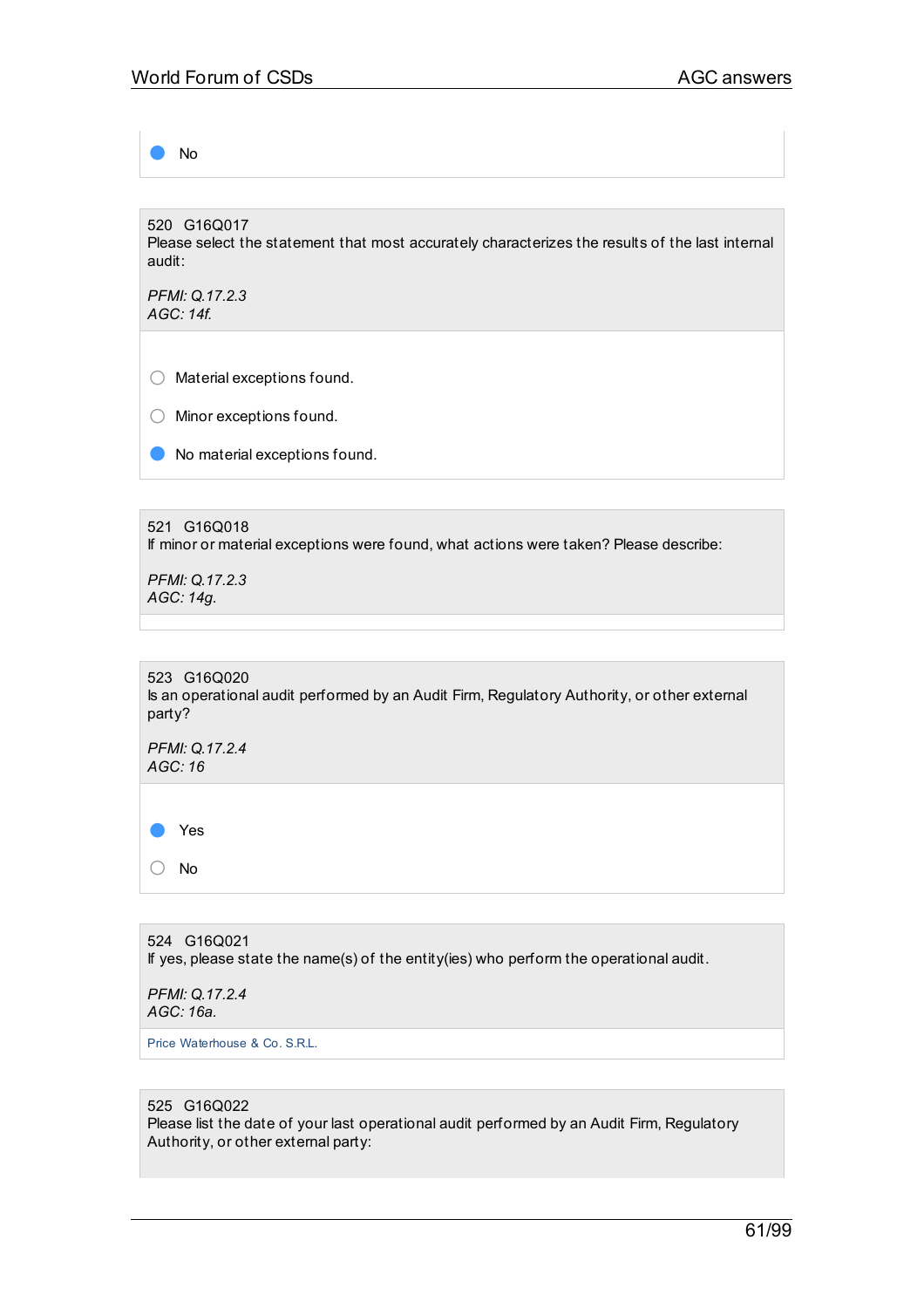*PFMI: Q.17.2.4 AGC: 16b.*

17/02/2020

526 G16Q023 Please list the period that the audit covered:

*PFMI: Q.17.2.4 AGC: 16c.*

Start date: 01/01/2019 End date: 01/01/2019

527 G16Q024 How frequently does the operational audit occur?

*PFMI: Q.17.2.4 AGC: 16d.*

 $\bigcirc$  Less than annually

● Annually

 $\bigcirc$  Two or more times a year

528 G16Q025 If less than annually, please explain:

*PFMI: Q.17.2.4 AGC: 16e.*

529 G16Q026 Please select the statement that most accurately characterizes the results of the last operational audit:

*PFMI: Q.17.2.4 AGC: 16g.*

○ Material exceptions found.

○ Minor exceptions found.

● No material exceptions found.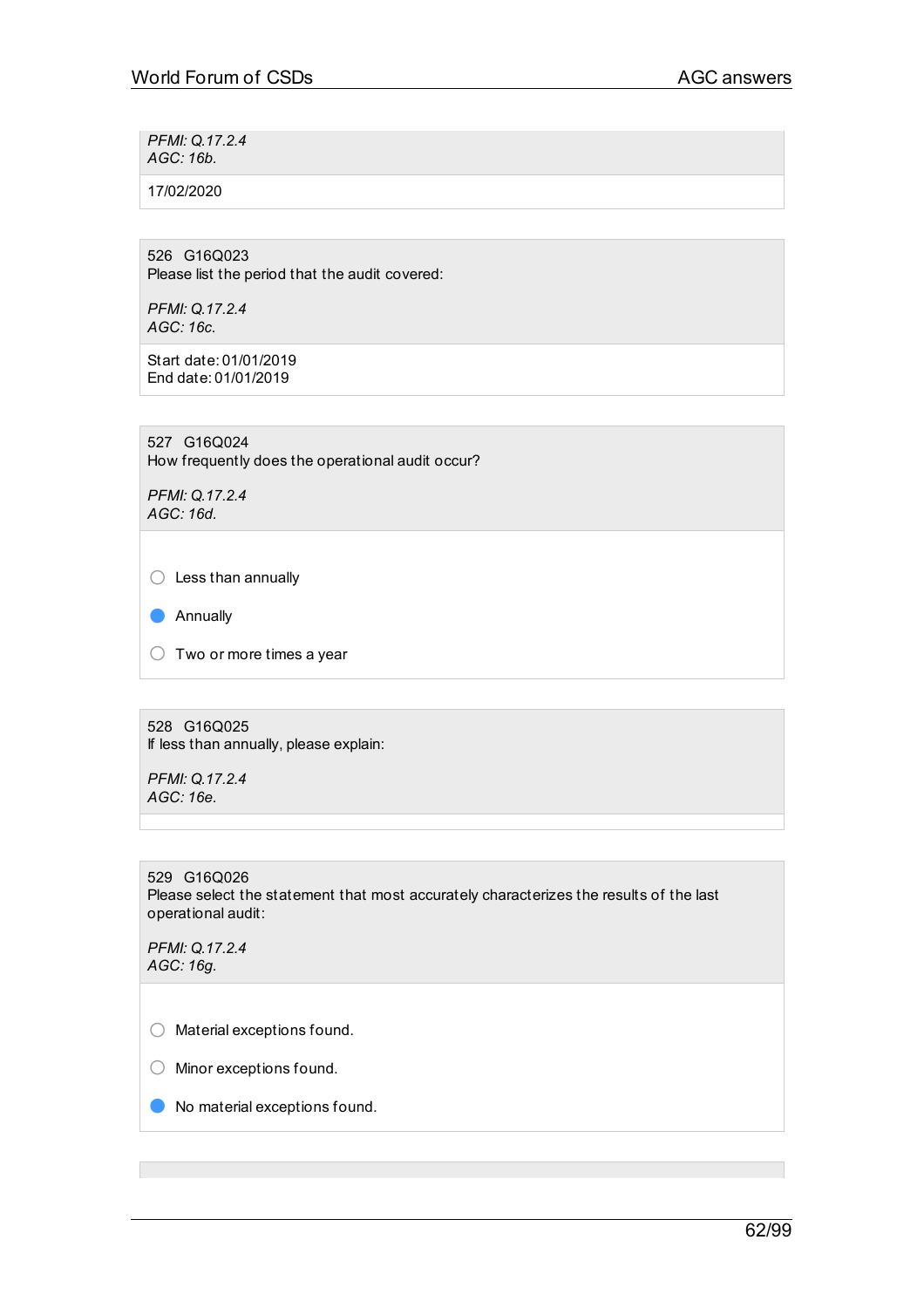530 G16Q027 If minor or material exceptions were found, what actions were taken? Please describe:

*PFMI: Q.17.2.4 AGC: 16h.*

537 G16Q034 How is access to the physical building controlled?

*PFMI: Q.17.5.1 AGC: 74*

 $\triangleright$  By guards

✓ By electronic keys

 $\Box$  personal ID card

✓ By alarm system

✓ OTHER:Videocameras, fingertips

538 G16Q035 Please explain:

*PFMI: Q.17.5.1 AGC: 74a.*

| 541<br>G16Q038<br>Regarding data security: Are passwords used by participants to access their accounts? |
|---------------------------------------------------------------------------------------------------------|
| PFMI: Q.17.5.3<br>AGC: 71 71a.                                                                          |
|                                                                                                         |
| Not applicable                                                                                          |
| No                                                                                                      |

● Yes

542 G16Q039 Does each user have a unique user ID?

*PFMI: Q.17.5.3 AGC: 71c.*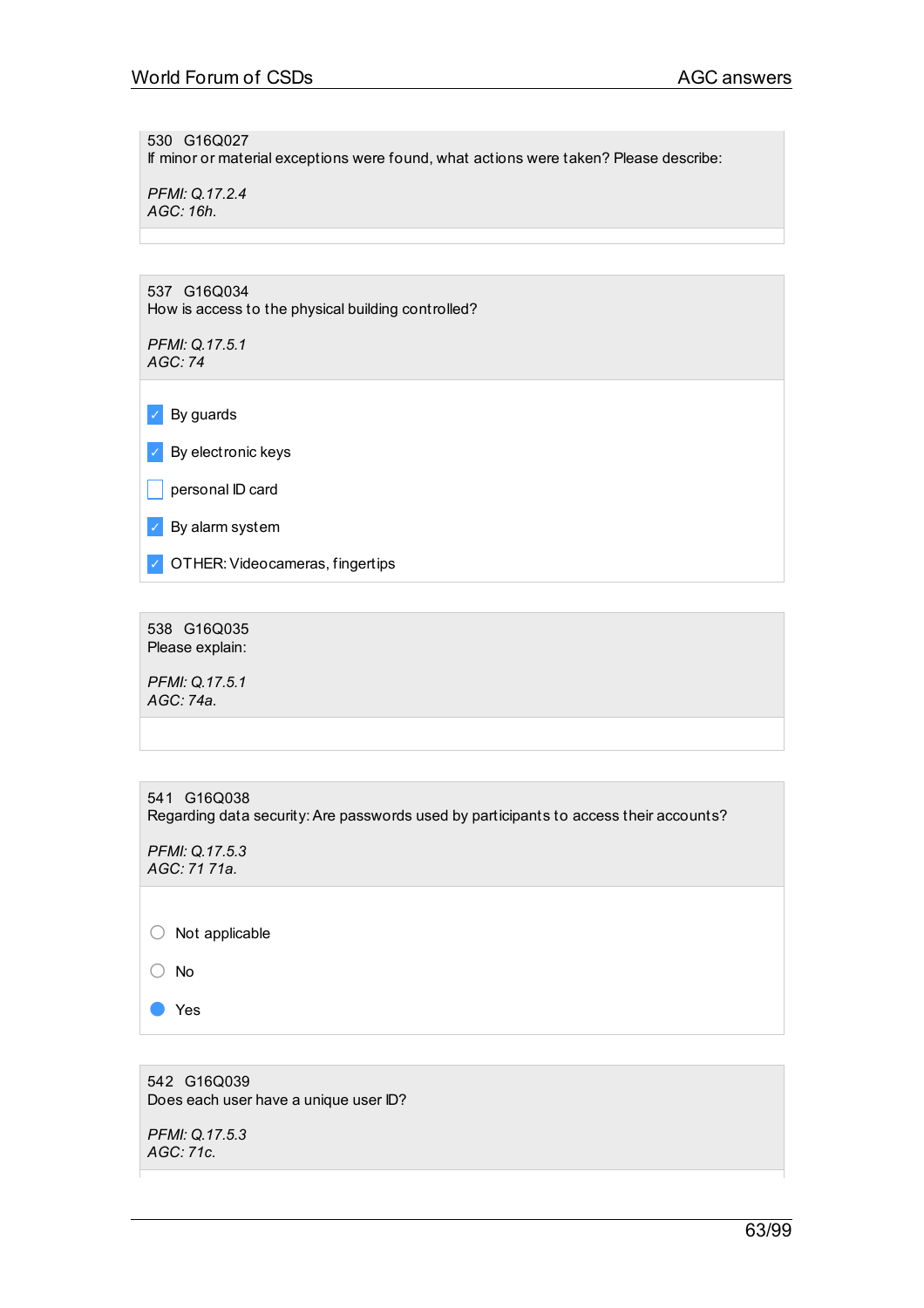| Not applicable                                  |
|-------------------------------------------------|
| No                                              |
| Yes                                             |
|                                                 |
| 543 G16Q040<br>Are passwords regularly changed? |

*PFMI: Q.17.5.3 AGC: 71e.*

○ Not applicable

○ No

● Yes

544 G16Q041 How often?

*PFMI: Q.17.5.3 AGC: 71f.*

Every forty five (45) days.

545 G16Q042 Is there a user lock-out after a pre-set number of unsuccessful User ID attempts?

*PFMI: Q.17.5.3 AGC: 71h.*

○ Not applicable

○ No

● Yes

546 G16Q043 How many?

*PFMI: Q.17.5.3 AGC: 71i.*

4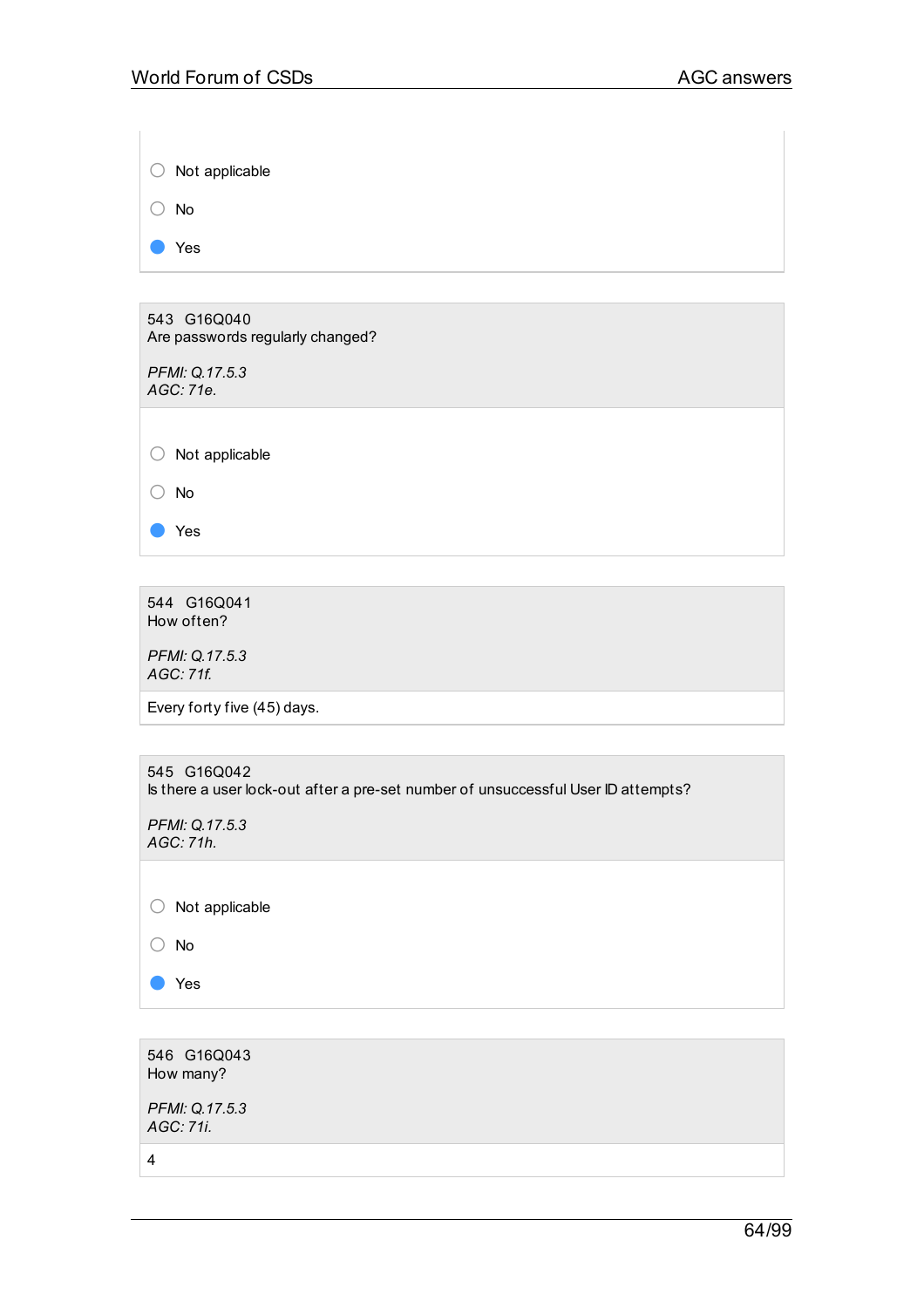550 G16Q047 How quickly can the main system be reactivated in the event of an outage?

*PFMI: Q.17.6.2 AGC: 82*

○ Not applicable

○ Longer than 24 hours

 $\bigcirc$  8 - 24 hours

 $\bigcirc$  4 - 8 hours

 $\bullet$  1 - 4 hours

553 G16Q050 Will the CSD publicly announce any system interruption?

*PFMI: Q.17.6.4 AGC: 84*

 $\bigcirc$  Not applicable

○ No

○ Yes

● Other: Depending on the magnitude of the event and the number of participants

impacted with the interruption, the communication would be to the direct participants by email or telephone and / or the regulator via the web, following a mechanism specially established to inform Relevant Events

| 554 G16Q051<br>To whom will the CSD disclose any system interruptions? |
|------------------------------------------------------------------------|
| PFMI: Q.17.6.4<br>AGC: 84a                                             |
|                                                                        |
| To the CSD regulators                                                  |
| To all direct participants                                             |
| To direct and indirect participants                                    |
| To the public via the internet                                         |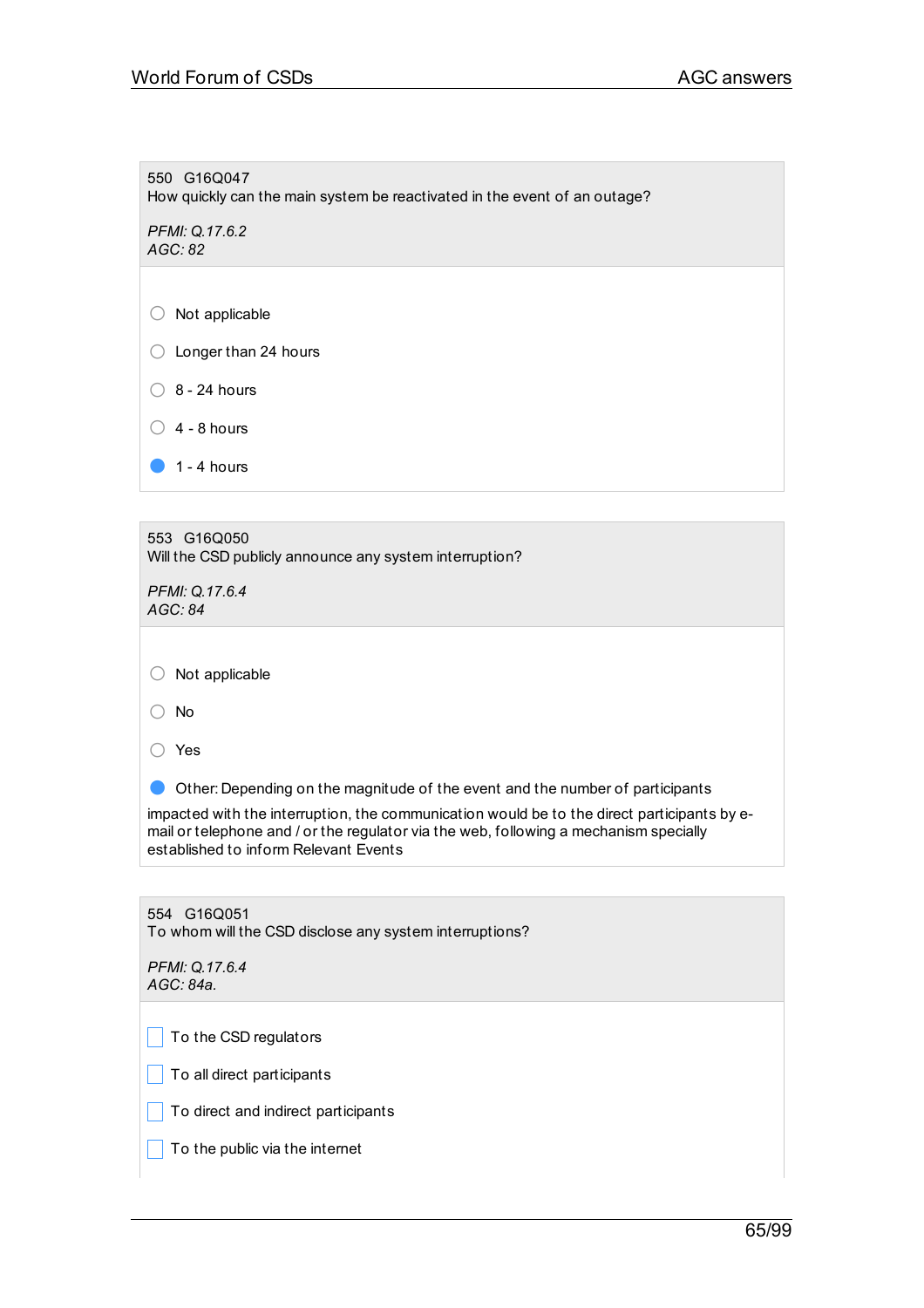\_ In the press

 $\overline{\phantom{a}}$  OTHER:

555 G16Q052 If so, please list webpage address:

*PFMI: Q.17.6.4 AGC: 84b.*

556 G16Q053 If so, please list all publications:

*PFMI: Q.17.6.4 AGC: 84c.*

557 G16Q054 Please explain:

*PFMI: Q.17.6.4 AGC: 84d.*

| 558 G16Q055 |  |                                                     |
|-------------|--|-----------------------------------------------------|
|             |  | How will the CSD disclose any system interruptions? |

*PFMI: Q.17.6.4 AGC: 84e.*

✓ By e-mail

 $\triangleright$  By telephone

 $\Box$  Public announcement

 $\Box$  Press release

 $\Box$  OTHER:

559 G16Q056 Please explain:

*PFMI: Q.17.6.4 AGC: 84f.*

Depending on the magnitude of the event and the number of participants impacted with the interruption, the communication would be to the direct participants by e-mail or telephone and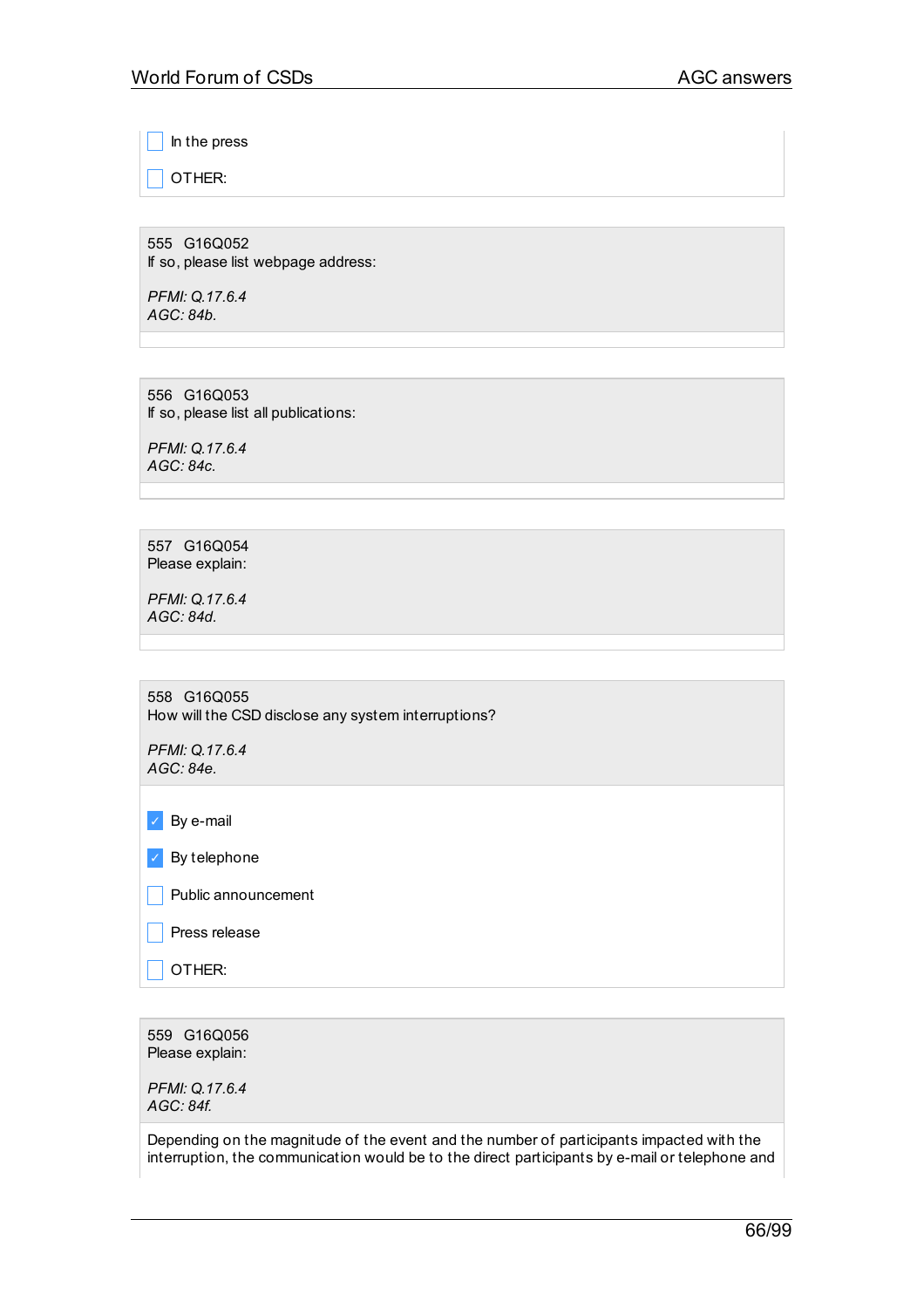/ or the regulator via the web, following a mechanism specially established to inform Relevant Events.

561 G16Q058 If a back-up system exists, how quickly can the back-up system be activated in the event of the main system failing? *PFMI: Q.17.6.5 AGC: 83*  $\bigcirc$  Not applicable  $\bigcirc$  Longer than 24 hours  $\bigcirc$  8 - 24 hours  $\bigcirc$  4 - 8 hours  $\bullet$  1 - 4 hours

#### 565 G16Q062

BUSINESS RECOVERY PLAN. This section is intended to identify key aspects of the CSD's Business Recovery Plan (BRP), including testing requirements and past results, expected recovery time periods, and the independent review and validation (if any) of the BRP. Do you have a formal business recovery plan?

*PFMI: Q.17.6.8 AGC: 81*

● Yes

○ No

566 G16Q063 Does your Business Recovery Plan include:

*PFMI: Q.17.6.8 AGC: 81a, 81h.*

 $\vee$  Back-up of all computer files

✓ Off-site data storage

✓ Back-up files stored and locked

✓ Off-site operations facility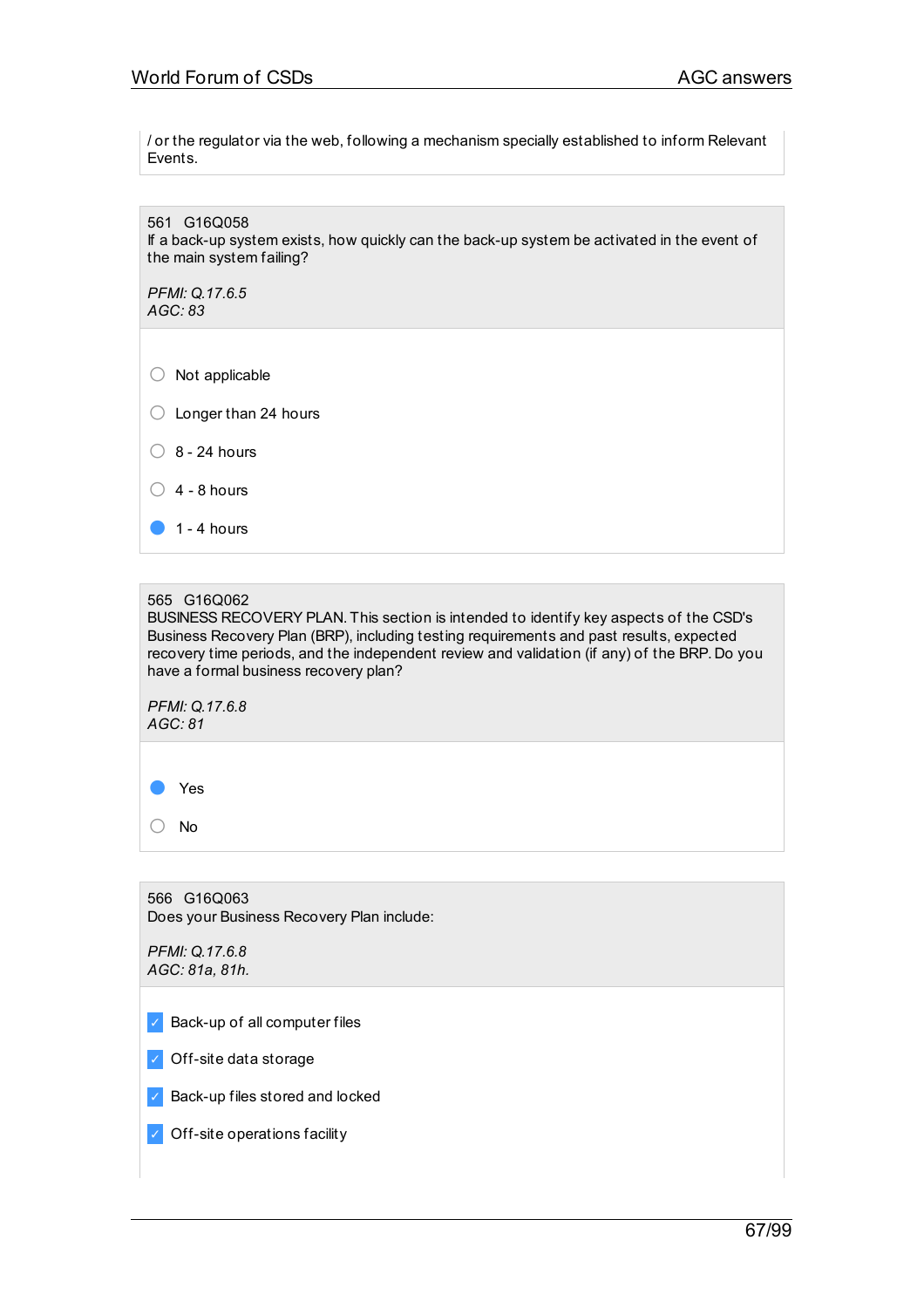OTHER: We have IT Disaster Recovery Plan and BCP.

## 567 G16Q064

Please identify both the frequency and the last date of testing for the following third party: CSD participants/members

*PFMI: Q.17.6.8 AGC: 81b.*

Yearly.

568 G16Q065 Please identify both the frequency and the last date of testing for the following third party: Stock exchange

*PFMI: Q.17.6.8 AGC: 81c.*

Yearly

569 G16Q066 Please identify both the frequency and the last date of testing for the following third party: Central bank

*PFMI: Q.17.6.8 AGC: 81d.*

Yearly

570 G16Q067 Please identify both the frequency and the last date of testing for the following third party: Local brokers

*PFMI: Q.17.6.8 AGC: 81e.*

Yearly

571 G16Q068 Please identify both the frequency and the last date of testing for the following third party: Any other third party

*PFMI: Q.17.6.8 AGC: 81f.*

Yearly

572 G16Q069 In the past three years, has it been necessary to activate the recovery plan in a live situation?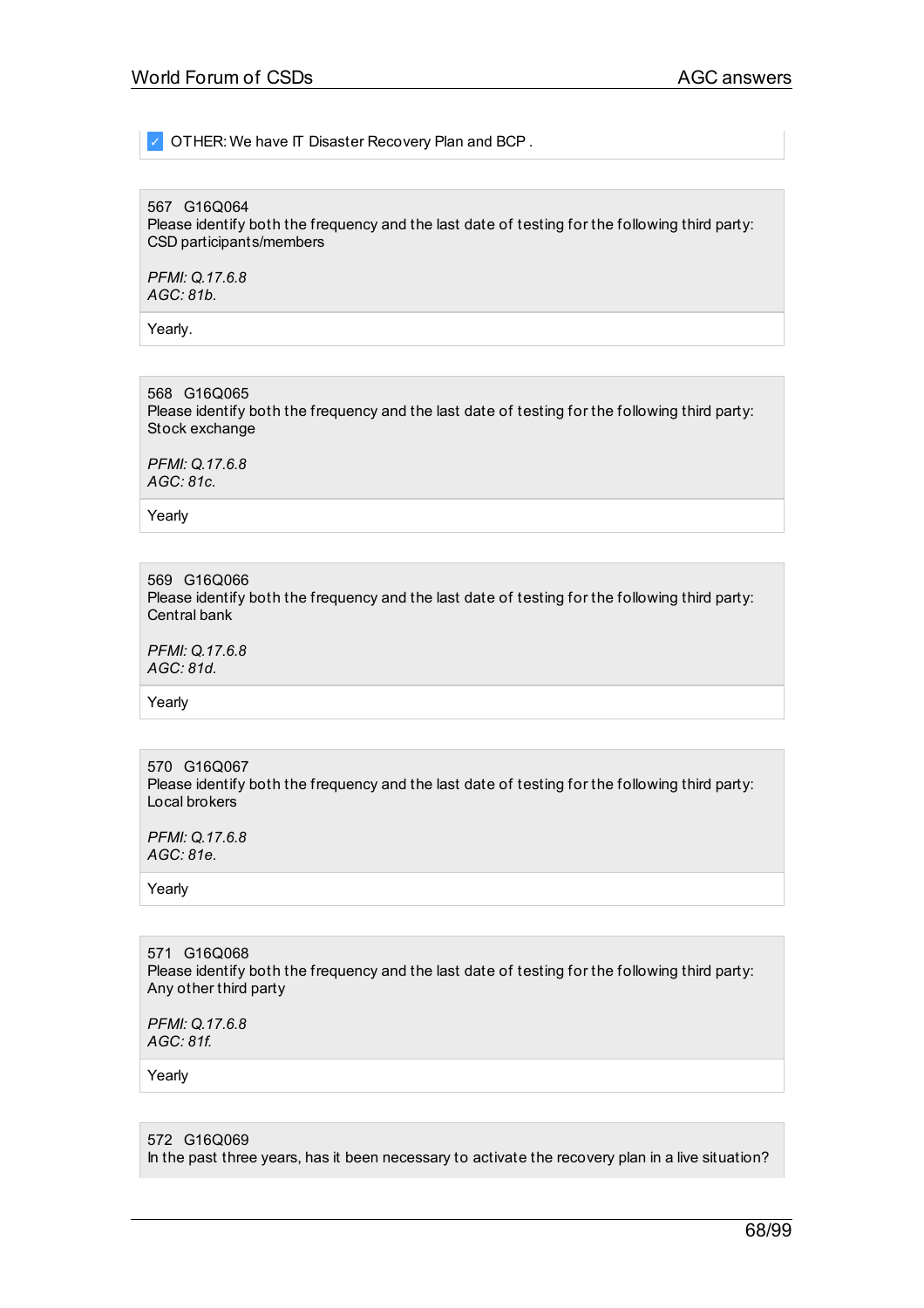| PFMI: Q.17.6.8<br>AGC: 85    |  |
|------------------------------|--|
| Not applicable<br>$\bigcirc$ |  |
| No                           |  |
| Yes                          |  |
|                              |  |

573 G16Q070 If yes, how much time was needed to implement the recovery plan?

*PFMI: Q.17.6.8 AGC: 85a.*

 $\bigcirc$  Longer than 4 hours

 $\bigcirc$  2 - 4 hours

- $\bigcirc$  1 2 hours
- Less than 1 hour

574 G16Q071 How much time was needed to recover and restore business to normal operations?

*PFMI: Q.17.6.8 AGC: 85b.*

○ Longer than 24 hours

 $\bigcirc$  8 - 24 hours

- $\bigcirc$  4 8 hours
- $\bigcirc$  1 4 hours

575 G16Q072 What was the impact to the market?

*PFMI: Q.17.6.8 AGC: 85c, 85d.*

 $\Box$  All securities settlements took place as scheduled on the same day with good value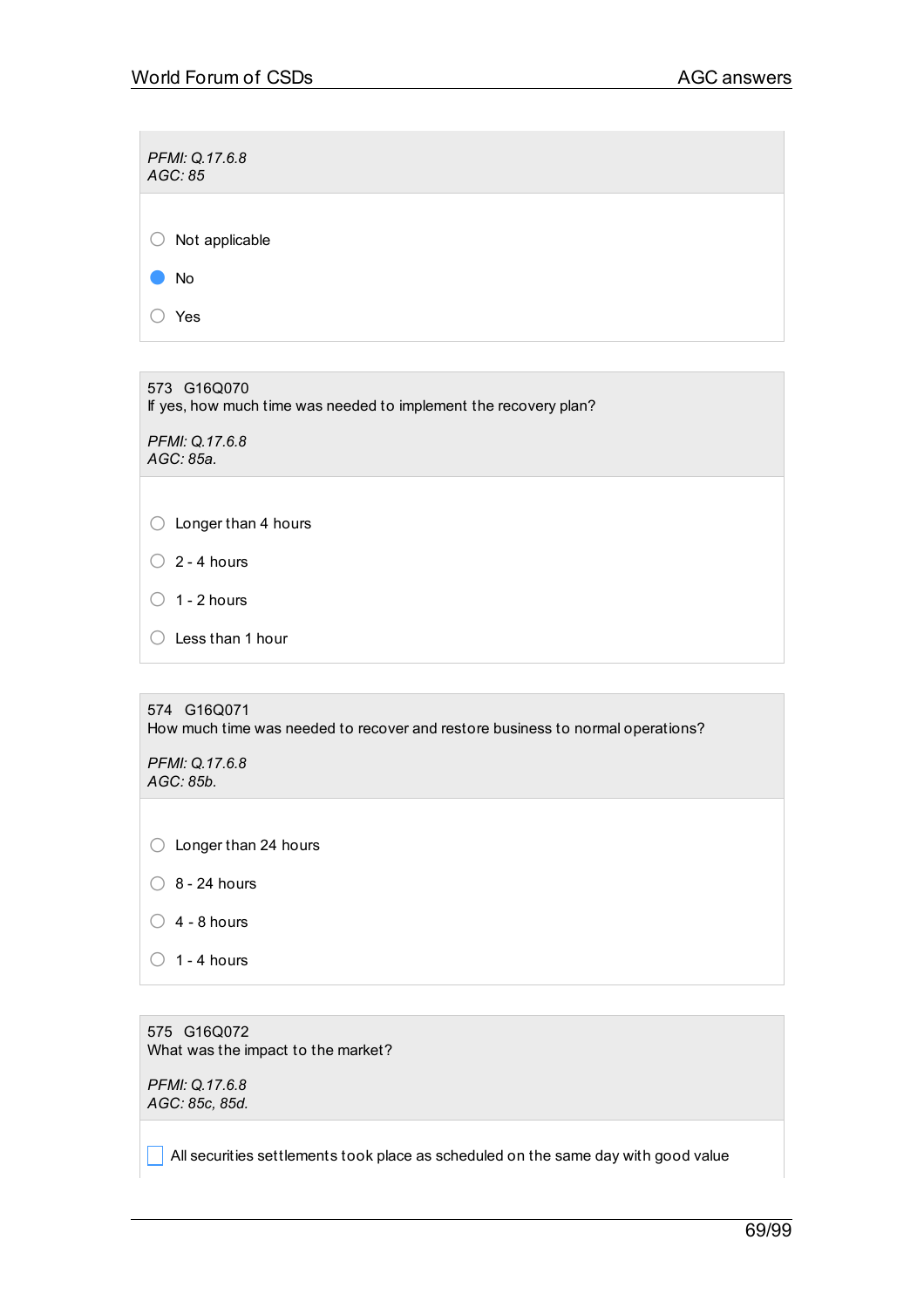All cash settlements took place as scheduled on the same day with good value

 $\Box$  All securities settlements took place one business day late with good value

All cash settlements took place one business day late with good value

All securities settlements took place one business day late with value one day late

 $\Box$  All cash settlements took place one business day late with value one day late

 $\Box$  All securities settlements took place more than one business day late

 $\Box$  All cash settlements took place more than one business day late

 $\Box$  As a result of the system failure, all fines and penalties for late settlements were waived

 $\blacksquare$  Even though there was a system failure, all fines and penalties for late settlements were still assessed

✓ OTHER: N/A

576 G16Q073 If no or other, please explain

*PFMI: Q.17.7.4 AGC: 40a.*

578 G16Q075 Are procedures and controls (firewalls) in place to avoid systemic collapse or contamination if one of the linked entities should experience business interruptions for whatever reason?

*PFMI: Q.17.7.1 AGC: 39*

 $\Box$  Yes

 $\overline{\phantom{a}}$  No

✓ Not applicable

579 G16Q076 Please explain

*PFMI: Q.17.7.1 AGC: 39a*

We have firewalls and virus detectors to prevent contamination or hacker intrusion. Local area network is segmented and internal traffic is controlled.Exposure to outside communications is limited to those workstations that need trafic exchange with other entities.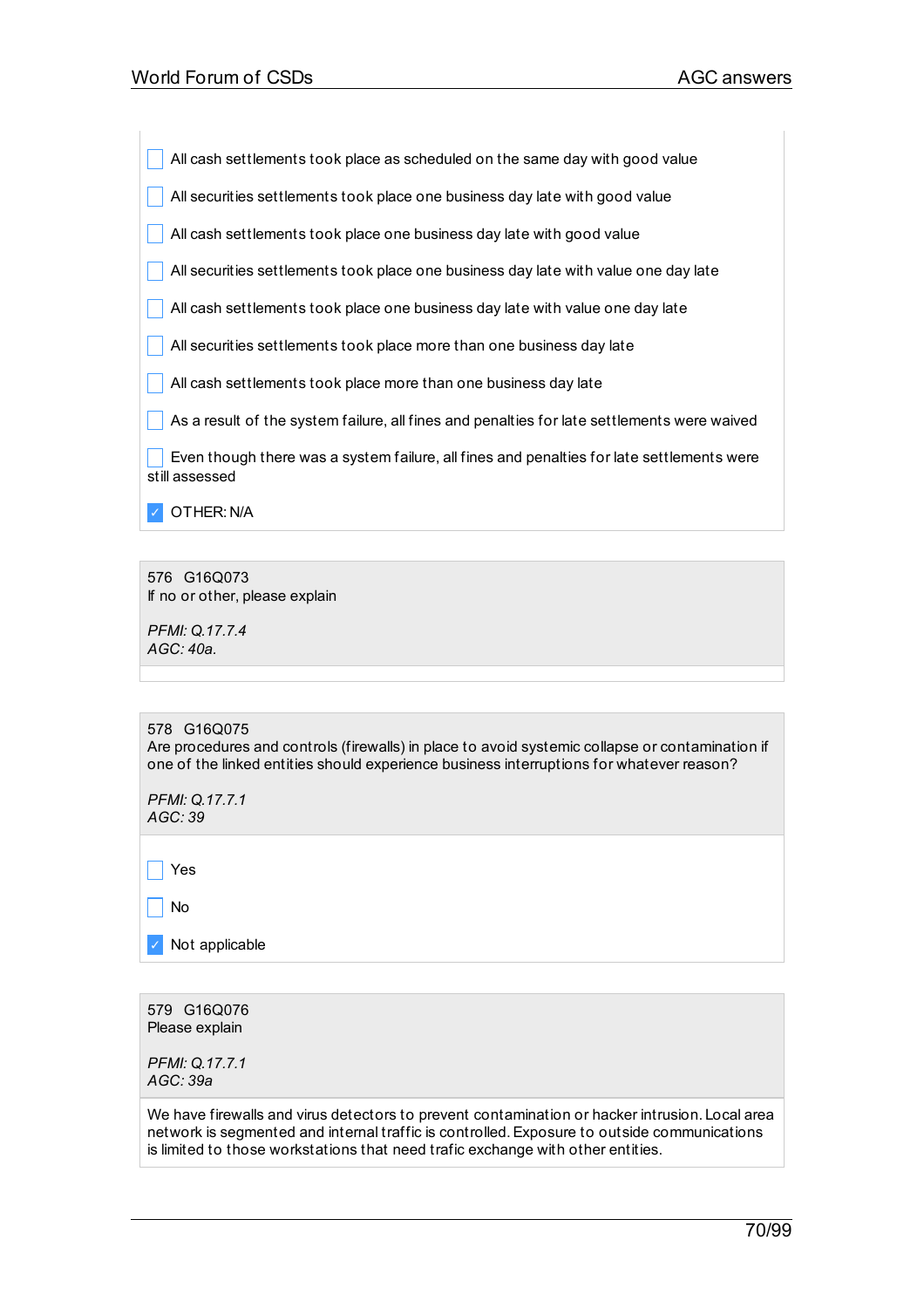# 583 G16Q080 Has a business interruption recovery plan been developed in the event the linkages should become inoperable for any reason? *PFMI: Q.17.7.4 AGC: 40* ○ Yes

| -07        | No                        |
|------------|---------------------------|
|            | $\bigcirc$ Not applicable |
| $\bigcirc$ | Other                     |

## **Access and participation requirements (PFMI Principle 18)**

| 587 G17Q003<br>Are prospective participants subject to an initial review and approval process regarding<br>compliance with eligibility requirements? |
|------------------------------------------------------------------------------------------------------------------------------------------------------|
| PFMI: Q.18.1.1<br>AGC: 19                                                                                                                            |
|                                                                                                                                                      |
| Not applicable                                                                                                                                       |
| No                                                                                                                                                   |
| Yes                                                                                                                                                  |
|                                                                                                                                                      |
| 591 G17Q007<br>What governs the relationship between the CSD and the participants?                                                                   |
| PFMI: Q.18.2.2<br>AGC:20                                                                                                                             |
| Relevant law and regulation                                                                                                                          |

✓ Standard participation contract

 $\Box$  Established terms and conditions of participation

 $\Box$  By-laws of the CSD

✓ Rules of the CSD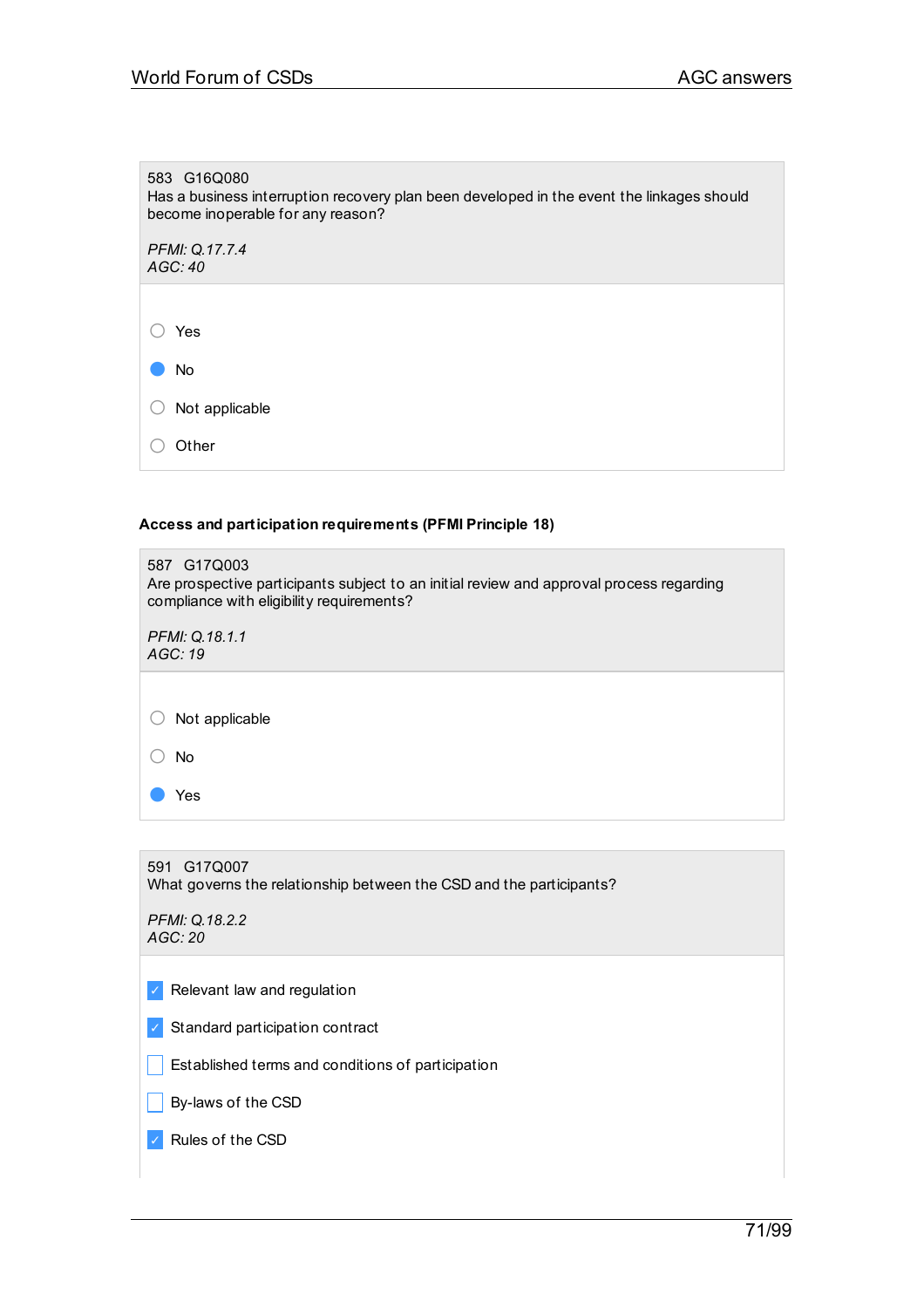Not applicable

✓ OTHER: Circulars and newsletters issued by Caja de Valores S.A

592 G17Q008 Please explain:

*PFMI: Q.18.2.2 AGC: 20a*

PARTICIPANTS AND PARTICIPATION. The purpose of this section is to understand issues relating to participation in the CSD, including eligibility requirements, conditions of participation, and supervision of participants. What types of entities are eligible to become participants and how many of each type are there currently?

*PFMI: Q.18.2.3 AGC: 17, 17q*

- ✓ Banks
- ✓ Brokers
- $\Box$  Individuals
- ✓ Foreign Institutions
- $\Box$  Not applicable

✓ OTHER:Pension Funds, Mutual Funds, Insurance Companies, Investement Funds, OTC Brokers, Stock Markets, Stock Exchanges, Ministry of Economy, CSDs, ICSDs.

595 G17Q011 How many Bank participants are there currently? (then please answer 17b)

*PFMI: Q.18.2.3 AGC: 17a.*

A total of 738 participants, of which (421) are stockbrokers, (133) banks, (26) mutual funds, (33) financial entities and (125) others

596 G17Q012 Please select the features included in the eligibility requirements for Banks.

*PFMI: Q.18.2.3 AGC: 17b, 17d*

✓ Financial Thresholds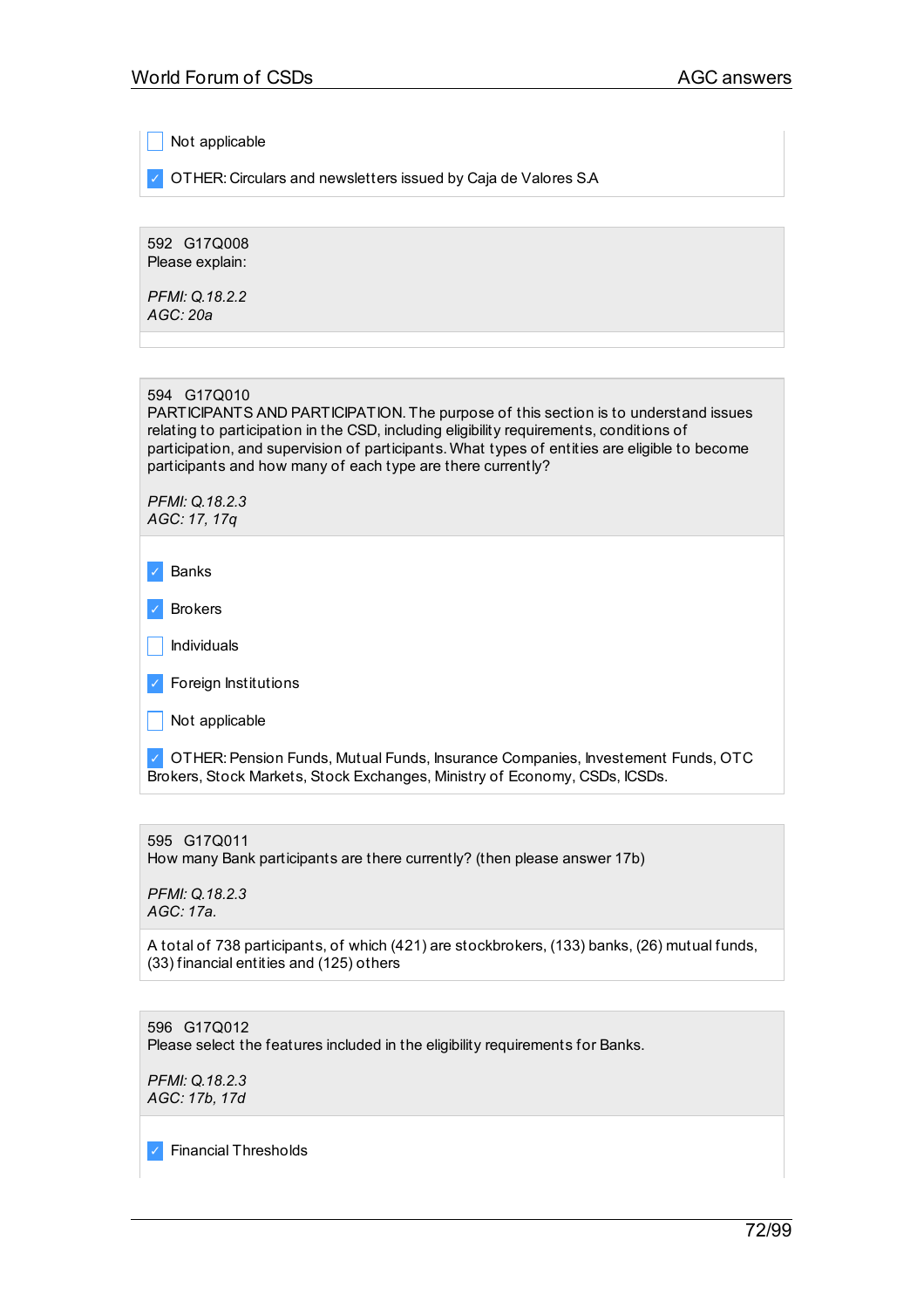✓ Regulatory Oversight

**Narket Experience** 

 $\overline{\phantom{a}}$  other:

597 G17Q013 Please explain:

*PFMI: Q.18.2.3 AGC: 17d.*

Central Bank of the Republic of Argentina Regulations

598 G17Q014 How many Broker participants are there currently? (then please answer 17f)

*PFMI: Q.18.2.3 AGC: 17e.*

421

599 G17Q015 Please select the features included in the eligibility requirements for Brokers.

*PFMI: Q.18.2.3 AGC: 17f, 17h*

✓ Financial Thresholds

✓ Regulatory Oversight

✓ Market Experience

 $\overline{\phantom{a}}$  OTHER:

600 G17Q016 How many Individual participants are there currently? (then please answer 17j)

*PFMI: Q.18.2.3 AGC: 17i.*

# 601 G17Q017 Please select the features included in the eligibility requirements for Individual participants.

*PFMI: Q.18.2.3 AGC: 17j.*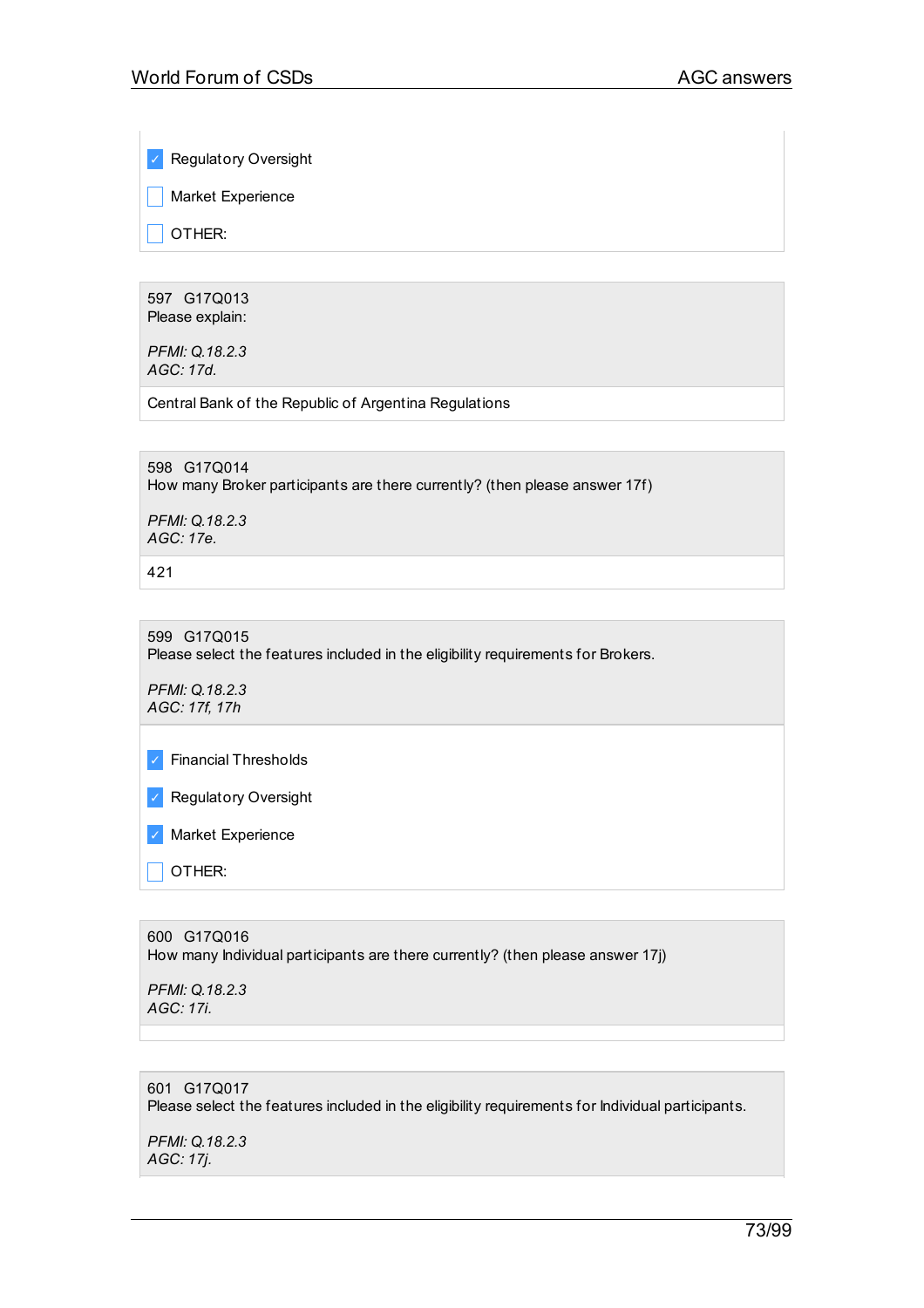$\Box$  Financial Thresholds

**Regulatory Oversight** 

**Narket Experience** 

✓ OTHER: N/A

602 G17Q018 How many Foreign Institution participants are there currently?

*PFMI: Q.18.2.3 AGC: 17m.*

6

603 G17Q019 Please select the features included in the eligibility requirements for Foreign Institution participants.

*PFMI: Q.18.2.3 AGC: 17n, 17p.*

 $\vert \vert$  Financial Thresholds

✓ Regulatory Oversight

**Narket Experience** 

OTHER:

## 604 G17Q020

If you have selected "Other entities" above, please explain:

*PFMI: Q.18.2.3 AGC: 17q.*

605 G17Q021 Indicate how many "Other entities" are currently participants?

*PFMI: Q.18.2.3 AGC: 17r.*

125

606 G17Q022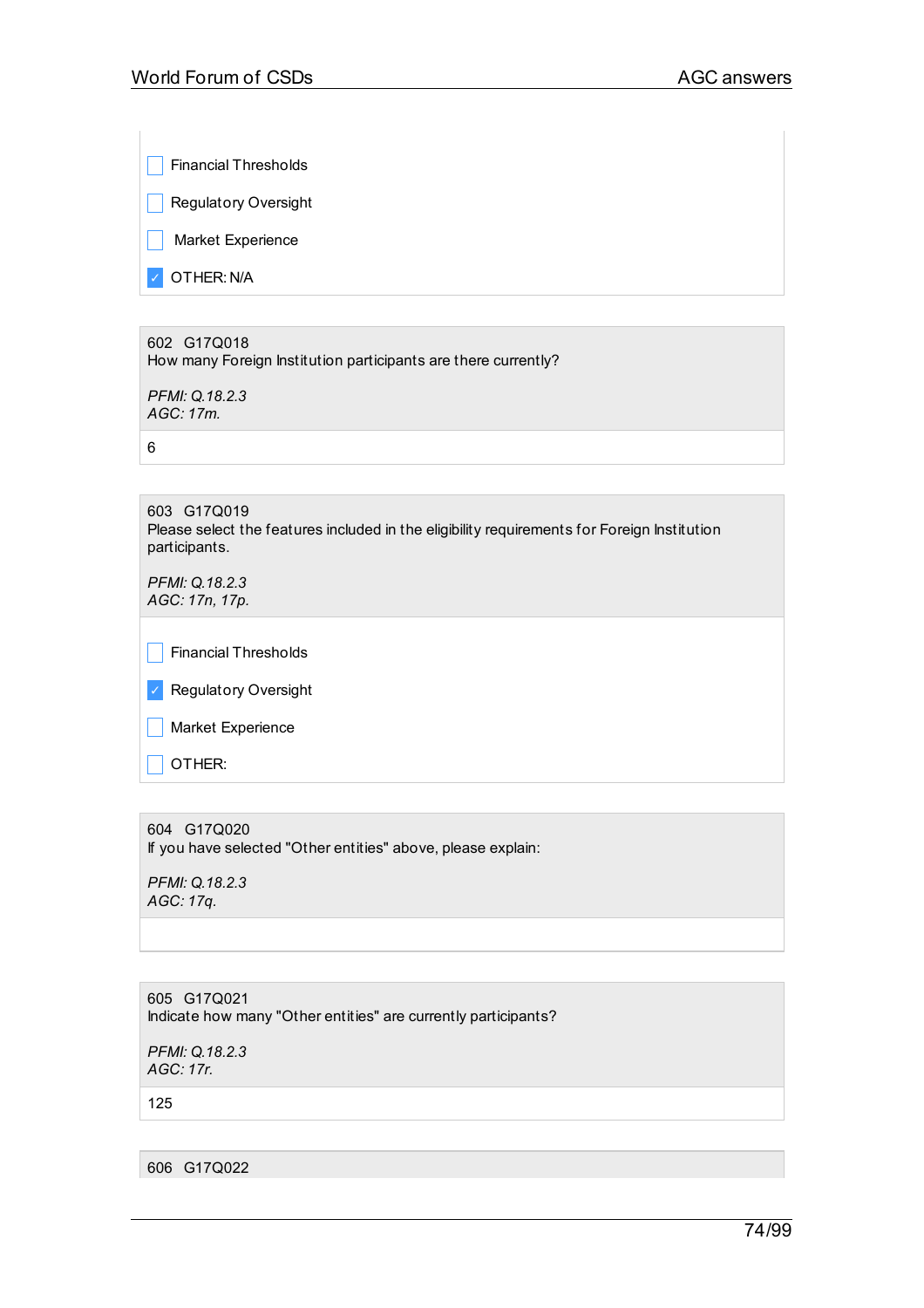Please select the features included in the eligibility requirements for the participants referred to above as "Other entities".

*PFMI: Q.18.2.3 AGC: 17s, 17u*

 $\Box$  Financial Thresholds

✓ Regulatory Oversight

**Narket Experience** 

 $\overline{\phantom{a}}$  OTHER:

609 G17Q025 Where can a description of the specific eligibility requirements for Bank participants be found?

*PFMI: Q.18.2.5 AGC: 17c.*

Central Bank of the Republic of Argentina Regulations

610 G17Q026 Where can a description of the specific eligibility requirements for Broker participants be found?

*PFMI: Q.18.2.5 AGC: 17g.*

Comision Nacional de Valores´(CNV) regulations

611 G17Q027 Where can a description of the specific eligibility requirements for Individual participants be found?

*PFMI: Q.18.2.5 AGC: 17k.*

612 G17Q028 Where can a description of the specific eligibility requirements for Foreign Institution participants be found?

*PFMI: Q.18.2.5 AGC: 17o.*

Comision Nacional de Valores´(CNV) regulations

613 G17Q029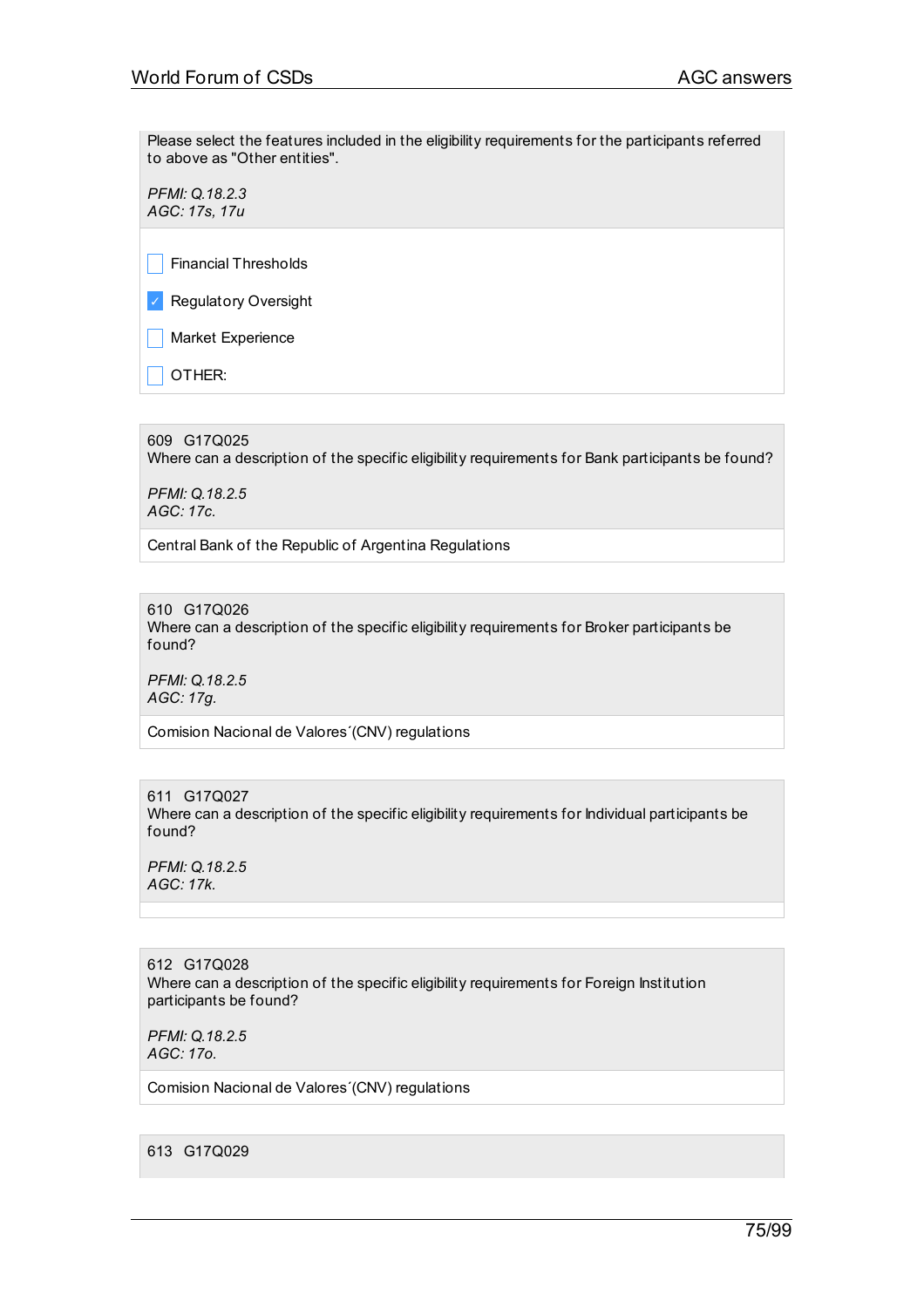Where can a description of the specific eligibility requirements for participants described above as "Other entities" be found?

*PFMI: Q.18.2.5 AGC: 17t.*

Comision Nacional de Valores´(CNV) regulations

614 G17Q030 How does the CSD notify participants of material changes to the conditions of participation? *PFMI: Q.18.2.5 AGC: 22* ✓ By e-mail  $\Box$  By telephone  $\Box$  By public announcement  $\Box$  By press release  $\Box$  Not applicable ✓ OTHER: Circulars and releases distributed through webpage

615 G17Q031 Please explain: *PFMI: Q.18.2.5 AGC: 22a.*

617 G17Q033 Who enforces compliance with the CSD's conditions of participation? *PFMI: Q.18.3.1 AGC: 23* ✓ The CSD  $\vert \vert$  The exchange ✓ The CSD's regulator

 $\Box$  Not applicable

 $\overline{\phantom{a}}$  OTHER: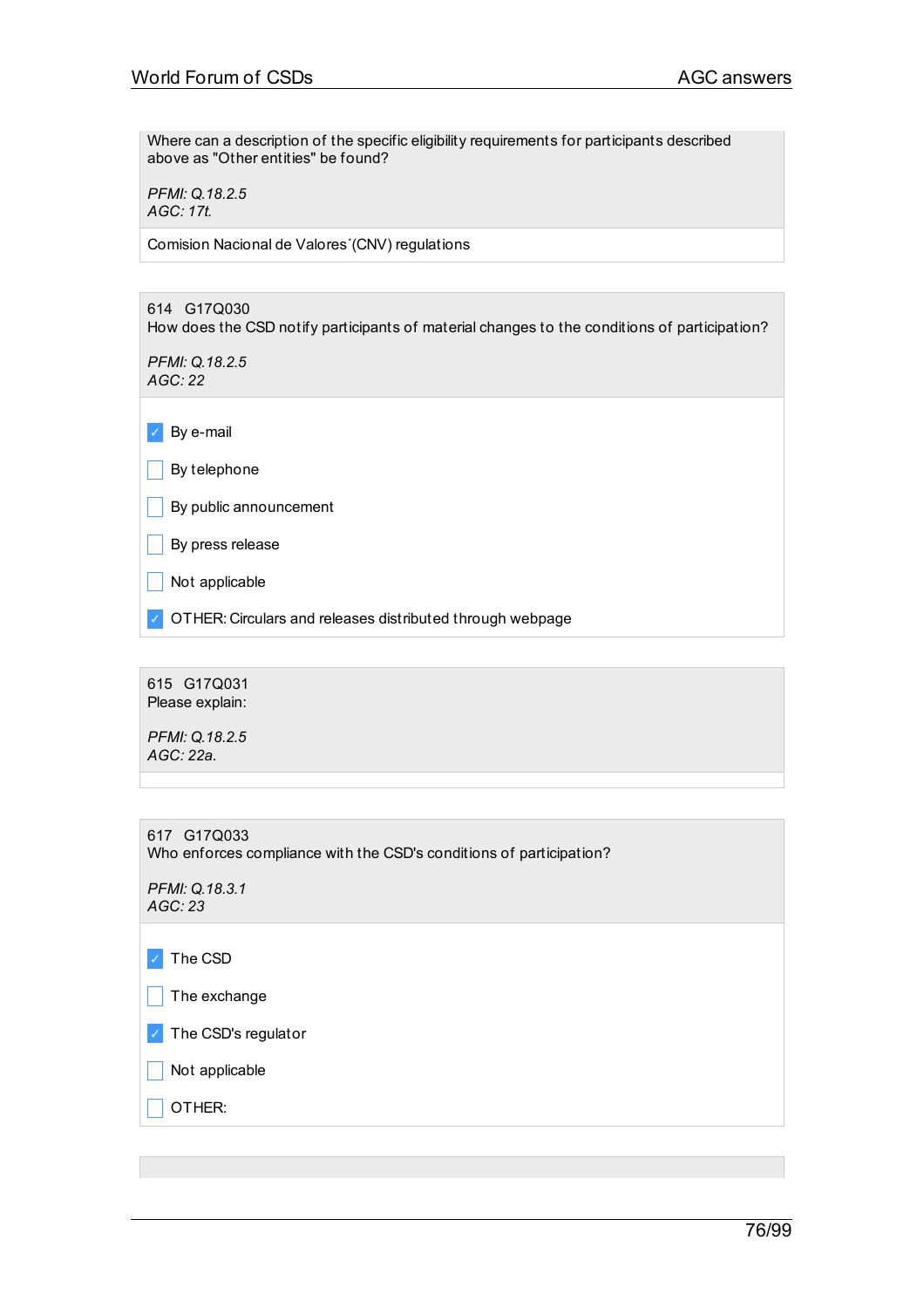618 G17Q034 Please explain:

*PFMI: Q.18.3.1 AGC: 23a*

619 G17Q035 Does the CSD have forms of oversight management for assessing and monitoring of the following?

*PFMI: Q.18.3.1 AGC: 79*

- ✓ Participant eligibility requirements
- ✓ Participant volumes
- ✓ Participant financial strength
- $\Box$  Other loss or default protections the CSD maintains
- **Collateral requirements for participants**
- $\Box$  Debit caps for participants
- $\Box$  Settlement controls that minimize or eliminate the risk of default by a participant
- **Blocking of securities movement before receipt of payment**
- **Blocking payment until securities are moved**

 $\Box$  Not applicable

✓ OTHER:Electronic transfers system controls.

620 G17Q036 Please explain other loss or default protections:

*PFMI: Q.18.3.1 AGC: 79a*

621 G17Q037 Please explain the requirements:

*PFMI: Q.18.3.1 AGC: 79b*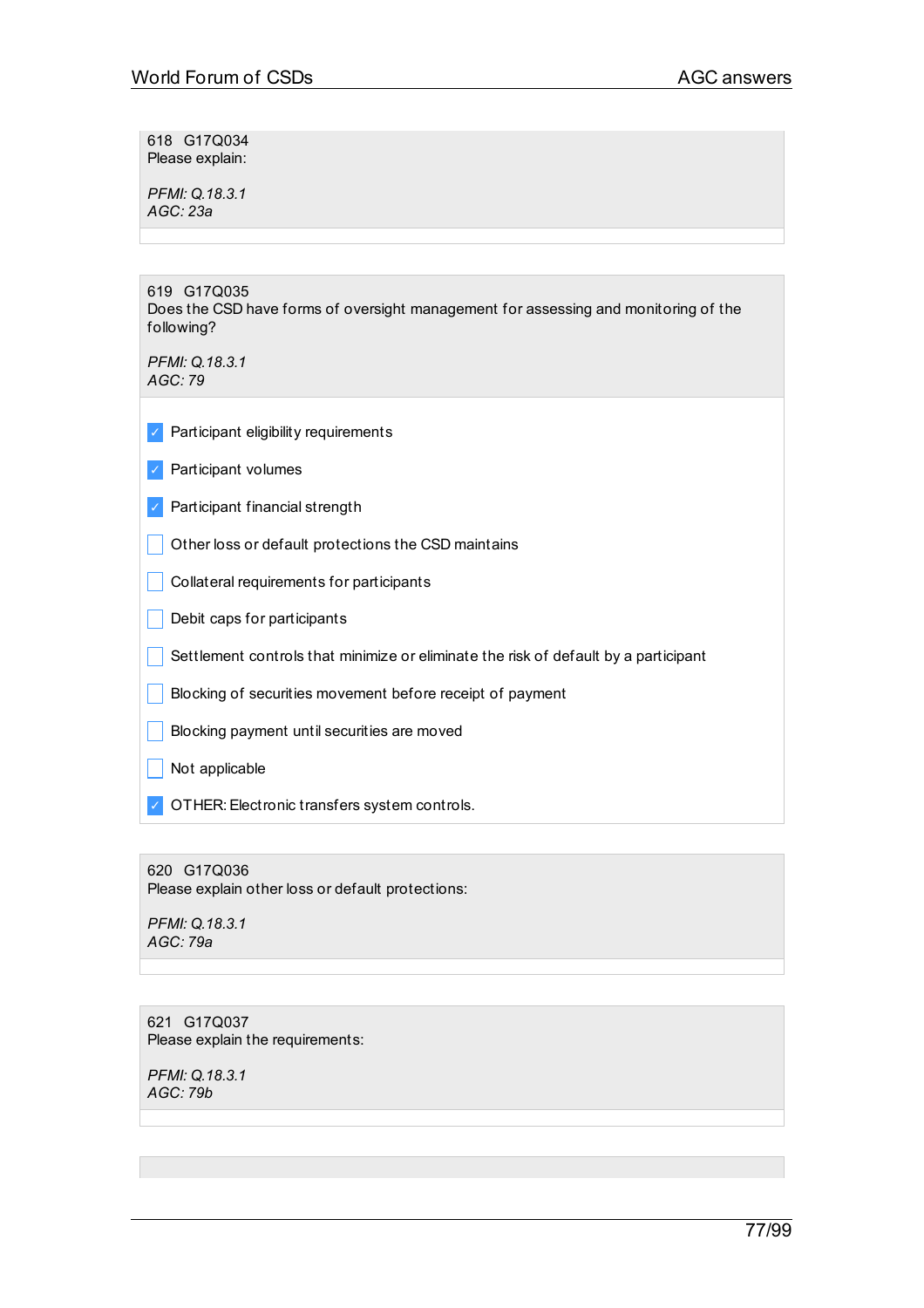622 G17Q038 Please explain how these debit caps work:

*PFMI: Q.18.3.1 AGC: 79c*

623 G17Q039 What type or types of settlement controls

*PFMI: Q.18.3.1 AGC: 79d.*

**Blocking or freezing of securities positions** 

**Controlling DVP settlement** 

 $\Box$  Simultaneous DVP

 $\Box$  OTHER:

624 G17Q040 Please explain:

*PFMI: Q.18.3.1 AGC: 79e.*

625 G17Q041 Please explain:

*PFMI: Q.18.3.1 AGC: 79f.*

626 G17Q042 Please explain:

*PFMI: Q.18.3.1 AGC: 79g.*

627 G17Q043 Please identify and explain:

*PFMI: Q.18.3.1 AGC: 79h*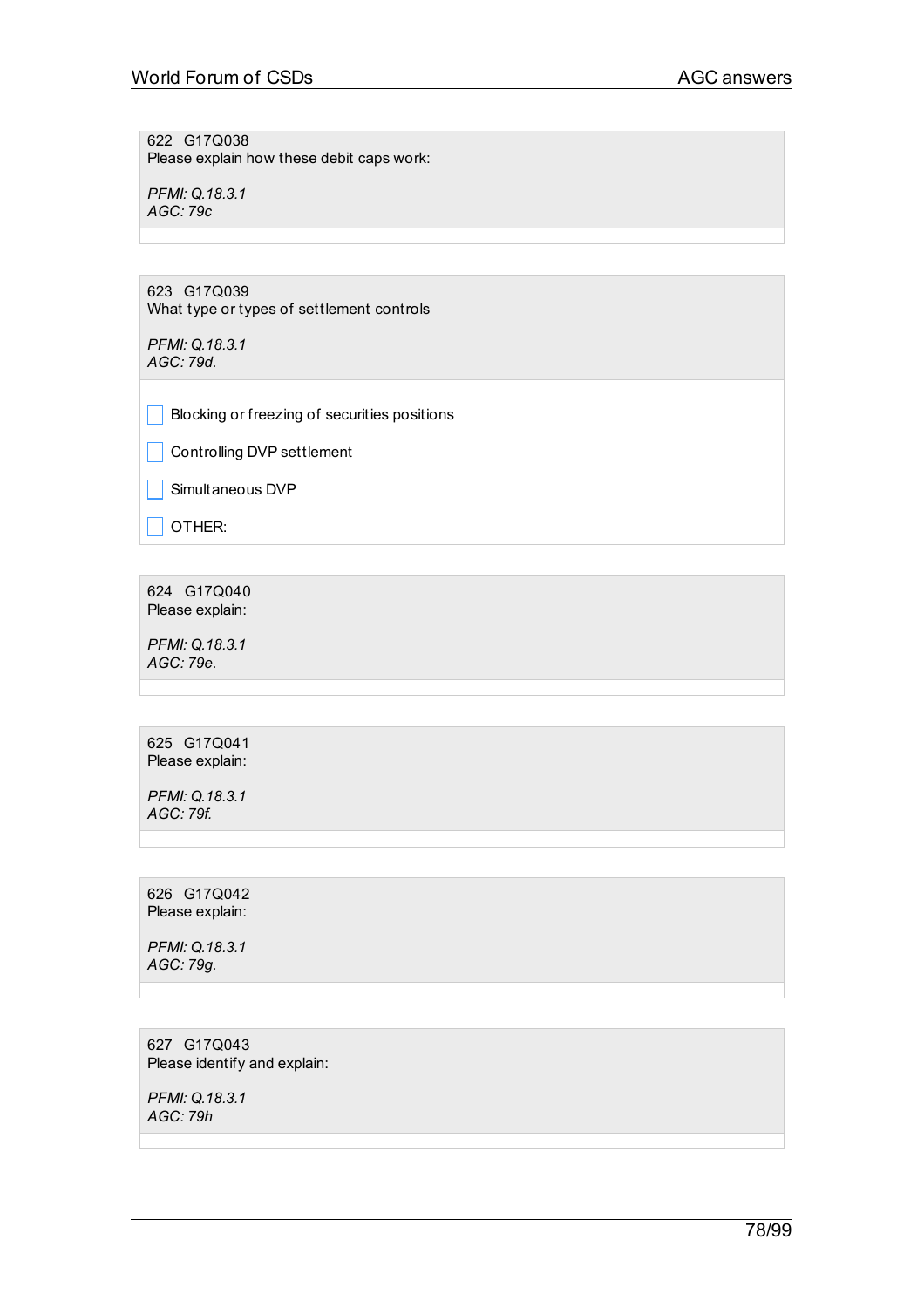628 G17Q044 Please explain briefly how these work:

*PFMI: Q.18.3.1 AGC: 79i*

| 631 G17Q047<br>What enforcement actions are available to the enforcement authority? |
|-------------------------------------------------------------------------------------|
| PFMI: Q.18.3.3<br>AGC: 24                                                           |
|                                                                                     |
| <b>Fines</b>                                                                        |
| Restrictions on participation<br>$\checkmark$                                       |
| Suspension of participation<br>$\checkmark$                                         |
| Termination of participation<br>$\checkmark$                                        |
| Not applicable                                                                      |
| OTHER:                                                                              |
|                                                                                     |

632 G17Q048 Please explain:

*PFMI: Q.18.3.3 AGC: 24a*

633 G17Q049 Has there been any such enforcement actions in the last three years?

*PFMI: Q.18.3.3 AGC: 25*

○ Yes

● No

634 G17Q050 If yes, please explain, including information relative to any suspensions of CSD participants: *PFMI: Q.18.3.3 AGC: 25a.*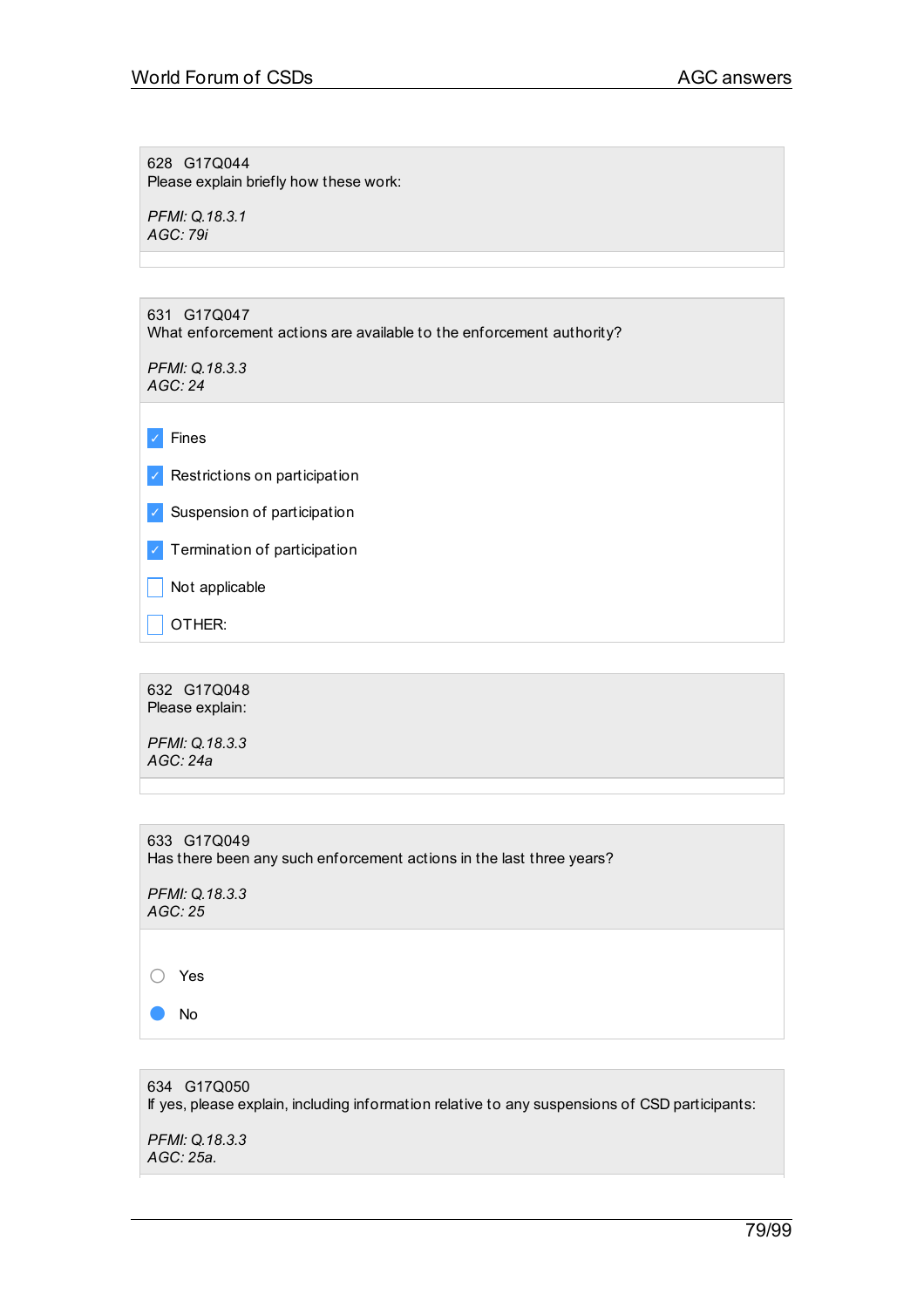## **Tiered participation (PFMI Principle 19)**

#### **Links (PFMI Principle 20)**

651 G19Q004 Please list all depositories or settlement systems to which you have an electronic link.

*PFMI: Q.20.1.2 AGC: 38*

Clearstream Banking, Euroclear Bank, DTC and BMF BOVESPA. Moreover, Caja de Valores has been appointed as Euroclear Bank´s Argentinean Domestic Depository for Debt Securities issued by the Repulbic of Argentina since March 16,2015; and as Clearstream Banking´s Argentinean Domestic Depository for all domestic securities since June 18, 2015.

Regarding local settlements systems Caja has electronic links with BYMA, MAE AND MATBA-ROFEX.

#### **Efficiency and effectiveness (PFMI Principle 21)**

#### **Communication (PFMI Principle 22)**

676 G21Q003

Security Control. How do participants receive information (view actual settlement of trades, movement of securities on their accounts, etc.) and see the status of their accounts?

*PFMI: Q.22.1.1 AGC: 69*

✓ By direct electronic link

✓ By receipt of physical account holding statements

 $\Box$  Not applicable

 $\vee$  OTHER: By access to electronic account holding statements in a special website

677 G21Q004 Please explain:

*PFMI: Q.22.1.1 AGC: 69a.*

#### 678 G21Q005

Do participants have access to affect their holdings, including confirming and affirming trades, movement of securities on their accounts, etc.?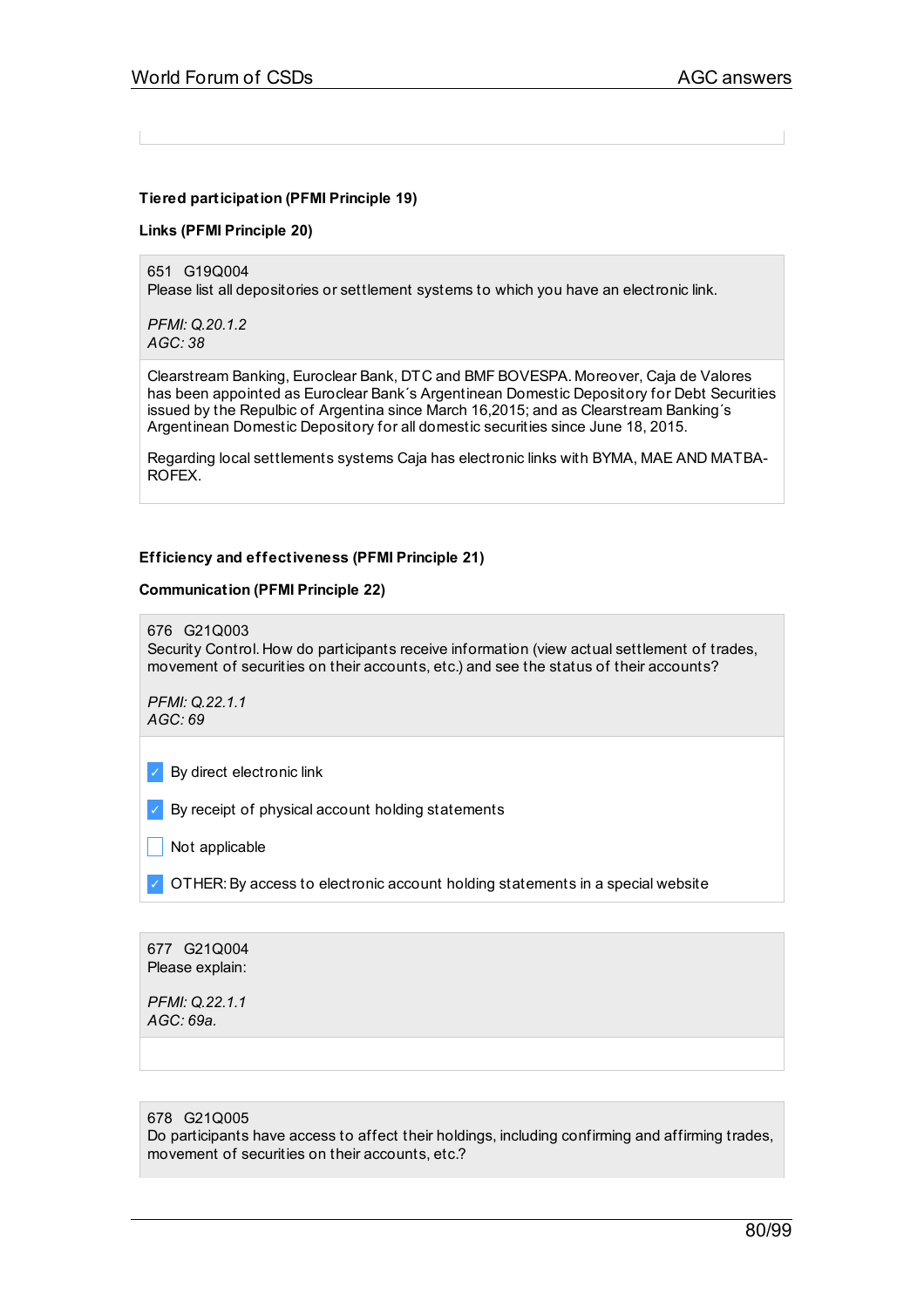*PFMI: Q.22.1.1 AGC: 70* ○ Not applicable ○ No ● Yes

679 G21Q006 How is access given to participants?

*PFMI: Q.22.1.1 AGC: 70a.*

 $\triangleright$  By direct electronic link

✓ OTHER:By means of written instructions

680 G21Q007 Please select type of electronic link:

*PFMI: Q.22.1.1 AGC: 70b.*

 $\vert \vert$  Dial-up modem

✓ Secured, leased, dedicated telephone line

✓ Internet

 $|$  Fax

681 G21Q008 Please explain:

*PFMI: Q.22.1.1 AGC: 70c.*

682 G21Q009 Does the CSD communicate with other market entities such as stock exchanges, payment systems, clearing houses, etc., by secured linkages?

*PFMI: Q.22.1.1 AGC: 72*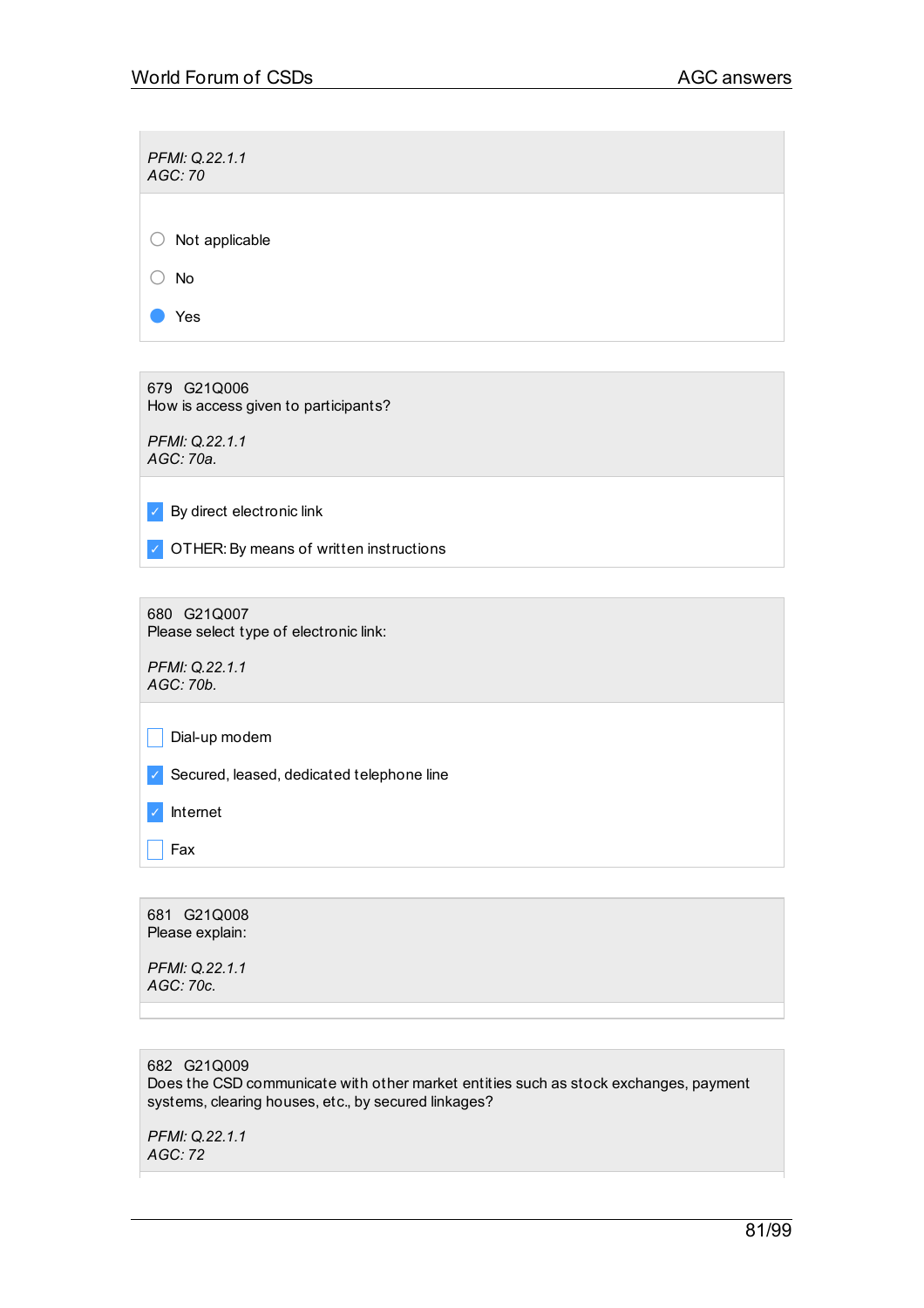| Not applicable                                                                                                                                                                |
|-------------------------------------------------------------------------------------------------------------------------------------------------------------------------------|
| No                                                                                                                                                                            |
| Yes                                                                                                                                                                           |
|                                                                                                                                                                               |
| 683 G21Q010<br>Please explain:                                                                                                                                                |
| PFMI: Q.22.1.1<br>AGC: 72a                                                                                                                                                    |
| Central Bank Electronic Payment System (MEP); DTC(Settlement Web & SWIFT); Euroclear<br>BANK(SWIFT & Easyway); Clearstream BANKING LUX.(SWIFT & Creation Online); B3 (SWIFT). |
|                                                                                                                                                                               |
| 684 G21Q011<br>How does the CSD communicate with Stock Exchanges?                                                                                                             |
| PFMI: Q.22.1.1<br>AGC: 73 73a                                                                                                                                                 |
| Dial-up modem                                                                                                                                                                 |
| Secured, leased, dedicated telephone line                                                                                                                                     |
| Internet                                                                                                                                                                      |
| Fax                                                                                                                                                                           |
| Paper                                                                                                                                                                         |
| other                                                                                                                                                                         |
| Not applicable                                                                                                                                                                |
| OTHER:                                                                                                                                                                        |
|                                                                                                                                                                               |
| 685 G21Q012<br>How does the CSD communicate with Payment Systems?                                                                                                             |
| PFMI: Q.22.1.1<br>AGC: 73b                                                                                                                                                    |
| Dial-up modem                                                                                                                                                                 |
| Secured, leased, dedicated telephone line                                                                                                                                     |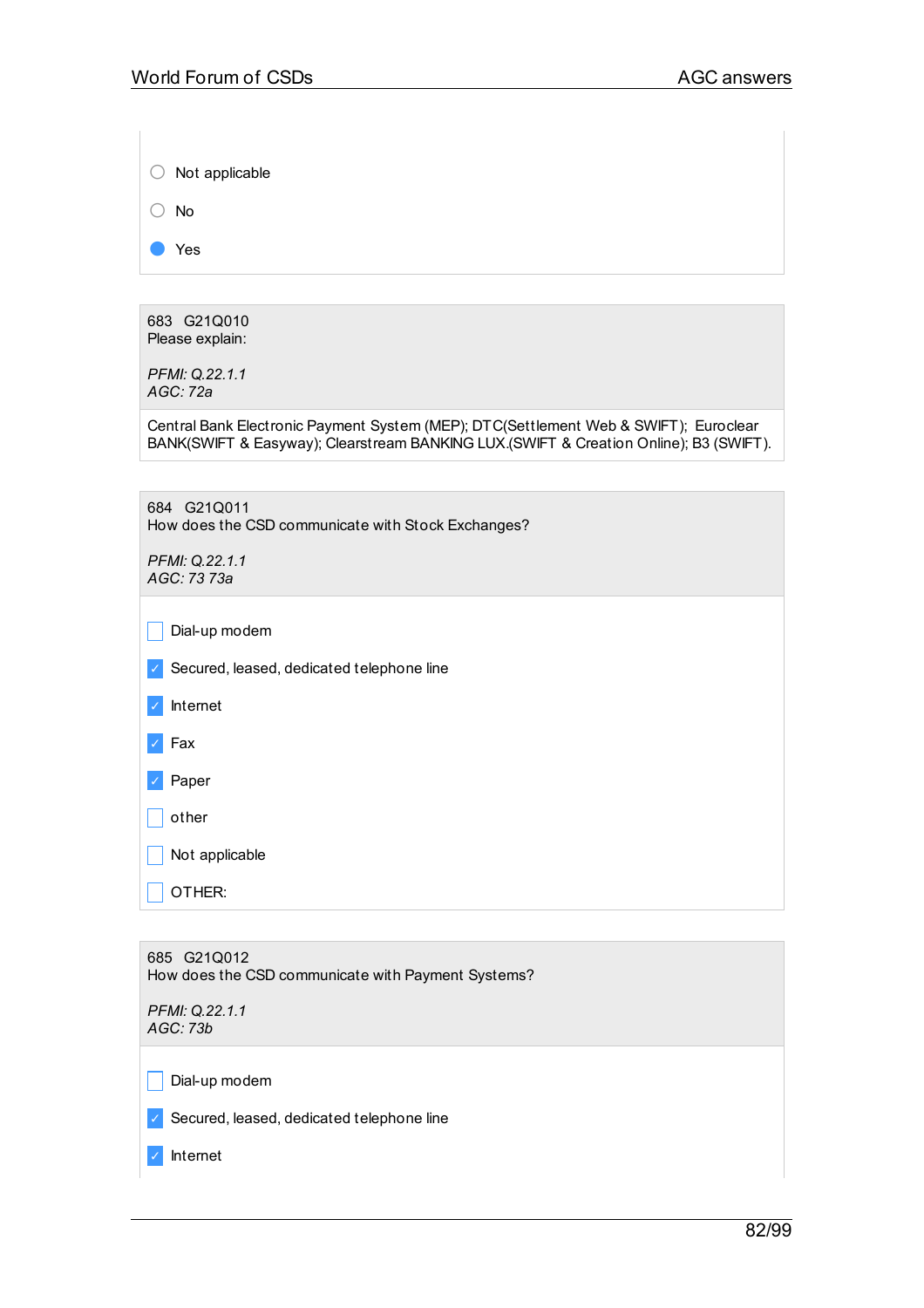$\mathbf{r}$ 

| Fax            |  |
|----------------|--|
| Paper          |  |
| other          |  |
| Not applicable |  |
| OTHER:         |  |
|                |  |

686 G21Q013 How does the CSD communicate with Clearing Houses? *PFMI: Q.22.1.1 AGC: 73c*  $\Box$  Dial-up modem ✓ Secured, leased, dedicated telephone line ✓ Internet ✓ Fax ✓ Paper

| other                  |  |  |
|------------------------|--|--|
| $\vert$ Not applicable |  |  |
| $\vert$ OTHER:         |  |  |
|                        |  |  |

687 G21Q014 How does the CSD communicate with Registrars?

*PFMI: Q.22.1.1 AGC: 73d*

 $\Box$  Dial-up modem

Secured, leased, dedicated telephone line

✓ Internet

 $\Box$  Fax

✓ Paper

 $\Box$  other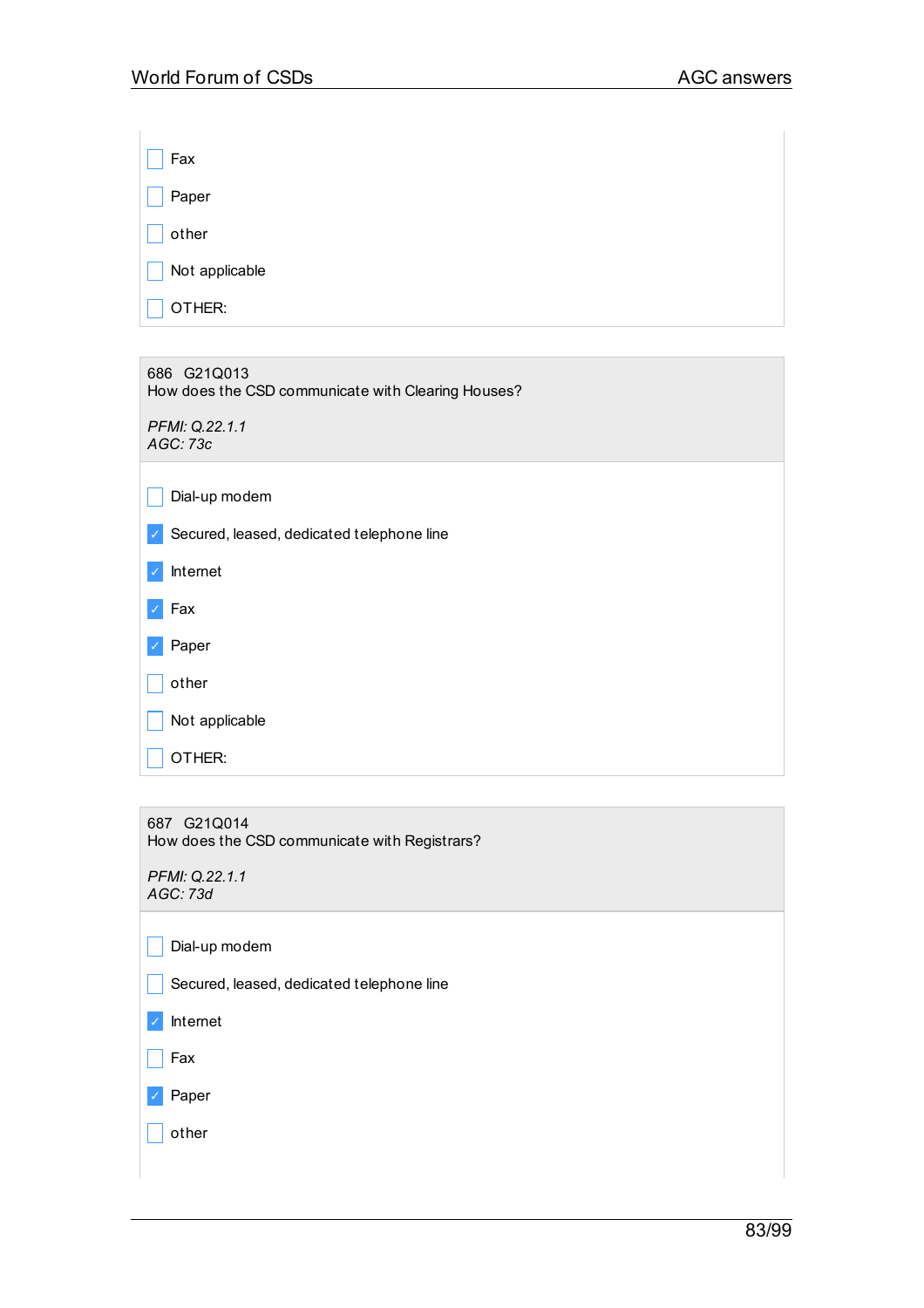$\sqrt{\phantom{a}}$  Not applicable

✓ OTHER: e-mail

## **Transparency and disclosure (PFMI Principle 23)**



| 713 G22Q021<br>If yes, the AGC requests a copy of the institution's annual report. Is the annual report available<br>electronically? |
|--------------------------------------------------------------------------------------------------------------------------------------|
| PFMI: Q.23.5.3<br>AGC: 13a.                                                                                                          |
|                                                                                                                                      |
| Yes                                                                                                                                  |
| No                                                                                                                                   |

```
714 G22Q022
filecount - If yes, please upload the document(s) here or insert web link(s) in question 13d:
PFMI: Q.23.5.3
AGC: 13b.
0
```
715 G22Q023 filecount - If more than one document for 13b, please upload the additional document here:

*PFMI: Q.23.5.3 AGC: 13c.*

0

716 G22Q024 Please insert web link(s) for 13b here: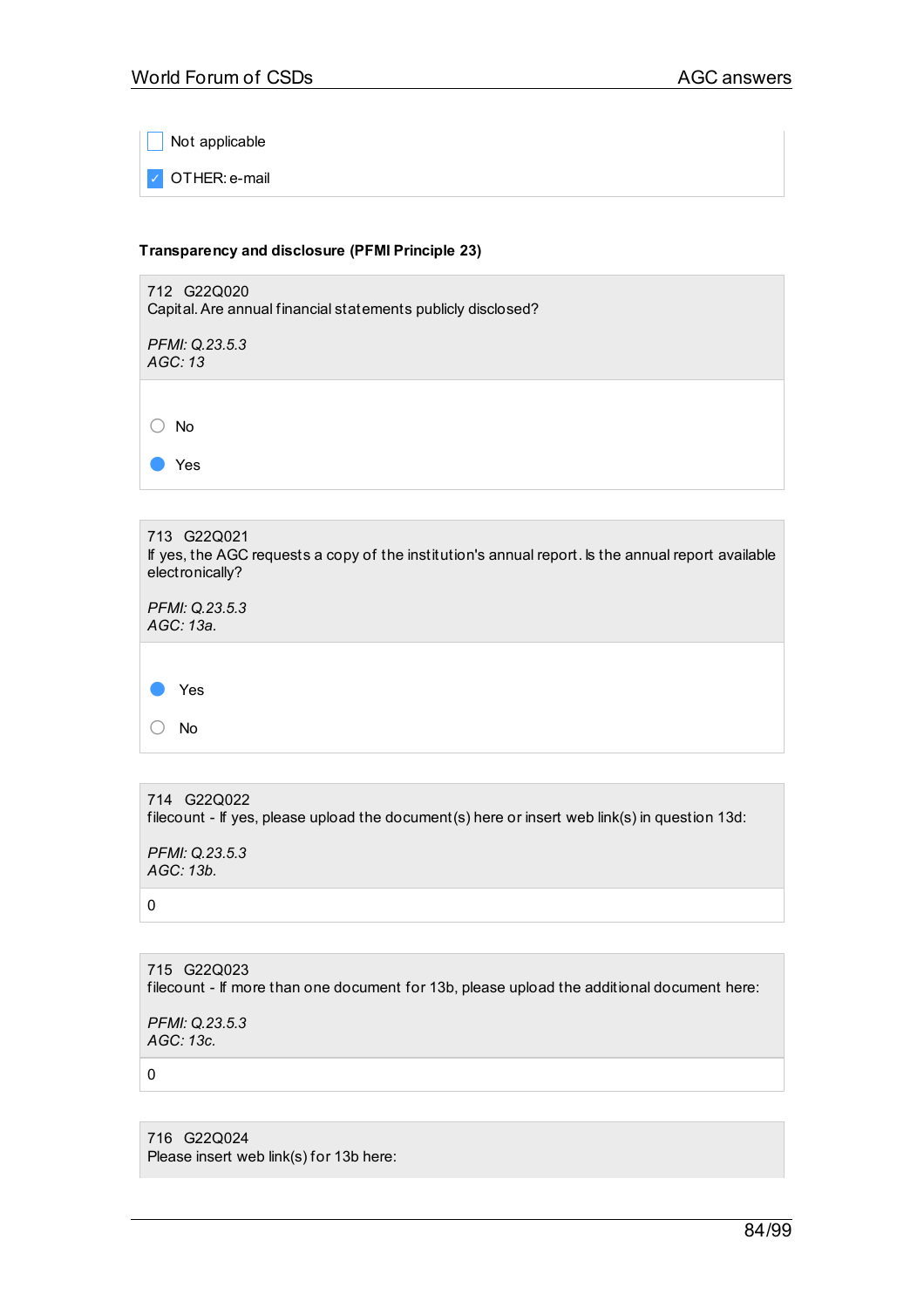*PFMI: Q.23.5.3 AGC: 13d.*

[https://aif2.cnv.gov.ar/Presentations/publicview/3DE4AB44-FDC4-4121-A27E-](https://aif2.cnv.gov.ar/Presentations/publicview/3DE4AB44-FDC4-4121-A27E-A5F02DB1CECC)A5F02DB1CECC

717 G22Q025

If no, and annual report and/or financial statements are not disclosed, please state your share capital, reserves, and retained earnings (or equivalents as determined under local accounting standards).Share Capital (then please answer 13f):

*PFMI: Q.23.5.3 AGC: 13e.*

718 G22Q026 Reserves (then please answer 13g):

*PFMI: Q.23.5.3 AGC: 13f.*

719 G22Q027 Retained Earnings:

*PFMI: Q.23.5.3 AGC: 13g.*

#### 721 G22Q029

AGC members from time to time receive requests from their direct investor-clients for an informational copy of a CSD's completed questionnaire.Such requests typically lead to interactions between personnel at the CSD in question and member personnel or client personnel, or both. Those interactions take time and impose costs on both members and depositories. Do you approve of AGC members delivering a copy of your completed questionnaire to the member's direct client in response to the client's request?

*PFMI: Q.23.5.4 AGC: 100*

○ Yes

● No

722 G22Q030 Are the results of the financial audit publicly available?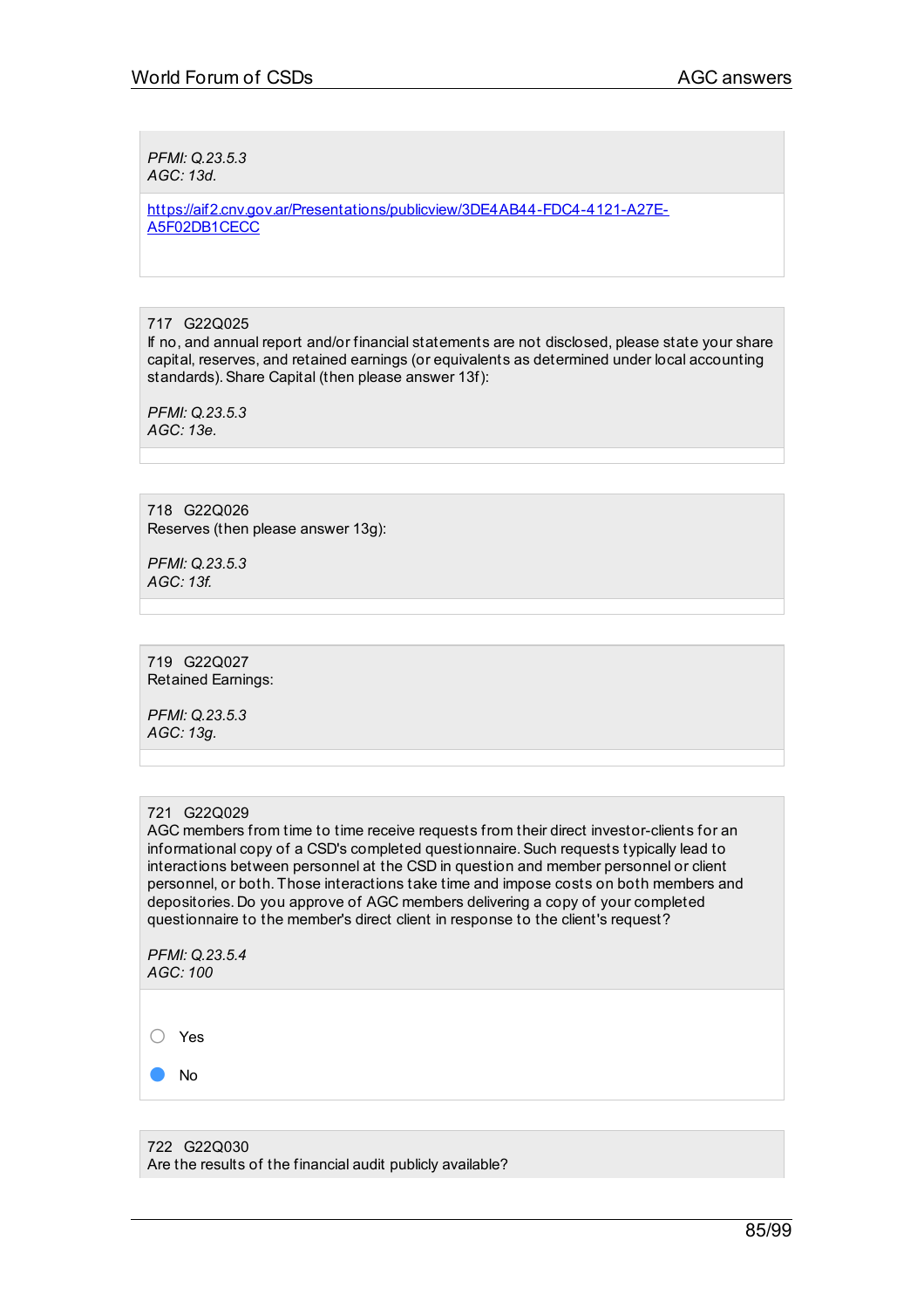| PFMI: Q.23.5.4<br>AGC: 15f                                                  |
|-----------------------------------------------------------------------------|
| Yes                                                                         |
| No                                                                          |
|                                                                             |
| 723 G22Q031<br>Are the results of the operational audit publicly available? |

| AGC: 16f | PFMI: Q.23.5.4 |
|----------|----------------|
|          | Yes            |
|          | No             |

## **Compliance with SEC Rule 17f-7**

### 726 G23Q001

Rule 17f-7, by reference to Rule 17f-4, requires that, for a CSD to be eligible to hold securities of U.S.registered investment companies (such depositories hereinafter referred to as "Eligible Securities Depositories"), the CSD must be a "system for the central handling of securities where all securities of any particular class or series of any issuer deposited within the system are treated as fungible and may be transferred or pledged by bookkeeping entry without physical delivery of the securities."

Are all securities of a particular class or series of any issuer that are deposited in your institution treated as fungible, and can they be transferred or pledged by bookkeeping entry without physical delivery of the securities?

| PFMI: n/a<br>AGC: 1 |  |  |  |
|---------------------|--|--|--|
| Yes                 |  |  |  |
| No                  |  |  |  |
|                     |  |  |  |

727 G23Q002 Please explain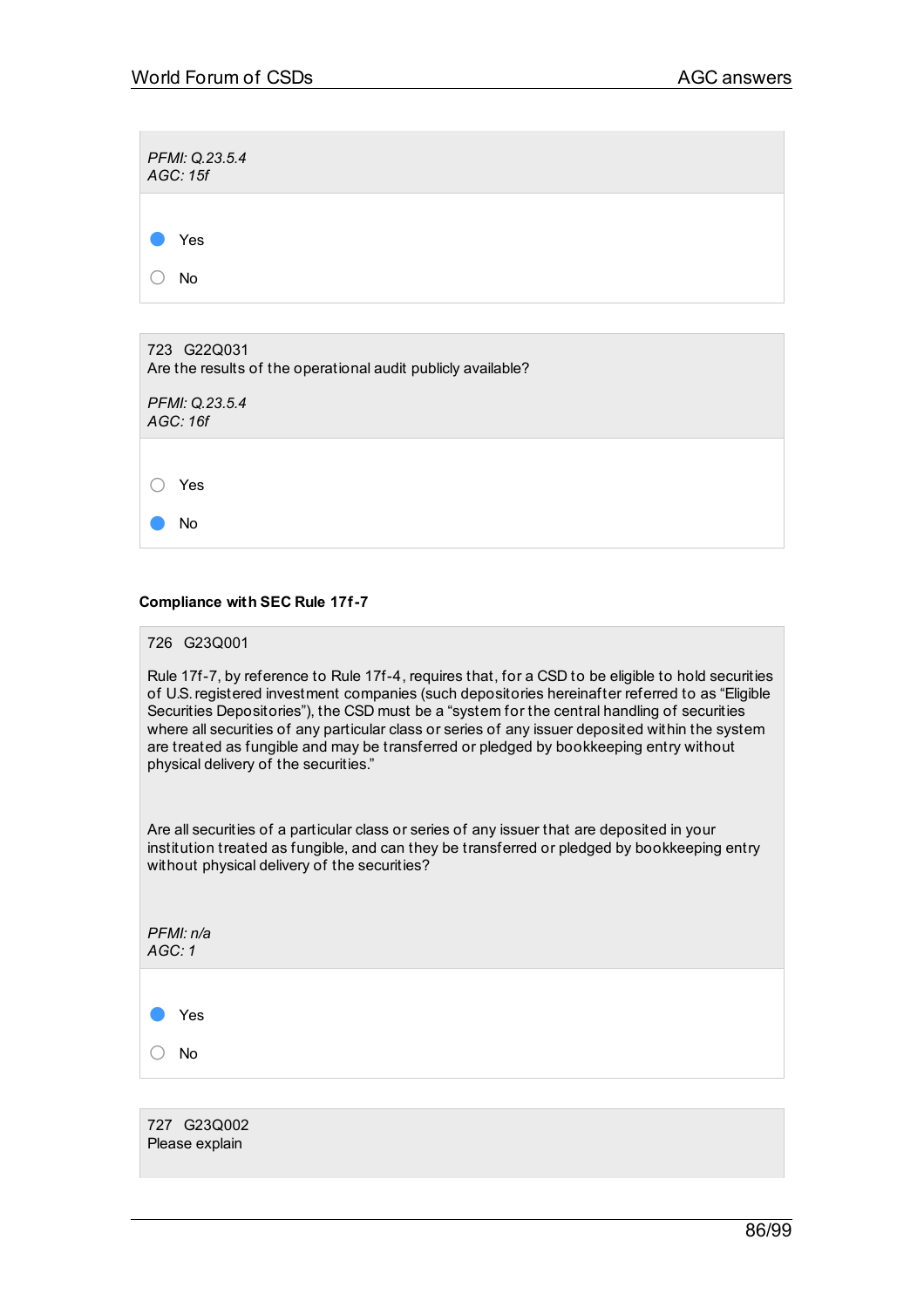*PFMI: n/a AGC: 1a*

#### 728 G23Q003

Rule 17f-7 also requires that an Eligible Securities CSD "acts as or operates a system for the central handling of securities or equivalent book-entries in the country where it is incorporated," or "acts as or operates a transnational system for the central handling of securities or equivalent book-entries." Does your institution:

*PFMI: n/a AGC: 2*

 $\vee$  Act as or operate a system for the central handling of securities or equivalent bookentries in the country where it is incorporated?

 $\Box$  Act as or operate a transnational system for the central handling of securities or equivalent book-entries?

 $\Box$  Act in another capacity with respect to the handling of securities or equivalent bookentries?

 $\blacksquare$  Not applicable

\_ OTHER:

729 G23Q004 Please explain:

*PFMI: n/a AGC: 2a.*

730 G23Q005 Please specify the types of securities for which you act as or operate a system for the central handling of securities or equivalent book-entries:

*PFMI: n/a AGC: 2b.*

Equity, Debt, Corporate and Government Bonds, Trust Securities, Treasury Bills, Commercial Papers, ADRs, GDRs, CEDEARs, Mutual Funds, Deferred Payment Checks, Fixed Term Bank Deposits owned by Insurance Companies, Stock Exchange Tradable Promissory Notes.

#### 731 G23Q006

Rule 17f-7 requires that an Eligible Securities Depository regulated by a foreign financial regulatory authority as defined under section 2(a)(50) of the Act , with section 2(a)(50) establishing that z 'foreign financial regulatory authority' means any (A) foreign securities authority, (B) other governmental body or foreign equivalent of a self-regulatory organization empowered by a foreign government to administer or enforce its laws relating to the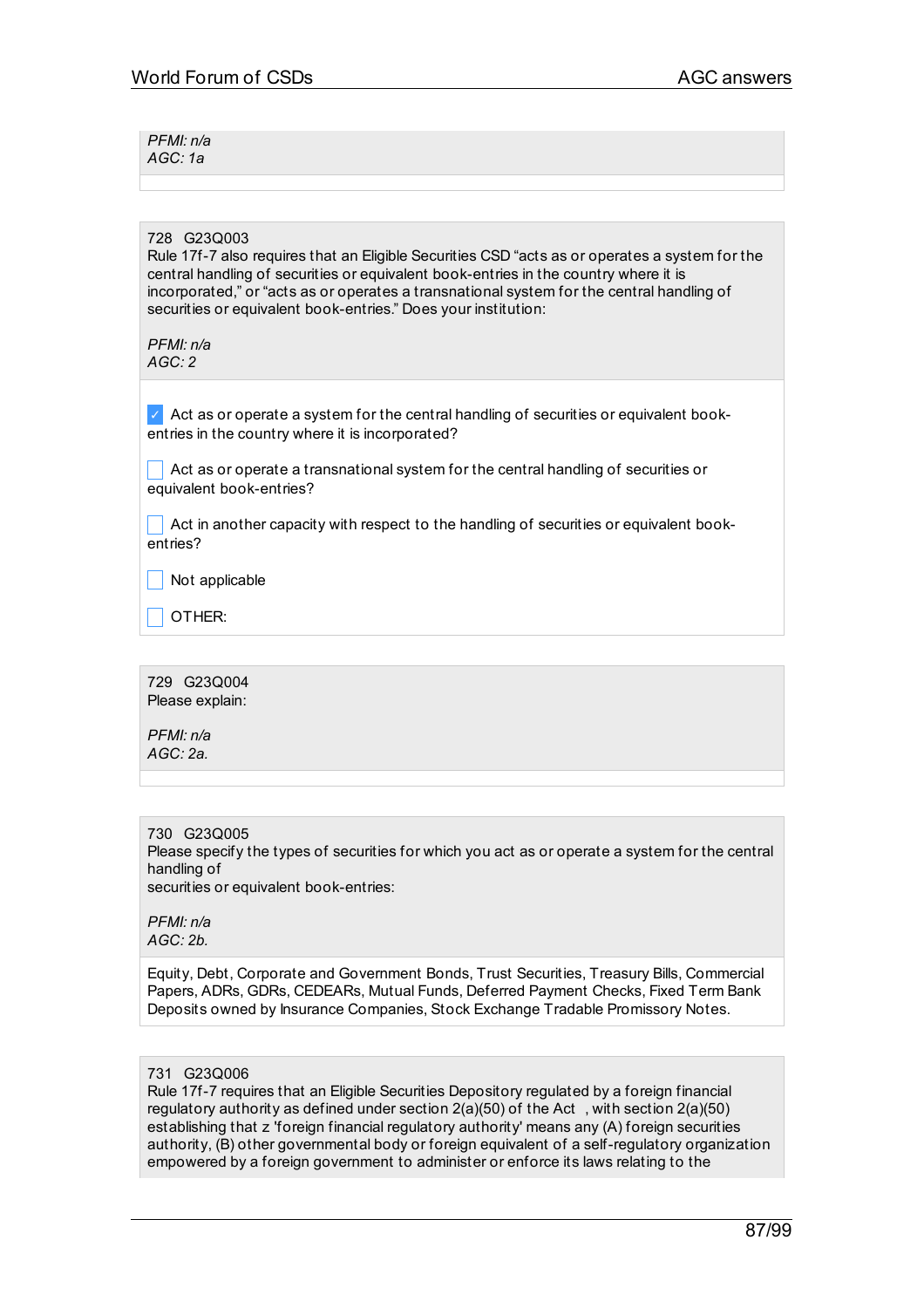regulation of fiduciaries, trusts, commercial lending, insurance, trading in contracts of sale of a commodity for future delivery, or other instruments traded on or subject to the rules of a contract market, board of trade or foreign equivalent, or other financial activities, or (C) membership organization a function of which is to regulate the participation of its members in activities listed above." Who regulates the activities of the CSD?

*PFMI: n/a AGC: 8*

 $\vee$  A governmental body or regulatory organization empowered to administer or enforce laws related to securities matters.

 $\Box$  A governmental body or self-regulatory organization empowered to administer or enforce laws related to other financial activities.

 $\Box$  A membership organization which regulates the participation of its members in securities matters or other financial activities.

 $\Box$  Other:

732 G23Q007 Please explain:

*PFMI: n/a AGC: 8a.*

Comision Nacional de Valores (CNV)

733 G23Q008 Please provide the name of regulatory authority(ies) identified in question 8:

*PFMI: n/a AGC: 9*

734 G23Q009

Rule 17f-7 requires that an Eligible Securities Depository is subject to periodic examination by regulatory authorities or independent accountants. Is the CSD subject to periodic examination by:

*PFMI: n/a AGC: 10*

✓ Regulatory authorities?

✓ Independent accountants?

\_ OTHER:

735 G23Q010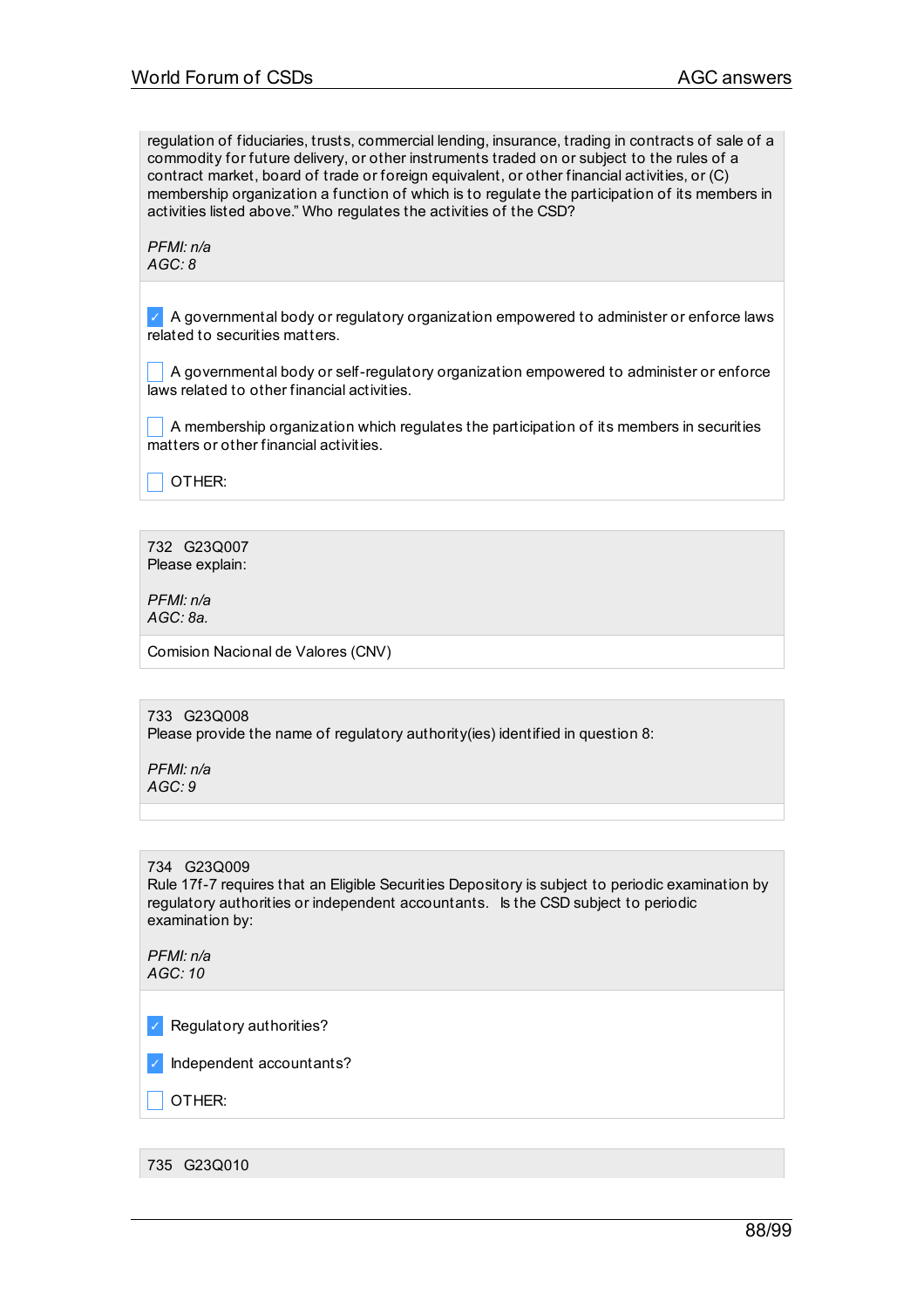Please explain:

*PFMI: n/a AGC: 10a*

736 G23Q011 Name of Authority #1 (please answer 11a):

*PFMI: n/a AGC: 11*

Comision Nacional de Valores

737 G23Q012

What enforcement actions are available to regulatory authority #1 for breach of applicable statute or regulatory requirements?

*PFMI: n/a AGC: 11a.*

✓ Fines

✓ Restrictions on CSD activities.

✓ Suspension of CSD activities.

 $\triangledown$  Termination of CSD activities.

✓ OTHER: The CNV has broad powers and it may apply any of the above-mentioned remedies.

738 G23Q013 Please explain:

*PFMI: n/a AGC: 11b.*

739 G23Q013A Name of Authority #2:

740 G23Q014

What enforcement actions are available to regulatory authority #2 for breach of applicable statute or regulatory requirements?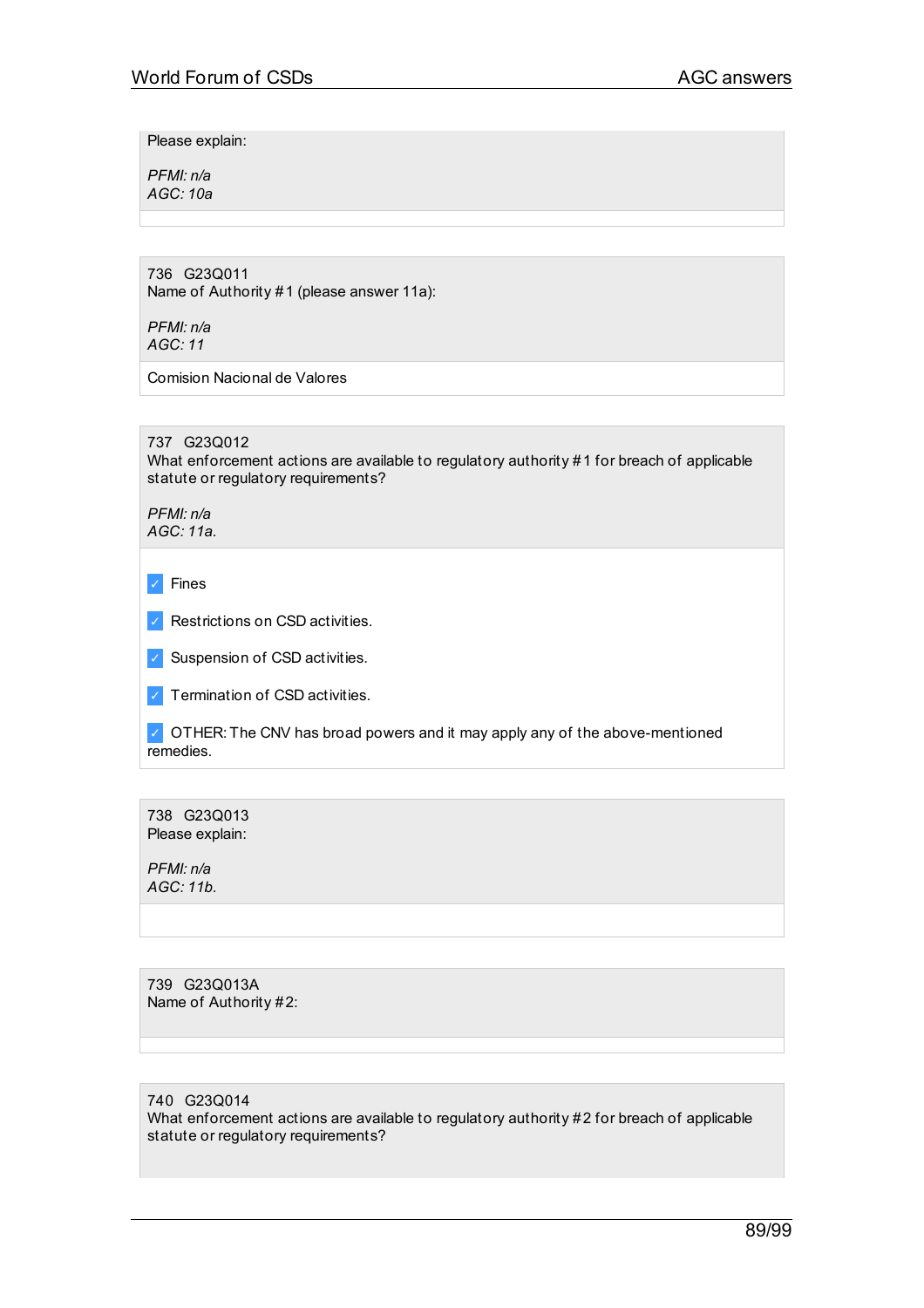| PFMI: n/a<br>AGC: 11c.          |  |  |
|---------------------------------|--|--|
| Fines                           |  |  |
| Restrictions on CSD activities. |  |  |
| Suspension of CSD activities.   |  |  |
| Termination of CSD activities.  |  |  |
| OTHER:                          |  |  |

741 G23Q015 Please explain:

*PFMI: n/a AGC: 11d.*

| 742 G23Q016<br>Has there been any use of such enforcement actions in the last three years?<br>PFMI: n/a<br>AGC:12 |  |  |  |  |
|-------------------------------------------------------------------------------------------------------------------|--|--|--|--|
| Yes                                                                                                               |  |  |  |  |
| No                                                                                                                |  |  |  |  |
| OTHER:                                                                                                            |  |  |  |  |

743 G23Q017 If yes, please explain: *PFMI: n/a AGC: 12a.*

744 G23Q018 Has the regulatory body with oversight responsibility for the CSD issued public notice that the CSD is not in current compliance with any capital, solvency, insurance or similar financial strength requirements imposed by such regulatory body?

*PFMI: n/a AGC: 90*

○ Not applicable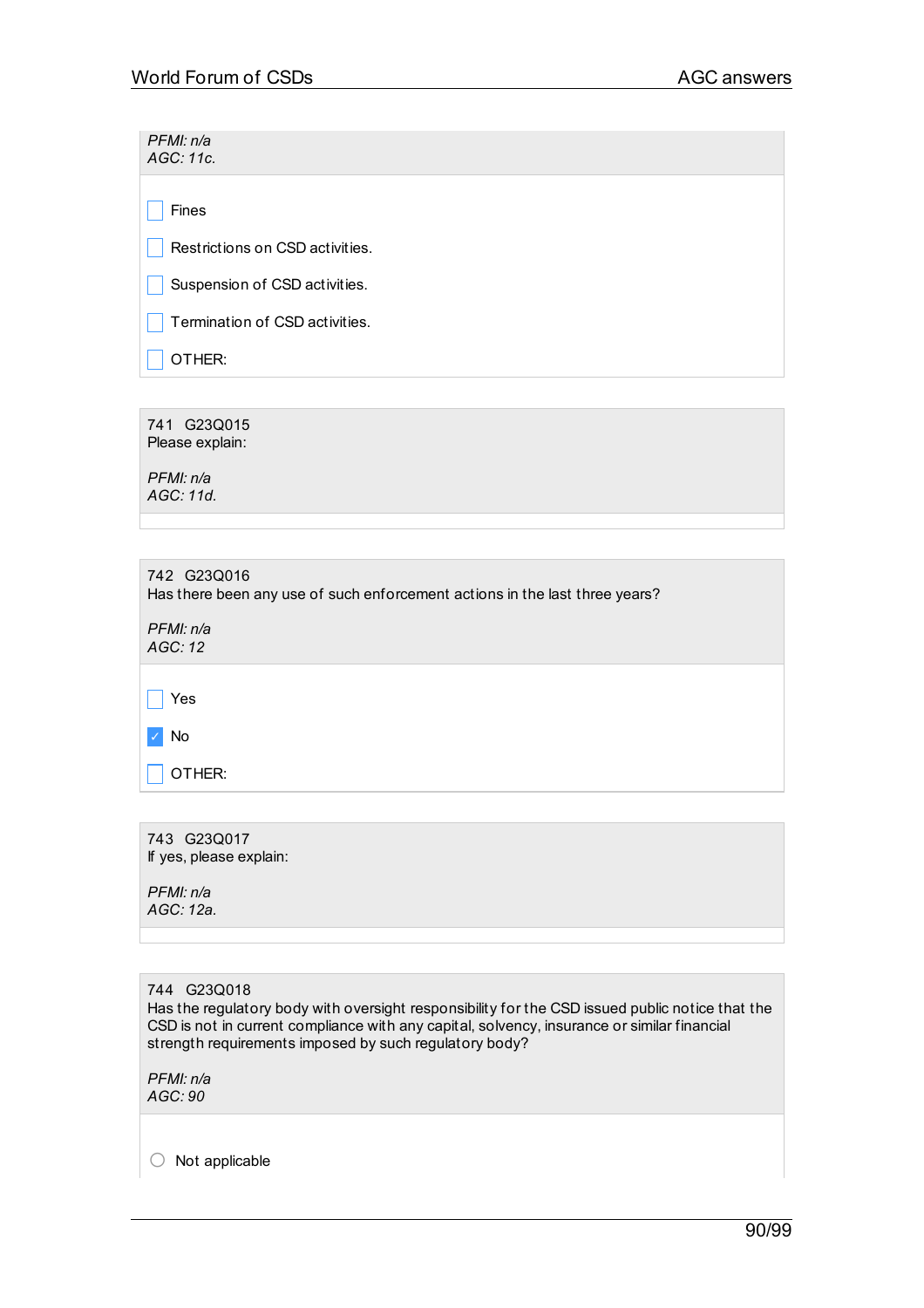● No ○ Yes

745 G23Q019 Please describe:

*PFMI: n/a AGC: 90a.*

746 G23Q020 In the case of such a notice having been issued, has such notice been withdrawn, or, has the remedy of such noncompliance been publicly announced by the CSD?

*PFMI: n/a AGC: 90b.*

○ No

○ Yes

747 G23Q021 If yes, please describe:

*PFMI: n/a AGC: 90c.*

748 G23Q022 If no, why not?

*PFMI: n/a AGC: 90d.*

Rule 17f-7 requires that an Eligible Securities Depository holds assets for the custodian that participates in the system on behalf of the Fund under safekeeping conditions no less favorable that the conditions that apply to other participants. Please confirm that assets of foreign investors held by custodians as participants in the CSD are held under safekeeping conditions no less favorable than the conditions that apply to other participants.

*PFMI: n/a AGC: 21*

<sup>749</sup> G23Q023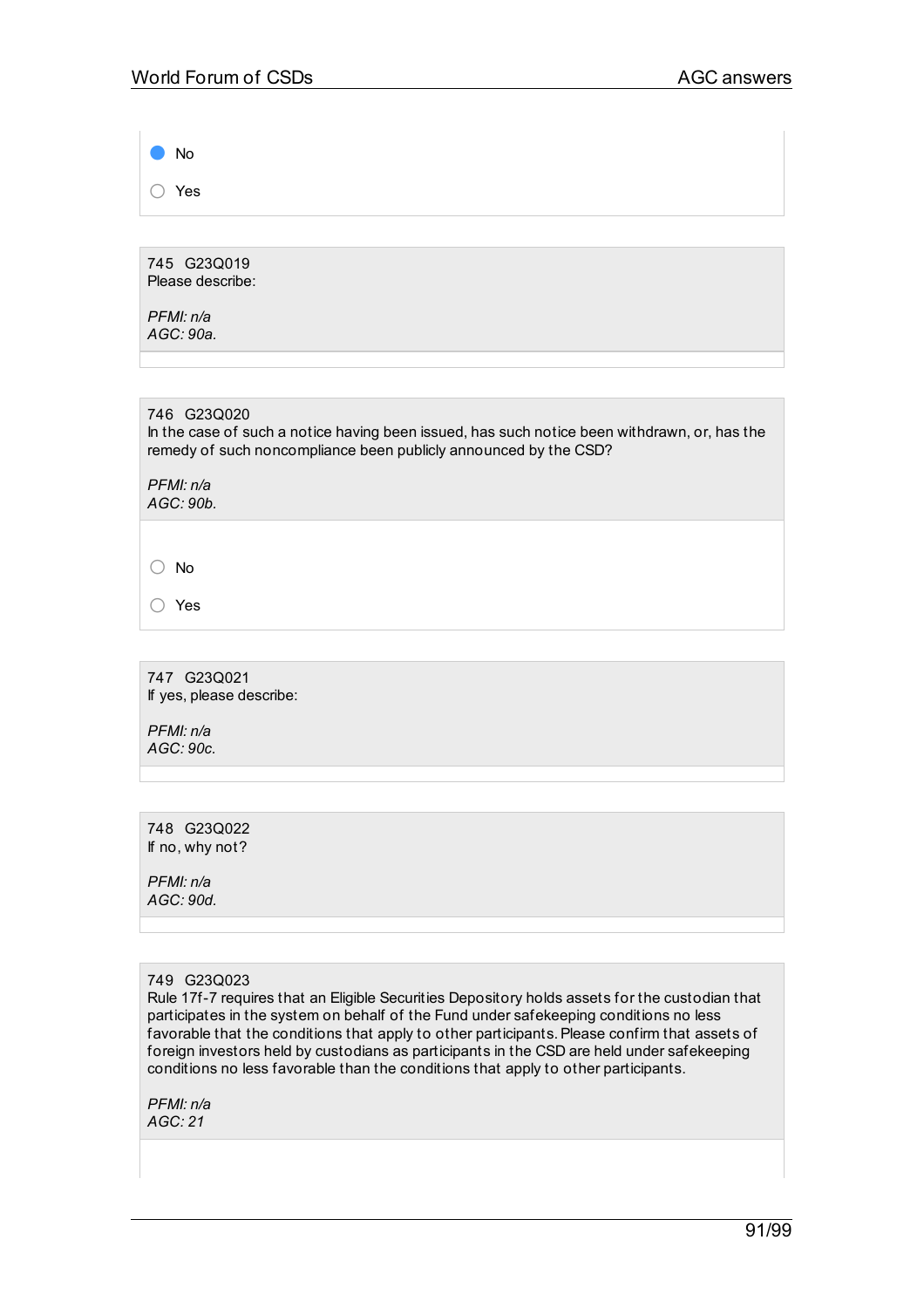Yes

○ No

○ Not applicable

750 G23Q024 If no, other or not applicable, please explain:

*PFMI: n/a AGC: 21a.*

## 751 G23Q025

Please confirm the basis for the arrangements you have in place to ensure that the assets you hold for custodians receive the same level of safekeeping protection as the assets held for other categories of participants.

*PFMI: n/a AGC: 21b, 21c.*

| $\checkmark$ | <b>Relevant Law and Regulation</b> |
|--------------|------------------------------------|
|              |                                    |

|  |  | Standard participation contract |  |
|--|--|---------------------------------|--|
|--|--|---------------------------------|--|

**Established terms and conditions of participation** 

| By-laws of the CSD |
|--------------------|
|                    |

✓ Rules of the CSD

\_ OTHER:

## 752 G23Q027

For each item in Question 21b that you checked, please briefly supply references or citations to the law(s), regulation(s), or CSD rule(s), participation condition(s), or participant contract provision (s), as applicable.

*PFMI: n/a AGC: 21d*

N/A

## 753 G23Q028

Rule 17f-7 requires that an Eligible Securities Depository provides periodic reports to its participants with respect to its safekeeping of assets, including notices of transfers to or from any participant's account. Does the CSD make available periodic safekeeping reports to participants, including notices of transfers to or from the participant's account?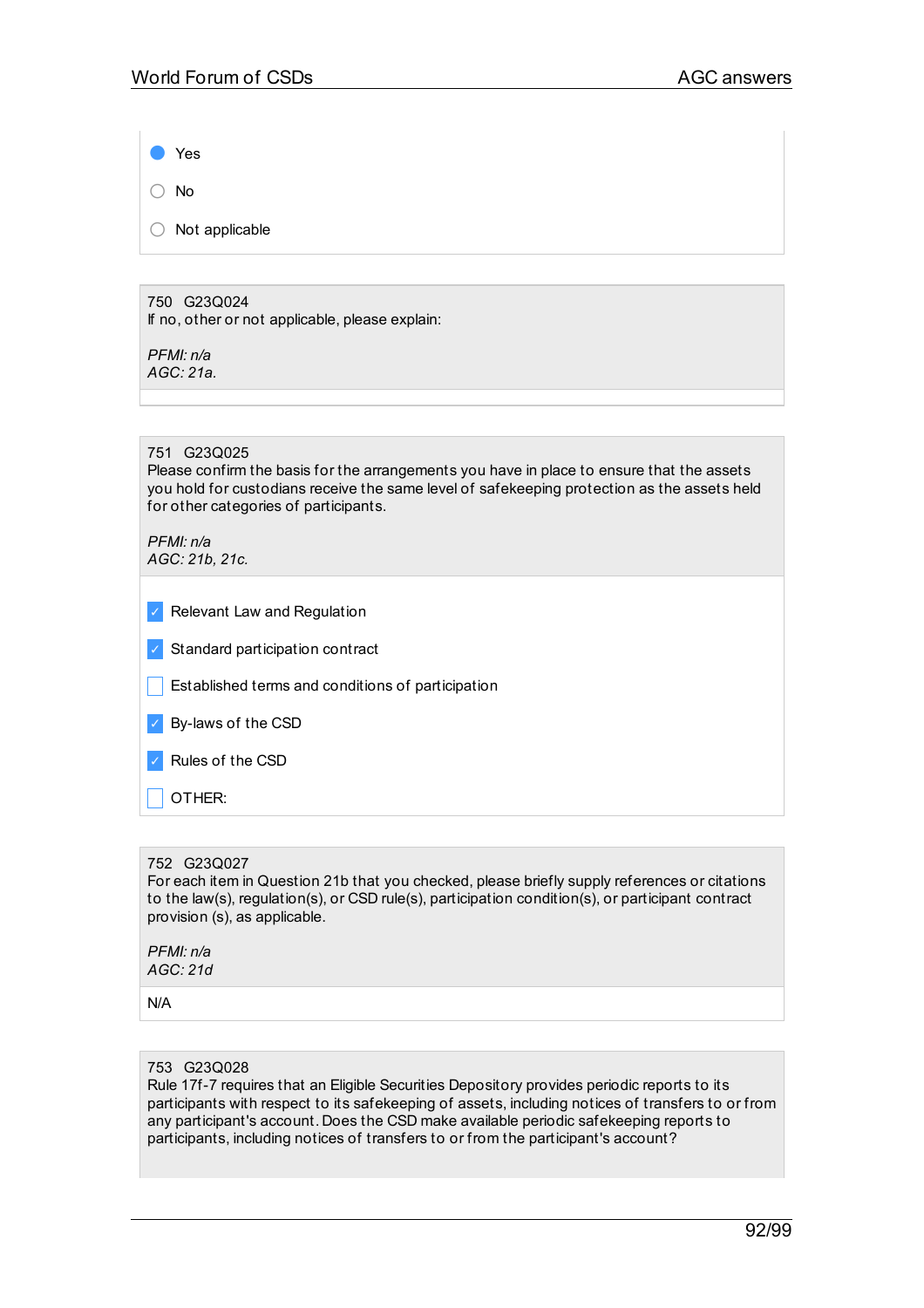| PFMI: n/a<br>AGC:46                                                                                         |
|-------------------------------------------------------------------------------------------------------------|
|                                                                                                             |
|                                                                                                             |
| No                                                                                                          |
| Yes                                                                                                         |
|                                                                                                             |
| 754 G23Q029                                                                                                 |
| If no or other, please explain                                                                              |
| PFMI: n/a                                                                                                   |
| AGC: 46a.                                                                                                   |
|                                                                                                             |
| 755 G23Q030                                                                                                 |
| If yes, please indicate the scheduled frenquency:                                                           |
| PFMI: n/a                                                                                                   |
| AGC: 46b, 46c.                                                                                              |
|                                                                                                             |
| Daily                                                                                                       |
| Weekly                                                                                                      |
|                                                                                                             |
| Monthly                                                                                                     |
| Quarterly                                                                                                   |
| Annually                                                                                                    |
| Upon request                                                                                                |
| OTHER:                                                                                                      |
|                                                                                                             |
|                                                                                                             |
| 756 G23Q031<br>Does the CSD maintain records that identify the assets of each participant and segregate the |

| system's own assets from the assets of participants? |  |  |
|------------------------------------------------------|--|--|
| PFMI: Q.11.5.2<br>AGC: 53, 53a                       |  |  |
|                                                      |  |  |
| Yes                                                  |  |  |
| No                                                   |  |  |
| Not applicable                                       |  |  |
| OTHER:                                               |  |  |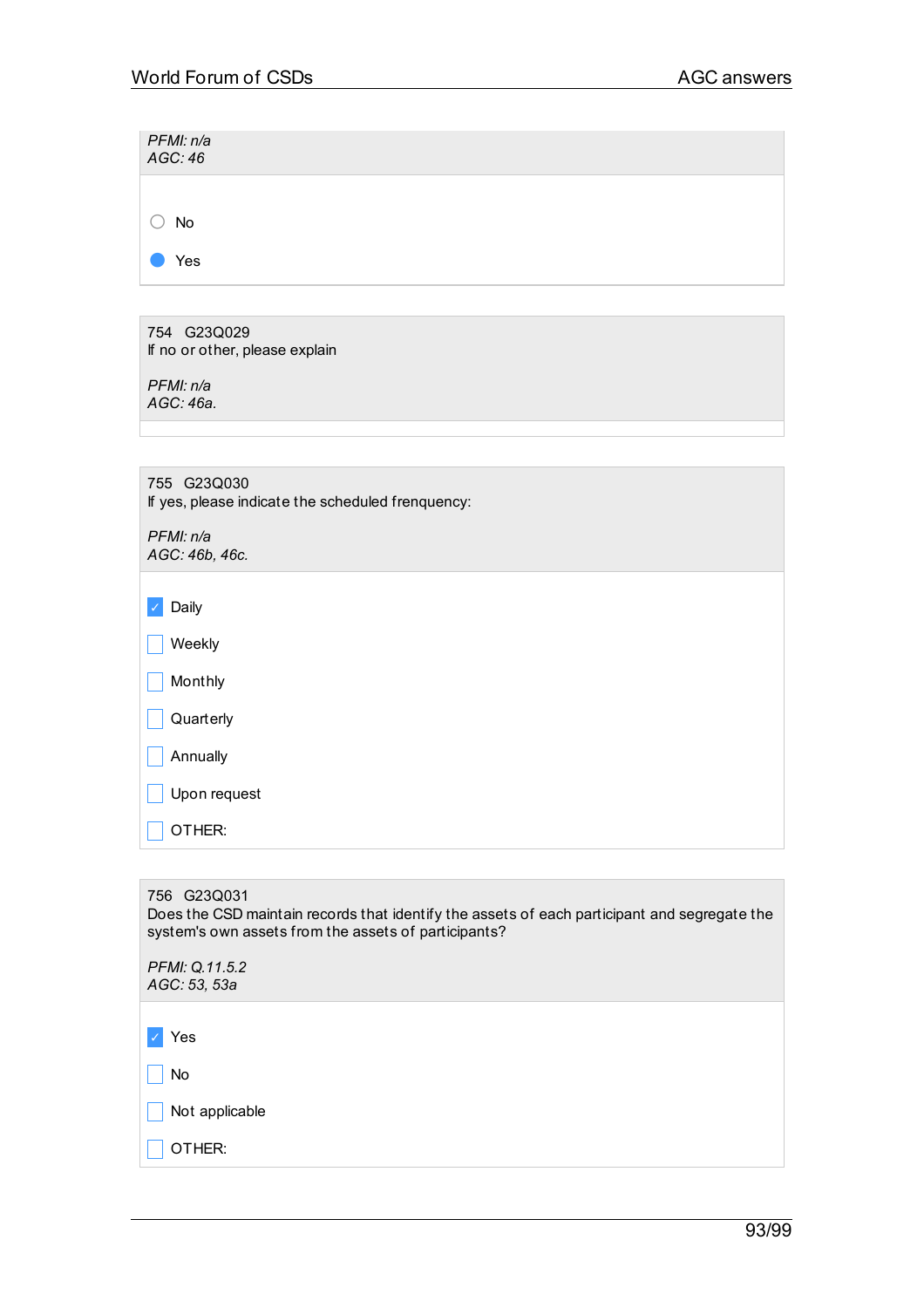#### **Relevant RSSS recommendations**

#### **Cyber Security**

764 G25Q001 Does your organization have a documented cyber security policy in place?

*PFMI: n/a AGC: 101*

● Yes

○ No

This document is confidential and for internal use only.

#### 765 G25Q001A

filecount - If you answered Yes to the previous question, please provide a copy or overview

0

766 G25Q002 Please confirm that your staff receive relevant training about this policy.

*PFMI: n/a AGC: 102*

● Yes

○ No

767 G25Q003 Please provide an overview of your policy for continuity of business in the event of a large data breach or cyber attack against your organization.

*PFMI: n/a AGC: 103*

**We have documents referring to the Management of critical incidents and cyber security, in which it is mentioned that the affected business area participates in the decision of the mitigation and communication plan. Besides, there is a predefined Critical Incident Response Team or Cyberattack Team, with the following members:**

**- IT and information security specialists**

**- Public relations and communication of the organization**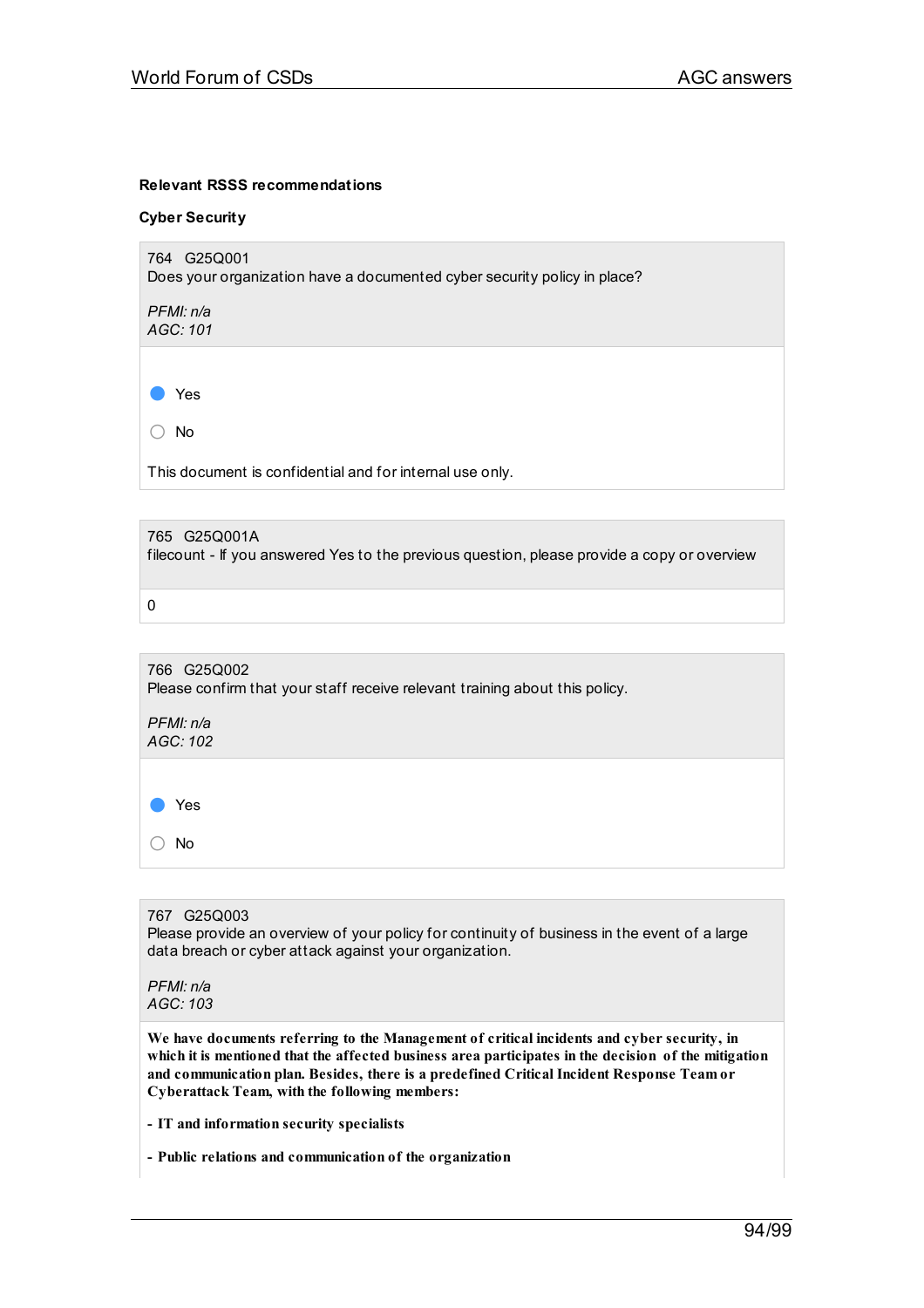**- Legal Department**

**- HR**

**- Business area and operations managers.**

768 G25Q004 In the last 12 months have there been any changes to the policy? *PFMI: n/a AGC: 104*

○ Yes

● No

| 769 G25Q005<br>Please advise how often you review the policy. |  |
|---------------------------------------------------------------|--|
| PFMI: n/a                                                     |  |

*AGC: 105*

| $\bullet$  | Annually      |
|------------|---------------|
| $\bigcirc$ | Semi-annually |
| $($ )      | Other         |
|            |               |

770 G25Q006 filecount - Please provide (as an attachment) a diagram showing where your cyber security function resides and who it reports to.

*PFMI: n/a AGC: 106*

0

771 G25Q007 How does your organization identify which business functions carry a cyber risk

*PFMI: n/a AGC: 107*

Our organization has developed an Information Security Matrix, aimed to identify information assets that are critical according to the CIA triad. Those business functions that are responsible for one or more critical information assets are classified as risk functions.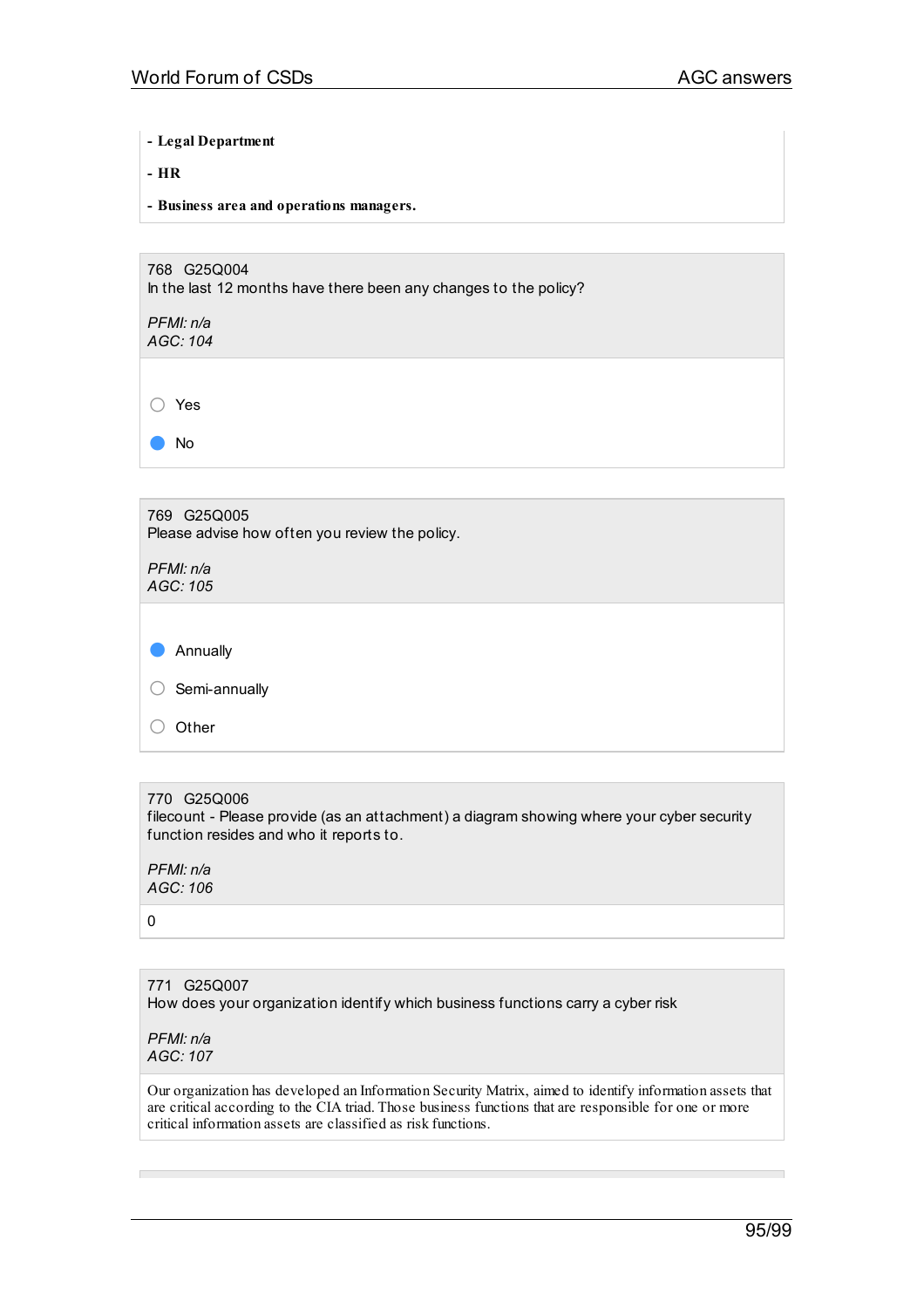# 772 G25Q008 Do you conduct ongoing testing and monitoring processes to ensure that all internal and external connectivity and system configurations are not at risk of cybersecurity breaches? *PFMI: n/a AGC: 108* ● Yes ○ No 773 G25Q009 What technological controls and protections are in place for your systems and networks? *PFMI: n/a AGC: 109* Our controls include, but are not limited to, the use of the following tools: firewalls, SIEM, IDS, IPS, penetration testing, backup and recovery tools, cross-checking controls for critical functions. 774 G25Q010 Does your organization use multi-factor authentication *PFMI: n/a AGC: 110* ● Yes ○ No 775 G25Q011 Where your organization has outsourced activities or functions to a third-party provider, is

| PFMI: n/a<br>AGC: 111 |  |  |  |
|-----------------------|--|--|--|
|                       |  |  |  |
| Yes                   |  |  |  |
| <b>No</b>             |  |  |  |
|                       |  |  |  |

your cyber risk exposure documented?

776 G25Q012 What measures does your organization have to ensure early detection of a cyber attack? *PFMI: n/a*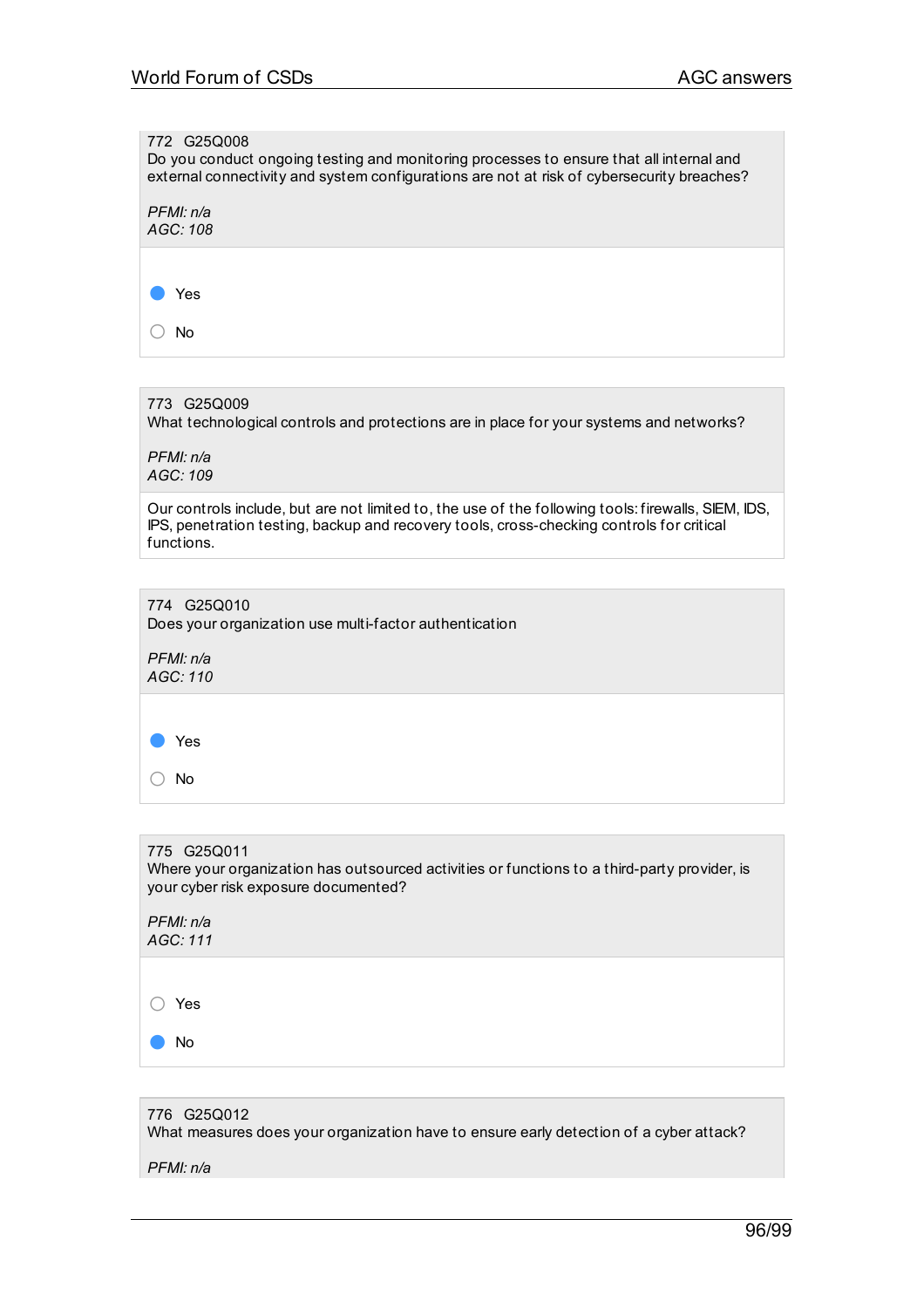## *AGC: 112*

Additionally to the controls mentioned on question "773 G25Q009", early detection of cyber-attacks is improved by continual security awareness and IT-related risk training to all our employees

## 777 G25Q013

What is the agreed resumption time for critical operations following a cyber attack?

*PFMI: n/a AGC: 113*

Different RTO were defined according to different IT Service offered. Some of the most critical operations should be back in business after 4 (four) hours if the attack occurs during business hours.

## 778 G25Q014

How would you advise clients of a successful cyber attack against your organization?

*PFMI: n/a AGC: 114*

An internal protocol has been established to identify the need of any external communication required to notify customers and vendors about cyber-attacks and/or outages affecting critical services.

#### 779 G25Q015 In the last 12 months has your organization been subject to a cyber attack that impacted the service you provide to us? If yes, please provide details.

*PFMI: n/a AGC: 115*

● Yes

○ No

780 G25Q016 Are the following elements of your cybersecurity framework tested pre and post deployment of changes?

| PFMI: n/a<br>AGC: 116 |  |
|-----------------------|--|
|                       |  |

✓ Vulnerability assessment

✓ Scenario based penetration tests

 $\Box$  Testing of incident response process and technical/business/operations (e.g. table-top exercise)

 $\overline{\phantom{a}}$  OTHER: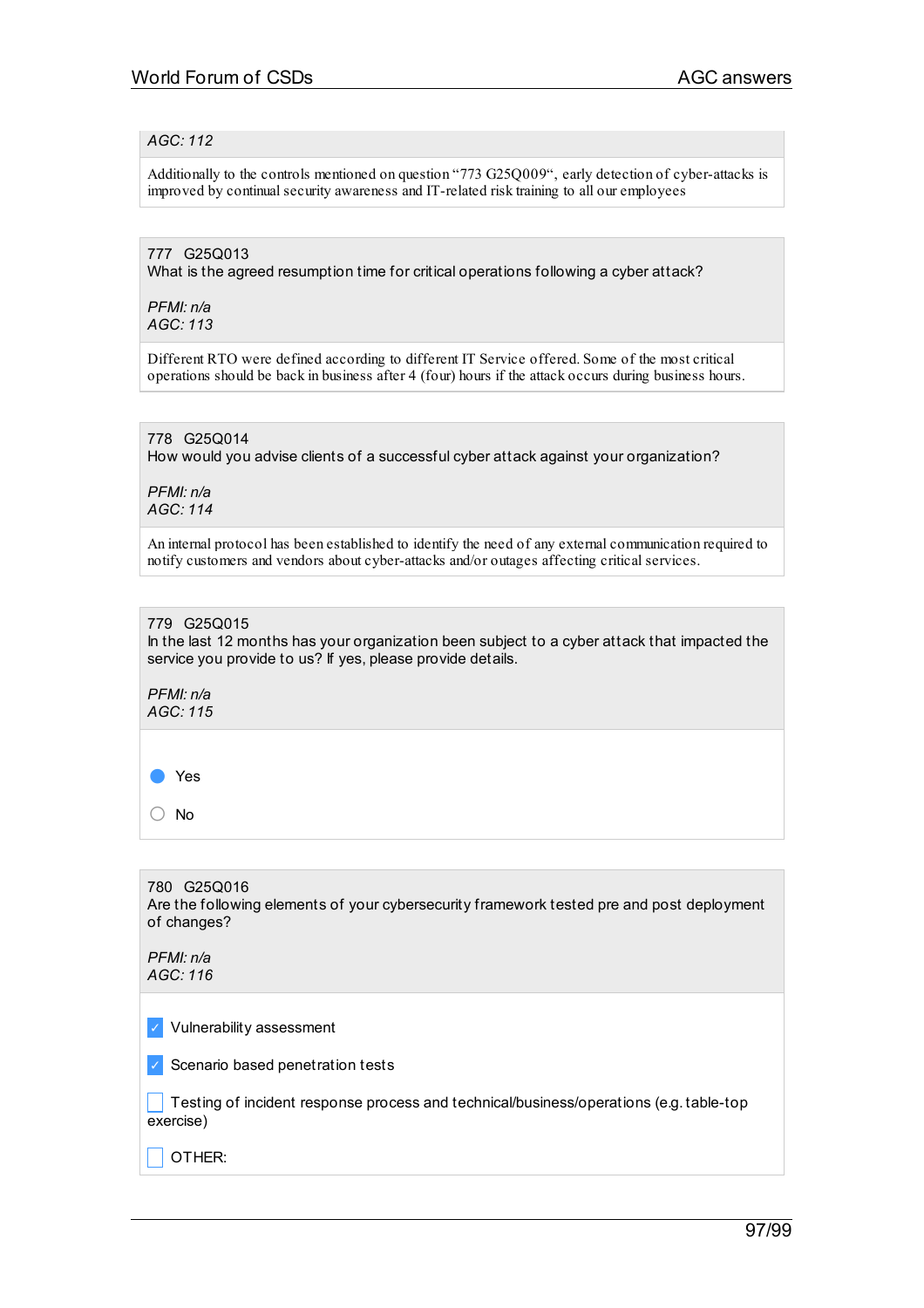#### 781 G25Q017

For cloud technology and associated cyber security risks, do you you have procedures and controls in place to protect our information from mishandling or theft?

In the comments section could you please explain how these procedures and controls tie back to your record retention policy?

*PFMI: n/a AGC: 117*

○ Yes

● No

## 782 G25Q018

Does your organization conduct dark web searches for signs of a breach (internet protocol or customer/client personally identified information for sale)?

*PFMI: n/a AGC: 118*

○ Yes

| No                                                                                    |
|---------------------------------------------------------------------------------------|
|                                                                                       |
| 783 G25Q019<br>Is your organization aware of SWIFT's Customer Security Program (CSP)? |
| PFMI: n/a<br>AGC: 119                                                                 |
| Yes                                                                                   |

○ No

| 784 G25Q020<br>Does your organization ensure compliance with SWIFT's CSP controls? |
|------------------------------------------------------------------------------------|
| PFMI: n/a<br>AGC: 120                                                              |
| Yes                                                                                |